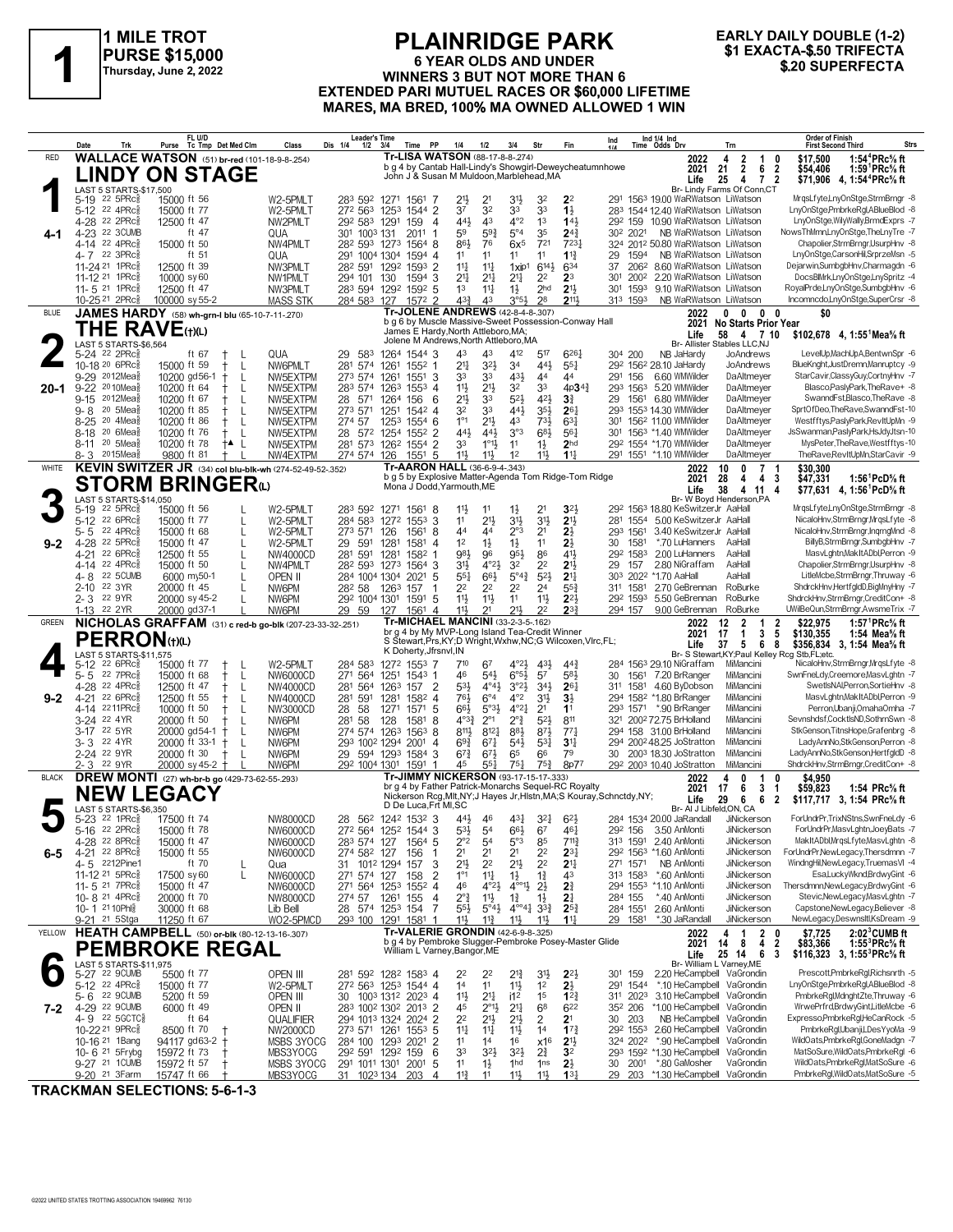

#### **PLAINRIDGE PARK 4 YEAR OLDS AND UNDER CHG NON WINNERS 1 EXACTA-\$.50 TRIFECTA**<br>
Thursday, June 2, 2022<br>
Thursday, June 2, 2022<br> **AOD SECTIME**<br>
Thursday, June 2, 2022<br> **AOD SECTIME OR \$10,000 LIFETIME MASSACHUSETTS BRED OR 100% MA OWNED ALLOWED 1 WIN**

# **2ND HALF EARLY DOUBLE**

|              | Trk<br>Date                                                              | FL U/D<br>Purse Tc Tmp Det Med Clm                                         | Class                                   | <b>Leader's Time</b><br>Dis 1/4<br>$1/2$ $3/4$ | Time PP                                                                                                             | 1/4                                                       | 1/2                                    | 3/4                                          | Str                                          | Fin                                           | $\int_{1}/4$         |      | Ind 1/4 Ind<br>Time Odds Drv                                             |                                   | Trn                                                       | <b>Order of Finish</b><br><b>Strs</b><br><b>First Second Third</b>                                       |
|--------------|--------------------------------------------------------------------------|----------------------------------------------------------------------------|-----------------------------------------|------------------------------------------------|---------------------------------------------------------------------------------------------------------------------|-----------------------------------------------------------|----------------------------------------|----------------------------------------------|----------------------------------------------|-----------------------------------------------|----------------------|------|--------------------------------------------------------------------------|-----------------------------------|-----------------------------------------------------------|----------------------------------------------------------------------------------------------------------|
| <b>RED</b>   |                                                                          | MATTHEW ATHEARN (23) k grn-wh-b go (325-53-43-38-276)                      |                                         |                                                | Tr-GRETCHEN ATHEARN (112-12-15-16-229)                                                                              |                                                           |                                        |                                              |                                              |                                               |                      |      |                                                                          | 2022                              | 3<br>$\mathbf{0}$<br>$1 \quad 1$                          | $Q$ 2:03 <sup>4</sup> CUMB ft<br>\$4,200                                                                 |
|              |                                                                          | THE SWEET ONE                                                              |                                         |                                                | b q 3 by Sweet Lou-All Spirit-Bettor's Delight<br>J Harmon, Wstbrk, ME; N St Clair, Mnmth, ME; M Foley, Wstbrk, ME; |                                                           |                                        |                                              |                                              |                                               |                      |      |                                                                          | 2021<br>Life                      | <b>No Starts Prior Year</b><br>3 0 1 1                    | $Q$ 2:07 $3$ Chrtn gd<br>\$4,200 3,Q 2:03 <sup>4</sup> CUMB ft                                           |
|              | LAST 5 STARTS-\$4,200<br>5-19 22 2PRc <sup>5</sup>                       | 10000 ft 56                                                                | NW1PMLT                                 | 28 581                                         | S Smith, Nwfld, ME<br>126 <sup>2</sup> 1551 5                                                                       | 2}                                                        | 53                                     | 55                                           | $55\frac{1}{2}$                              | $5^{7}$                                       |                      |      | 292 1564 11.90 MMAthearn GrAthearn                                       |                                   | Br- Big Als Stables Inc, ON, CA                           | PictnnThn,AtaByChrs,CurntYnke -8                                                                         |
|              | 5-5 22 3PRc                                                              | 10000 ft 68                                                                | NW1PMLT                                 | 271 571                                        | 126 <sup>2</sup> 1554 1                                                                                             | 35                                                        | 33                                     | 32                                           | 32                                           | 2 <sup>1</sup>                                | 291 156              |      | 2.60 MMAthearn                                                           |                                   | GrAthearn                                                 | JimRocks.TheSwtOne.Cynosure -6                                                                           |
| 6-1          | 4-26 22 4PRc <sup>5</sup><br>4-16 22 2CUMB                               | 10000 ft 51<br>ft 56                                                       | NW1PMLT<br>QUA                          |                                                | 281 582 1273 157 3<br>313 104 1334 2034 3                                                                           | 553<br>$1^\circ\frac{1}{2}$                               | $4^{\circ}3$<br>$11\frac{1}{2}$        | $2^{\circ}1$<br>$11\frac{1}{2}$              | 2 <sup>1</sup><br>1 <sup>2</sup>             | 3 <sup>2</sup><br>123                         | 30 2034              |      | 293 1572 2.80 MMAthearn<br>NB MMAthearn                                  |                                   | GrAthearn<br>GrAthearn                                    | JimRocks,DyInsFtre,TheSwtOne -8<br>TheSwtOne,StudoSesn,VegsStrpT -7                                      |
|              | 11-27 21 1 Chrtn                                                         | gd 42-3                                                                    | QUA                                     |                                                | 331 1061 1374 2073 2                                                                                                | $11\frac{3}{4}$                                           | 11}                                    | $12\frac{1}{4}$                              | $12\frac{3}{4}$                              | $13\frac{1}{4}$                               | 294 2073             |      | NB MiMcGuigan                                                            |                                   | MiMcGuigan                                                | TheSwtOne,CshShrtge -2                                                                                   |
| <b>BLUE</b>  |                                                                          | LUKE HANNERS (21) d br-tn-wh (708-78-86-101-.225)                          |                                         |                                                | Tr-ELISHA LAFRENIERE (90-8-12-17-226)<br>blk g 3 by Yankee Cruiser-Mcmerry Again-Dragon Again                       |                                                           |                                        |                                              |                                              |                                               |                      |      |                                                                          | 2022<br>Δ<br>2021<br>10           | $\mathbf{0}$<br>0<br>$\mathbf{1}$<br>0                    | \$900<br>\$7,416<br>3                                                                                    |
|              | LAST 5 STARTS-\$1.181                                                    | <b>CRUISIN AGAIN</b> W                                                     |                                         |                                                | William H Mc Elvain Jr, Hermon, ME                                                                                  |                                                           |                                        |                                              |                                              |                                               |                      |      |                                                                          | Life<br>14                        | 0<br>$\overline{1}$<br>Br- Sonia M Vermilve.OH            | $\overline{4}$<br>\$8,316                                                                                |
|              | 22 6PRc3<br>$5 - 26$                                                     | 10000 ft 67                                                                | NW1PMLT                                 | 264 573 125                                    | 1533 1                                                                                                              | 56                                                        | $5^{4}$                                | 610                                          | 412                                          | $7^{16}$                                      | 30                   |      | 157 18.60 LuHanners                                                      |                                   | ElLafreniere                                              | AmercnArt,StageWest,UseYhBlnk -9                                                                         |
|              | $22$ 1MVR $\frac{5}{8}$<br>$-5 - 4$<br>2211Nfld<br>4-27                  | 9500 ft 58<br>7500 ft 34                                                   | NW1PM<br>NW1PMCD                        | 271 571<br>273 574 1271                        | 1251<br>1541 9<br>1571                                                                                              | 9121<br>$7^{10}$<br>[9                                    | $8^{\circ}6$<br>$6^{\circ 51}$         | 87<br>$7^{\circ}6^{\frac{3}{4}}$             | 86}<br>$86\frac{1}{2}$                       | 881<br>$85\frac{1}{2}$                        | 291                  |      | 1554 29.70 TySmith<br>293 1581 61.60 CHrshbrgr                           |                                   | CHrshbrar<br>CHrshbrgr                                    | JetStream, Ocenfrntp, SksAreBle -9<br>HardtHero, ShdyJstce, WnsmeBuck -9                                 |
| 12-1         | 4-20 <sup>22</sup> 1Nfld                                                 | 7500 ft 54                                                                 | NW1PMCD                                 | 274 574 127                                    | 1544 2                                                                                                              | 341                                                       | 43                                     | $44\frac{1}{4}$                              | $34\frac{3}{4}$                              | $3^{10}$                                      | 29                   |      | 1564 57.60 CHrshbrgr                                                     |                                   | CHrshbrgr                                                 | PointPlce,BarlyASin,CrusnAgan -9                                                                         |
|              | 4-14 22 2Nfld<br>9-20 21 4 Ashl                                          | ft 47<br>5632 gd82-1                                                       | QUA<br>OHFS <sub>2C</sub>               |                                                | 28 <sup>2</sup> 584 1283 1584 1<br>29 <sup>2</sup> 100 <sup>4</sup> 130 <sup>1</sup> 159 <sup>2</sup> 6             | $2^{21}$<br>512                                           | $3^{2}$<br>57                          | 421<br>511                                   | 44<br>510                                    | $46\frac{3}{4}$<br>5191                       | 31 <sup>1</sup>      | 2001 | NB CHrshbrgr<br>304 2031 49.00 CHrshbrgr                                 |                                   | CHrshbrar<br>CHrshbrgr                                    | BigBdWhm,BigBdArcs,SenrShrps -6<br>GunsBlazn, VjPandrsa, GoldVntge -6                                    |
|              | 9-15 21140Wash                                                           | 4776 gd77-1                                                                | OHFS <sub>2C</sub>                      | 31                                             | 1014 1323 2011 4<br><b>Tr-MICHAEL EATON (62-8-9-8-253)</b>                                                          | 44                                                        | $46\frac{3}{4}$                        | $3^{\circ}4$                                 | 310                                          | $3^{12}$                                      |                      |      | 301 2033 3.30 CHrshbrgr                                                  |                                   | CHrshbrgr                                                 | GetExtrme, VjPandrsa, CrusnAgan -4                                                                       |
| WHITE        |                                                                          | W. DREW CAMPBELL (55) *or-blk-wh (244-32-29-32-241)<br><b>CROOKED SAGE</b> |                                         |                                                | br g 3 by Sagebrush-Happily Hopeful-Sportsmaster                                                                    |                                                           |                                        |                                              |                                              |                                               |                      |      |                                                                          | 2022<br>13<br>2021<br>6           | 0<br>0<br>$\mathbf{1}$<br>1                               | \$3,540<br>-1<br>$\overline{2}$<br>\$3,618<br>2:14 Crivi gd                                              |
|              | LAST 5 STARTS-\$1,300                                                    |                                                                            |                                         |                                                | M Eaton Jr, Mndn, MA; M Eaton, Mndn, MA; R Mc Hugh, Nrwd, MA;<br>R Griffin, Slm, MA                                 |                                                           |                                        |                                              |                                              |                                               |                      |      |                                                                          | Life<br>19                        | $\overline{1}$<br>$\mathbf{1}$<br>Br- Hugh Lake Lacey, MO | 3<br>\$7,158 2, 2:14 Crivi gd                                                                            |
|              | 22 2PRc3<br>$5-19$                                                       | 10000 ft 56                                                                | NW1PMLT                                 | 28 581                                         | 126 <sup>2</sup> 1551                                                                                               | 86}<br>3                                                  | $6^{\circ}4$                           | $6^{\circ 5\frac{1}{2}}$                     | 76}                                          | $8^{112}$                                     |                      |      | 301 1573 44.90 WDCampbell MiEaton                                        |                                   |                                                           | PictnnThn,AtaByChrs,CurntYnke -8                                                                         |
|              | $22 \t3PRc8$<br>$5 - 12$<br>22 3PRc<br>$5 - 5$                           | 10000 ft 77<br>10000 ft 68                                                 | NW1PMLT<br>NW1PMLT                      | 264 562<br>271 571                             | 125<br>1552 5<br>126 <sup>2</sup> 1554 3                                                                            | 713<br>611                                                | 69<br>673                              | 79<br>$65\frac{1}{2}$                        | 76<br>66                                     | 710<br>$6^{14}$                               |                      |      | 303 1572 18.30 AnMonti<br>311 1583 21.80 AnMonti                         |                                   | MiEaton<br>MiEaton                                        | CurntYnke,DylnsFtre,IdealRctn -8<br>JimRocks, The SwtOne, Cynosure -6                                    |
| 12-1         | 4-26 22 4PRc<br>4-19 22 1PRc                                             | 10000 ft 51<br>10000 gd 49                                                 | NW1PMLT<br>NW1PMLT                      |                                                | 281 582 1273 157<br>283 582 1272 1572 2                                                                             | 31}<br>$\overline{4}$<br>46                               | 32<br>43                               | $4^{21}$<br>$65\frac{3}{4}$                  | 43<br>$65\frac{1}{2}$                        | $43\frac{1}{4}$<br>59 <sub>1</sub>            |                      |      | 293 1573 20.80 LuHanners<br>30 <sup>3</sup> 1591 21.30 LuHanners         |                                   | MiEaton<br>MiEaton                                        | JimRocks,DyInsFtre,TheSwtOne -8<br>Striknglm,JimRocks,PadyAlDay -6                                       |
|              | 4-12 22 1PRc                                                             | 12500 ft 62                                                                | NW2PMLT                                 | 29 573 126                                     | 1551                                                                                                                | 653<br>4                                                  | $5^{\circ}4$                           | $4^{\circ}7$                                 | 47                                           | 512                                           |                      |      | 301 1573 31.20 AnMonti                                                   |                                   | MiEaton                                                   | AnvilHnds, Moneyorss, JosShootr -6                                                                       |
| GREEN        | 3-21 22 3MVR <sup>5</sup>                                                | 9500 ft 70<br>DREW MONTI (27) wh-br-b go (429-73-62-55-.293)               | NW1PM                                   |                                                | 29 574 1262 155<br>Tr-JEFF LIEBERMAN (31-5-5-1-262)                                                                 | 3<br>46                                                   | $4^{3}\frac{3}{4}$                     | 441                                          | 44                                           | 77                                            |                      |      | 291 1562 15.80 PaMelloyJr                                                | 2022                              | PaMelloyJr<br>$\mathbf{0}$<br>0                           | Sidchcknm, GetExtrme, RcngLbrty -8<br>0<br>\$800                                                         |
|              |                                                                          | <b>BIDEN NATION</b>                                                        |                                         |                                                | b g 4 by American Ideal-B So Lucky-Artiscape<br>Michael Goldberg Racingllc, Scituate, MA                            |                                                           |                                        |                                              |                                              |                                               |                      |      |                                                                          | 2021<br>8                         | 3<br>1                                                    | \$13,630<br>1:56 <sup>1</sup> PRc <sup>5</sup> / <sub>8</sub> ft<br>$\mathbf{1}$                         |
|              | LAST 5 STARTS-\$1,425                                                    |                                                                            |                                         |                                                |                                                                                                                     |                                                           |                                        |                                              |                                              |                                               |                      |      |                                                                          | Life<br>12<br>Br- Winbak Farm, MD | 3<br>$\overline{1}$                                       | \$14,430 3, 1:56 <sup>1</sup> PRc <sup>5</sup> / <sub>8</sub> ft<br>-1                                   |
|              | 22 6PRc3<br>$5 - 26$<br>22 7 YR<br>$5 - 10$                              | 10000 ft 67<br>16500 ft 68                                                 | NW1PMLT<br>CHGNW2PM                     | 264 573 125                                    | 1533 3<br>272 573 1272 1561                                                                                         | 34<br>710<br>7                                            | 3 <sup>2</sup><br>$67\frac{1}{2}$      | 36<br>$5^{o}3^{3}$                           | 614<br>$5^{2}3$                              | $4^{15}$<br>$65\frac{3}{4}$                   |                      |      | 30 <sup>2</sup> 156 <sup>3</sup> 5.80 AnMonti<br>291 1572 43.25 ScZeron  |                                   | JeLieberman<br>AnHarris                                   | AmercnArt,StageWest,UseYhBlnk -9<br>RolWthThF,ThebznsBl,MatrsMost -8                                     |
|              | 5-3 22 9YR                                                               | 16500 ft 54                                                                | CHGNW2PM                                | 283 59                                         | 1272 1561                                                                                                           | 810}<br>8                                                 | 893                                    | $8^{8}\frac{1}{2}$                           | 85                                           | $8^{8}$ <sup>1</sup>                          |                      |      | 284 1574 54.75 JaBartlett                                                |                                   | AnHarris                                                  | StIThrsty,ThebznsBl,DefnsvPly -8                                                                         |
| $5-2$        | 4-22 <sup>22</sup> 6Phlg<br>4-12 22 7Phls                                | 12600 ft 70<br>ft 56                                                       | nw3PM CG<br>QUA                         |                                                | 283 574 1252 1532 5<br>292 584 1254 1532 4                                                                          | $6^{71}$<br>57}                                           | $65\frac{1}{2}$<br>56                  | $4^{\circ}3\frac{1}{4}$<br>$59\frac{1}{4}$   | 53<br>5133                                   | $6^{71}$<br>4121                              | 281 1554             |      | 284 1544 24.00 AnMccarthy<br><b>NB AnHarris</b>                          |                                   | AnHarris<br>AnHarris                                      | RuleOfLaw,BigChcMgn,DoctorBb -8<br>SthBchStr,Threshold,Hecndncnc -7                                      |
|              | 10-4 21 6PRc $\frac{5}{8}$                                               | 12500 sy 57                                                                | NW1PMLT                                 |                                                | 274 584 127 156                                                                                                     | 21‡<br>- 8                                                | 34                                     | $3^{13}$                                     | 43}                                          | $59\frac{1}{2}$<br>3 <sup>2</sup>             |                      |      | 30 <sup>2</sup> 1574 8.00 AnMonti                                        |                                   | JeLieberman                                               | LyonsLgcy,ColbyJack,JimRocks -8<br>RestAsurd,TobnsEdge,BidenNatn -6                                      |
| <b>BLACK</b> | 9-19 21 2PRc                                                             | 8500 ft 70                                                                 | NW1PMLT                                 | 281 571 1263 156                               |                                                                                                                     | 21,<br>$\mathbf{1}$                                       | 3 <sup>1</sup>                         | 31                                           | 31                                           |                                               |                      |      |                                                                          |                                   | JeLieberman                                               |                                                                                                          |
|              |                                                                          |                                                                            |                                         |                                                | Tr-MELISSA BECKWITH (262-64-37-36-.369)                                                                             |                                                           |                                        |                                              |                                              |                                               |                      |      | 293 1562 3.40 AnMonti                                                    | 2022                              | 3<br>0<br>-1                                              | 0                                                                                                        |
|              |                                                                          | <b>BRUCE RANGER</b> (62) red-go-blk (342-66-54-57-.336)                    |                                         |                                                | b g 3 by Downbytheseaside-Eyewitness Account-Camluck<br>Melissa Beckwith, Wilton, NY; Lee A Clarke, Buxton, ME      |                                                           |                                        |                                              |                                              |                                               |                      |      |                                                                          | 2021<br>4                         | $\mathbf 0$<br>0                                          | \$2,650<br>\$0<br>0                                                                                      |
|              | LAST 5 STARTS-\$2,650                                                    | <b>SEA WITNESS</b> W                                                       |                                         |                                                |                                                                                                                     |                                                           |                                        |                                              |                                              |                                               |                      |      |                                                                          | Life                              | $\pmb{0}$<br>$\mathbf{1}$<br>7<br>Br- Spring Run Farm,OH  | \$2,650<br>0                                                                                             |
|              | 22 2Stga<br>5-16<br>22 3MR<br>4-5                                        | ft 82<br>4400 ft 52                                                        | Qua<br>NW1PMLTCD                        | 292 591<br>294 594 1303                        | 1274 1592 2<br>201                                                                                                  | 217<br>8                                                  | 22<br>SCR VET - Sick                   | 23                                           | 1hd                                          | $34\frac{3}{4}$                               | 32 2002              |      |                                                                          |                                   | NB MaWhitcroft MeBeckwith<br>MeBeckwith                   | NyHardcre, Valor, Sea Witnes -6<br>Escaptblv,PerfctlyS,Taz -6                                            |
|              | 2211Stga<br>3-19                                                         | 8250 sy 58-1                                                               | NW1PMCD                                 |                                                | 274 572 1272 158                                                                                                    | 3<br>1 <sub>hd</sub>                                      | $21\frac{1}{2}$                        | 45                                           | $8^{17}\frac{1}{4}$                          | 825                                           | 343 203              |      |                                                                          |                                   | 2.65 MaBeckwith MeBeckwith                                | TimtrlHnv,RoadMap,FathInJoe -8                                                                           |
| 4-1          | $2-25$ 22 1Mea $\frac{5}{8}$<br>2-16 22 7Nfld                            | 7500 gd34-1<br>8200 ft 53                                                  | NW1EXTPM<br>NW1PMCD                     | 29 581 128                                     | 30 <sup>2</sup> 101 <sup>2</sup> 1294 1593 8<br>1582 4                                                              | $166\frac{1}{2}$<br>$3^{\circ}1$                          | 42<br>$11\frac{3}{4}$                  | $3°3\frac{1}{2}$<br>3 <sup>2</sup>           | $4^{21}$<br>$2^{21}$                         | $45\frac{1}{4}$<br>$2^{5}$                    | 301<br>31            |      | 2003 E*.10 DaPalone<br>1592 *1.00 RonWrennJr RoBurke                     |                                   | RoBurke                                                   | MythclDgn,BarHarbor,TruthflMn -8<br>AllRockin,SeaWitnes,FutureAce -7                                     |
|              | $22$ 1Mea $\frac{3}{8}$<br>2-8<br>$22$ 1Mea $\frac{5}{6}$<br>2-1         | ft 27-1<br>ft 35                                                           | QUA                                     | 314 1014 131                                   | 1594 2                                                                                                              | 21}<br>673                                                | $21\frac{1}{2}$<br>$5^{7}$             | $21\frac{1}{2}$<br>42                        | 33<br>53}                                    | $3^{3}$<br>53 <sup>1</sup>                    | 291 2002<br>302 1594 |      | NB DaCharlino<br>NB DaCharlino                                           |                                   | RoBurke<br>RoBurke                                        | MythclDgn,HotDyClNg,SeaWitnes -4<br>BarHarbor, Any Ace, Im AStablG -7                                    |
| YELLOW       |                                                                          | RON CUSHING (57) c red-go (70-11-14-11-321)                                | QUA                                     | 29 59                                          | 1591 5<br>129<br>Tr-HEIDI GIBBS (38-7-9-4-.351)                                                                     |                                                           |                                        |                                              |                                              |                                               |                      |      |                                                                          | 2022<br>3                         | 0<br>-1                                                   | \$3,175<br>0                                                                                             |
|              | <b>STAGE WEST</b>                                                        |                                                                            |                                         |                                                | b g 3 by American Ideal-Spirit Of The West-Western Hanover<br>Anthony J & Joseph J Romanelli, Flushing, NY          |                                                           |                                        |                                              |                                              |                                               |                      |      |                                                                          | 2021<br>8<br>Life<br>11           | 0<br>$\mathbf{1}$<br>$\overline{2}$<br>$\bf{0}$           | 3<br>\$11,300<br>3<br>\$14,475                                                                           |
|              | LAST 5 STARTS-\$4,075<br>22 6PRc3                                        |                                                                            |                                         |                                                | 15334                                                                                                               | 45                                                        | 431                                    | 47                                           | 311                                          | $2^{12}$                                      | 293 156              |      | 5.60 RonCushing HeGibbs                                                  |                                   | Br- Stonegate Stdbred Fms Inc,NJ                          | AmercnArt,StageWest,UseYhBlnk -9                                                                         |
|              | $5 - 26$<br>$22 \text{ } 3 \text{PRc}^5$<br>$5-12$                       | 10000 ft 67<br>10000 ft 77                                                 | NW1PMLT<br>NW1PMLT                      | 264 573 125<br>264 562 125                     | $155^2$ 4                                                                                                           | x47                                                       | 710                                    | 67                                           | 65                                           | $5^{4}$                                       | 294 1561             |      | 8.90 RonCushing HeGibbs                                                  |                                   |                                                           | CurntYnke,DyInsFtre,IdealRctn -8                                                                         |
| 2-1          | 5-4 22 5Bang<br>4-23 22 2CUMB                                            | 3500 gd 49-1<br>ft 47                                                      | NW1PMLT<br>QUA                          | 32<br>30                                       | 105 1353 2053 2<br>1012 1303 2011 4                                                                                 | $3^{3}\frac{1}{2}$<br>22                                  | 33}<br>$2^{11}$                        | $5^{3}\frac{3}{4}$<br>$2^{\circ}1$           | $53\frac{1}{4}$<br>$2\frac{1}{2}$            | $5^{3}{}_{7}$<br>$2\frac{1}{2}$               | 294 2061<br>302 2011 |      | 2.90 RonCushing HeGibbs                                                  |                                   | NB RonCushing RonCushing                                  | PembrkJst,TresrrDlg,IAmWondrW -5<br>TenBchsLt.StageWest.OurRyMis -6                                      |
|              | 9-20 <sup>21</sup> 6PRc                                                  | 20000 ft 72                                                                | <b>NAUSET</b>                           |                                                | 271 563 1242 1543 2                                                                                                 | 67                                                        | $6^{\circ 5}$                          | $6^{\circ}6$                                 | 66                                           | $6^{8}$                                       |                      |      | 303 1561 14.60 RonCushing                                                |                                   | HeGibbs                                                   | RockNSpre,Shaktfscr,UseYhBlnk -8                                                                         |
|              | 9-12 <sup>21</sup> 1PRc<br>21 3Wind<br>$9 - 6$                           | 7500 ft 79<br>3200 hy 72-1                                                 | MAIDEN<br>NW1PMLT                       | 273 572 126<br>294 1004 130                    | 1561 6                                                                                                              | $4^{3}\frac{3}{4}$<br>1593 1 SCR JG - Personal            | $3^{\circ}2\frac{1}{2}$ 3 <sup>3</sup> |                                              | 33                                           | $34\frac{1}{4}$                               | 302 157              |      | *.90 RonCushing HeGibbs                                                  |                                   | <b>HeGibbs</b>                                            | BidenNatn,GreatMdws,StageWest -8<br>LokAlUWnt,ThnkOfSlm,DerbyLady -7                                     |
| <b>PINK</b>  |                                                                          | TODD O'DEA (50) r blu-wh-b go (38-1-4-3-.111)                              |                                         |                                                | <b>Tr-TERRENCE MC GEE (8-0-0-1-042)</b><br>b g 3 by Luck Be Withyou-Steppin Hanover-Allamerican Native              |                                                           |                                        |                                              |                                              |                                               |                      |      |                                                                          | 2022                              | 0<br>$\mathbf{0}$<br>0                                    | \$0<br>0                                                                                                 |
|              |                                                                          | <b>MARTZ CREEK LUCK</b>                                                    |                                         |                                                | Terrence D Mc Gee, Pepperell, MA                                                                                    |                                                           |                                        |                                              |                                              |                                               |                      |      |                                                                          | 2021<br>11<br>Life<br>11          | $\mathbf{1}$<br>0<br>0<br>1 1                             | \$2,775<br>$\mathbf{1}$<br>\$2,775                                                                       |
|              | LAST 5 STARTS-\$1,875<br>5-19 22 2PRc <sup>5</sup>                       | 10000 ft 56                                                                | NW1PMLT                                 |                                                | 28 581 1262 1551 8 SCR JG - Personal                                                                                |                                                           |                                        |                                              |                                              |                                               |                      |      |                                                                          |                                   | Br- Martz Creek Farm, IN<br>TeMcgee                       | PictnnThn,AtaByChrs,CurntYnke -8                                                                         |
|              | 5-10 22 3PRc $\frac{5}{8}$                                               | ft 60                                                                      | QUA                                     |                                                | 274 564 1262 1554 2                                                                                                 | 471                                                       | 4131                                   | 412                                          | 419                                          | 4243                                          | 314 2003             |      | NB BrRanger                                                              |                                   | TeMcgee                                                   | FolshWsdm,Ugotrnyrs,UseYhBlnk -4                                                                         |
|              | 12-2 21 1HoP<br>25-1 11-20 $21$ 3HoP                                     | 9000 ft 51<br>ft 36                                                        | nw1/15CL<br>Qua                         |                                                | 272 563 1254 155<br>301 1003 1312 2001 4                                                                            | 844<br>4ix<br>21}                                         | $2^{13}$                               | 8212 8202 8232<br>2 <sup>1</sup>             | 1 <sup>hd</sup>                              | 8p732}<br>2 <sup>4</sup>                      | 292 201              |      | 313 2012 9.80 BrxBoyd<br>NB BrxBoyd                                      |                                   | JeYoder<br>JeYoder                                        | RockngRtr,GrabNGo,Sulenbrgr -8<br>LucksDsre,MartzCrkL,TnwInBgRk -4                                       |
|              | 11-18 <sup>21</sup> 9HoP <sub>8</sub><br>11-11 21 2HoP <sub>8</sub>      | 12500 ft 35<br>7500 gd 47                                                  | 2C-nw2-ser<br>2C-n1/14CL                |                                                | 274 57 1272 158<br>281 572 128 1562 3                                                                               | 6 SCR JG - Vaccine requirement not met<br>$65\frac{3}{4}$ |                                        | $5ex81⁄2$ x6pu <sup>2</sup>                  |                                              | dnf                                           |                      |      |                                                                          |                                   | JeYoder<br>8.30 JaSeekman JoSeekman                       | Rocknwtr,LateOdds,Ultralmge -6<br>Sulenbrgr, Alwys AHro, Lickcrkmk -6                                    |
|              | 11-4 2112HoP $\frac{7}{8}$                                               | 7500 ft 38                                                                 | 2C-n1/14CL                              | 273 563 1251                                   | 1554 3                                                                                                              | $69\frac{3}{4}$                                           | $69\frac{1}{2}$                        | 716                                          | 7217                                         | 824                                           |                      |      |                                                                          |                                   | 321 2003 4.80 JaSeekman JoSeekman                         | Rocknwtr,TwnLcykYo,Lickcrkmk -9                                                                          |
| GRAY         |                                                                          | JAMES HARDY (58) wh-grn-I blu (65-10-7-11-270)                             |                                         |                                                | Tr-JOLENE ANDREWS (42-8-4-8-307)<br>b g 3 by Western Maverick-Caila Fra-Artsplace                                   |                                                           |                                        |                                              |                                              |                                               |                      |      |                                                                          | 2022<br>2021<br>9                 | 0<br>2<br>0<br>$\overline{2}$<br>1                        | \$1,200<br>5<br>\$53,645<br>2:00 <sup>4</sup> Wind ft                                                    |
|              |                                                                          | <b>USE YAH BLINKAH</b>                                                     |                                         |                                                | D Thibault, N Atlbr, MA; P Vacca, Nrtn, MA; E Nowak Jr, Tntn, MA;<br>J Hardy, N Atlbr, MA                           |                                                           |                                        |                                              |                                              |                                               |                      |      |                                                                          | Life<br>11                        | $\overline{2}$<br>$\mathbf{1}$                            | 6<br>\$54.845 2.2:00 <sup>4</sup> Wind ft<br>Br- D Thibault & P Vacca & E NowakJr & J Hardy, MA          |
|              | LAST 5 STARTS-\$33,000<br>5-26 22 6PRcs                                  | 10000 ft 67                                                                | NW1PMLT                                 |                                                | 264 573 125 1533 6                                                                                                  | 67                                                        | $65\frac{1}{2}$                        | 5°9                                          | 513                                          | 315                                           |                      |      | 294 1563 27.80 JaHardy                                                   |                                   | JoAndrews                                                 | AmercnArt,StageWest,UseYhBlnk -9                                                                         |
|              | 5-19 22 2PRc<br>5-10 22 3PRc                                             | 10000 ft 56<br>ft 60                                                       | NW1PMLT<br>QUA                          | 28 581                                         | 126 <sup>2</sup> 1551 2<br>274 564 1262 1554 3                                                                      | 75}<br>25                                                 | $8°5\frac{1}{2}$<br>$3^{8}\frac{1}{2}$ | $76\frac{1}{2}$<br>3 <sup>7</sup>            | 66<br>37                                     | 68<br>3 <sup>7</sup>                          |                      |      | 291 1564 16.70 JaHardy<br>292 1571 NB JaHardy                            |                                   | JoAndrews<br>JoAndrews                                    | PictnnThn,AtaByChrs,CurntYnke -8<br>FolshWsdm,Ugotrnyrs,UseYhBlnk -4                                     |
| 8-1          | 10-25 <sup>21</sup> 5PRc                                                 | 100000 sy 55-2                                                             | MASS STK                                |                                                | 271 573 1261 1561                                                                                                   | $3^{2}\frac{3}{4}$<br>3                                   | $3^{2}\frac{1}{2}$                     | $4^{21}$                                     | 42                                           | $3\frac{11}{2}$                               |                      |      | 294 1562 12.70 JaHardy                                                   |                                   | JoAndrews                                                 | Striknglm,Takchrgbl,UseYhBlnk -7                                                                         |
|              | 10-17 21 1PRc <sub>8</sub><br>10-4 21 7PRc $\frac{5}{8}$<br>9-27 21 4PRc | 60000 ft 62<br>60000 sy 57<br>60000 ft 70                                  | MASS STK<br>MASS STK<br><b>MASS STK</b> | 28 <sup>3</sup> 59                             | 272 564 1263 1554 2<br>263 553 1244 1552 5<br>1271 1563 3                                                           | 331<br>441<br>31}                                         | $3^{21}$<br>$43\frac{3}{4}$<br>324     | $3^{o_2}\frac{1}{2}$<br>$3^{\circ 5}$<br>32} | $4^{21}$<br>3 <sup>3</sup><br>3 <sup>2</sup> | $4^{10}$<br>2 <sup>11</sup><br>3 <sup>1</sup> |                      |      | 304 1574 6.00 JaHardy<br>294 1553 17.00 JaHardy<br>29 1563 13.10 JaHardy |                                   | JoAndrews<br>JoAndrews<br>JoAndrews                       | Takchrgbl,StrikngIm,GlctcStrm -5<br>Takchrgbl,UseYhBlnk,Striknglm -6<br>GlctcStrm,StrikngIm,UseYhBlnk -7 |

**TRACKMAN SELECTIONS: 6-4-5-1**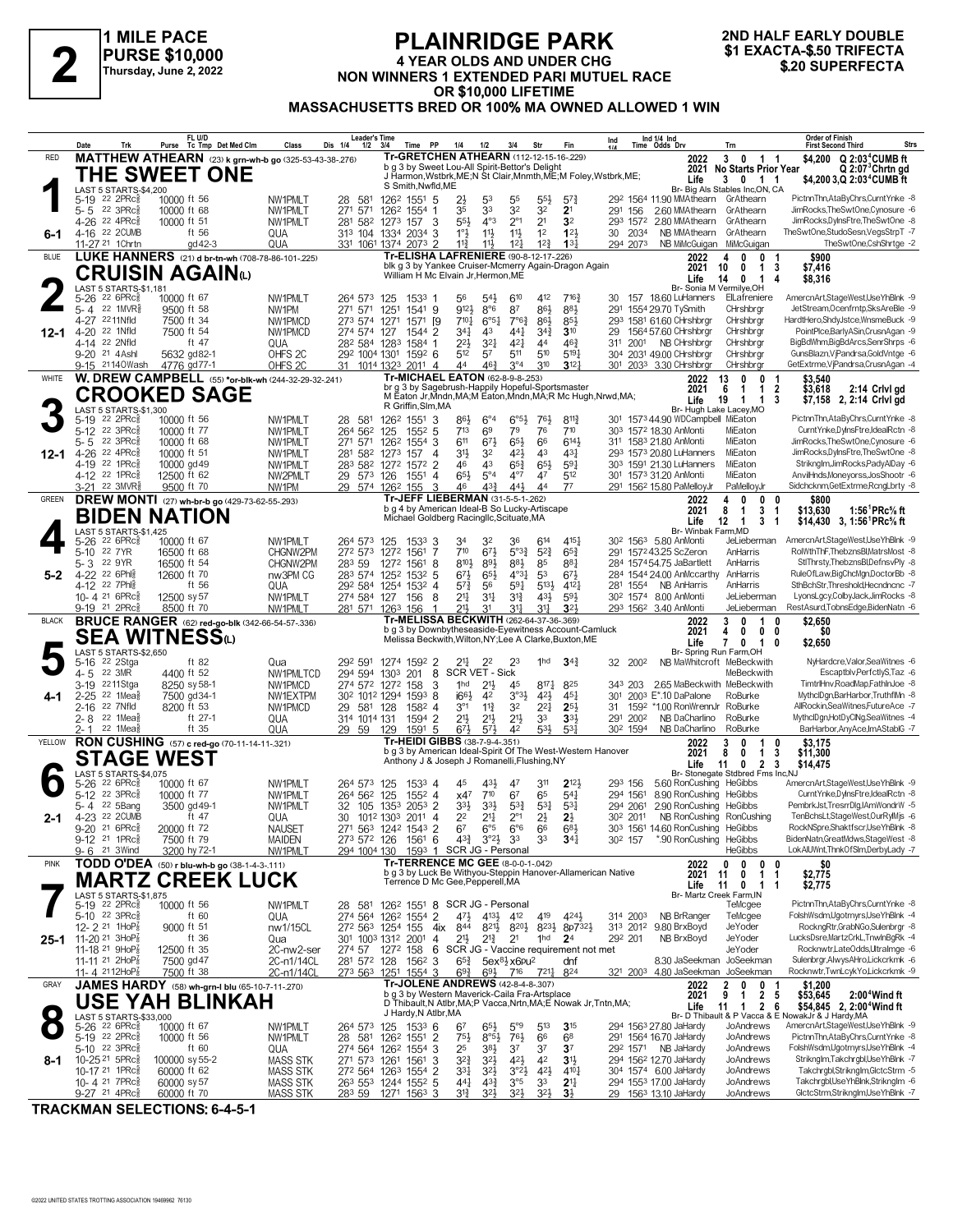# **PLAINRIDGE PARK**

\$1 PICK 3 (3-4-5) \$1 EXACTA-\$.50 TRIFECTA \$.20 SUPERFECTA

#### 1 MILE PACE **PURSE \$17,500** 6 Thursday, June 2, 2022

#### **5 YEAR OLDS AND UNDER CHG** NON WINNERS 6 EXTENDED PARI MUTUEL RACES OR \$60,000 LIFETIME AE: NW 9 EXT PM RACES OR \$90,000 LIFETIME ELIGIBLE TO BE CLAIMED FOR \$20,000 WITH ALLOWANCES MASSACHUSETTS BRED OR 100% MA OWNED ALLOWED 1 WIN LIFETIME

|                        | Date         | Trk                                                                     | Purse Tc Tmp Det Med Clm                                                 |                   | Class                        | Leader's Time<br>Dis 1/4<br>$1/2$ $3/4$                         |                            | Time PP                                                                               | 1/4<br>1/2                             | 3/4                                                                          | Str                                        | Fin                                                          | Ind                              | Ind 1/4 Ind<br>Time Odds Drv                                      | Trn                                                                                     | Order of Finish<br>Strs<br><b>First Second Third</b>                    |
|------------------------|--------------|-------------------------------------------------------------------------|--------------------------------------------------------------------------|-------------------|------------------------------|-----------------------------------------------------------------|----------------------------|---------------------------------------------------------------------------------------|----------------------------------------|------------------------------------------------------------------------------|--------------------------------------------|--------------------------------------------------------------|----------------------------------|-------------------------------------------------------------------|-----------------------------------------------------------------------------------------|-------------------------------------------------------------------------|
| RED                    |              |                                                                         | <b>DREW MONTI</b> (27) wh-br-b go (429-73-62-55-.293)                    |                   |                              |                                                                 |                            | Tr-RANDY BICKMORE (71-16-4-5-280)                                                     |                                        |                                                                              |                                            |                                                              |                                  | 2022                                                              | 7<br>0<br>0<br>-1                                                                       | \$12,600<br>1:55 <sup>4</sup> PRc <sup>5</sup> / <sub>8</sub> ft        |
|                        |              |                                                                         | TIM MCMIKIധ                                                              |                   |                              |                                                                 |                            | Emery C Pelletier, Dover Foxcroft, ME                                                 |                                        |                                                                              |                                            | b g 4 by Always B Miki-Douknowwhereurgoin-Somebeachsomewhere |                                  | 2021                                                              | $\overline{2}$<br>$\overline{2}$<br>20<br>0                                             | \$16,080<br>1:56 ${}^{3}$ PRc ${}^{5}_{8}$ ft                           |
|                        |              | LAST 5 STARTS-\$3,900                                                   |                                                                          |                   |                              |                                                                 |                            |                                                                                       |                                        |                                                                              |                                            |                                                              |                                  | Life                                                              | 5<br>$\overline{2}$<br>35<br>$\overline{2}$<br>Br- Perry Soderberg,FL                   | \$39,926 2, 1:54 PRc <sup>5</sup> / <sub>8</sub> ft                     |
|                        | 5-26         | $22$ 4PR $c_{8}^{5}$                                                    | 15000 ft 67                                                              | L                 | NW4PMLT                      | 271 571                                                         | 125                        | 1544 3                                                                                | 43                                     | $3^{01}$<br>$1^{\circ}$ $\frac{1}{4}$                                        | 2}                                         | $5\frac{1}{4}$                                               |                                  | 294 1544 3.10 AnMonti                                             | RaBickmore                                                                              | Imabechby,HlywdSktr,PadyAlDay -8                                        |
|                        | 5-19         | $22.6$ PRc $\frac{5}{8}$                                                | 15000 ft 56                                                              | L                 | NW4PMLT                      | 274 571                                                         | 1234                       | 1522 3                                                                                | 55                                     | $59\frac{1}{2}$<br>$54\frac{1}{2}$                                           | 58                                         | $49\frac{1}{4}$                                              |                                  | 283 1541 14.60 AnMonti                                            | RaBickmore                                                                              | MmntsthtM,AnvilHnds,Moneyorss -7                                        |
|                        |              | 5-10 22 6PRc                                                            | 15000 ft 60                                                              | L                 | NW4PMLT                      | 27<br>561                                                       | 124<br>153                 | 5                                                                                     | 610                                    | $5^{\circ}4\frac{1}{2}$<br>66}                                               | 53                                         | 42                                                           |                                  | 283 1532 5.90 AnMonti                                             | RaBickmore                                                                              | DeChirico,Moneyorss,BmphStckh -8                                        |
| $9-1$                  | $5 - 3$      | 22 3PRc<br>4-26 22 8PRc                                                 | 15000 ft 58<br>15000 ft 51                                               | L<br>L            | NW4PMLT<br>NW4PMLT           | 263 554<br>282 59                                               | 1253<br>1541<br>155<br>127 | 7<br>4                                                                                | 78<br>56                               | i812<br>$6^{\circ}6$<br>$3^{\circ}1\frac{1}{2}$<br>3°2                       | 76<br>33                                   | 793<br>$55\frac{1}{4}$                                       | 283 156                          | 29 <sup>2</sup> 156 <sup>1</sup> 11.50 LuHanners<br>3.30 BrRanger | RaBickmore<br>RaBickmore                                                                | DatgynGrn, AnvilHnds, Imabechby -8<br>AnvilHnds,ComeOnRgs,Alwayshwf -8  |
|                        |              | 4-19 2210PRc                                                            | 15000 gd 49                                                              | L                 | NW4PMLT                      | 273 571                                                         | 1241                       | $152^3$ 6                                                                             | 614                                    | $4^{07}\frac{1}{2}$<br>$5°3\frac{1}{2}$                                      | 38                                         | 4131                                                         |                                  | 293 1551 19.60 NiGraffam                                          | RaBickmore                                                                              | UnwrtnRle,DeChirico,ComeOnRgs -8                                        |
|                        |              | 4-12 <sup>22</sup> 3PRc <sup>3</sup>                                    | 15000 ft 62                                                              | L                 | NW4PMLT                      | 281 57                                                          | 1261<br>1554               | $\overline{4}$                                                                        | 65                                     | 6 <sup>7</sup><br>$5^{\circ}4$                                               | 42                                         | $1\frac{1}{2}$                                               | 284 1554                         | 4.80 BrRanger                                                     | RaBickmore                                                                              | TimMcmiki,DatgynGrn,RolMeAway -6                                        |
|                        |              | 4-4 22 6PRc                                                             | ft $49$                                                                  | L                 | QUA                          | 291 591 1282 157                                                |                            | 6                                                                                     | 2 <sup>1</sup>                         | 2 <sup>1</sup><br>2 <sup>1</sup>                                             | 11                                         | $1^{2}$                                                      | 282 157                          | NB BrRanger                                                       | RaBickmore                                                                              | TimMcmiki,UncleJoeT,ChsngMony -7                                        |
|                        |              | 12-7 21 5CUMB                                                           | 3800 my39-4                                                              | L                 | NW3PM                        | 29 <sup>3</sup> 101 <sup>1</sup> 1304 202 <sup>3</sup> 4        |                            |                                                                                       | 14                                     | 12 <sup>1</sup><br>1 <sup>3</sup>                                            | 110                                        | 116 <sup>3</sup>                                             | 314 2023                         | *.50 BrRanger                                                     | RaBickmore                                                                              | TimMcmiki,AceftyfrC,TheShrtNr -4                                        |
|                        |              | 11-26 <sup>21</sup> 2PRc <sup>3</sup>                                   | 12500 gd 43                                                              |                   | NW2PMLT                      | 283 572 1262 1562 4                                             |                            | Tr-RALPH ANDERSEN (17-1-1-1-111)                                                      | 67                                     | $4^{\circ}2$<br>$6^{\circ}6^{\circ}1$                                        | 41                                         | 2 <sub>hd</sub>                                              |                                  | 293 1562 6.70 BrRanger                                            | RaBickmore                                                                              | HlywdSktr,TimMcmiki,TobnsEdge -8                                        |
| BLUE                   |              |                                                                         | MICHAEL STEVENSON (57) *mar-wh-blu (82-8-7-7-173)                        |                   |                              |                                                                 |                            |                                                                                       |                                        |                                                                              |                                            | b g 5 by Deuce Seelster-Poster Hanover-Real Desire           |                                  | 2022<br>2021                                                      | 0<br>-1<br>$\mathbf{0}$<br>0<br>$\overline{2}$<br>$\mathbf{1}$<br>0<br>11               | SO.<br>\$19,650<br>1:52 <sup>4</sup> PRc% ft                            |
|                        |              |                                                                         | <b>SPATTERDASH</b> (L)                                                   |                   |                              |                                                                 |                            | Ralph H Andersen, Wrentham, MA                                                        |                                        |                                                                              |                                            |                                                              |                                  | Life                                                              | 35<br>8<br>7<br>1                                                                       | \$118,510 3, 1:51 <sup>2</sup> PRc <sup>5</sup> / <sub>8</sub> ft       |
|                        |              | LAST 5 STARTS-\$2,000<br>5-26 <sup>2210PRC\$</sup> 17                   |                                                                          |                   |                              |                                                                 |                            |                                                                                       |                                        |                                                                              |                                            |                                                              |                                  |                                                                   | Br- Ralph H Andersen, MA                                                                |                                                                         |
|                        |              | 4-23 22 3GCTC§                                                          | 17500 ft 67<br>ft 75                                                     | L                 | NW6PMLT<br>QUA               | 263 561 1232 1521<br>301 1013 129                               | 157                        | 3<br>3                                                                                | 35<br>454                              | 431<br>$5^{3}$<br>$43\frac{1}{2}$<br>461                                     | $64\frac{1}{2}$<br>4                       | $63\frac{1}{4}$<br>2 <sup>5</sup>                            | 274 158                          | NB IvDavies                                                       | 284 1524 21.00 MiStevenson RaAndersen<br><b>I</b> vDavies                               | JimBlue,DatgynGrn,MmntsthtM -8<br>Yorwshsgr,Spaterdsh,Bobleswgr -5      |
|                        |              | 4-16 22 5 GCTC \$                                                       | ft 83                                                                    | L                 | QUALIFIER                    | 313 1023 132                                                    |                            | 1594 [5]                                                                              | 56                                     | $5^{\circ}8$<br>58                                                           | 3                                          | 2 <sup>3</sup>                                               | 264 2002                         | NB IvDavies                                                       | <b>I</b> vDavies                                                                        | Yorwshsgr,Spaterdsh,PembrkPhr -5                                        |
| $10 - 1$               |              | 7-29 21 6PRc <sup>5</sup>                                               | 15000 ft 70                                                              | L                 | NW6PMLT                      | 26<br>541                                                       | 121                        | 1503                                                                                  | 3 SCR VET - Sick                       |                                                                              |                                            |                                                              |                                  |                                                                   | RaAndersen                                                                              | AlexHvngF,Mcbeantwn,TwinBJays -8                                        |
|                        |              | 7-22 <sup>21</sup> 9PRc                                                 | 18000 ft 81                                                              | L                 | NW6PMLT                      | 27                                                              | 554 1233<br>152            | 6                                                                                     | $77\frac{1}{4}$                        | 7°5 <sub>1</sub><br>$6^{o_{31}}$                                             | $74\frac{1}{2}$                            | 6 <sup>9</sup>                                               | 293 1534                         |                                                                   | 6.00 MiStevenson RaAndersen                                                             | LevelUp,Mcbeantwn,TwinBJays -9                                          |
|                        | $7 - 10$     | 21 5PRc                                                                 | 8000 ft 75                                                               | L                 | NW3500CD                     | 263 551                                                         | 1222<br>151                | $\overline{2}$                                                                        | $3^{2}$                                | $3°2\frac{1}{2}$<br>2°5                                                      | 2 <sup>4</sup>                             | $2^{3}$                                                      |                                  | 28 <sup>2</sup> 1514 *.70 IvDavies                                | RaAndersen                                                                              | MicWoodrw,Spaterdsh,FrlsLedrN -6                                        |
|                        |              | 6-24 21 5PRcs<br>6-17 <sup>21</sup> 5PRc                                | 15000 ft 75<br>15000 ft 75                                               | L<br>L            | NW6PMLT<br>NW6PMLT           | 26 <sup>2</sup> 55 <sup>2</sup> 123<br>264 553 1231             |                            | $151^2$ 6<br>$152^3$ 6                                                                | 761<br>78 <sub>4</sub>                 | $7^{\circ}4^{\frac{3}{4}}$<br>$7^{\circ}7^{\circ}$<br>$63\frac{3}{4}$<br>76} | 75<br>$63\frac{1}{4}$                      | 66<br>64                                                     |                                  |                                                                   | 283 1523 46.10 MiStevenson RaAndersen<br>292 1532 22.90 MiStevenson RaAndersen          | GenrlWard, RogrthtBl, TochOfChr -9<br>AlexHvngF,PutToRght,Sixfngrfr -9  |
|                        |              | 5-27 <sup>21</sup> 4PRc <sup>5</sup>                                    | 20000 ft 79                                                              | L                 | <b>MA GRADS</b>              | 274 562 1241                                                    |                            | $152^3$ 6                                                                             | $4^{3}\frac{3}{4}$                     | 64<br>$74\frac{3}{4}$                                                        | $63\frac{1}{2}$                            | $5^{3}\frac{3}{4}$                                           |                                  |                                                                   | 281 1532 5.90 MiStevenson RaAndersen                                                    | WyattJ,StihlN,Finnbar -7                                                |
|                        |              | 5-20 <sup>21</sup> 7PRc <sup>3</sup>                                    | 15000 ft 79                                                              |                   | NW6PMLT                      | 264 552 1231 152                                                |                            | 9                                                                                     | 551                                    | 7°4<br>$55\frac{1}{4}$                                                       | $64\frac{1}{2}$                            | 45 <sup>1</sup>                                              |                                  |                                                                   | 29 153 16.30 MiStevenson RaAndersen                                                     | StihlN,SelslCty,MrcsSlstr -9                                            |
| WHITE                  |              |                                                                         | SHAWN T GRAY (48) r blu-wh-b go (322-46-56-47-288)                       |                   |                              |                                                                 |                            | Tr-MATTHEW MEDEIROS (45-5-2-2-.151)                                                   |                                        |                                                                              |                                            |                                                              |                                  | 2022                                                              | $\overline{2}$<br>9<br>3<br>-1                                                          | 1:52 $^{2}$ PRc $%$ ft<br>\$30.740                                      |
|                        |              |                                                                         | MOMENTSTHATMATTER                                                        |                   |                              |                                                                 |                            | Lester Gelardi Jr, Mahopac, NY;                                                       |                                        |                                                                              |                                            | b g 4 by American Ideal-Pleasant Roll-Roll With Joe          |                                  | 2021                                                              | 19<br>0<br>6<br>5                                                                       | \$18,795                                                                |
|                        |              | LAST 5 STARTS-\$20,850                                                  |                                                                          |                   |                              |                                                                 |                            | Anthony C Passafaro, Mount Kisco, NY                                                  |                                        |                                                                              |                                            |                                                              |                                  | Life<br>Br- Winbak Farm, MD                                       | 5<br>33<br>$\overline{1}$<br>7                                                          | \$56,085 4, 1:52 <sup>2</sup> PRc <sup>5</sup> / <sub>8</sub> ft        |
|                        | 5-26         | 2210PRc흏                                                                | 17500 ft 67                                                              |                   | NW6PMLT                      | 263 561                                                         | 1232 1521 6                |                                                                                       | 711                                    | $6^{\circ}4^{\circ}$<br>$77\frac{1}{4}$                                      | $5^{3}\frac{1}{2}$                         | 3 <sup>1</sup>                                               |                                  | 281 1522 *1.80 ShTGray                                            | MaMedeiros                                                                              | JimBlue,DatgynGrn,MmntsthtM -8                                          |
|                        |              | 5-19 22 6PRcs                                                           | 15000 ft 56                                                              |                   | NW4PMLT                      | 274 571                                                         | 1234 1522 4                |                                                                                       | 11                                     | 11<br>$1\frac{1}{2}$                                                         | 11                                         | 133                                                          | 283 1522                         | *.50 ShTGray                                                      | MaMedeiros                                                                              | MmntsthtM,AnvilHnds,Moneyorss -7                                        |
|                        |              | 5-12 22 5PRc $\frac{5}{8}$                                              | 15000 ft 77                                                              |                   | NW4PMLT                      | 271 564                                                         | 125                        | 1524 3                                                                                | 44                                     | $3^{\circ}1\frac{1}{2}$<br>$2^{\circ}$ <sub>2</sub>                          | 2 <sup>1</sup>                             | 2 <sup>2</sup>                                               | 281 1531                         | *.50 ShTGray                                                      | MaMedeiros                                                                              | DatgynGrn,MmntsthtM,Imabechby -7                                        |
| $9 - 5$                | 4-26 2210YR  | 5-3 22 9PRc                                                             | 15000 ft 58                                                              |                   | NW4PMLT                      | 271 562                                                         | 1531<br>125                | 1                                                                                     | 34<br>711                              | 11<br>11<br>$7°7\frac{1}{2}$<br>$7^{\circ}7^{\circ}$                         | 11}<br>76}                                 | 13 <sub>1</sub><br>68                                        | 281 1531                         | *.50 ShTGray<br>1541 19.50 MaMiller                               | MaMedeiros<br>ShCohen                                                                   | MmntsthtM,Moneyorss,Alwayshwf -7<br>PjLou,JimBlue,SamsonBlc -8          |
|                        | 4-19         | 22 8YR                                                                  | 18000 ft 59<br>16500 ft 48                                               |                   | CHGNW4PM<br>CHGNW2PM         | 27<br>272 571 1264 156                                          | 564 1243 1523 6            | 6                                                                                     | $79\frac{1}{4}$                        | 79<br>$5°3\frac{1}{4}$                                                       | $3^{11}$                                   | 1 <sup>1</sup>                                               | 28<br>283 156                    | 19.00 MaMiller                                                    | ShCohen                                                                                 | MmntsthtM,Righthrrg,PrtyCntrl -8                                        |
|                        |              | 4-4 2212PPk                                                             | 6000 ft 78                                                               |                   | HGW1-5PM                     | 274 573 1262 155                                                |                            | 9                                                                                     | <b>SCR VET - Sick</b>                  |                                                                              |                                            |                                                              |                                  |                                                                   | WLaFrenierJr                                                                            | Hrkngcrlo, GldStrArt, SirShufel -8                                      |
|                        | 3-30         | 22 7PPk                                                                 | 6000 ft 78                                                               |                   | HGW1-5PM                     | 274 553 1243 1531                                               |                            | 1                                                                                     | $2^{13}$                               | 2 <sup>2</sup><br>32                                                         | $3^{13}$                                   | 3 <sup>2</sup>                                               |                                  | 283 1533 2.90 KeWallis                                            | WLaFrenierJr                                                                            | SendItInJ,SirShufel,MmntsthtM -8                                        |
|                        |              | 3-22 2210PPk                                                            | 6000 ft 76                                                               |                   | HGW1-5PM                     | 272 572 1254 1534 3                                             |                            |                                                                                       | $57\frac{1}{4}$                        | 561<br>$7^7$                                                                 | $76\frac{3}{4}$                            | 45                                                           |                                  | 273 1544 5.90 KeWallis                                            | WLaFrenierJr                                                                            | BornDesre,SendItInJ,SocrtsBlc -9                                        |
|                        |              | 3-15 <sup>22</sup> 5PPk <sup>5</sup>                                    | 5500 sy 74-2<br>NICHOLAS GRAFFAM (31) c red-b go-blk (207-23-33-32-.251) |                   | WO1-5PM LT                   | 272 573                                                         | 1261 1551                  | $\overline{\phantom{a}}$                                                              | 79                                     | $7°5\frac{1}{2}$<br>$6^{\circ}4^{\frac{1}{4}}$                               | $5^{3}$                                    | 42                                                           |                                  | 283 1553 33.70 KeWallis                                           | WLaFrenierJr                                                                            | SirShufel,SocrtsBlc,GldStrBrn -8                                        |
| <b>GREEN</b>           |              |                                                                         |                                                                          |                   |                              |                                                                 |                            |                                                                                       |                                        |                                                                              |                                            |                                                              |                                  |                                                                   |                                                                                         |                                                                         |
|                        |              |                                                                         |                                                                          |                   |                              |                                                                 |                            |                                                                                       |                                        | <b>Tr-NANCY LONGOBARDI (26-1-4-4-.175)</b>                                   |                                            | b g 4 by Always B Miki-Sea Cruise Hanover-Dragon Again       |                                  | 2022                                                              | 0<br>1<br>6<br>3                                                                        | \$12,075 Q 1:56 <sup>3</sup> PRc% ft                                    |
|                        |              |                                                                         | <b>MIKI U SO FINE</b>                                                    |                   |                              |                                                                 |                            | Domenic N Longobardi, Franklin, MA                                                    |                                        |                                                                              |                                            |                                                              |                                  | 2021<br>Life                                                      | $\mathbf{7}$<br>34<br>6<br>- 5<br>6 10 10<br>47                                         | \$80,461<br>1:51 PRc% ft                                                |
|                        |              | LAST 5 STARTS-\$7,700                                                   |                                                                          |                   |                              |                                                                 |                            |                                                                                       |                                        |                                                                              |                                            |                                                              |                                  |                                                                   | Br- John E Lengacher, IN                                                                | \$100,600 3, 1:51 <sup>4</sup> PRc <sup>5</sup> / <sub>8</sub> ft       |
|                        |              | 5-26 2210PRc                                                            | 17500 ft 67                                                              |                   | NW6PMLT                      | 263 561                                                         | 1232 1521                  | $\overline{2}$                                                                        | 47                                     | $55\frac{1}{4}$<br>$75\frac{1}{2}$                                           | 751,                                       | $73\frac{3}{4}$                                              | 283 153                          | 6.00 NiGraffam                                                    | NaLongobardi                                                                            | JimBlue,DatgynGrn,MmntsthtM -8                                          |
|                        | 5-19<br>5-12 | 2210PRc흏<br>22 9PRc                                                     | 17500 ft 56<br>17500 ft 77                                               | L<br>L            | NW6PMLT<br>NW6PMLT           | 271 571<br>264 57                                               | 1243 153<br>125<br>1533    | 5<br>5                                                                                | 43<br>$64\frac{1}{2}$                  | $5^{3}\frac{1}{2}$<br>443<br>3°2<br>$2^{\circ}1$                             | 441<br>32                                  | 3 <sup>1</sup><br>$4^{2}$                                    | 274 1531<br>284 154              | 5.00 NiGraffam<br>4.40 NiGraffam                                  | NaLongobardi<br>NaLongobardi                                                            | KickThDrt,UnwrtnRle,MkiUSoFne -7<br>BoogyWogy,KickThDrt,StopStrng -8    |
| 4-1                    | 5-3          | 22 6PRc3                                                                | 17500 ft 58                                                              | L                 | NW6PMLT                      | 261 554 1241                                                    | 1532                       | -1                                                                                    | 31}<br>11                              | 11                                                                           | 11                                         | 31                                                           |                                  | 29 <sup>2</sup> 153 <sup>3</sup> 2.60 NiGraffam                   | NaLongobardi                                                                            | UnwrtnRle,KickThDrt,MkiUSoFne -7                                        |
|                        |              | 4-26 22 1PRc\$                                                          | 17500 ft 51                                                              | L                 | NW6PMLT                      | 254 544 1231                                                    |                            | $1514$ 3                                                                              | 56}                                    | $4^{\circ}3$<br>$3^{01}$                                                     | $3^{3}\frac{1}{2}$                         | 35 <sub>1</sub>                                              |                                  | 292 1524 24.70 NiGraffam                                          | NaLongobardi                                                                            | OpcIIIsnN,ThnkOfSIm,MkiUSoFne -6                                        |
|                        |              | 4-19 22 9PRcs                                                           | 17500 gd 49                                                              | L                 | NW6PMLT                      | 27                                                              | 562 1244 154               | 3                                                                                     | 66}                                    | 643<br>$3^{03}$                                                              | $3^{2}$                                    | $2^{3}$                                                      |                                  | 291 1543 11.10 AnMonti                                            | NaLongobardi                                                                            | OpcIIIsnN, MkiUSoFne, Umbrto -9                                         |
|                        |              | 4-12 22 3PRc                                                            | ft $62$                                                                  | L                 | QUA                          | 283 573 1274 1563                                               |                            | 7                                                                                     | 1 <sup>1</sup>                         | $11\frac{1}{2}$<br>11                                                        | 1 <sup>2</sup>                             | $13\frac{1}{4}$                                              | 284 1563                         | NB BrRanger                                                       | NaLongobardi                                                                            | MkiUSoFne,KingSpncr,MachUpA -7                                          |
|                        |              | 11-26 <sup>21</sup> 9PRcs<br>11-21 <sup>21</sup> 8PRc                   | 17500 gd 43<br>17500 ft 50                                               | L<br>L            | NW6PMLT<br>NW6PMLT           | 272 564 1244 1532 4<br>271 564 1252 1541 9                      |                            |                                                                                       | $66\frac{3}{4}$<br>$55\frac{1}{4}$     | 6°5 <sup>1</sup><br>$4^{\circ}3$<br>$2^{\circ}$<br>$3^{\circ}1\frac{1}{2}$   | 44<br>$2\frac{1}{2}$                       | 2 <sup>5</sup><br>82                                         | 29<br>1542                       | 7.00 JaRandall<br>291 1543 6.90 BrRanger                          | NaLongobardi<br>NaLongobardi                                                            | FrontierR, MkiUSoFne, What Flblv -9<br>WhatFlblv,LyonsLgcy,MrcsSlstr -9 |
|                        |              | 11-15 21 9PRc <sup>3</sup>                                              | 17500 ft 47                                                              |                   | NW6PMLT                      | 272 564 125                                                     |                            | 1534 2                                                                                | 44                                     | 3°2 <sup>1</sup><br>$3^{01}$                                                 | 4 <sup>2</sup>                             | 75 <sup>1</sup>                                              |                                  | 293 1544 2.10 BrRanger                                            |                                                                                         | NaLongobardi StarlsInd,AGmeChngr,ComeOnRgs -9                           |
| <b>BLACK</b>           |              |                                                                         | KEVIN SWITZER JR (34) col blu-blk-wh (274-52-49-52-.352)                 |                   |                              |                                                                 |                            | Tr-ZACH VICKERSON (27-8-7-4-.490)                                                     |                                        |                                                                              |                                            |                                                              |                                  | 2022                                                              | 2<br>7<br>2<br>-1                                                                       | 1:54 <sup>1</sup> PRc <sup>5</sup> / <sub>8</sub> ft<br>\$26,375        |
|                        |              |                                                                         | <b>COME ON RAAGS</b> W                                                   |                   |                              |                                                                 |                            | b g 5 by Art Major-Attitude Hanover-Dragon Again<br>Zachary T Vickerson, Portland, ME |                                        |                                                                              |                                            |                                                              |                                  | 2021                                                              | 4<br>3<br>9<br>30                                                                       | 1:55 $PRc\%$ ft<br>\$41,919                                             |
|                        |              | LAST 5 STARTS-\$20,825                                                  |                                                                          |                   |                              |                                                                 |                            |                                                                                       |                                        |                                                                              |                                            |                                                              |                                  | Life                                                              | 49<br>8 11<br>6<br>Br- Hanover Shoe Farms Inc,PA                                        | \$80,782 3, 1:52 <sup>4</sup> Wbsb1/ <sub>8</sub> ft                    |
|                        |              | 5-26 <sup>22</sup> 8PRc <sup>5</sup>                                    | 15000 ft 67                                                              |                   | 15000CL OP                   | 273 574 1253 1541 2                                             |                            |                                                                                       | 2 <sup>1</sup>                         | 3 <sup>1</sup><br>2 <sup>1</sup>                                             | 42                                         | 11                                                           |                                  |                                                                   |                                                                                         | 282 1541 3.00 KeSwitzerJr ZaVickerson ComeOnRgs,LyonsLgcy,AnvilHnds -8  |
|                        |              | 5-19 22 8PRc <sup>5</sup>                                               | 15000 ft 56                                                              | L                 | 15000CL OP                   | 274 57 125 1543 4                                               |                            |                                                                                       | 2 <sup>1</sup>                         | 3 <sup>1</sup><br>$1^2$                                                      | 1 <sup>2</sup>                             | 12 <sup>1</sup>                                              |                                  | 293 1543 *.50 AnMonti                                             |                                                                                         | ZaVickerson ComeOnRgs,LyonsLgcy,HlywdSktr -7                            |
| \$20,000 5-12 22 9PRcs |              |                                                                         | 17500 ft 77                                                              | L                 | NW6PMLT                      | 264 57                                                          | 125                        | 1533 2                                                                                | $4^{21}$                               | $7°5\frac{1}{2}$<br>75}                                                      | 76                                         | $5^{2}$                                                      | 28                               | 154 28.80 AnMonti                                                 | ZaVickerson<br>DaMclellan                                                               | BoogyWogy,KickThDrt,StopStrng -8<br>DatgynGrn, AnvilHnds, Imabechby -8  |
| $5 - 2$                |              | $5 - 3$ $22$ 3PRc $\frac{5}{8}$<br>4-26 <sup>22</sup> 8PRc <sup>5</sup> | 15000 ft 58<br>15000 ft 51                                               | L<br>L            | 15000CL OP<br>15000CL OP     | 263 554<br>282 59                                               | 1253 1541<br>127<br>155    | 8<br>3                                                                                | 89<br>2 <sup>1</sup>                   | i5 <sup>9</sup><br>$4^{\circ}3$<br>$21\frac{1}{2}$<br>2 <sup>1</sup>         | $43\frac{1}{2}$<br>2 <sup>2</sup>          | 46<br>2 <sup>1</sup>                                         | 28                               | 291 1552 19.20 AnMonti<br>1551 4.70 AnMonti                       | DaMclellan                                                                              | AnvilHnds,ComeOnRgs,Alwayshwf -8                                        |
|                        |              | 4-19 2210PRc                                                            | 15000 gd 49                                                              | L                 | 15000CL OP                   | 273 571 1241                                                    |                            | $152^3$ 8                                                                             | 715                                    | 64<br>6°9                                                                    | 410                                        | 3 <sup>13</sup>                                              |                                  | 291 1551 38.80 AnMonti                                            | DaMclellan                                                                              | UnwrtnRle,DeChirico,ComeOnRgs -8                                        |
|                        |              | 4-12 22 2PRc§                                                           | 15000 ft 62                                                              | L                 | 15000CL OP                   | 272 572 1253 1552 4                                             |                            |                                                                                       | 3 <sup>2</sup>                         | $5^{\circ}2_{4}^{3}$<br>32                                                   | 5 <sup>4</sup>                             | $2\frac{3}{4}$                                               | 292 1553                         | *.90 AnMonti                                                      | DaMclellan                                                                              | DeChirico,ComeOnRgs,Imabechby -6                                        |
|                        |              | 4-2 22 3CUMB                                                            | gd 40                                                                    | L                 | QUA                          | 293 1004 1294 1592                                              |                            | -1                                                                                    | $3i^2$                                 | $6^{\circ}4^{\frac{1}{4}}$<br>$5^{\circ}5$                                   | $55\frac{3}{4}$                            | $3^{12}\frac{1}{2}$                                          | 31 2014                          | NB AaHall                                                         | DaMclellan                                                                              | GrandGlpS,QuickFunN,ComeOnRgs -6                                        |
|                        |              | 12-31 21 7 CUMB                                                         | 4600 sl 34-5                                                             | $\mathbf{L}$<br>▼ | OPEN IV                      | 292 1012 1323 206 5                                             |                            |                                                                                       | $12\frac{1}{2}$<br>991                 | 1 <sup>2</sup><br>2 <sup>1</sup>                                             | 37<br>$9^{10}\frac{1}{4}$                  | 415<br>914                                                   | 361 209                          | 4.10 WDCampbell DaMclellan                                        |                                                                                         | SoSoDeVie,Stormywth,OkKudo -5<br>TwnFightr,GamblngAd,AsAlways -9        |
| YELLOW                 | 12-17 21 8M1 |                                                                         | 21000 ft 48                                                              |                   | 5u w2-nw5                    | 271 554 1242 1512 7                                             |                            | Tr-TERRY DI CICCO (49-4-7-1-168)                                                      |                                        | $9°8\frac{1}{2}$<br>$9^{07}\frac{1}{2}$                                      |                                            |                                                              |                                  | 282 1541 79.70 ViGinsburg<br>2022                                 | DaMclellan<br>15                                                                        | \$41,550<br>1:52 ${}^{3}$ PRc ${}^{5}_{8}$ gd                           |
|                        |              |                                                                         | <b>BRUCE RANGER</b> (62) red-go-blk (342-66-54-57-.336)                  |                   |                              |                                                                 |                            |                                                                                       |                                        |                                                                              |                                            | b h 4 by Captaintreacherous-Traditional-Western Ideal        |                                  | 2021                                                              | $\frac{5}{2}$<br>$\begin{array}{cc} 2 & 1 \\ 1 & 4 \end{array}$<br>19<br>$\overline{4}$ | \$24,169<br>1:52 <sup>1</sup> PRc <sup>5</sup> / <sub>8</sub> ft        |
|                        |              |                                                                         | UNWRITTEN RULE $\omega$                                                  |                   |                              |                                                                 |                            | Anthony N Ventriglio, Manalapan, NJ                                                   |                                        |                                                                              |                                            |                                                              |                                  | Life                                                              | 41 7 4 6                                                                                | \$71,575 3, 1:52 PRc <sup>5</sup> / <sub>8</sub> ft                     |
|                        |              | LAST 5 STARTS-\$14,000<br>5-26 2210PRc <sup>5</sup>                     | 17500 ft 67                                                              |                   | 20000CL OP                   | 263 561                                                         | 1232 1521 4                |                                                                                       | 23                                     | 2 <sup>1</sup><br>2 <sup>11</sup>                                            | $3^{2}\frac{1}{2}$                         | $5^{13}$                                                     | 29 1523                          | 3.70 AnMonti                                                      | Br- Frederick W Hertrich III.DE<br>TeDiCicco                                            | JimBlue,DatgynGrn,MmntsthtM -8                                          |
|                        |              | 5-19 2210PRc                                                            | 17500 ft 56                                                              | L                 | 20000CL OP                   | 271 571                                                         | 1243 153                   | 3                                                                                     | 11<br>11                               | $11\frac{1}{2}$                                                              | $1\frac{1}{2}$                             | 2 <sup>1</sup>                                               |                                  | 283 1531 2.50 BrRanger                                            | TeDiCicco                                                                               | KickThDrt,UnwrtnRle,MkiUSoFne -7                                        |
|                        |              | 5-12 <sup>22</sup> 9PRc <sup>5</sup>                                    | 17500 ft 77                                                              | L                 | 20000CL OP                   | 264 57 125                                                      |                            | 1533 4                                                                                | 3 <sup>1</sup>                         | $5^{3}\frac{1}{2}$<br>$64\frac{1}{2}$                                        | 65                                         | $73\frac{3}{4}$                                              |                                  | 283 1542 *.50 BrRanger                                            | TeDiCicco                                                                               | BoogyWogy,KickThDrt,StopStrng -8                                        |
| $$25,000$<br>$7-2$     |              | 5-3 22 6PRc <sup>5</sup>                                                | 17500 ft 58                                                              | L                 | 20000CL OP                   | 261 554 1241                                                    |                            | 1532 2                                                                                | $2\frac{1}{2}$                         | $4^{o}2\frac{1}{2}$<br>43                                                    | 32                                         | 1 <sup>1</sup>                                               |                                  | 284 1532 *1.20 BrRanger                                           | TeDiCicco                                                                               | UnwrtnRle,KickThDrt,MkiUSoFne -7                                        |
|                        |              | 4-26 <sup>22</sup> 1PRc <sup>5</sup><br>4-19 2210PRc                    | 17500 ft 51<br>15000 gd 49                                               | L<br>L            | z-20000CL OP<br>z-15000CL OP | 254 544 1231<br>273 571 1241 1523                               |                            | 1514 6<br>-1                                                                          | $2^{\circ}$<br>1 <sup>2</sup>          | 32<br>$4^{21}$<br>11<br>1 <sup>4</sup>                                       | $5^{4}$<br>1 <sup>7</sup>                  | $6^{8}$<br>193                                               | 28 <sup>2</sup> 152 <sup>3</sup> | 294 1532 2.10 AnMonti<br>*.05 BrRanger                            | JiNickerson<br>MeBeckwith                                                               | OpcIIIsnN,ThnkOfSIm,MkiUSoFne -6<br>UnwrtnRle,DeChirico,ComeOnRgs -8    |
|                        | 4-11         | $226$ PR $c_{8}$                                                        | 12500 ft 61                                                              | L                 | NW4000CD                     | 27 574 1244 1531                                                |                            | -7                                                                                    | 11                                     | $11\frac{1}{2}$<br>1 <sup>2</sup>                                            | 1 <sup>2</sup>                             | 143                                                          | 282 1531                         | 4.60 BrRanger                                                     | MeBeckwith                                                                              | UnwrtnRle, Mighty MrS, TechtrHnv -8                                     |
|                        | 4- 5         | 22 4MR                                                                  | 6500 ft 52                                                               | L                 | <b>NW500PSL5</b>             | 283 582 1263 1552 3                                             |                            |                                                                                       | $1^{13}_{4}$                           | $12\frac{3}{4}$<br>$11\frac{3}{4}$                                           | $13\frac{3}{4}$                            | $12\frac{1}{2}$                                              |                                  | 284 1552 *.90 BrBeckwith                                          | MeBeckwith                                                                              | UnwrtnRle,CrtrsCapr,JefsJorny -7                                        |
|                        |              | 3-26 22 7 Stga<br>3-19 22 4Stga                                         | 10000 ft 47<br>10500 ft 58                                               | L                 | NW5500L5CD<br>WO2-5PMCD      | 272 571 1261 1544 1<br>28 56 <sup>2</sup> 125 <sup>3</sup> 1551 |                            |                                                                                       | $43\frac{1}{4}$<br>$6^{10}\frac{1}{4}$ | $63\frac{1}{2}$<br>$43\frac{1}{4}$<br>$66\frac{3}{4}$<br>$5^{7}\frac{1}{2}$  | $3^{2}\frac{1}{2}$<br>$6^{8}$ <sub>4</sub> | $4^{13}$<br>$55\frac{3}{4}$                                  |                                  | 282 1551 34.50 BrCross<br>292 1562 25.75 MaBeckwith MeBeckwith    | MeBeckwith                                                                              | RecrdYear,StonbrdgM,MachLeMre -8<br>DunknBech, MrDunigns, IveGtHtsp -8  |

**TRACKMAN SELECTIONS: 3-5-6-4**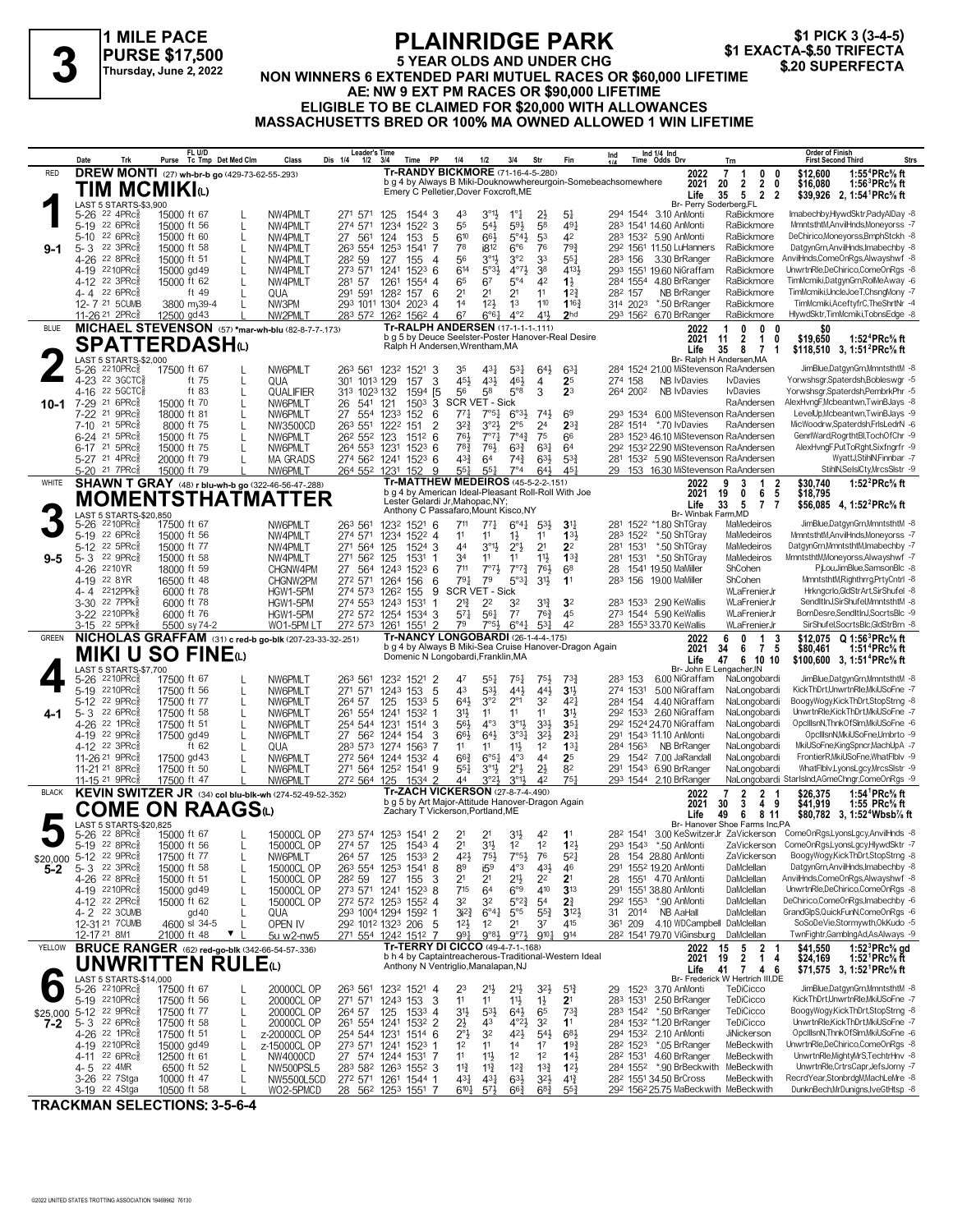

## **PLAINRIDGE PARK 4 YEAR OLDS AND UNDER NON WINNERS 1 EXTENDED PARIN WIND CONSECTATION A**<br>
Thursday, June 2, 2022<br>
Thursday, June 2, 2022<br> **A ALLOCATE ARTENDED PARI MUTUEL RACE** \$1 EXACTA-\$.50 TRIFECTA<br>
\$1 EXACTA-\$.50 TRIFECTA **OR \$10,000 LIFETIME MARES, MA BRED, 100% MA OWNED ALLOWED 1 WIN**

# **PICK 4 (4-5-6-7)** 2ND LEG PICK 3<br>\$1 EXACTA-\$.50 TRIFECTA

|              | Date<br>Trk                                                         | FL U/D<br>Tc Tmp Det Med Clm<br>Purse                                                | Class                                                           | <b>Leader's Time</b><br>Dis 1/4<br>Time PP<br>$1/2$ $3/4$               | Fin<br>1/4<br>1/2<br>3/4<br>Str                                                                                                                     | Ind 1/4 Ind<br>Time Odds Drv<br>Ind<br>Trn                                                              | <b>Order of Finish</b><br>Strs<br><b>First Second Third</b>                                             |
|--------------|---------------------------------------------------------------------|--------------------------------------------------------------------------------------|-----------------------------------------------------------------|-------------------------------------------------------------------------|-----------------------------------------------------------------------------------------------------------------------------------------------------|---------------------------------------------------------------------------------------------------------|---------------------------------------------------------------------------------------------------------|
| <b>RED</b>   |                                                                     |                                                                                      | JOSEPH DI STEFANO (33) s red-blk-wh (8-0-1-1-111)               |                                                                         | Tr-JOHN DI STEFANO (20-0-2-2-089)<br>ro m 4 by RC Royalty-Global Beauty-Broadway Hall                                                               | 2022<br>0<br>4<br>1<br>0<br>$\overline{2}$<br>2021<br>16<br>$\mathbf{0}$<br>4                           | \$4.425<br>1:59 ${}^{2}$ PRc ${}^{5}$ s ft<br>\$26,180                                                  |
|              | <b>FOG WATCH</b><br>LAST 5 STARTS-\$5,625                           |                                                                                      |                                                                 |                                                                         | Catherine E Dickson, Princeton, MA                                                                                                                  | 27<br>$\overline{2}$<br>Life<br>$\mathbf{1}$<br>4<br>Br- Raymond W J Campbell Jr, MA                    | \$43,135 3, 1:59 <sup>2</sup> PRc <sup>5</sup> / <sub>8</sub> ft                                        |
|              | 5-26 <sup>22</sup> 2PRc <sup>5</sup>                                | 10000 ft 67                                                                          | NW1PMLT                                                         | 281 59<br>1283<br>$158^3$ 6                                             | $66\frac{1}{2}$<br>68<br>66}<br>$65\frac{1}{2}$<br>514                                                                                              | 314 2012 32.80 JDiStefano JoDiStefano                                                                   | DocGldnfl=WorktGirl=WthAWrnng -7                                                                        |
|              | 5-5 22 2PRc<br>4-28 <sup>22</sup> 1PRc                              | 10000 ft 68<br>10000 ft 47                                                           | NW1PMLT<br>NW1PMLT                                              | 284 59<br>1282<br>3<br>1581<br>284 581<br>1283<br>158<br>$\overline{4}$ | 43<br>32<br>5°5<br>44<br>$44\frac{3}{4}$<br>2 <sup>1</sup><br>2 <sup>2</sup><br>3°3 <sup>1</sup><br>26<br>$2^{12\frac{3}{4}}$                       | 294 1591 25.30 LaStalbaum JoDiStefano<br>JoDiStefano<br>31 <sup>2</sup> 200 <sup>3</sup> 9.50 LuHanners | WorktGirl,StnngLook,BrmdExprs -8<br>Strict,FogWatch,CptBlues -6                                         |
| 10-1         | 22 1PRc3<br>$4 - 21$<br>4-7 22 1PRc                                 | 12500 ft 58<br>ft 51                                                                 | NW2PMLT<br>QUA                                                  | 27 572<br>1254<br>157<br>6<br>281<br>58<br>1284<br>1592<br>3            | 510<br>57<br>6113<br>614<br>514<br>4211<br>461<br>49<br>$49\frac{3}{4}$<br>416                                                                      | JDiStefano<br>314 1594 38.00 LuHanners<br>324 203 <sup>3</sup> NB BrRanger<br>JDiStefano                | BillyB, JustLBdwy, BrmdExprs -7<br>SumbgbHnv,BillyB,TheFrthEs -5                                        |
|              | 11- 5 <sup>21</sup> 2PRc                                            | 10000 ft 47                                                                          | NW1PMLT                                                         | 292 582<br>128<br>158 <sup>3</sup> 5                                    | $21\frac{1}{4}$<br>3 <sup>1</sup><br>$3^{3}\frac{1}{2}$<br>25<br>$37\frac{1}{4}$                                                                    | 312 200 22.60 JDiStefano<br>JDiStefano                                                                  | BillyB,BrmdExprs,FogWatch -6                                                                            |
| <b>BLUE</b>  | 10-25 <sup>21</sup> 1PRc <sup>3</sup>                               | 100000 sy 55-2<br>TODD O'DEA (50) r blu-wh-b go (38-1-4-3-.111)                      | <b>MASS STK</b>                                                 | 282 582 127<br>-6<br>1561                                               | 781<br>711.1<br>715 <sup>3</sup><br>5203<br>881<br>Tr-ERIC DICKSON (12-0-1-1-074)                                                                   | 311 2002<br>NB JDiStefano<br>JDiStefano<br>0<br>2022<br>5<br>0<br>0                                     | MniForLny, Royal Envy, Pmbrk Scrt -8<br>\$1.000                                                         |
|              |                                                                     |                                                                                      | TWOSCOOPSFORJACK                                                | Eric W Dickson, Princeton, MA                                           | b g 4 by RC Royalty-Tattoo You-Broadway Hall                                                                                                        | $\mathbf{1}$<br>2021<br>11<br>0<br>3<br>16<br>$\mathbf{0}$<br>$\overline{1}$<br>Life<br>-3              | \$12,700<br>\$13,700                                                                                    |
|              | LAST 5 STARTS-\$1,000<br>$22$ 2PR $c_{8}^5$<br>$5 - 26$             | 10000 ft 67                                                                          | NW1PMLT                                                         | 281 59<br>1283<br>1583 7                                                | 3°2<br>$4^{\circ}2\frac{1}{2}$<br>6223<br>$2^{\circ_1}$<br>$44\frac{1}{2}$                                                                          | Br- Raymond W J Campbell Jr, MA<br>34 203 51.20 ToODea<br>ErDickson                                     | DocGldnfl=WorktGirl=WthAWrnng -7                                                                        |
|              | 5-19 22 3PRc                                                        | 10000 ft 56                                                                          | NW1PMLT                                                         | 28<br>57<br>1562 5<br>126                                               | 1 <sup>3</sup><br>32<br>$3^{2}$<br>1 <sup>2</sup><br>5111                                                                                           | 321 1583 11.10 ToODea<br>ErDickson                                                                      | DocGldnfl.WorktGirl.CptBlues -8                                                                         |
| 25-1         | 5-12 2210PRc<br>22 1PRc3<br>$4 - 28$                                | 7000 ft 77<br>10000 ft 47                                                            | <b>TRK&lt;72</b><br>NW1PMLT                                     | 274 57<br>1263<br>1572 5<br>284 581<br>1283<br>158<br>3                 | $2\frac{1}{2}$<br>2 <sup>1</sup><br>$78\frac{3}{4}$<br>2 <sup>1</sup><br>74<br>32<br>33<br>471<br>412<br>527                                        | 32 <sup>2</sup> 1591 19.10 ToODea<br>ErDickson<br>332 2032 38.00 ToODea<br>ErDickson                    | ChocltXpl,AnnieOk,SthSurge -8<br>Strict,FogWatch,CptBlues -6                                            |
|              | 4-21 22 1PRc <sub>8</sub><br>4-12 22 1PRc                           | 12500 ft 58<br>ft 62                                                                 | NW2PMLT<br>QUA                                                  | 27<br>572<br>1254<br>157<br>-1<br>1281<br>27<br>581<br>$1593$ 3         | 32<br>513<br>25<br>36<br>6353<br>28<br>28<br>210<br>25<br>611                                                                                       | 37 204 63.20 WDCampbell ErDickson<br>32<br>2014 NB WDCampbell ErDickson                                 | BillyB,JustLBdwy,BrmdExprs -7<br>ThrwngCpr,PrareRomo,FrlsLedrN -7                                       |
|              | 10-31 <sup>21</sup> 5PRc                                            | 12500 ft 63                                                                          | NW1PMLT                                                         | 281 59<br>1274 1581                                                     | 43 <sup>3</sup><br>433<br>$5^{2}$<br>531<br>6111                                                                                                    | 32 2002 19.10 KeSwitzerJr ErDickson                                                                     | BrmdExprs,DocsBlMrk,SuperCrsr -9                                                                        |
| WHITE        | <b>POWER MITT</b>                                                   |                                                                                      | KEVIN SWITZER JR (34) col blu-blk-wh (274-52-49-52-.352)        |                                                                         | <b>Tr-ROBERT MARSTON (66-7-14-10-274)</b><br>b g 3 by Explosive Matter-Mity's Winner-Broadway Hall                                                  | 2022<br>4<br>0<br>1<br>-1<br>8<br>2021<br>0<br>$\overline{1}$<br>-3                                     | \$5,425 Q 2:03 CUMB ft<br>\$7,625 Q 2:08 CUMB ft                                                        |
|              | LAST 5 STARTS-\$7,025                                               |                                                                                      |                                                                 | Dana S Goding, Auburn, ME                                               |                                                                                                                                                     | Life<br>12<br>2 <sub>4</sub><br>0<br>Br- Robert J Key, PA                                               | \$13,050 3,Q 2:03 CUMB ft                                                                               |
|              | 22 7PRc3<br>5-26<br>5-19 22 3PRc                                    | 12500 ft 67<br>10000 ft 56                                                           | NW2PMLT<br>NW1PMLT                                              | 283 593<br>1274 1573 2<br>28<br>57<br>126<br>1562                       | 2 <sup>1</sup><br>32<br>$3^{01}$<br>21<br>$2\frac{1}{2}$<br>$4^{\circ}4^{\frac{1}{2}}$<br>454<br>55<br>$55\frac{1}{4}$<br>471                       | 293 1573 17.50 KeSwitzerJr RoMarston<br>304 1574 14.80 WaRWatson RoMarston                              | SumbgbHnv,PowerMitt,MoniHeist -8<br>DocGldnfl, WorktGirl, CptBlues -8                                   |
|              | $5 - 5$<br>$22$ 1PR $c_{8}^{5}$<br>4-30 22 2CUMB                    | 12500 ft 68<br>ft 57                                                                 | NW2PMLT                                                         | 284 582 1273<br>1574 5                                                  | 11}<br>11<br>$1\frac{1}{2}$<br>11<br>$3^{13}$                                                                                                       | 303 1581 11.30 KeSwitzerJr RoMarston<br>NB KeSwitzerJr RoMarston<br>314 203                             | UsurpHnv,RoylyRasd,PowerMitt -6<br>PowerMitt, What AHIgn, Mdnght Zte -5                                 |
| $2 - 1$      | 4-22 22 6CUMB                                                       | 4000 ft 55                                                                           | QUA<br>OPEN V                                                   | 301 1011 1311<br>203<br>$\overline{2}$<br>30<br>1014 132<br>2022 7      | $3^{2}\frac{3}{4}$<br>$2^{\circ}1$<br>$2^{\circ}$ ns<br>2 <sub>hd</sub><br>$1\frac{1}{2}$<br>$711\frac{1}{4}$<br>x7231 7221<br>7283<br>$7x^9$       | 313 2081<br>7.50 KeSwitzerJr RoMarston                                                                  | AlwysAGdt,Dagget,PcsWldcrd -7                                                                           |
|              | 4-16 22 3CUMB<br>9-17 21 1PRcs                                      | ft 56<br>20000 ft 68                                                                 | QUA<br>WOOD END                                                 | 2024 2<br>304 1022 133<br>284 1003 1293 159<br>$\overline{4}$           | 11}<br>11号<br>$11\frac{1}{4}$<br>2 <sup>1</sup><br>$11\frac{1}{2}$<br>32}<br>421<br>53<br>5p44}<br>$5^{2}$                                          | 30 203<br>NB KeSwitzerJr RoMarston<br>293 1594 27.70 KeSwitzerJr RoMarston                              | MasvLghtn,PowerMitt,MscleGene -5<br>HodaHnv,GratflExp,TeneseLny -6                                      |
| <b>GREEN</b> |                                                                     |                                                                                      | MICHAEL STEVENSON (57) *mar-wh-blu (82-8-7-7-173)               |                                                                         | Tr-JOHN DI STEFANO (20-0-2-2-089)<br>b g 3 by Trixton-Chuckys Luckycharm-Lucky Chucky                                                               | $\mathbf{0}$<br>$\mathbf{0}$<br>2022<br>$0\quad 0$<br>2021 No Starts Prior Year                         | \$0                                                                                                     |
|              | LAST 5 STARTS-\$0                                                   | <b>DOG GONE TRICKY</b>                                                               |                                                                 | Roger F Arventos, Monson, MA                                            |                                                                                                                                                     | $0\quad 0\quad 0$<br>Life<br>0<br>Br- Samuel I Stoltzfus Jr, PA                                         | \$0                                                                                                     |
|              | 5-24 <sup>22</sup> 1PRc <sup>3</sup>                                | ft 67                                                                                | QUA                                                             | 1001 1293<br>1584 2<br>30                                               | 47<br>4111<br>44<br>43<br>44                                                                                                                        | 303 201<br>NB JaHardy<br>JoDiStefano                                                                    | BillyB,SiddFinch,EthnsFire -5                                                                           |
|              | 4-26 <sup>22</sup> 1PRc3<br>$4-12$<br>$22$ 1PR $c_{8}^{5}$          | ft 54<br>ft $62$                                                                     | QUA<br>QUA                                                      | 1583 4<br>293<br>100<br>129<br>581<br>1281<br>1593 1<br>27              | 43<br>523}<br>535<br>5481<br>$4x^6$<br>510<br>711,<br>716 <sub>7</sub><br>$7^{15\frac{3}{4}}$<br>721                                                | 343 2081<br>NB JDiStefano<br>JoDiStefano<br>322 2024<br>NB JDiStefano<br>JoDiStefano                    | TapMeBlc, OrignStry, SiddFinch -6<br>ThrwngCpr,PrareRomo,FrlsLedrN -7                                   |
| $12 - 1$     | 22 1PRc3<br>$4 - 7$<br>10-1 21 1PRcs                                | ft 51<br>ft 62                                                                       | QUA<br>QUA                                                      | 58<br>1284<br>1592 1<br>281<br>30<br>1004 131<br>$200^3$ 1              | 510}<br>$5^{17}\frac{3}{4}$<br>5333<br>514<br>526<br>$44\frac{3}{4}$<br>44 <sup>1</sup><br>$45\frac{1}{4}$<br>$46\frac{1}{2}$<br>411                | 333 206<br>NB JDiStefano<br>JoDiStefano<br>304 2024<br>NB JDiStefano<br>JoDiStefano                     | SumbgbHnv,BillyB,TheFrthEs -5<br>PltnSlstr,FatherDun,RflsSuprS -4                                       |
|              | 6-11 21 1PRc                                                        | ft 73<br>ft 75                                                                       | QUA                                                             | 303 1002 1301<br>$201^2$ 2x                                             | 7dis<br>7dis<br>7dis<br><b>Gdis</b><br>7dis<br>835<br>8 <sub>dis</sub><br><b>8dis</b><br>7131                                                       | NB AlChartrand<br>JoDiStefano<br>214<br>NB RoKenney                                                     | DocGldnfl,Goorilla,HalsOfVlr -7<br>Partynthf, Goorilla, RoyalPrde -8                                    |
| <b>BLACK</b> | $6 - 4$ 21 1 PRc                                                    |                                                                                      | QUA<br>NICHOLAS GRAFFAM (31) c red-b go-blk (207-23-33-32-.251) | 29<br>100 1303<br>2004 2                                                | $8^{16}\frac{3}{4}$<br>Tr-GEORGE DUCHARME (40-10-6-6-383)                                                                                           | 36 2133<br>JoDiStefano<br>3<br>0<br>2022<br>-1                                                          | \$13,325<br>$2:001$ Stgaft                                                                              |
|              |                                                                     | WITH A WARNING $_{\rm th}$                                                           |                                                                 |                                                                         | br g 3 by Credit Winner-Concentration-Conway Hall<br>Raymond W J Campbell Jr, Belchertown, MA                                                       | 2021<br>10<br>0<br>1<br>3<br>Life<br>$\overline{1}$<br>13<br>$\mathbf{1}$<br>4                          | \$47,800<br>\$61,125 3, 2:00 <sup>1</sup> Stga ft                                                       |
|              | LAST 5 STARTS-\$45,525<br>22 2PRc3<br>5-26                          | 10000 ft 67                                                                          | NW1PMLT                                                         | 281 59<br>1283 1583 5                                                   | 43<br>421,<br>32<br>$3^{2}\frac{1}{2}$<br>3 <sup>3</sup>                                                                                            | Br- Raymond W J Campbell Jr, MA<br>1591 40.70 NiGraffam<br>GeDucharme<br>301                            | DocGldnfl=WorktGirl=WthAWrnng -7                                                                        |
|              | $22$ 5PR $c_{\overline{8}}$<br>$5 - 16$<br>22 4Stga<br>5-1          | 100000 ft 78<br>$^+$<br>8250 ft 65<br>$\overline{1}$                                 | <b>BUNKERHILL</b><br>NW1PMCD                                    | 27<br>551<br>3<br>1233<br>153<br>303 1004 1303<br>2001<br>-1            | 57<br>510<br>4121<br>412<br>4261<br>12 <sup>1</sup><br>$12\frac{1}{4}$<br>$11\frac{3}{4}$<br>$11\frac{1}{2}$<br>$11\frac{1}{2}$                     | 321 1581 25.80 NiGraffam<br>GeDucharme<br>293 2001 1.35 WHennessey GeDucharme                           | JonasKS, Wily Wally, SIP -5<br>WthAWrnng,OutOfTBI,IcYorMscl -7                                          |
| $5 - 2$      | 4-13 22 2SGR1<br>10-25 21 3PRc <sup>5</sup>                         | ft 73<br>100000 sy 55-2 $+$                                                          | QUA<br>MASS STK                                                 | 312 102 1302<br>1591 4<br>284 593<br>1283<br>1574 5                     | 33<br>34<br>34<br>33<br>483<br>$5^{10}\frac{1}{2}$<br>$56\frac{3}{4}$<br>$4^{\circ}5^{\frac{1}{4}}$<br>461<br>$2^{8}$                               | NB HoParker<br>GeDucharme<br>294 201<br>30 1593 35.90 JaRandall<br>GeDucharme                           | CashInfsn, WndrwlLny, GrtsNTrix -4<br>BillBauer, WthAWrnng, BangnIn Th -7                               |
|              | 10-17 <sup>21</sup> 2PRc <sup>3</sup>                               | 60000 ft 62                                                                          | <b>MASS STK</b>                                                 | 303 594 1293 1572 2                                                     | $5^{4}$<br>$5^{\circ}4\frac{1}{2}$<br>3°2<br>311<br>44                                                                                              | 293 1593 18.30 JaRandall<br>GeDucharme                                                                  | Wallet,Strongrwt,WthAWrnng -7                                                                           |
| YELLOW       | 10-4 <sup>21</sup> 5PRc                                             | 60000 sy 57<br><b>BRUCE RANGER</b> (62) red-go-blk (342-66-54-57-.336)               | <b>MASS STK</b>                                                 | 291 59<br>$1573$ 3<br>1281                                              | $5^{\circ}8$<br>49<br>$6^{81}$<br>$5°6\frac{1}{2}$<br>56<br>Tr-DOMENICO CECERE (11-4-3-3-606)                                                       | 293 1592 22.90 JaRandall<br>GeDucharme<br>0<br>2022<br>1<br>0<br>0                                      | Wallet, Bill Bauer, Strongrwt -7<br>\$0                                                                 |
|              |                                                                     | <b>ORIGIN STORY</b>                                                                  |                                                                 | K R Breeding LLC, Enfield, CT                                           | b f 3 by Walner-Highscore Kemp-Muscles Yankee                                                                                                       | 2021<br>4<br>0<br>0 <sub>1</sub><br>Life<br>5<br>0<br>0<br>-1                                           | \$3.600 Q 2:02 <sup>2</sup> PRc% ft<br>\$3,600 2.Q 2:02 <sup>2</sup> PRc <sup>5</sup> / <sub>8</sub> ft |
|              | LAST 5 STARTS-\$3,600<br>5-14 22 4M1                                | ft 68                                                                                | Qua                                                             | 281 581<br>1272 155 7                                                   | $68\frac{1}{4}$<br>$6^{8}\frac{1}{2}$<br>$6^{2}\frac{3}{4}$<br>$6^{74}$<br>661                                                                      | Br- K R Breeding LLC,CT<br>263 1553<br>NB YaGingras<br>DoCecere                                         | DancOnThW,PenelopeJ,MonkyQuen -7                                                                        |
|              | 5-5 22 2PRc <sup>5</sup><br>$4 - 26$<br>22 1 $PRc_{8}^{5}$          | 10000 ft 68<br>ft $54$                                                               | NW1PMI T<br>QUA                                                 | 284 59<br>1282 1581 2<br>293 100 129<br>1583 6                          | <b>8dis</b><br>8583<br>x8x <sup>disgdis</sup><br><b>8dis</b><br>2 <sup>1</sup><br>21<br>2 <sup>1</sup><br>2 <sup>2</sup><br>2 <sup>3</sup>          | 210<br>2.90 BrRanger<br>DoCecere<br>293 1584 NB BrRanger<br>DoCecere                                    | WorktGirl,StnngLook,BrmdExprs -8<br>TapMeBlc, OrignStry, SiddFinch -6                                   |
| $3-1$        | 10-17 21 6PRc <sup>5</sup>                                          | 60000 ft 62<br>$\ddagger$                                                            | <b>MASS STK</b>                                                 | 281 57 127<br>1561 7                                                    | $4^{o3}\frac{1}{4}$<br>55<br>$66\frac{1}{2}$<br>$6^{71}$<br>$7^{11}\frac{3}{4}$                                                                     | DoCecere<br>30 <sup>2</sup> 158322.50 DoCecere                                                          | WndrwlLny,GratflExp,DancOnThW -9                                                                        |
|              | 10-8 21 1PRc<br>10-4 $21$ 3PRc $\frac{5}{8}$                        | ft 68<br>$\ddagger$<br>30000 sy 57                                                   | QUA<br><b>MASS STK</b>                                          | 32 1014 1314 2022 3<br>NTR 593 129<br>158 4                             | 21‡<br>2 <sup>3</sup><br>23<br>2 <sup>1</sup><br>1 <sub>ns</sub><br>5 <sub>dis</sub><br>6373<br>$x6^{17\frac{1}{2}} 6$ dis<br>5 <sub>dis</sub>      | 2022 NB ReSejthen<br>DoCecere<br>30<br>205 <sup>2</sup> 10.70 DoCecere<br>DoCecere                      | OrignStry,PrdnMyLny,JustLBdwy -4<br>GratflExp, WndrwlLny, PrdnMyLny -6                                  |
| <b>PINK</b>  | 9-27 <sup>21</sup> 1PRc3                                            | 30000 ft 70<br>STEVEN WILSON (30) blk-o go (35-5-5-8-298)                            | <b>MASS STK</b>                                                 | 281 100 1294 1582 2                                                     | x3 <sup>17</sup> } 3 <sup>3</sup> }<br>$3x^{2}\frac{1}{2}$<br>321<br>328<br>Tr-CHARLENE CUSHING (58-4-8-16-238)                                     | DoCecere<br>334 204 7.80 YaGingras<br>0<br>2022<br>0<br>-1                                              | WndrwlLny,MalzsaLny,OrignStry -5<br>\$480                                                               |
|              |                                                                     |                                                                                      | EMMAJEAN JELLYBEAN                                              |                                                                         | br m 4 by Mister Anson-Quote Of The Week-Pine Chip<br>R Nelson Di Pompo Jr, Jay, ME; M H Graham, Weld, ME;                                          | $\frac{2}{14}$<br>4 <sub>2</sub><br>$\overline{7}$<br>2021<br>22 12 5 3<br>Life                         | $2:023$ CUMB ft<br>\$79,573<br>\$120.739 3. 2:02 <sup>3</sup> CUMB ft                                   |
|              | LAST 5 STARTS-\$35,950<br>5-26 <sup>22</sup> 7PRc <sup>5</sup>      |                                                                                      | NW2PMLT                                                         | 283 593 1274 1573 5                                                     | P I Smith, Weld, ME; J M Dipompo, Jay, ME<br>$7^7$<br>$77\frac{1}{2}$<br>7°7<br>56<br>6 <sup>4</sup>                                                | Br- R Nelson Di Pompo Jr & Mi<br>291 1582 12.90 StWilson<br>ChCushing                                   | chael H Graham, ME<br>SumbgbHnv,PowerMitt,MoniHeist -8                                                  |
|              | 5-18 <sup>22</sup> 7Bang                                            | 12500 ft 67<br>4000 ft 61                                                            | NW1500CD                                                        | 30 1001 130<br>$2003$ 3                                                 | $3^{2^{3}}$<br>36<br>36<br>31}<br>3 <sup>2</sup>                                                                                                    | 30 <sup>2</sup> 201 12.50 StWilson<br>ChCushing                                                         | JSPeyton,MdnghtZte,EmjnJlybn -5                                                                         |
| $5-1$        | 5-11 22 2Bang<br>10-16 <sup>21</sup> 2Bang                          | ft 73<br>93987 gd63-2                                                                | QUA<br>MSBS 3YOF                                                | 28 <sup>2</sup> 581 1271 1562 2<br>30 1024 1333 204 6                   | 529<br>$5^{16}$<br>$5^{18}\frac{3}{4}$<br>531<br>546<br>$2^{\circ}$ }<br>2 <sup>2</sup><br>22<br>2 <sup>1</sup><br>$2^{13}$                         | 321 2053 NB StWilson<br>ChCushing<br>304 2042 1.90 StWilson<br>ChCushing                                | SkywayBls, JSPeyton, FrnighRbl -5<br>PmbrkScrt,EmjnJlybn,HuntrsGal -6                                   |
|              | 10-6 <sup>21</sup> 3 Frybg<br>9-27 21 3CUMB                         | 15967 ft 73<br>15967 ft 57                                                           | MBS3YOF<br>MSBS 3YOF                                            | 313 1023 1332 2034 x2xip48<br>30 1021 1322 2023 5                       | $34\frac{1}{2}$<br>$3^{8}\frac{1}{2}$<br>37<br>$24\frac{1}{2}$<br>11<br>$11\frac{1}{4}$<br>$11\frac{1}{4}$<br>11<br>$1\frac{11}{2}$                 | ChCushing<br>293 2043 1.50 StWilson<br>301 2023 *.90 StWilson<br>ChCushing                              | PmbrkScrt,EmjnJlybn,HuntrsGal -6<br>EmjnJlybn,PmbrkScrt,HuntrsGal -6                                    |
|              | 9-20 <sup>21</sup> 1 Farm                                           | 15696 ft 66                                                                          | MBS3YOF                                                         | 313 1022 1333 2031 x5x 513 $\frac{1}{4}$                                | $2^{3}$<br>3°3<br>$2^{2}$<br>593                                                                                                                    | 293 2034<br><b>NB StWilson</b><br>ChCushing                                                             | PmbrkScrt,EmjnJlybn,HuntrsGal -5                                                                        |
| GRAY         |                                                                     | <b>JAMES HARDY</b> (58) wh-grn-I blu (65-10-7-11-270)<br><b>RFL'S SUPER SONIC(t)</b> |                                                                 |                                                                         | <b>Tr-JOLENE ANDREWS (42-8-4-8-.307)</b><br>b g 3 by Royalty For Life-Bee The Queen-Donato Hanover                                                  | 0<br>$0\quad 0$<br>2022<br>1<br>$0\quad 0$<br>2021<br>4<br>0                                            | \$800<br>\$15,800                                                                                       |
|              | LAST 5 STARTS-\$16,600                                              |                                                                                      |                                                                 | J Andrews, N Atlbr, MA                                                  | D Thibault, N Atibr, MA; J Hardy, N Atlbr, MA; P Vacca, Nrtn, MA;                                                                                   | 5<br>Life<br>0<br>0<br>0<br>Br- Alfred Ross, MA                                                         | \$16,600                                                                                                |
|              | 5-26 22 2PRc <sup>5</sup><br>5-17 22 1PRc                           | 10000 ft 67<br>$\mathsf{t}$<br>ft 70                                                 | NW1PMLT<br>QUA                                                  | 1283 1583 1<br>281 59<br>293 591 1283 1583 1                            | 56<br>$5^{41}$<br>$5^{3}\frac{1}{2}$<br>$55\frac{1}{2}$<br>4123<br>312<br>2 <sup>2</sup><br>2 <sup>2</sup><br>2 <sup>7</sup><br>$3^{17}\frac{3}{4}$ | 314 201 52.60 JaHardy<br>JoAndrews<br>321 2021 NB JaHardy<br>JoAndrews                                  | DocGldnfl=WorktGirl=WthAWrnng -7<br>BlbrdRcky,SmothAclr,RflsSuprS -4                                    |
|              | 10-25 <sup>21</sup> 3PRc <sup>5</sup><br>10-17 21 2PRc <sup>5</sup> | 100000 sy 55-2 +                                                                     | <b>MASS STK</b>                                                 | 284 593 1283 1574 4                                                     | $2^{2}\frac{1}{2}$<br>$21\frac{1}{4}$<br>331<br>36<br>$4^{15}$                                                                                      | 314 201 58.20 JaHardy<br>JoAndrews<br>30 2001 36.40 JaHardy<br>JoAndrews                                | BillBauer, WthAWrnng, BangnIn Th -7<br>Wallet,Strongrwt,WthAWrnng -7                                    |
| $25 - 1$     | 10-1 21 1PRc $\frac{5}{8}$                                          | 60000 ft 62<br>$\ddagger$<br>ft $62$<br>$\pm$                                        | <b>MASS STK</b><br>QUA                                          | 303 594 1293 1572 6<br>30 1004 131<br>$200^3$ 2                         | 431<br>44<br>$5°3\frac{1}{2}$<br>55<br>4133<br>33<br>33<br>331<br>$3^{3}\frac{1}{2}$<br>$36\frac{1}{4}$                                             | JoAndrews<br>301 2014 NB JaHardy                                                                        | PltnSlstr,FatherDun,RflsSuprS -4                                                                        |
|              | 9-27 <sup>21</sup> 3PRc <sup>3</sup><br>$9-10^{21}$ 6PRc            | 60000 ft 70<br>8500 ft 74                                                            | MASS STK<br>NW1PMLT                                             | 303 1011 1302 1593 3<br>291 59<br>1284 1593 3                           | $5^{17}\frac{1}{2}$<br>$x45\frac{1}{2}$ $4x4\frac{1}{2}$<br>522<br>$5^{31}$<br>32}<br>7231<br>8471<br>$3x^{2}$<br>8223                              | JoAndrews<br>31 2054 22.40 JaHardy<br>353 209 12.30 JaHardy<br>JoAndrews                                | Wallet,Strongrwt,BangnInTh -6<br>FogWatch,PowerMitt,BrmdExprs -8                                        |

**TRACKMAN SELECTIONS: 3-5-6-7 No.1 Fog Watch And**

**No.4 Dog Gone Tricky Uncoupled Due To Bonafide Seperate Ownership**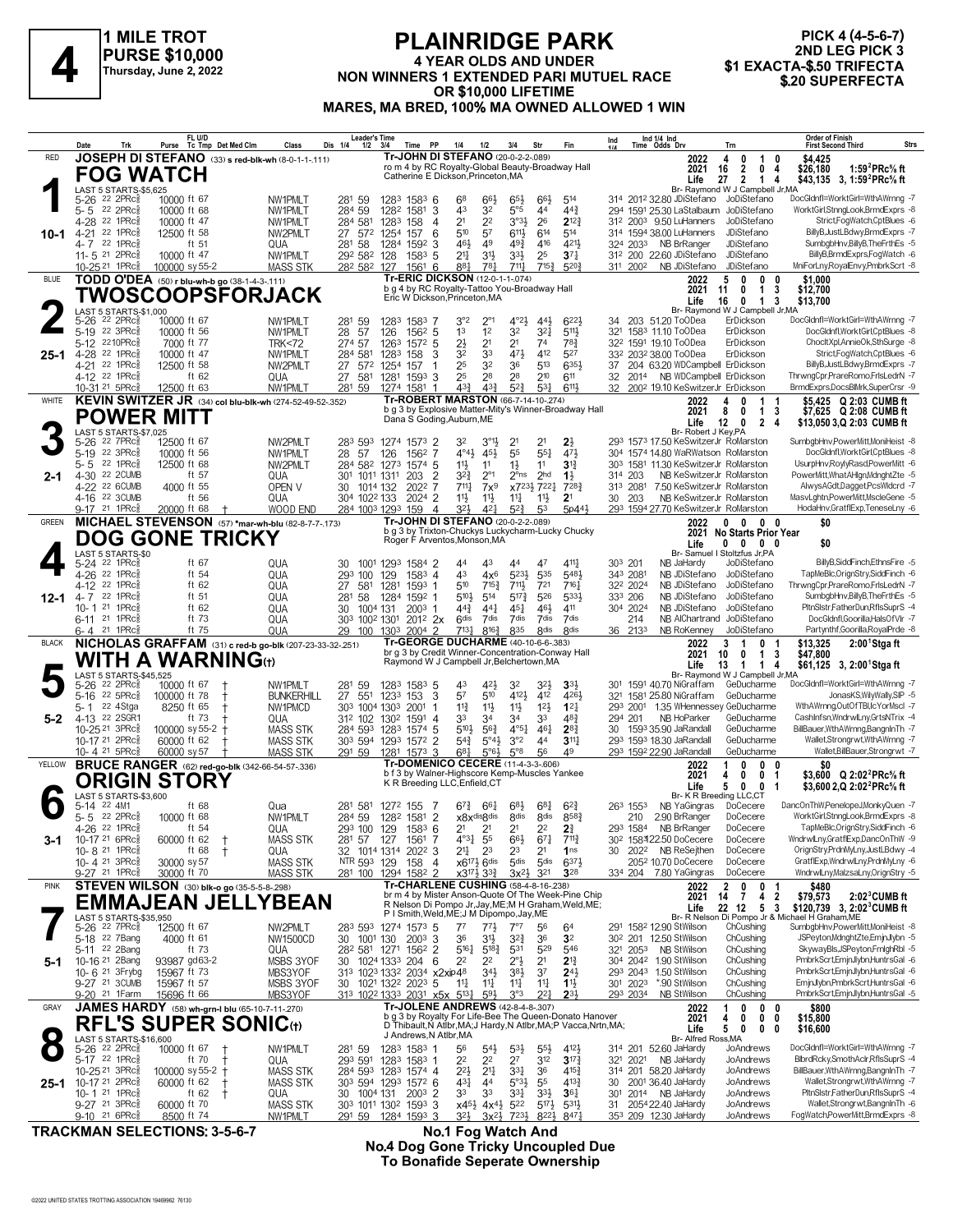

#### **PLAINRIDGE PARK NON WINNERS \$10,000 LAST 5 STARTS (100% MASS OWNED \$12,000) OR WITH A TRACKMASTER RATING OF 90 OR LESS ATOD AE: NON WINNERS 10 EXTENDED PARI MUTUEL RACES LIFETIME AE: CLAIMING PRICE \$30,000 FLAINNIDUL FARK**<br>FLAINNIDUL FARK<br>Thursday, June 2, 2022<br>OB WITH A TRACKMASTER BATING OF 90 OBLESS ATOP \$10.000 \$20 SUPERFECTA

| KEVIN SWITZER JR (34) col blu-blk-wh (274-52-49-52-.352)<br>Tr-JAMIE GERARD (62-15-13-12-.423)<br><b>RED</b><br>$\overline{2}$<br>$\frac{2}{5}$ $\frac{2}{9}$<br>1:51 ${}^{3}$ PRc ${}^{5}$ s ft<br>2022<br>7<br>\$25.150<br>$\overline{2}$<br>br g 5 by Rock N Roll Heaven-Bettoronthebeach-Bettor's Delight<br>2021<br>\$51,460<br>33<br>1:51 <sup>4</sup> PRc <sup>5</sup> / <sub>8</sub> ft<br><b>SEA ISLE CITY</b><br>Barbara J Ethier, Leominster, MA<br>69 10 13 14<br>Life<br>\$127,370 3, 1:51 PRc% ft<br>LAST 5 STARTS-\$17,025<br>Br- Deo Volente Farms LLC,NJ<br>TM Rating: 86.71<br>HudsnPhil, JkWilPowr, BagPpeMjr -8<br>5-24 22 9PRc <sub>8</sub><br>264 552<br>20000 ft 67<br>NW10000CD<br>1232 1512 7<br>712<br>76<br>$75\frac{1}{2}$<br>78<br>$75\frac{3}{4}$<br>281 1523 14.10 NiGraffam<br>JaGerard<br>2 <sup>1</sup><br>$2^{\circ}1$<br>2 <sup>1</sup><br>2 <sup>1</sup><br>5-16 22 9PRc<br>264 551<br>1 <sup>1</sup><br>20000 ft 78<br><b>TRK&lt;90</b><br>1222 1513 6<br>29<br>1513 27.90 KeSwitzerJr JaGerard<br>2 <sup>1</sup><br>2 <sup>1</sup><br>2 <sup>1</sup><br>RocknThBl,SportsObs+SelsICty- -8<br>5-9 22 5PRc<br>2 <sup>1</sup><br>2p3nk<br>17500 ft 54<br>NW8000CD<br>26 <sup>3</sup> 55 <sup>3</sup> 123 <sup>2</sup> 1514 1<br>281 1514 18.40 KeSwitzerJr JaGerard<br>Tisadream,SelslCty,RUMachnMe -6<br>2 <sup>1</sup><br>2 <sup>1</sup><br>6.60 KeSwitzerJr JaGerard<br>$5 - 2$<br>2211PRc<br>12500 gd55<br>271 564 1242 153<br>$\overline{2}$<br>2 <sup>1</sup><br>3 <sup>1</sup><br>2}<br>282 153<br>NW4000CD<br>6-1<br>22 4PRc<br>11<br>32<br>33<br>2.70 KeSwitzerJr JaGerard<br>4-25<br>15000 ft 56<br>2 <sup>1</sup><br>3 <sup>2</sup><br>284 153<br>NW6000CD<br>26 <sup>3</sup> 55 <sup>2</sup> 1234 1523<br>-1<br>RUMachnMe,SelslCty,TechtrHnv -8<br>4-18 22 7PRc<br>12500 ft 47<br>11<br>11<br>11<br>11<br>$2\frac{3}{4}$<br>2.90 KeSwitzerJr JaGerard<br>NW4000CD<br>263 56<br>1241 154<br>30<br>1541<br>-4<br>$2^{\circ}1\frac{1}{2}$<br>2 <sup>2</sup><br>4-11 22 4PRc <sup>5</sup><br>43<br>43<br>1 <sup>1</sup><br>SelslCty, WorknThmA, OdsLdrdle -5<br>10000 ft 61<br>NW3000CD<br>271 562 1241<br>1532 4<br>29<br>1532<br>1.70 KeSwitzerJr JaGerard<br>24<br>$26\frac{3}{4}$<br>4-2 22 6CUMB<br>55 <sup>1</sup><br>3°23<br>302 2012<br>$\text{gd }40$<br>QUA<br>301 1013 1303<br>200<br>551<br>NB WaCaseJr<br>JaGerard<br>4<br>LUKE HANNERS (21) d br-tn-wh (708-78-86-101-.225)<br>Tr-JIMMY NICKERSON (93-17-15-17-333)<br>5<br><b>BLUE</b><br>2022<br>0<br>$\overline{1}$<br>\$11.050<br>2<br>b h 4 by Always B Miki-Beach Gal-Somebeachsomewhere<br>$\overline{2}$<br>5<br>1:50 <sup>4</sup> Phl% ft<br>2021<br>-1<br>\$87,721<br>16<br><b>ALWAYS A MIKI</b> N<br>Joseph A Trice, Hampden, ME<br>34<br>10<br>4<br>\$430,032 2, 1:50 <sup>2</sup> M1 ft<br>Life<br>-7<br>LAST 5 STARTS-\$11,050<br><b>Br-Sergent</b><br>Stables LLC,PA<br>TM Rating: 87.50<br>7°3 <sup>3</sup><br>$2^{13}$<br>$22$ 5PR $c_{8}$<br>25000 ft 69<br><b>WO10000LTH</b><br>26 <sup>3</sup> 55<br>1224 1521 3<br>65<br>75<br>29<br>1523 13.90 AnMonti<br><b>JiNickerson</b><br>5-17<br>$65\frac{1}{2}$<br>32<br>$3^{01}$<br>3 <sup>11</sup><br>5-9 22 6PRc<br>87<br>$5^{\circ}4$<br>20000 ft 54<br>NW10000CD<br>27 56 <sup>2</sup> 124<br>$152^3$ 8<br>283 1524 4.90 AnMonti<br><b>JiNickerson</b><br>$5 - 2$<br>$8°5\frac{1}{2}$<br>JiNickerson<br>JkWilPowr,SaltLife,Rolnlkthn -8<br>22 6PRc3<br>20000 ft 55<br>264 551<br>1523<br>88<br>86<br>$74\frac{1}{2}$<br>$63\frac{1}{4}$<br>29<br>1531<br>3.30 AnMonti<br>NW10000CD<br>1231<br>8<br>22 7PRc3<br>$4 - 25$<br>20000 ft 56<br>264 544 123<br>65<br>$65\frac{1}{2}$<br>$6^{\circ}4\frac{1}{2}$<br>$5^{3}$<br>3 <sup>11</sup><br>283 1522 3.40 AnMonti<br>JiNickerson<br>$7 - 2$<br>NW10000CD<br>1521<br>-6<br>22 5PRc<br>25000 ft 47<br>WO-OPENHC<br>43<br>283 1523<br>6.60 AnMonti<br>JiNickerson<br>4-18<br>272 553 1231<br>1514<br>3<br>431<br>54<br>64<br>$64\frac{1}{4}$<br>22 3Pine1<br>$21\frac{1}{2}$<br>$21\frac{1}{2}$<br>21}<br>ft 70<br>30 59<br>2 <sup>1</sup><br>ChaseLnge,MajorLegr,Rolnlkthn -4<br>4-5<br>1263<br>153<br>42<br>263 1532<br>NB AnMonti<br><b>JiNickerson</b><br>Qua<br>$1\frac{11}{2}$<br>11-24 <sup>21</sup> 8PRc<br>20000 ft 39<br>262 542 1231<br>$6^{o_{31}}$<br>$6^{2}3$<br>29 1524<br>AlwysAMki,LevelUp,BagPpeMjr -9<br>NW10000CD<br>1524 8<br>$66\frac{1}{4}$<br>$6^{95}\%$<br>*.40 AnMonti<br>JiNickerson<br>133<br>282 1521<br>*.40 AnMonti<br>JiNickerson<br>11-18 21 5PRc<br>20000 ft 67<br>273 563 1234 1521 4<br>$11\frac{1}{4}$<br>$11\frac{1}{2}$<br>$11\frac{1}{2}$<br>NW10000CD<br>1 <sup>2</sup><br><b>BRUCE RANGER</b> (62) red-go-blk (342-66-54-57-.336)<br><b>Tr-RICHARD BARTLETT</b> (22-6-4-3-.419)<br><b>WHITE</b><br>2022<br>6<br>$\overline{1}$<br>\$14,850<br>1:53 Bang ft<br>4<br>0<br>b h 6 by Captaintreacherous-Discoverer-Four Starzzz Shark<br>$\overline{7}$<br>30<br>\$58,015<br>2021<br>5<br>3<br>1:51 $^{2}$ PcD $\%$ ft<br>CAPTAIN NASHம<br>Reginald J Duguay, Winslow, ME<br>94 17 17 12<br>Life<br>\$165,608 4.1:50 ${}^{3}$ DD ${}^{5}$ s ft<br>Br- Steve Jones, NY<br>LAST 5 STARTS-\$14.525<br>TM Rating: 85.24<br>$11\frac{3}{4}$<br>11}<br>22 8Bang<br>6800 ft 60<br>WO10000LT<br>282 581<br>$11\frac{1}{4}$<br>1 <sup>3</sup><br>$13\frac{1}{4}$<br>284 1544<br>*.50 GaMosher<br>RiBartlett<br>126<br>1544 5<br>5-23<br>22 7Bang<br>3°2<br>$11\frac{1}{2}$<br>1 <sup>2</sup><br>*.50 BrRanger<br><b>RiBartlett</b><br>CaptnNash,GrandGlpS,Rocksptrt -7<br>$5 - 8$<br>6500 ft 57<br>282 571<br>1252 153<br>$\overline{5}$<br>$11\frac{1}{2}$<br>1 <sup>5</sup><br>273 153<br>WO10000LT<br>22 3Bang<br>32<br>CaptnNash,GrandGlpS,WodysCshC -5<br>6500 ft 53<br>21}<br>$2^{13}$<br>2 <sup>11</sup><br>1 <sup>1</sup><br>1542 2.20 BrRanger<br>RiBartlett<br>5-1<br>282 581<br>1261<br>1542 2<br>28<br>WO10000LT<br>4-23 22 1CUMB<br>1 <sup>2</sup><br>$1\frac{1}{4}$<br>294 1552 2.90 BrRanger<br>RiBartlett<br>6000 ft 51<br>OPN II-III<br>29<br>581<br>1253 1552 3<br>11号<br>$11\frac{3}{4}$<br>$11\frac{3}{4}$<br>5-1<br>$2^{13}$<br>21}<br>$4^{13}$<br>22 6CUMB<br>282 581<br>$3^{2}$<br>$2\frac{1}{2}$<br>294 1564 E*.70 BrRanger<br><b>RiBartlett</b><br>Deetzy,CaptnNash,Nagle -7<br>4-16<br>6500 ft 57<br>OPEN I-II<br>1263 1564<br>-3<br>4-9 22 9CUMB<br>56}<br>$5^{\circ}4\frac{1}{2}$<br>$56\frac{3}{4}$<br>$5^{7}$<br>293 159<br><b>RiBartlett</b><br>Deetzy,SohoLvthn,GoSandyGo -5<br>6500 my47-3<br>OPEN I<br>284 1002 128<br>3<br>561<br>9.80 BrRanger<br>1574<br>12-31 21 1 CUMB<br>6000 sl 34-5<br>2 <sub>hd</sub><br>2 <sub>ns</sub><br>3.30 WDCampbell RiBartlett<br>313 1023 1312 203<br>11卦<br>$11\frac{1}{2}$<br>313 203<br>OPEN I-II<br>3<br>11<br>12-18 21 6CUMB<br>293 201 12.90 WDCampbell RiBartlett<br>RockDmnds,CaptnNash,Deetzy -4<br>6000 hy 34-3<br>OPEN I-II<br>311 1021 1304 2004<br>33}<br>34 <sup>3</sup><br>$3^{03}\frac{1}{4}$<br>3 <sup>1</sup><br>2 <sup>3</sup><br>-1<br><b>DREW MONTI</b> (27) wh-br-b go (429-73-62-55-.293)<br>Tr-JIMMY NICKERSON (93-17-15-17-333)<br>GREEN<br>1:51 ${}^{2}$ PRc ${}^{5}_{8}$ ft<br>2022<br>12<br>$\overline{2}$<br>2<br>\$19.220<br>b g 6 by Bettor's Delight-Perfectly Poised-Art Major<br>$\overline{2}$<br>2 <sub>3</sub><br>2021<br>13<br>\$16,717 No Std Rec Time<br><b>HESPOISEDTOPOUNCE</b><br>A <sub>U</sub><br>Anthony J Gruppo, Bradenton, FL; Timothy L Bojarski, Akron, NY<br>56<br>16<br>8<br>5<br>Life<br>\$96,801 6, 1:51 <sup>2</sup> PRc <sup>5</sup> / <sub>8</sub> ft<br>Br- Botsky Pty LTD, AS<br>LAST 5 STARTS-\$11,250<br>TM Rating: 86.90<br>5-17 22 9PRc<br>Patrkthpr, MachLeMre, HudsnPhil -7<br>20000 ft 69<br>WO10000LT<br>274 56<br>763<br>28 <sup>2</sup> 153 23.30 AnMonti<br>JiNickerson<br>1231 1502 7<br>76<br>$7°7\frac{1}{2}$<br>711<br>713<br>22 8PRc3<br>32<br>861<br>JkWilPowr,RockDmnds,HudsnPhil -8<br>$5 - 9$<br>25000 ft 54<br>32<br>5°3<br>$8^{10}$<br>304 1532 3.00 AnMonti<br>JiNickerson<br>WO10000LT<br>253 534 122<br>1511 1<br>$5 - 2$<br>22 4PRc<br>11<br>11<br>1 <sup>2</sup><br>1512 4.10 AnMonti<br>JiNickerson<br>15000 ft 55<br>NW6000CD<br>271 554 1232<br>1512 7<br>11<br>11<br>28<br>2 <sup>2</sup><br>$6^{\circ}4$<br>$4^{\circ}3$<br>$4 - 25$<br>22 4PRc<br>66<br>2 <sub>ns</sub><br>DubisClam, Hespsdtpn, SelsICty -7<br>15000 ft 56<br>NW6000CD<br>26 <sup>3</sup> 55 <sup>2</sup> 123 <sup>4</sup> 152 <sup>3</sup> 5<br>281<br>1523 32.60 AnMonti<br><b>JiNickerson</b><br>7-1<br>SCR VET - Sick<br>Fullback,PadukaN,Persimmon -7<br>22 5Fhld<br>284 581 1263<br>ToFanning<br>4-16<br>7700 ft 71<br>NW5000L5CD<br>1542 7<br>ToFanning<br>2213M1<br>11875 ft 51<br>$\mathbf{v}$  <br>27 54<br>65}<br>$86\frac{1}{4}$<br>$10^{10}\frac{3}{4}$<br>284 1523 61.30 AnMccarthy<br>4- 9<br>nw4500L5cd<br>1222 1502 9<br>$86\frac{3}{4}$<br>$86\frac{3}{4}$<br>SonTiger, ImBenicio, GrifonHnv -8<br>3-29 22 8YR<br>17500 ft 29-1<br>274 564 1244 1531 3<br>583<br>56<br>$66\frac{3}{4}$<br>$86\frac{3}{4}$<br>$8^{17}\frac{3}{4}$<br>303 1564 27.25 GeBrennan<br>ToFanning<br>NW10000L5<br>Gvnpdrmng,FlyingFin,Hespsdtpn -7<br>22 1YR<br>13000 ft 46<br>NW7500L5<br>272 581 1264 1564 1<br>43}<br>$2^{\circ}$<br>$2^{\circ}$ ns<br>21<br>$3\frac{13}{4}$<br>30 <sup>2</sup> 1571 3.25 MaKakaley<br>3-11<br>ToFanning<br><b>WALLACE WATSON</b> (51) br-red (101-18-9-8-254)<br>Tr-LISA WATSON (88-17-8-8-.274)<br>1:52 $^{2}$ PRc $\%$ ft<br><b>BLACK</b><br>2022<br>6<br>0<br>\$18,550<br>b g 5 by So Surreal-Sweet On Art-Artsplace<br>2021<br>28<br>10<br>7<br>\$119,030<br>1:50 $^4$ PRc $\%$ ft<br>$\mathbf 1$<br>CIGARS AND PORTധ<br>Fox Ridge Stable, Southington, CT; Wallace R Watson, Dresden, ME<br>Life<br>57 14<br>$12 \quad 5$<br>\$347,193 4, 1:50 <sup>4</sup> PRc <sup>5</sup> / <sub>8</sub> ft<br>Br- Steve Jones.NY<br>LAST 5 STARTS-\$15,550<br>TM Rating: 88.52<br>5-24 22 9PRc <sub>8</sub><br>20000 ft 67<br>1232 1512 5<br>32}<br>2.30 WaRWatson LiWatson<br>NW10000CD<br>264 552<br>32<br>32<br>33<br>42<br>28 1514<br>$5-9$<br>$22.6$ PR $c_{8}$<br>i3°2<br>11<br>21<br>2 <sup>1</sup><br>41}<br>*.70 WaRWatson LiWatson<br>20000 ft 54<br>NW10000CD<br>27 56 <sup>2</sup> 124<br>$152^3$ 6<br>284 1524<br>CgrsNPort, WhatFlblv, BagPpeMjr -6<br>$5 - 2$<br>22 1PRc<br>271 581<br>11}<br>1 <sup>2</sup><br>$13\frac{1}{4}$<br>*.20 WaRWatson LiWatson<br>17500 ft 55<br>NW8000CD<br>1251<br>$152^2$ 5<br>11<br>11<br>271<br>1522<br>32<br>323<br>54<br>643<br>$4^{2}\frac{3}{4}$<br>DarkEnrgy,OurMxPhct,AlwysAMki -8<br>22 7PRc<br>$\overline{2}$<br>1524 *1.70 WaRWatson LiWatson<br>$4 - 25$<br>20000 ft 56<br>264 544 123<br>29<br>NW10000CD<br>1521<br>5-2<br>22 5PRc<br>32<br>32<br>281 152 18.20 WaRWatson LiWatson<br>25000 ft 47<br>WO-OPENHC<br>272 553 1231<br>$\overline{2}$<br>43<br>53<br>41}<br>4-18<br>1514<br>22 7PRc<br>$6^{\circ}5\frac{1}{2}$<br>431<br>294 1524 4.30 WaRWatson LiWatson<br>NuiBaDenN,SkywyVctr,CgrsNPort -8<br>25000 ft 61<br>26 <sup>2</sup> 54 <sup>3</sup> 122 <sup>3</sup><br>1521<br>3<br>543<br>$3^{012}$<br>$3^{2}$<br>4-11<br>WO10000LT<br>CgrsNPort, Quick Shot, Mansome -5<br>22 4PRc3<br>ft 49<br>1 <sup>2</sup><br>16<br>1 <sup>8</sup><br>1111,<br>NB WaRWatson LiWatson<br>QUA<br>28 <sup>4</sup> 58 <sup>3</sup> 126<br>1541<br>11<br>281 1541<br>4-4<br>4<br>$\overline{2}$<br>2 <sup>1</sup><br>11-24 <sup>21</sup> 9PRc<br>152<br>22<br>$21\frac{1}{2}$<br>$2\frac{3}{4}$<br>291 1521 3.20 WaRWatson LiWatson<br>22500 ft 39<br>WO10000LT<br>271 544 1223<br>3 <sup>1</sup><br>Tr-JOSEPH SKOWYRA (132-29-17-11-319)<br>YELLOW<br>JAY RANDALL (61) blu-go-wh (460-65-63-51-.254)<br>2022 13<br>\$55,750<br>1:51 $^1$ PRc <sup>5</sup> / <sub>8</sub> ft<br>$\mathbf{7}$<br>2 0<br>b h 5 by Sweet Lou-Hilarious Hayley-Rocknroll Hanover<br>$\mathbf 0$<br>15<br>5<br>4<br>\$37,856<br>1:51 DD% ft<br>2021<br><b>ROCKIN THE BLAZE(L)</b><br>Rocco J Stebbins, Rochester, NY<br>45 14<br>4<br>Life<br>7<br>\$140,390 4, 1:51 DD% ft<br>LAST 5 STARTS-\$37,500<br>Br- Patrick H Patterson, PA<br>TM Rating: 90.13<br>5-24 <sup>22</sup> 7PRc <sup>5</sup><br>263 561<br>28 151 <sup>3</sup> *1.70 BrRanger<br>MeBeckwith<br>17500 ft 67<br>z-25000CL OP<br>1233 1513 7<br>$11\frac{1}{2}$<br>1 <sup>2</sup><br>$1^{11}$<br>11<br>11<br>22 5PRc<br>RocknThBl,SportsObs+SelsICty- -8<br>5-9<br>25000CL OP<br>263 553 1232 1514 4<br>11<br>11<br>11<br>282 1514 *.90 BrRanger<br>17500 ft 54<br>11<br>1 <sup>nk</sup><br>MeBeckwith<br>RocknThBl,JkWilPowr,SaltLife -7<br>4-25 <sup>22</sup> 1PRc <sup>3</sup><br>254 541 1212 1511 7<br>11<br>11<br>11<br>11<br>$1\frac{1}{2}$<br>294 1511 4.90 BrRanger<br>MeBeckwith<br>17500 ft 56<br>25000CL OP<br>\$30,000<br>L<br>4-18 22 9PRc <sup>5</sup><br>1 <sup>2</sup><br>293 1523<br>2.10 BrRanger<br>MeBeckwith<br>$3 - 1$<br>15000 ft 47<br>20000CL OP<br>261 552 123<br>$1523$ 3<br>11<br>11<br>1 <sup>3</sup><br>1 <sup>4</sup><br>4-11 22 8PRc <sub>8</sub><br>1 <sup>5</sup><br>3.00 BrRanger<br>MeBeckwith<br>BagPpeMjr,RocknThBl,StarIsInd -8<br>15000 ft 61<br>20000CL OP<br>261 551 1223 153<br>$\overline{2}$<br>11<br>11<br>1 <sup>4</sup><br>2 <sub>nk</sub><br>30 <sup>2</sup> 153<br>1 <sup>2</sup><br>RocknThBl,KJMichael,AGmeChngr -7<br>4-5 22 6MR<br><b>NW650PSL5</b><br>284 581 1263 1552 1<br>1 <sup>2</sup><br>1 <sup>2</sup><br>$12\frac{1}{2}$<br>$1\frac{1}{2}$<br>284 1552<br>*.10 BrBeckwith<br>MeBeckwith<br>6900 ft 52<br>$21\frac{1}{4}$<br>271 551 1232 1514 8<br>$3^{2}\frac{1}{2}$<br>$3^{3}\frac{1}{2}$<br>$45\frac{1}{2}$<br>294 1534 5.40 MaMacDnld<br>MeBeckwith<br>3-26 <sup>22</sup> 1M1<br>18125 ft 46<br>24000CLHC<br>793<br>$\overline{2}$<br>113<br>$11\frac{1}{2}$<br>11}<br>RocknThBl,Imsporty,SeeYaWrte -9<br>20000CL OP<br>281 582 1262 155<br>$1\frac{3}{4}$<br>3-19 <sup>22</sup> 8Stga<br>12300 ft 58<br>11}<br>283 155 *1.10 MaBeckwith MeBeckwith<br>Tr-CAIN MACKENZIE (4-0-1-0-139)<br><b>RON CUSHING</b> (57) c red-go (70-11-14-11-.321)<br><b>PINK</b><br>$\mathbf{1}$<br>1:51 MVR <sup>5</sup> / <sub>8</sub> gd<br>2022<br>10<br>4<br>\$36,000<br>-1<br>b g 6 by Always A Virgin-Blazing Blaire-McArdle<br>18<br>2021 42<br>- 6<br>\$45,574<br>1:51 $3$ MVR $\%$ ft<br><b>SKYWAY BALLISTIC(L)</b><br>Common Kings Stable, Union, ME<br>Life 116 24 4 14<br>$$142,831$ 6, 1:51 MVR <sup>5</sup> / <sub>8</sub> gd<br>LAST 5 STARTS-\$16,800<br>Br- Lyle Dean Slabach, IN<br>TM Rating: 92.18<br>5-23 <sup>22</sup> 8Bang<br>282 581<br>CaptnNash.NagleLucanHnv -6<br>6800 ft 60<br>WO10000LT<br>126<br>1544 6<br>68<br>$6^{8}\frac{1}{2}$<br>66<br>$67\frac{1}{4}$<br>294 157<br>9.10 CMacKnzie CMacKnzie<br>$6^{11}$<br>110<br>$1^{\circ}$ $\frac{1}{2}$<br>112<br>124<br>5-11 22 2Bang<br>1562 5<br>16<br>NB RonCushing HeGibbs<br>ft 73<br>QUA<br>28 <sup>2</sup> 58 <sup>1</sup> 1271<br>291 1562<br>34<br>$2^{\circ}1^3_4$<br>2 <sup>3</sup> / <sub>4</sub><br>NB RonCushing HeGibbs<br>5-4<br>22 1Bang<br>gd 49-1<br>1012 131<br>2004<br>24<br>293 201<br>QUA<br>31<br>$\mathbf{1}$<br>34<br>\$30,000<br>SkywayBls,Bunkndunk,Franksntv -8<br>3-22 22 9MVR <sup>5</sup><br>$1^{\circ}1$<br>17<br>29 1511 *1.40 JoSutton<br>MiHitchcock<br>15000 gd52<br>273 55<br>1221<br>321<br>1 <sup>4</sup><br>18 <sub>1</sub><br>z-HG20000CLM<br>1511 4<br>30-1<br>3-15 22 7MVR§<br>272 544 123<br>$55\frac{1}{2}$<br>$5^{\circ}4\frac{1}{2}$<br>$2^{\circ}$ <sup>1</sup><br>11支<br>5.10 JoSutton<br>15000 ft 64<br>z-HG20000CLM<br>152<br>$1\frac{3}{4}$<br>29<br>152<br>ThLitt<br>-4<br>$65\frac{1}{2}$<br>$5^{\circ 11}$<br>4 <sup>3</sup><br>22 7MVR§<br>15000 ft 42<br>z-HG20000CLM<br>272 564 125<br>1524 [10<br>84<br>$3^{3}$<br>28 <sup>2</sup> 153 <sup>3</sup> 8.30 JoSutton<br>MiHitchcock<br>3-8<br>$4^{\circ}2$<br>$43\frac{1}{2}$<br>MajorBcks,AmrcnVrgn,DoblDwnDk -8<br>22 9MVR§<br>55<br>$5^{\circ}2\frac{1}{2}$<br>284 1532 *2.10 DaNoble<br><b>JDPerrin</b><br>15000 ft 65<br>z-HG20000CLM<br>27 <sup>2</sup> 56 <sup>1</sup> 124 <sup>1</sup> 152 <sup>4</sup> [10<br>63<br>3- 1<br>29 152 <sup>2</sup> *.60 DaNoble<br>2-15 22 8MVR<br>272 56 1232 1522 1<br>45<br>$4^{012}$ | Date | Trk | FL U/D<br>Purse | Tc Tmp Det Med Clm | Class               | <b>Leader's Time</b><br>Dis 1/4<br>1/2 | 3/4 | Time PP | 1/4 | 1/2 | 3/4          | Str            | Fin            | Ind<br>1/4 | Ind 1/4 Ind<br>Time Odds Drv | Trn    | Order of Finish<br>Strs<br><b>First Second Third</b> |
|-------------------------------------------------------------------------------------------------------------------------------------------------------------------------------------------------------------------------------------------------------------------------------------------------------------------------------------------------------------------------------------------------------------------------------------------------------------------------------------------------------------------------------------------------------------------------------------------------------------------------------------------------------------------------------------------------------------------------------------------------------------------------------------------------------------------------------------------------------------------------------------------------------------------------------------------------------------------------------------------------------------------------------------------------------------------------------------------------------------------------------------------------------------------------------------------------------------------------------------------------------------------------------------------------------------------------------------------------------------------------------------------------------------------------------------------------------------------------------------------------------------------------------------------------------------------------------------------------------------------------------------------------------------------------------------------------------------------------------------------------------------------------------------------------------------------------------------------------------------------------------------------------------------------------------------------------------------------------------------------------------------------------------------------------------------------------------------------------------------------------------------------------------------------------------------------------------------------------------------------------------------------------------------------------------------------------------------------------------------------------------------------------------------------------------------------------------------------------------------------------------------------------------------------------------------------------------------------------------------------------------------------------------------------------------------------------------------------------------------------------------------------------------------------------------------------------------------------------------------------------------------------------------------------------------------------------------------------------------------------------------------------------------------------------------------------------------------------------------------------------------------------------------------------------------------------------------------------------------------------------------------------------------------------------------------------------------------------------------------------------------------------------------------------------------------------------------------------------------------------------------------------------------------------------------------------------------------------------------------------------------------------------------------------------------------------------------------------------------------------------------------------------------------------------------------------------------------------------------------------------------------------------------------------------------------------------------------------------------------------------------------------------------------------------------------------------------------------------------------------------------------------------------------------------------------------------------------------------------------------------------------------------------------------------------------------------------------------------------------------------------------------------------------------------------------------------------------------------------------------------------------------------------------------------------------------------------------------------------------------------------------------------------------------------------------------------------------------------------------------------------------------------------------------------------------------------------------------------------------------------------------------------------------------------------------------------------------------------------------------------------------------------------------------------------------------------------------------------------------------------------------------------------------------------------------------------------------------------------------------------------------------------------------------------------------------------------------------------------------------------------------------------------------------------------------------------------------------------------------------------------------------------------------------------------------------------------------------------------------------------------------------------------------------------------------------------------------------------------------------------------------------------------------------------------------------------------------------------------------------------------------------------------------------------------------------------------------------------------------------------------------------------------------------------------------------------------------------------------------------------------------------------------------------------------------------------------------------------------------------------------------------------------------------------------------------------------------------------------------------------------------------------------------------------------------------------------------------------------------------------------------------------------------------------------------------------------------------------------------------------------------------------------------------------------------------------------------------------------------------------------------------------------------------------------------------------------------------------------------------------------------------------------------------------------------------------------------------------------------------------------------------------------------------------------------------------------------------------------------------------------------------------------------------------------------------------------------------------------------------------------------------------------------------------------------------------------------------------------------------------------------------------------------------------------------------------------------------------------------------------------------------------------------------------------------------------------------------------------------------------------------------------------------------------------------------------------------------------------------------------------------------------------------------------------------------------------------------------------------------------------------------------------------------------------------------------------------------------------------------------------------------------------------------------------------------------------------------------------------------------------------------------------------------------------------------------------------------------------------------------------------------------------------------------------------------------------------------------------------------------------------------------------------------------------------------------------------------------------------------------------------------------------------------------------------------------------------------------------------------------------------------------------------------------------------------------------------------------------------------------------------------------------------------------------------------------------------------------------------------------------------------------------------------------------------------------------------------------------------------------------------------------------------------------------------------------------------------------------------------------------------------------------------------------------------------------------------------------------------------------------------------------------------------------------------------------------------------------------------------------------------------------------------------------------------------------------------------------------------------------------------------------------------------------------------------------------------------------------------------------------------------------------------------------------------------------------------------------------------------------------------------------------------------------------------------------------------------------------------------------------------------------------------------------------------------------------------------------------------------------------------------------------------------------------------------------------------------------------------------------------------------------------------------------------------------------------------------------------------------------------------------------------------------------------------------------------------------------------------------------------------------------------------------------------------------------------------------------------------------------------------------------------------------------------------------------------------------------------------------------------------------------------------------------------------------------------------------------------------------------------------------------------------------------------------------------------------------------------------------------------------------------------------------------------------------------------------------------------------------------------------------------------------------------------------------------------------------------------------------------------------------------------------------------------------------------------------------------------------------------------------------------------------------------------------------------------------------------------------------------------------------------------------------------------------------------------------------------------------------------------------------------------------------------------------------------------------------------------------------------------------------------------------------------------------------------------------------------------------------------------------------------------------------------------------------------------------------------------------------------------------------------------------------------------------------------------------------------------------------------------------------------------------------------------------------------------------------------------------------------------------------------------------------------------------------------------------------------------------------------------------------------------------------------------------------------------------------------------------------------------------------------------------------------------------------------------------------------------------------------------------------------------------------------------------------------------------------------------------------------------------------------------------------------------------------------------------------------------------------------------------------------------------------------------------------------------------------------------------------------------------------------------------------------------------------------------------------------------------------------------------------------------------------------------------------------------------------------------------------------------------------------------------------------------------------------------------------------------------------------------------------------------------------------------------------------------------------------------------------------------------------------------------------------------------------------------------------------------------------------------------------------------------------------------------------------------------------------------------------------------------------------------------------------------------------------------------------------------------------------------------------------------------------------------------------------------------------------------------------------------------------------------------------------------------------------------------------------------------------------------------------------------------------------------------------------------------------------------------------------------------------------------------------------------------------------------------------------------------------------------------------------------------------------------------------------------------------------------------------------------------------------------------------------------------------------------------------------------------------------------------------------------------------------------------------------------------------------------------------------------------------------------------------------------------------------------------------------------------------------------------------------------------------------------------------------------------------------------------------------------------------------------------------------------------------------------------------------------------------------------------------------------------------------------------------------------------------------------------------------------------------------------------------------------------------------------------------------------------------------------------------------------------------------------------------------------------------------------------------------------------------------------------------------------------------------------------------------------------------------------------------------------------------------------------------------------------------------------------------------------------------------------------------------------------------------------------------------------------------------------------------------------------------------------------------------------------------------------------------------------------------------------------------------------------------------------------------------------------------------------------------------------------------------------------------------------------------------------------------------------------------------------------------------------------|------|-----|-----------------|--------------------|---------------------|----------------------------------------|-----|---------|-----|-----|--------------|----------------|----------------|------------|------------------------------|--------|------------------------------------------------------|
|                                                                                                                                                                                                                                                                                                                                                                                                                                                                                                                                                                                                                                                                                                                                                                                                                                                                                                                                                                                                                                                                                                                                                                                                                                                                                                                                                                                                                                                                                                                                                                                                                                                                                                                                                                                                                                                                                                                                                                                                                                                                                                                                                                                                                                                                                                                                                                                                                                                                                                                                                                                                                                                                                                                                                                                                                                                                                                                                                                                                                                                                                                                                                                                                                                                                                                                                                                                                                                                                                                                                                                                                                                                                                                                                                                                                                                                                                                                                                                                                                                                                                                                                                                                                                                                                                                                                                                                                                                                                                                                                                                                                                                                                                                                                                                                                                                                                                                                                                                                                                                                                                                                                                                                                                                                                                                                                                                                                                                                                                                                                                                                                                                                                                                                                                                                                                                                                                                                                                                                                                                                                                                                                                                                                                                                                                                                                                                                                                                                                                                                                                                                                                                                                                                                                                                                                                                                                                                                                                                                                                                                                                                                                                                                                                                                                                                                                                                                                                                                                                                                                                                                                                                                                                                                                                                                                                                                                                                                                                                                                                                                                                                                                                                                                                                                                                                                                                                                                                                                                                                                                                                                                                                                                                                                                                                                                                                                                                                                                                                                                                                                                                                                                                                                                                                                                                                                                                                                                                                                                                                                                                                                                                                                                                                                                                                                                                                                                                                                                                                                                                                                                                                                                                                                                                                                                                                                                                                                                                                                                                                                                                                                                                                                                                                                                                                                                                                                                                                                                                                                                                                                                                                                                                                                                                                                                                                                                                                                                                                                                                                                                                                                                                                                                                                                                                                                                                                                                                                                                                                                                                                                                                                                                                                                                                                                                                                                                                                                                                                                                                                                                                                                                                                                                                                                                                                                                                                                                                                                                                                                                                                                                                                                                                                                                                                                                                                                                                                                                                                                                                                                                                                                                                                                                                                                                                                                                                                                                                                                                                                                                                                                                                                                                                                                                                                                                                                                                                                                                                                                                                                                                                                                                                                                                                                                                                                                                                                                                                                                                                                                                                                                                                                                                                                                                                                                                                                                                                                                                                                                                                                                                                                                                                                                                                                                                                                                                                                                                                                                                                                                                                                                                                                                                                                                     |      |     |                 |                    |                     |                                        |     |         |     |     |              |                |                |            |                              |        |                                                      |
|                                                                                                                                                                                                                                                                                                                                                                                                                                                                                                                                                                                                                                                                                                                                                                                                                                                                                                                                                                                                                                                                                                                                                                                                                                                                                                                                                                                                                                                                                                                                                                                                                                                                                                                                                                                                                                                                                                                                                                                                                                                                                                                                                                                                                                                                                                                                                                                                                                                                                                                                                                                                                                                                                                                                                                                                                                                                                                                                                                                                                                                                                                                                                                                                                                                                                                                                                                                                                                                                                                                                                                                                                                                                                                                                                                                                                                                                                                                                                                                                                                                                                                                                                                                                                                                                                                                                                                                                                                                                                                                                                                                                                                                                                                                                                                                                                                                                                                                                                                                                                                                                                                                                                                                                                                                                                                                                                                                                                                                                                                                                                                                                                                                                                                                                                                                                                                                                                                                                                                                                                                                                                                                                                                                                                                                                                                                                                                                                                                                                                                                                                                                                                                                                                                                                                                                                                                                                                                                                                                                                                                                                                                                                                                                                                                                                                                                                                                                                                                                                                                                                                                                                                                                                                                                                                                                                                                                                                                                                                                                                                                                                                                                                                                                                                                                                                                                                                                                                                                                                                                                                                                                                                                                                                                                                                                                                                                                                                                                                                                                                                                                                                                                                                                                                                                                                                                                                                                                                                                                                                                                                                                                                                                                                                                                                                                                                                                                                                                                                                                                                                                                                                                                                                                                                                                                                                                                                                                                                                                                                                                                                                                                                                                                                                                                                                                                                                                                                                                                                                                                                                                                                                                                                                                                                                                                                                                                                                                                                                                                                                                                                                                                                                                                                                                                                                                                                                                                                                                                                                                                                                                                                                                                                                                                                                                                                                                                                                                                                                                                                                                                                                                                                                                                                                                                                                                                                                                                                                                                                                                                                                                                                                                                                                                                                                                                                                                                                                                                                                                                                                                                                                                                                                                                                                                                                                                                                                                                                                                                                                                                                                                                                                                                                                                                                                                                                                                                                                                                                                                                                                                                                                                                                                                                                                                                                                                                                                                                                                                                                                                                                                                                                                                                                                                                                                                                                                                                                                                                                                                                                                                                                                                                                                                                                                                                                                                                                                                                                                                                                                                                                                                                                                                                                                                                     |      |     |                 |                    |                     |                                        |     |         |     |     |              |                |                |            |                              |        |                                                      |
|                                                                                                                                                                                                                                                                                                                                                                                                                                                                                                                                                                                                                                                                                                                                                                                                                                                                                                                                                                                                                                                                                                                                                                                                                                                                                                                                                                                                                                                                                                                                                                                                                                                                                                                                                                                                                                                                                                                                                                                                                                                                                                                                                                                                                                                                                                                                                                                                                                                                                                                                                                                                                                                                                                                                                                                                                                                                                                                                                                                                                                                                                                                                                                                                                                                                                                                                                                                                                                                                                                                                                                                                                                                                                                                                                                                                                                                                                                                                                                                                                                                                                                                                                                                                                                                                                                                                                                                                                                                                                                                                                                                                                                                                                                                                                                                                                                                                                                                                                                                                                                                                                                                                                                                                                                                                                                                                                                                                                                                                                                                                                                                                                                                                                                                                                                                                                                                                                                                                                                                                                                                                                                                                                                                                                                                                                                                                                                                                                                                                                                                                                                                                                                                                                                                                                                                                                                                                                                                                                                                                                                                                                                                                                                                                                                                                                                                                                                                                                                                                                                                                                                                                                                                                                                                                                                                                                                                                                                                                                                                                                                                                                                                                                                                                                                                                                                                                                                                                                                                                                                                                                                                                                                                                                                                                                                                                                                                                                                                                                                                                                                                                                                                                                                                                                                                                                                                                                                                                                                                                                                                                                                                                                                                                                                                                                                                                                                                                                                                                                                                                                                                                                                                                                                                                                                                                                                                                                                                                                                                                                                                                                                                                                                                                                                                                                                                                                                                                                                                                                                                                                                                                                                                                                                                                                                                                                                                                                                                                                                                                                                                                                                                                                                                                                                                                                                                                                                                                                                                                                                                                                                                                                                                                                                                                                                                                                                                                                                                                                                                                                                                                                                                                                                                                                                                                                                                                                                                                                                                                                                                                                                                                                                                                                                                                                                                                                                                                                                                                                                                                                                                                                                                                                                                                                                                                                                                                                                                                                                                                                                                                                                                                                                                                                                                                                                                                                                                                                                                                                                                                                                                                                                                                                                                                                                                                                                                                                                                                                                                                                                                                                                                                                                                                                                                                                                                                                                                                                                                                                                                                                                                                                                                                                                                                                                                                                                                                                                                                                                                                                                                                                                                                                                                                                                                     |      |     |                 |                    |                     |                                        |     |         |     |     |              |                |                |            |                              |        |                                                      |
|                                                                                                                                                                                                                                                                                                                                                                                                                                                                                                                                                                                                                                                                                                                                                                                                                                                                                                                                                                                                                                                                                                                                                                                                                                                                                                                                                                                                                                                                                                                                                                                                                                                                                                                                                                                                                                                                                                                                                                                                                                                                                                                                                                                                                                                                                                                                                                                                                                                                                                                                                                                                                                                                                                                                                                                                                                                                                                                                                                                                                                                                                                                                                                                                                                                                                                                                                                                                                                                                                                                                                                                                                                                                                                                                                                                                                                                                                                                                                                                                                                                                                                                                                                                                                                                                                                                                                                                                                                                                                                                                                                                                                                                                                                                                                                                                                                                                                                                                                                                                                                                                                                                                                                                                                                                                                                                                                                                                                                                                                                                                                                                                                                                                                                                                                                                                                                                                                                                                                                                                                                                                                                                                                                                                                                                                                                                                                                                                                                                                                                                                                                                                                                                                                                                                                                                                                                                                                                                                                                                                                                                                                                                                                                                                                                                                                                                                                                                                                                                                                                                                                                                                                                                                                                                                                                                                                                                                                                                                                                                                                                                                                                                                                                                                                                                                                                                                                                                                                                                                                                                                                                                                                                                                                                                                                                                                                                                                                                                                                                                                                                                                                                                                                                                                                                                                                                                                                                                                                                                                                                                                                                                                                                                                                                                                                                                                                                                                                                                                                                                                                                                                                                                                                                                                                                                                                                                                                                                                                                                                                                                                                                                                                                                                                                                                                                                                                                                                                                                                                                                                                                                                                                                                                                                                                                                                                                                                                                                                                                                                                                                                                                                                                                                                                                                                                                                                                                                                                                                                                                                                                                                                                                                                                                                                                                                                                                                                                                                                                                                                                                                                                                                                                                                                                                                                                                                                                                                                                                                                                                                                                                                                                                                                                                                                                                                                                                                                                                                                                                                                                                                                                                                                                                                                                                                                                                                                                                                                                                                                                                                                                                                                                                                                                                                                                                                                                                                                                                                                                                                                                                                                                                                                                                                                                                                                                                                                                                                                                                                                                                                                                                                                                                                                                                                                                                                                                                                                                                                                                                                                                                                                                                                                                                                                                                                                                                                                                                                                                                                                                                                                                                                                                                                                                                                     |      |     |                 |                    |                     |                                        |     |         |     |     |              |                |                |            |                              |        | SelsiCty,BagPpeMir,SportsObs -8                      |
|                                                                                                                                                                                                                                                                                                                                                                                                                                                                                                                                                                                                                                                                                                                                                                                                                                                                                                                                                                                                                                                                                                                                                                                                                                                                                                                                                                                                                                                                                                                                                                                                                                                                                                                                                                                                                                                                                                                                                                                                                                                                                                                                                                                                                                                                                                                                                                                                                                                                                                                                                                                                                                                                                                                                                                                                                                                                                                                                                                                                                                                                                                                                                                                                                                                                                                                                                                                                                                                                                                                                                                                                                                                                                                                                                                                                                                                                                                                                                                                                                                                                                                                                                                                                                                                                                                                                                                                                                                                                                                                                                                                                                                                                                                                                                                                                                                                                                                                                                                                                                                                                                                                                                                                                                                                                                                                                                                                                                                                                                                                                                                                                                                                                                                                                                                                                                                                                                                                                                                                                                                                                                                                                                                                                                                                                                                                                                                                                                                                                                                                                                                                                                                                                                                                                                                                                                                                                                                                                                                                                                                                                                                                                                                                                                                                                                                                                                                                                                                                                                                                                                                                                                                                                                                                                                                                                                                                                                                                                                                                                                                                                                                                                                                                                                                                                                                                                                                                                                                                                                                                                                                                                                                                                                                                                                                                                                                                                                                                                                                                                                                                                                                                                                                                                                                                                                                                                                                                                                                                                                                                                                                                                                                                                                                                                                                                                                                                                                                                                                                                                                                                                                                                                                                                                                                                                                                                                                                                                                                                                                                                                                                                                                                                                                                                                                                                                                                                                                                                                                                                                                                                                                                                                                                                                                                                                                                                                                                                                                                                                                                                                                                                                                                                                                                                                                                                                                                                                                                                                                                                                                                                                                                                                                                                                                                                                                                                                                                                                                                                                                                                                                                                                                                                                                                                                                                                                                                                                                                                                                                                                                                                                                                                                                                                                                                                                                                                                                                                                                                                                                                                                                                                                                                                                                                                                                                                                                                                                                                                                                                                                                                                                                                                                                                                                                                                                                                                                                                                                                                                                                                                                                                                                                                                                                                                                                                                                                                                                                                                                                                                                                                                                                                                                                                                                                                                                                                                                                                                                                                                                                                                                                                                                                                                                                                                                                                                                                                                                                                                                                                                                                                                                                                                                                                                     |      |     |                 |                    |                     |                                        |     |         |     |     |              |                |                |            |                              |        |                                                      |
|                                                                                                                                                                                                                                                                                                                                                                                                                                                                                                                                                                                                                                                                                                                                                                                                                                                                                                                                                                                                                                                                                                                                                                                                                                                                                                                                                                                                                                                                                                                                                                                                                                                                                                                                                                                                                                                                                                                                                                                                                                                                                                                                                                                                                                                                                                                                                                                                                                                                                                                                                                                                                                                                                                                                                                                                                                                                                                                                                                                                                                                                                                                                                                                                                                                                                                                                                                                                                                                                                                                                                                                                                                                                                                                                                                                                                                                                                                                                                                                                                                                                                                                                                                                                                                                                                                                                                                                                                                                                                                                                                                                                                                                                                                                                                                                                                                                                                                                                                                                                                                                                                                                                                                                                                                                                                                                                                                                                                                                                                                                                                                                                                                                                                                                                                                                                                                                                                                                                                                                                                                                                                                                                                                                                                                                                                                                                                                                                                                                                                                                                                                                                                                                                                                                                                                                                                                                                                                                                                                                                                                                                                                                                                                                                                                                                                                                                                                                                                                                                                                                                                                                                                                                                                                                                                                                                                                                                                                                                                                                                                                                                                                                                                                                                                                                                                                                                                                                                                                                                                                                                                                                                                                                                                                                                                                                                                                                                                                                                                                                                                                                                                                                                                                                                                                                                                                                                                                                                                                                                                                                                                                                                                                                                                                                                                                                                                                                                                                                                                                                                                                                                                                                                                                                                                                                                                                                                                                                                                                                                                                                                                                                                                                                                                                                                                                                                                                                                                                                                                                                                                                                                                                                                                                                                                                                                                                                                                                                                                                                                                                                                                                                                                                                                                                                                                                                                                                                                                                                                                                                                                                                                                                                                                                                                                                                                                                                                                                                                                                                                                                                                                                                                                                                                                                                                                                                                                                                                                                                                                                                                                                                                                                                                                                                                                                                                                                                                                                                                                                                                                                                                                                                                                                                                                                                                                                                                                                                                                                                                                                                                                                                                                                                                                                                                                                                                                                                                                                                                                                                                                                                                                                                                                                                                                                                                                                                                                                                                                                                                                                                                                                                                                                                                                                                                                                                                                                                                                                                                                                                                                                                                                                                                                                                                                                                                                                                                                                                                                                                                                                                                                                                                                                                                                                                     |      |     |                 |                    |                     |                                        |     |         |     |     |              |                |                |            |                              |        | DubisClam,Hespsdtpn,SelslCty -7                      |
|                                                                                                                                                                                                                                                                                                                                                                                                                                                                                                                                                                                                                                                                                                                                                                                                                                                                                                                                                                                                                                                                                                                                                                                                                                                                                                                                                                                                                                                                                                                                                                                                                                                                                                                                                                                                                                                                                                                                                                                                                                                                                                                                                                                                                                                                                                                                                                                                                                                                                                                                                                                                                                                                                                                                                                                                                                                                                                                                                                                                                                                                                                                                                                                                                                                                                                                                                                                                                                                                                                                                                                                                                                                                                                                                                                                                                                                                                                                                                                                                                                                                                                                                                                                                                                                                                                                                                                                                                                                                                                                                                                                                                                                                                                                                                                                                                                                                                                                                                                                                                                                                                                                                                                                                                                                                                                                                                                                                                                                                                                                                                                                                                                                                                                                                                                                                                                                                                                                                                                                                                                                                                                                                                                                                                                                                                                                                                                                                                                                                                                                                                                                                                                                                                                                                                                                                                                                                                                                                                                                                                                                                                                                                                                                                                                                                                                                                                                                                                                                                                                                                                                                                                                                                                                                                                                                                                                                                                                                                                                                                                                                                                                                                                                                                                                                                                                                                                                                                                                                                                                                                                                                                                                                                                                                                                                                                                                                                                                                                                                                                                                                                                                                                                                                                                                                                                                                                                                                                                                                                                                                                                                                                                                                                                                                                                                                                                                                                                                                                                                                                                                                                                                                                                                                                                                                                                                                                                                                                                                                                                                                                                                                                                                                                                                                                                                                                                                                                                                                                                                                                                                                                                                                                                                                                                                                                                                                                                                                                                                                                                                                                                                                                                                                                                                                                                                                                                                                                                                                                                                                                                                                                                                                                                                                                                                                                                                                                                                                                                                                                                                                                                                                                                                                                                                                                                                                                                                                                                                                                                                                                                                                                                                                                                                                                                                                                                                                                                                                                                                                                                                                                                                                                                                                                                                                                                                                                                                                                                                                                                                                                                                                                                                                                                                                                                                                                                                                                                                                                                                                                                                                                                                                                                                                                                                                                                                                                                                                                                                                                                                                                                                                                                                                                                                                                                                                                                                                                                                                                                                                                                                                                                                                                                                                                                                                                                                                                                                                                                                                                                                                                                                                                                                                                                                                     |      |     |                 |                    |                     |                                        |     |         |     |     |              |                |                |            |                              |        |                                                      |
|                                                                                                                                                                                                                                                                                                                                                                                                                                                                                                                                                                                                                                                                                                                                                                                                                                                                                                                                                                                                                                                                                                                                                                                                                                                                                                                                                                                                                                                                                                                                                                                                                                                                                                                                                                                                                                                                                                                                                                                                                                                                                                                                                                                                                                                                                                                                                                                                                                                                                                                                                                                                                                                                                                                                                                                                                                                                                                                                                                                                                                                                                                                                                                                                                                                                                                                                                                                                                                                                                                                                                                                                                                                                                                                                                                                                                                                                                                                                                                                                                                                                                                                                                                                                                                                                                                                                                                                                                                                                                                                                                                                                                                                                                                                                                                                                                                                                                                                                                                                                                                                                                                                                                                                                                                                                                                                                                                                                                                                                                                                                                                                                                                                                                                                                                                                                                                                                                                                                                                                                                                                                                                                                                                                                                                                                                                                                                                                                                                                                                                                                                                                                                                                                                                                                                                                                                                                                                                                                                                                                                                                                                                                                                                                                                                                                                                                                                                                                                                                                                                                                                                                                                                                                                                                                                                                                                                                                                                                                                                                                                                                                                                                                                                                                                                                                                                                                                                                                                                                                                                                                                                                                                                                                                                                                                                                                                                                                                                                                                                                                                                                                                                                                                                                                                                                                                                                                                                                                                                                                                                                                                                                                                                                                                                                                                                                                                                                                                                                                                                                                                                                                                                                                                                                                                                                                                                                                                                                                                                                                                                                                                                                                                                                                                                                                                                                                                                                                                                                                                                                                                                                                                                                                                                                                                                                                                                                                                                                                                                                                                                                                                                                                                                                                                                                                                                                                                                                                                                                                                                                                                                                                                                                                                                                                                                                                                                                                                                                                                                                                                                                                                                                                                                                                                                                                                                                                                                                                                                                                                                                                                                                                                                                                                                                                                                                                                                                                                                                                                                                                                                                                                                                                                                                                                                                                                                                                                                                                                                                                                                                                                                                                                                                                                                                                                                                                                                                                                                                                                                                                                                                                                                                                                                                                                                                                                                                                                                                                                                                                                                                                                                                                                                                                                                                                                                                                                                                                                                                                                                                                                                                                                                                                                                                                                                                                                                                                                                                                                                                                                                                                                                                                                                                                                                                     |      |     |                 |                    |                     |                                        |     |         |     |     |              |                |                |            |                              |        | GoSandyGo,SeIsICty,TheWyfrng -6                      |
|                                                                                                                                                                                                                                                                                                                                                                                                                                                                                                                                                                                                                                                                                                                                                                                                                                                                                                                                                                                                                                                                                                                                                                                                                                                                                                                                                                                                                                                                                                                                                                                                                                                                                                                                                                                                                                                                                                                                                                                                                                                                                                                                                                                                                                                                                                                                                                                                                                                                                                                                                                                                                                                                                                                                                                                                                                                                                                                                                                                                                                                                                                                                                                                                                                                                                                                                                                                                                                                                                                                                                                                                                                                                                                                                                                                                                                                                                                                                                                                                                                                                                                                                                                                                                                                                                                                                                                                                                                                                                                                                                                                                                                                                                                                                                                                                                                                                                                                                                                                                                                                                                                                                                                                                                                                                                                                                                                                                                                                                                                                                                                                                                                                                                                                                                                                                                                                                                                                                                                                                                                                                                                                                                                                                                                                                                                                                                                                                                                                                                                                                                                                                                                                                                                                                                                                                                                                                                                                                                                                                                                                                                                                                                                                                                                                                                                                                                                                                                                                                                                                                                                                                                                                                                                                                                                                                                                                                                                                                                                                                                                                                                                                                                                                                                                                                                                                                                                                                                                                                                                                                                                                                                                                                                                                                                                                                                                                                                                                                                                                                                                                                                                                                                                                                                                                                                                                                                                                                                                                                                                                                                                                                                                                                                                                                                                                                                                                                                                                                                                                                                                                                                                                                                                                                                                                                                                                                                                                                                                                                                                                                                                                                                                                                                                                                                                                                                                                                                                                                                                                                                                                                                                                                                                                                                                                                                                                                                                                                                                                                                                                                                                                                                                                                                                                                                                                                                                                                                                                                                                                                                                                                                                                                                                                                                                                                                                                                                                                                                                                                                                                                                                                                                                                                                                                                                                                                                                                                                                                                                                                                                                                                                                                                                                                                                                                                                                                                                                                                                                                                                                                                                                                                                                                                                                                                                                                                                                                                                                                                                                                                                                                                                                                                                                                                                                                                                                                                                                                                                                                                                                                                                                                                                                                                                                                                                                                                                                                                                                                                                                                                                                                                                                                                                                                                                                                                                                                                                                                                                                                                                                                                                                                                                                                                                                                                                                                                                                                                                                                                                                                                                                                                                                                                                                                     |      |     |                 |                    |                     |                                        |     |         |     |     |              |                |                |            |                              |        |                                                      |
|                                                                                                                                                                                                                                                                                                                                                                                                                                                                                                                                                                                                                                                                                                                                                                                                                                                                                                                                                                                                                                                                                                                                                                                                                                                                                                                                                                                                                                                                                                                                                                                                                                                                                                                                                                                                                                                                                                                                                                                                                                                                                                                                                                                                                                                                                                                                                                                                                                                                                                                                                                                                                                                                                                                                                                                                                                                                                                                                                                                                                                                                                                                                                                                                                                                                                                                                                                                                                                                                                                                                                                                                                                                                                                                                                                                                                                                                                                                                                                                                                                                                                                                                                                                                                                                                                                                                                                                                                                                                                                                                                                                                                                                                                                                                                                                                                                                                                                                                                                                                                                                                                                                                                                                                                                                                                                                                                                                                                                                                                                                                                                                                                                                                                                                                                                                                                                                                                                                                                                                                                                                                                                                                                                                                                                                                                                                                                                                                                                                                                                                                                                                                                                                                                                                                                                                                                                                                                                                                                                                                                                                                                                                                                                                                                                                                                                                                                                                                                                                                                                                                                                                                                                                                                                                                                                                                                                                                                                                                                                                                                                                                                                                                                                                                                                                                                                                                                                                                                                                                                                                                                                                                                                                                                                                                                                                                                                                                                                                                                                                                                                                                                                                                                                                                                                                                                                                                                                                                                                                                                                                                                                                                                                                                                                                                                                                                                                                                                                                                                                                                                                                                                                                                                                                                                                                                                                                                                                                                                                                                                                                                                                                                                                                                                                                                                                                                                                                                                                                                                                                                                                                                                                                                                                                                                                                                                                                                                                                                                                                                                                                                                                                                                                                                                                                                                                                                                                                                                                                                                                                                                                                                                                                                                                                                                                                                                                                                                                                                                                                                                                                                                                                                                                                                                                                                                                                                                                                                                                                                                                                                                                                                                                                                                                                                                                                                                                                                                                                                                                                                                                                                                                                                                                                                                                                                                                                                                                                                                                                                                                                                                                                                                                                                                                                                                                                                                                                                                                                                                                                                                                                                                                                                                                                                                                                                                                                                                                                                                                                                                                                                                                                                                                                                                                                                                                                                                                                                                                                                                                                                                                                                                                                                                                                                                                                                                                                                                                                                                                                                                                                                                                                                                                                                                                                     |      |     |                 |                    |                     |                                        |     |         |     |     |              |                |                |            |                              |        |                                                      |
|                                                                                                                                                                                                                                                                                                                                                                                                                                                                                                                                                                                                                                                                                                                                                                                                                                                                                                                                                                                                                                                                                                                                                                                                                                                                                                                                                                                                                                                                                                                                                                                                                                                                                                                                                                                                                                                                                                                                                                                                                                                                                                                                                                                                                                                                                                                                                                                                                                                                                                                                                                                                                                                                                                                                                                                                                                                                                                                                                                                                                                                                                                                                                                                                                                                                                                                                                                                                                                                                                                                                                                                                                                                                                                                                                                                                                                                                                                                                                                                                                                                                                                                                                                                                                                                                                                                                                                                                                                                                                                                                                                                                                                                                                                                                                                                                                                                                                                                                                                                                                                                                                                                                                                                                                                                                                                                                                                                                                                                                                                                                                                                                                                                                                                                                                                                                                                                                                                                                                                                                                                                                                                                                                                                                                                                                                                                                                                                                                                                                                                                                                                                                                                                                                                                                                                                                                                                                                                                                                                                                                                                                                                                                                                                                                                                                                                                                                                                                                                                                                                                                                                                                                                                                                                                                                                                                                                                                                                                                                                                                                                                                                                                                                                                                                                                                                                                                                                                                                                                                                                                                                                                                                                                                                                                                                                                                                                                                                                                                                                                                                                                                                                                                                                                                                                                                                                                                                                                                                                                                                                                                                                                                                                                                                                                                                                                                                                                                                                                                                                                                                                                                                                                                                                                                                                                                                                                                                                                                                                                                                                                                                                                                                                                                                                                                                                                                                                                                                                                                                                                                                                                                                                                                                                                                                                                                                                                                                                                                                                                                                                                                                                                                                                                                                                                                                                                                                                                                                                                                                                                                                                                                                                                                                                                                                                                                                                                                                                                                                                                                                                                                                                                                                                                                                                                                                                                                                                                                                                                                                                                                                                                                                                                                                                                                                                                                                                                                                                                                                                                                                                                                                                                                                                                                                                                                                                                                                                                                                                                                                                                                                                                                                                                                                                                                                                                                                                                                                                                                                                                                                                                                                                                                                                                                                                                                                                                                                                                                                                                                                                                                                                                                                                                                                                                                                                                                                                                                                                                                                                                                                                                                                                                                                                                                                                                                                                                                                                                                                                                                                                                                                                                                                                                                                                                     |      |     |                 |                    |                     |                                        |     |         |     |     |              |                |                |            |                              |        | RockDmnds,AlwysAMki,BillHaley -7                     |
|                                                                                                                                                                                                                                                                                                                                                                                                                                                                                                                                                                                                                                                                                                                                                                                                                                                                                                                                                                                                                                                                                                                                                                                                                                                                                                                                                                                                                                                                                                                                                                                                                                                                                                                                                                                                                                                                                                                                                                                                                                                                                                                                                                                                                                                                                                                                                                                                                                                                                                                                                                                                                                                                                                                                                                                                                                                                                                                                                                                                                                                                                                                                                                                                                                                                                                                                                                                                                                                                                                                                                                                                                                                                                                                                                                                                                                                                                                                                                                                                                                                                                                                                                                                                                                                                                                                                                                                                                                                                                                                                                                                                                                                                                                                                                                                                                                                                                                                                                                                                                                                                                                                                                                                                                                                                                                                                                                                                                                                                                                                                                                                                                                                                                                                                                                                                                                                                                                                                                                                                                                                                                                                                                                                                                                                                                                                                                                                                                                                                                                                                                                                                                                                                                                                                                                                                                                                                                                                                                                                                                                                                                                                                                                                                                                                                                                                                                                                                                                                                                                                                                                                                                                                                                                                                                                                                                                                                                                                                                                                                                                                                                                                                                                                                                                                                                                                                                                                                                                                                                                                                                                                                                                                                                                                                                                                                                                                                                                                                                                                                                                                                                                                                                                                                                                                                                                                                                                                                                                                                                                                                                                                                                                                                                                                                                                                                                                                                                                                                                                                                                                                                                                                                                                                                                                                                                                                                                                                                                                                                                                                                                                                                                                                                                                                                                                                                                                                                                                                                                                                                                                                                                                                                                                                                                                                                                                                                                                                                                                                                                                                                                                                                                                                                                                                                                                                                                                                                                                                                                                                                                                                                                                                                                                                                                                                                                                                                                                                                                                                                                                                                                                                                                                                                                                                                                                                                                                                                                                                                                                                                                                                                                                                                                                                                                                                                                                                                                                                                                                                                                                                                                                                                                                                                                                                                                                                                                                                                                                                                                                                                                                                                                                                                                                                                                                                                                                                                                                                                                                                                                                                                                                                                                                                                                                                                                                                                                                                                                                                                                                                                                                                                                                                                                                                                                                                                                                                                                                                                                                                                                                                                                                                                                                                                                                                                                                                                                                                                                                                                                                                                                                                                                                                                                                                     |      |     |                 |                    |                     |                                        |     |         |     |     |              |                |                |            |                              |        | Rolnlkthn,BagPpeMjr,AlwysAMki -8                     |
|                                                                                                                                                                                                                                                                                                                                                                                                                                                                                                                                                                                                                                                                                                                                                                                                                                                                                                                                                                                                                                                                                                                                                                                                                                                                                                                                                                                                                                                                                                                                                                                                                                                                                                                                                                                                                                                                                                                                                                                                                                                                                                                                                                                                                                                                                                                                                                                                                                                                                                                                                                                                                                                                                                                                                                                                                                                                                                                                                                                                                                                                                                                                                                                                                                                                                                                                                                                                                                                                                                                                                                                                                                                                                                                                                                                                                                                                                                                                                                                                                                                                                                                                                                                                                                                                                                                                                                                                                                                                                                                                                                                                                                                                                                                                                                                                                                                                                                                                                                                                                                                                                                                                                                                                                                                                                                                                                                                                                                                                                                                                                                                                                                                                                                                                                                                                                                                                                                                                                                                                                                                                                                                                                                                                                                                                                                                                                                                                                                                                                                                                                                                                                                                                                                                                                                                                                                                                                                                                                                                                                                                                                                                                                                                                                                                                                                                                                                                                                                                                                                                                                                                                                                                                                                                                                                                                                                                                                                                                                                                                                                                                                                                                                                                                                                                                                                                                                                                                                                                                                                                                                                                                                                                                                                                                                                                                                                                                                                                                                                                                                                                                                                                                                                                                                                                                                                                                                                                                                                                                                                                                                                                                                                                                                                                                                                                                                                                                                                                                                                                                                                                                                                                                                                                                                                                                                                                                                                                                                                                                                                                                                                                                                                                                                                                                                                                                                                                                                                                                                                                                                                                                                                                                                                                                                                                                                                                                                                                                                                                                                                                                                                                                                                                                                                                                                                                                                                                                                                                                                                                                                                                                                                                                                                                                                                                                                                                                                                                                                                                                                                                                                                                                                                                                                                                                                                                                                                                                                                                                                                                                                                                                                                                                                                                                                                                                                                                                                                                                                                                                                                                                                                                                                                                                                                                                                                                                                                                                                                                                                                                                                                                                                                                                                                                                                                                                                                                                                                                                                                                                                                                                                                                                                                                                                                                                                                                                                                                                                                                                                                                                                                                                                                                                                                                                                                                                                                                                                                                                                                                                                                                                                                                                                                                                                                                                                                                                                                                                                                                                                                                                                                                                                                                                                                                     |      |     |                 |                    |                     |                                        |     |         |     |     |              |                |                |            |                              |        | DarkEnrgy,OurMxPhct,AlwysAMki -8                     |
|                                                                                                                                                                                                                                                                                                                                                                                                                                                                                                                                                                                                                                                                                                                                                                                                                                                                                                                                                                                                                                                                                                                                                                                                                                                                                                                                                                                                                                                                                                                                                                                                                                                                                                                                                                                                                                                                                                                                                                                                                                                                                                                                                                                                                                                                                                                                                                                                                                                                                                                                                                                                                                                                                                                                                                                                                                                                                                                                                                                                                                                                                                                                                                                                                                                                                                                                                                                                                                                                                                                                                                                                                                                                                                                                                                                                                                                                                                                                                                                                                                                                                                                                                                                                                                                                                                                                                                                                                                                                                                                                                                                                                                                                                                                                                                                                                                                                                                                                                                                                                                                                                                                                                                                                                                                                                                                                                                                                                                                                                                                                                                                                                                                                                                                                                                                                                                                                                                                                                                                                                                                                                                                                                                                                                                                                                                                                                                                                                                                                                                                                                                                                                                                                                                                                                                                                                                                                                                                                                                                                                                                                                                                                                                                                                                                                                                                                                                                                                                                                                                                                                                                                                                                                                                                                                                                                                                                                                                                                                                                                                                                                                                                                                                                                                                                                                                                                                                                                                                                                                                                                                                                                                                                                                                                                                                                                                                                                                                                                                                                                                                                                                                                                                                                                                                                                                                                                                                                                                                                                                                                                                                                                                                                                                                                                                                                                                                                                                                                                                                                                                                                                                                                                                                                                                                                                                                                                                                                                                                                                                                                                                                                                                                                                                                                                                                                                                                                                                                                                                                                                                                                                                                                                                                                                                                                                                                                                                                                                                                                                                                                                                                                                                                                                                                                                                                                                                                                                                                                                                                                                                                                                                                                                                                                                                                                                                                                                                                                                                                                                                                                                                                                                                                                                                                                                                                                                                                                                                                                                                                                                                                                                                                                                                                                                                                                                                                                                                                                                                                                                                                                                                                                                                                                                                                                                                                                                                                                                                                                                                                                                                                                                                                                                                                                                                                                                                                                                                                                                                                                                                                                                                                                                                                                                                                                                                                                                                                                                                                                                                                                                                                                                                                                                                                                                                                                                                                                                                                                                                                                                                                                                                                                                                                                                                                                                                                                                                                                                                                                                                                                                                                                                                                                                                                                     |      |     |                 |                    |                     |                                        |     |         |     |     |              |                |                |            |                              |        | ArtfulWay,SkywyVctr,WlknshwN -6                      |
|                                                                                                                                                                                                                                                                                                                                                                                                                                                                                                                                                                                                                                                                                                                                                                                                                                                                                                                                                                                                                                                                                                                                                                                                                                                                                                                                                                                                                                                                                                                                                                                                                                                                                                                                                                                                                                                                                                                                                                                                                                                                                                                                                                                                                                                                                                                                                                                                                                                                                                                                                                                                                                                                                                                                                                                                                                                                                                                                                                                                                                                                                                                                                                                                                                                                                                                                                                                                                                                                                                                                                                                                                                                                                                                                                                                                                                                                                                                                                                                                                                                                                                                                                                                                                                                                                                                                                                                                                                                                                                                                                                                                                                                                                                                                                                                                                                                                                                                                                                                                                                                                                                                                                                                                                                                                                                                                                                                                                                                                                                                                                                                                                                                                                                                                                                                                                                                                                                                                                                                                                                                                                                                                                                                                                                                                                                                                                                                                                                                                                                                                                                                                                                                                                                                                                                                                                                                                                                                                                                                                                                                                                                                                                                                                                                                                                                                                                                                                                                                                                                                                                                                                                                                                                                                                                                                                                                                                                                                                                                                                                                                                                                                                                                                                                                                                                                                                                                                                                                                                                                                                                                                                                                                                                                                                                                                                                                                                                                                                                                                                                                                                                                                                                                                                                                                                                                                                                                                                                                                                                                                                                                                                                                                                                                                                                                                                                                                                                                                                                                                                                                                                                                                                                                                                                                                                                                                                                                                                                                                                                                                                                                                                                                                                                                                                                                                                                                                                                                                                                                                                                                                                                                                                                                                                                                                                                                                                                                                                                                                                                                                                                                                                                                                                                                                                                                                                                                                                                                                                                                                                                                                                                                                                                                                                                                                                                                                                                                                                                                                                                                                                                                                                                                                                                                                                                                                                                                                                                                                                                                                                                                                                                                                                                                                                                                                                                                                                                                                                                                                                                                                                                                                                                                                                                                                                                                                                                                                                                                                                                                                                                                                                                                                                                                                                                                                                                                                                                                                                                                                                                                                                                                                                                                                                                                                                                                                                                                                                                                                                                                                                                                                                                                                                                                                                                                                                                                                                                                                                                                                                                                                                                                                                                                                                                                                                                                                                                                                                                                                                                                                                                                                                                                                                                                                     |      |     |                 |                    |                     |                                        |     |         |     |     |              |                |                |            |                              |        |                                                      |
|                                                                                                                                                                                                                                                                                                                                                                                                                                                                                                                                                                                                                                                                                                                                                                                                                                                                                                                                                                                                                                                                                                                                                                                                                                                                                                                                                                                                                                                                                                                                                                                                                                                                                                                                                                                                                                                                                                                                                                                                                                                                                                                                                                                                                                                                                                                                                                                                                                                                                                                                                                                                                                                                                                                                                                                                                                                                                                                                                                                                                                                                                                                                                                                                                                                                                                                                                                                                                                                                                                                                                                                                                                                                                                                                                                                                                                                                                                                                                                                                                                                                                                                                                                                                                                                                                                                                                                                                                                                                                                                                                                                                                                                                                                                                                                                                                                                                                                                                                                                                                                                                                                                                                                                                                                                                                                                                                                                                                                                                                                                                                                                                                                                                                                                                                                                                                                                                                                                                                                                                                                                                                                                                                                                                                                                                                                                                                                                                                                                                                                                                                                                                                                                                                                                                                                                                                                                                                                                                                                                                                                                                                                                                                                                                                                                                                                                                                                                                                                                                                                                                                                                                                                                                                                                                                                                                                                                                                                                                                                                                                                                                                                                                                                                                                                                                                                                                                                                                                                                                                                                                                                                                                                                                                                                                                                                                                                                                                                                                                                                                                                                                                                                                                                                                                                                                                                                                                                                                                                                                                                                                                                                                                                                                                                                                                                                                                                                                                                                                                                                                                                                                                                                                                                                                                                                                                                                                                                                                                                                                                                                                                                                                                                                                                                                                                                                                                                                                                                                                                                                                                                                                                                                                                                                                                                                                                                                                                                                                                                                                                                                                                                                                                                                                                                                                                                                                                                                                                                                                                                                                                                                                                                                                                                                                                                                                                                                                                                                                                                                                                                                                                                                                                                                                                                                                                                                                                                                                                                                                                                                                                                                                                                                                                                                                                                                                                                                                                                                                                                                                                                                                                                                                                                                                                                                                                                                                                                                                                                                                                                                                                                                                                                                                                                                                                                                                                                                                                                                                                                                                                                                                                                                                                                                                                                                                                                                                                                                                                                                                                                                                                                                                                                                                                                                                                                                                                                                                                                                                                                                                                                                                                                                                                                                                                                                                                                                                                                                                                                                                                                                                                                                                                                                                                                                     |      |     |                 |                    |                     |                                        |     |         |     |     |              |                |                |            |                              |        | AlwysAMki,KingSpncr,KiwiTintn -7                     |
|                                                                                                                                                                                                                                                                                                                                                                                                                                                                                                                                                                                                                                                                                                                                                                                                                                                                                                                                                                                                                                                                                                                                                                                                                                                                                                                                                                                                                                                                                                                                                                                                                                                                                                                                                                                                                                                                                                                                                                                                                                                                                                                                                                                                                                                                                                                                                                                                                                                                                                                                                                                                                                                                                                                                                                                                                                                                                                                                                                                                                                                                                                                                                                                                                                                                                                                                                                                                                                                                                                                                                                                                                                                                                                                                                                                                                                                                                                                                                                                                                                                                                                                                                                                                                                                                                                                                                                                                                                                                                                                                                                                                                                                                                                                                                                                                                                                                                                                                                                                                                                                                                                                                                                                                                                                                                                                                                                                                                                                                                                                                                                                                                                                                                                                                                                                                                                                                                                                                                                                                                                                                                                                                                                                                                                                                                                                                                                                                                                                                                                                                                                                                                                                                                                                                                                                                                                                                                                                                                                                                                                                                                                                                                                                                                                                                                                                                                                                                                                                                                                                                                                                                                                                                                                                                                                                                                                                                                                                                                                                                                                                                                                                                                                                                                                                                                                                                                                                                                                                                                                                                                                                                                                                                                                                                                                                                                                                                                                                                                                                                                                                                                                                                                                                                                                                                                                                                                                                                                                                                                                                                                                                                                                                                                                                                                                                                                                                                                                                                                                                                                                                                                                                                                                                                                                                                                                                                                                                                                                                                                                                                                                                                                                                                                                                                                                                                                                                                                                                                                                                                                                                                                                                                                                                                                                                                                                                                                                                                                                                                                                                                                                                                                                                                                                                                                                                                                                                                                                                                                                                                                                                                                                                                                                                                                                                                                                                                                                                                                                                                                                                                                                                                                                                                                                                                                                                                                                                                                                                                                                                                                                                                                                                                                                                                                                                                                                                                                                                                                                                                                                                                                                                                                                                                                                                                                                                                                                                                                                                                                                                                                                                                                                                                                                                                                                                                                                                                                                                                                                                                                                                                                                                                                                                                                                                                                                                                                                                                                                                                                                                                                                                                                                                                                                                                                                                                                                                                                                                                                                                                                                                                                                                                                                                                                                                                                                                                                                                                                                                                                                                                                                                                                                                                                                                     |      |     |                 |                    |                     |                                        |     |         |     |     |              |                |                |            |                              |        |                                                      |
|                                                                                                                                                                                                                                                                                                                                                                                                                                                                                                                                                                                                                                                                                                                                                                                                                                                                                                                                                                                                                                                                                                                                                                                                                                                                                                                                                                                                                                                                                                                                                                                                                                                                                                                                                                                                                                                                                                                                                                                                                                                                                                                                                                                                                                                                                                                                                                                                                                                                                                                                                                                                                                                                                                                                                                                                                                                                                                                                                                                                                                                                                                                                                                                                                                                                                                                                                                                                                                                                                                                                                                                                                                                                                                                                                                                                                                                                                                                                                                                                                                                                                                                                                                                                                                                                                                                                                                                                                                                                                                                                                                                                                                                                                                                                                                                                                                                                                                                                                                                                                                                                                                                                                                                                                                                                                                                                                                                                                                                                                                                                                                                                                                                                                                                                                                                                                                                                                                                                                                                                                                                                                                                                                                                                                                                                                                                                                                                                                                                                                                                                                                                                                                                                                                                                                                                                                                                                                                                                                                                                                                                                                                                                                                                                                                                                                                                                                                                                                                                                                                                                                                                                                                                                                                                                                                                                                                                                                                                                                                                                                                                                                                                                                                                                                                                                                                                                                                                                                                                                                                                                                                                                                                                                                                                                                                                                                                                                                                                                                                                                                                                                                                                                                                                                                                                                                                                                                                                                                                                                                                                                                                                                                                                                                                                                                                                                                                                                                                                                                                                                                                                                                                                                                                                                                                                                                                                                                                                                                                                                                                                                                                                                                                                                                                                                                                                                                                                                                                                                                                                                                                                                                                                                                                                                                                                                                                                                                                                                                                                                                                                                                                                                                                                                                                                                                                                                                                                                                                                                                                                                                                                                                                                                                                                                                                                                                                                                                                                                                                                                                                                                                                                                                                                                                                                                                                                                                                                                                                                                                                                                                                                                                                                                                                                                                                                                                                                                                                                                                                                                                                                                                                                                                                                                                                                                                                                                                                                                                                                                                                                                                                                                                                                                                                                                                                                                                                                                                                                                                                                                                                                                                                                                                                                                                                                                                                                                                                                                                                                                                                                                                                                                                                                                                                                                                                                                                                                                                                                                                                                                                                                                                                                                                                                                                                                                                                                                                                                                                                                                                                                                                                                                                                                                                                                     |      |     |                 |                    |                     |                                        |     |         |     |     |              |                |                |            |                              |        |                                                      |
|                                                                                                                                                                                                                                                                                                                                                                                                                                                                                                                                                                                                                                                                                                                                                                                                                                                                                                                                                                                                                                                                                                                                                                                                                                                                                                                                                                                                                                                                                                                                                                                                                                                                                                                                                                                                                                                                                                                                                                                                                                                                                                                                                                                                                                                                                                                                                                                                                                                                                                                                                                                                                                                                                                                                                                                                                                                                                                                                                                                                                                                                                                                                                                                                                                                                                                                                                                                                                                                                                                                                                                                                                                                                                                                                                                                                                                                                                                                                                                                                                                                                                                                                                                                                                                                                                                                                                                                                                                                                                                                                                                                                                                                                                                                                                                                                                                                                                                                                                                                                                                                                                                                                                                                                                                                                                                                                                                                                                                                                                                                                                                                                                                                                                                                                                                                                                                                                                                                                                                                                                                                                                                                                                                                                                                                                                                                                                                                                                                                                                                                                                                                                                                                                                                                                                                                                                                                                                                                                                                                                                                                                                                                                                                                                                                                                                                                                                                                                                                                                                                                                                                                                                                                                                                                                                                                                                                                                                                                                                                                                                                                                                                                                                                                                                                                                                                                                                                                                                                                                                                                                                                                                                                                                                                                                                                                                                                                                                                                                                                                                                                                                                                                                                                                                                                                                                                                                                                                                                                                                                                                                                                                                                                                                                                                                                                                                                                                                                                                                                                                                                                                                                                                                                                                                                                                                                                                                                                                                                                                                                                                                                                                                                                                                                                                                                                                                                                                                                                                                                                                                                                                                                                                                                                                                                                                                                                                                                                                                                                                                                                                                                                                                                                                                                                                                                                                                                                                                                                                                                                                                                                                                                                                                                                                                                                                                                                                                                                                                                                                                                                                                                                                                                                                                                                                                                                                                                                                                                                                                                                                                                                                                                                                                                                                                                                                                                                                                                                                                                                                                                                                                                                                                                                                                                                                                                                                                                                                                                                                                                                                                                                                                                                                                                                                                                                                                                                                                                                                                                                                                                                                                                                                                                                                                                                                                                                                                                                                                                                                                                                                                                                                                                                                                                                                                                                                                                                                                                                                                                                                                                                                                                                                                                                                                                                                                                                                                                                                                                                                                                                                                                                                                                                                                                                                     |      |     |                 |                    |                     |                                        |     |         |     |     |              |                |                |            |                              |        | CaptnNash,Nagle,LucanHnv -6                          |
|                                                                                                                                                                                                                                                                                                                                                                                                                                                                                                                                                                                                                                                                                                                                                                                                                                                                                                                                                                                                                                                                                                                                                                                                                                                                                                                                                                                                                                                                                                                                                                                                                                                                                                                                                                                                                                                                                                                                                                                                                                                                                                                                                                                                                                                                                                                                                                                                                                                                                                                                                                                                                                                                                                                                                                                                                                                                                                                                                                                                                                                                                                                                                                                                                                                                                                                                                                                                                                                                                                                                                                                                                                                                                                                                                                                                                                                                                                                                                                                                                                                                                                                                                                                                                                                                                                                                                                                                                                                                                                                                                                                                                                                                                                                                                                                                                                                                                                                                                                                                                                                                                                                                                                                                                                                                                                                                                                                                                                                                                                                                                                                                                                                                                                                                                                                                                                                                                                                                                                                                                                                                                                                                                                                                                                                                                                                                                                                                                                                                                                                                                                                                                                                                                                                                                                                                                                                                                                                                                                                                                                                                                                                                                                                                                                                                                                                                                                                                                                                                                                                                                                                                                                                                                                                                                                                                                                                                                                                                                                                                                                                                                                                                                                                                                                                                                                                                                                                                                                                                                                                                                                                                                                                                                                                                                                                                                                                                                                                                                                                                                                                                                                                                                                                                                                                                                                                                                                                                                                                                                                                                                                                                                                                                                                                                                                                                                                                                                                                                                                                                                                                                                                                                                                                                                                                                                                                                                                                                                                                                                                                                                                                                                                                                                                                                                                                                                                                                                                                                                                                                                                                                                                                                                                                                                                                                                                                                                                                                                                                                                                                                                                                                                                                                                                                                                                                                                                                                                                                                                                                                                                                                                                                                                                                                                                                                                                                                                                                                                                                                                                                                                                                                                                                                                                                                                                                                                                                                                                                                                                                                                                                                                                                                                                                                                                                                                                                                                                                                                                                                                                                                                                                                                                                                                                                                                                                                                                                                                                                                                                                                                                                                                                                                                                                                                                                                                                                                                                                                                                                                                                                                                                                                                                                                                                                                                                                                                                                                                                                                                                                                                                                                                                                                                                                                                                                                                                                                                                                                                                                                                                                                                                                                                                                                                                                                                                                                                                                                                                                                                                                                                                                                                                                                                                                     |      |     |                 |                    |                     |                                        |     |         |     |     |              |                |                |            |                              |        |                                                      |
|                                                                                                                                                                                                                                                                                                                                                                                                                                                                                                                                                                                                                                                                                                                                                                                                                                                                                                                                                                                                                                                                                                                                                                                                                                                                                                                                                                                                                                                                                                                                                                                                                                                                                                                                                                                                                                                                                                                                                                                                                                                                                                                                                                                                                                                                                                                                                                                                                                                                                                                                                                                                                                                                                                                                                                                                                                                                                                                                                                                                                                                                                                                                                                                                                                                                                                                                                                                                                                                                                                                                                                                                                                                                                                                                                                                                                                                                                                                                                                                                                                                                                                                                                                                                                                                                                                                                                                                                                                                                                                                                                                                                                                                                                                                                                                                                                                                                                                                                                                                                                                                                                                                                                                                                                                                                                                                                                                                                                                                                                                                                                                                                                                                                                                                                                                                                                                                                                                                                                                                                                                                                                                                                                                                                                                                                                                                                                                                                                                                                                                                                                                                                                                                                                                                                                                                                                                                                                                                                                                                                                                                                                                                                                                                                                                                                                                                                                                                                                                                                                                                                                                                                                                                                                                                                                                                                                                                                                                                                                                                                                                                                                                                                                                                                                                                                                                                                                                                                                                                                                                                                                                                                                                                                                                                                                                                                                                                                                                                                                                                                                                                                                                                                                                                                                                                                                                                                                                                                                                                                                                                                                                                                                                                                                                                                                                                                                                                                                                                                                                                                                                                                                                                                                                                                                                                                                                                                                                                                                                                                                                                                                                                                                                                                                                                                                                                                                                                                                                                                                                                                                                                                                                                                                                                                                                                                                                                                                                                                                                                                                                                                                                                                                                                                                                                                                                                                                                                                                                                                                                                                                                                                                                                                                                                                                                                                                                                                                                                                                                                                                                                                                                                                                                                                                                                                                                                                                                                                                                                                                                                                                                                                                                                                                                                                                                                                                                                                                                                                                                                                                                                                                                                                                                                                                                                                                                                                                                                                                                                                                                                                                                                                                                                                                                                                                                                                                                                                                                                                                                                                                                                                                                                                                                                                                                                                                                                                                                                                                                                                                                                                                                                                                                                                                                                                                                                                                                                                                                                                                                                                                                                                                                                                                                                                                                                                                                                                                                                                                                                                                                                                                                                                                                                                                                                     |      |     |                 |                    |                     |                                        |     |         |     |     |              |                |                |            |                              |        | CaptnNash,GoSandyGo,GrandGlpS -6                     |
|                                                                                                                                                                                                                                                                                                                                                                                                                                                                                                                                                                                                                                                                                                                                                                                                                                                                                                                                                                                                                                                                                                                                                                                                                                                                                                                                                                                                                                                                                                                                                                                                                                                                                                                                                                                                                                                                                                                                                                                                                                                                                                                                                                                                                                                                                                                                                                                                                                                                                                                                                                                                                                                                                                                                                                                                                                                                                                                                                                                                                                                                                                                                                                                                                                                                                                                                                                                                                                                                                                                                                                                                                                                                                                                                                                                                                                                                                                                                                                                                                                                                                                                                                                                                                                                                                                                                                                                                                                                                                                                                                                                                                                                                                                                                                                                                                                                                                                                                                                                                                                                                                                                                                                                                                                                                                                                                                                                                                                                                                                                                                                                                                                                                                                                                                                                                                                                                                                                                                                                                                                                                                                                                                                                                                                                                                                                                                                                                                                                                                                                                                                                                                                                                                                                                                                                                                                                                                                                                                                                                                                                                                                                                                                                                                                                                                                                                                                                                                                                                                                                                                                                                                                                                                                                                                                                                                                                                                                                                                                                                                                                                                                                                                                                                                                                                                                                                                                                                                                                                                                                                                                                                                                                                                                                                                                                                                                                                                                                                                                                                                                                                                                                                                                                                                                                                                                                                                                                                                                                                                                                                                                                                                                                                                                                                                                                                                                                                                                                                                                                                                                                                                                                                                                                                                                                                                                                                                                                                                                                                                                                                                                                                                                                                                                                                                                                                                                                                                                                                                                                                                                                                                                                                                                                                                                                                                                                                                                                                                                                                                                                                                                                                                                                                                                                                                                                                                                                                                                                                                                                                                                                                                                                                                                                                                                                                                                                                                                                                                                                                                                                                                                                                                                                                                                                                                                                                                                                                                                                                                                                                                                                                                                                                                                                                                                                                                                                                                                                                                                                                                                                                                                                                                                                                                                                                                                                                                                                                                                                                                                                                                                                                                                                                                                                                                                                                                                                                                                                                                                                                                                                                                                                                                                                                                                                                                                                                                                                                                                                                                                                                                                                                                                                                                                                                                                                                                                                                                                                                                                                                                                                                                                                                                                                                                                                                                                                                                                                                                                                                                                                                                                                                                                                                                                                     |      |     |                 |                    |                     |                                        |     |         |     |     |              |                |                |            |                              |        |                                                      |
|                                                                                                                                                                                                                                                                                                                                                                                                                                                                                                                                                                                                                                                                                                                                                                                                                                                                                                                                                                                                                                                                                                                                                                                                                                                                                                                                                                                                                                                                                                                                                                                                                                                                                                                                                                                                                                                                                                                                                                                                                                                                                                                                                                                                                                                                                                                                                                                                                                                                                                                                                                                                                                                                                                                                                                                                                                                                                                                                                                                                                                                                                                                                                                                                                                                                                                                                                                                                                                                                                                                                                                                                                                                                                                                                                                                                                                                                                                                                                                                                                                                                                                                                                                                                                                                                                                                                                                                                                                                                                                                                                                                                                                                                                                                                                                                                                                                                                                                                                                                                                                                                                                                                                                                                                                                                                                                                                                                                                                                                                                                                                                                                                                                                                                                                                                                                                                                                                                                                                                                                                                                                                                                                                                                                                                                                                                                                                                                                                                                                                                                                                                                                                                                                                                                                                                                                                                                                                                                                                                                                                                                                                                                                                                                                                                                                                                                                                                                                                                                                                                                                                                                                                                                                                                                                                                                                                                                                                                                                                                                                                                                                                                                                                                                                                                                                                                                                                                                                                                                                                                                                                                                                                                                                                                                                                                                                                                                                                                                                                                                                                                                                                                                                                                                                                                                                                                                                                                                                                                                                                                                                                                                                                                                                                                                                                                                                                                                                                                                                                                                                                                                                                                                                                                                                                                                                                                                                                                                                                                                                                                                                                                                                                                                                                                                                                                                                                                                                                                                                                                                                                                                                                                                                                                                                                                                                                                                                                                                                                                                                                                                                                                                                                                                                                                                                                                                                                                                                                                                                                                                                                                                                                                                                                                                                                                                                                                                                                                                                                                                                                                                                                                                                                                                                                                                                                                                                                                                                                                                                                                                                                                                                                                                                                                                                                                                                                                                                                                                                                                                                                                                                                                                                                                                                                                                                                                                                                                                                                                                                                                                                                                                                                                                                                                                                                                                                                                                                                                                                                                                                                                                                                                                                                                                                                                                                                                                                                                                                                                                                                                                                                                                                                                                                                                                                                                                                                                                                                                                                                                                                                                                                                                                                                                                                                                                                                                                                                                                                                                                                                                                                                                                                                                                                                                                     |      |     |                 |                    |                     |                                        |     |         |     |     |              |                |                |            |                              |        | Deetzy,CaptnNash,GoSandyGo -4                        |
|                                                                                                                                                                                                                                                                                                                                                                                                                                                                                                                                                                                                                                                                                                                                                                                                                                                                                                                                                                                                                                                                                                                                                                                                                                                                                                                                                                                                                                                                                                                                                                                                                                                                                                                                                                                                                                                                                                                                                                                                                                                                                                                                                                                                                                                                                                                                                                                                                                                                                                                                                                                                                                                                                                                                                                                                                                                                                                                                                                                                                                                                                                                                                                                                                                                                                                                                                                                                                                                                                                                                                                                                                                                                                                                                                                                                                                                                                                                                                                                                                                                                                                                                                                                                                                                                                                                                                                                                                                                                                                                                                                                                                                                                                                                                                                                                                                                                                                                                                                                                                                                                                                                                                                                                                                                                                                                                                                                                                                                                                                                                                                                                                                                                                                                                                                                                                                                                                                                                                                                                                                                                                                                                                                                                                                                                                                                                                                                                                                                                                                                                                                                                                                                                                                                                                                                                                                                                                                                                                                                                                                                                                                                                                                                                                                                                                                                                                                                                                                                                                                                                                                                                                                                                                                                                                                                                                                                                                                                                                                                                                                                                                                                                                                                                                                                                                                                                                                                                                                                                                                                                                                                                                                                                                                                                                                                                                                                                                                                                                                                                                                                                                                                                                                                                                                                                                                                                                                                                                                                                                                                                                                                                                                                                                                                                                                                                                                                                                                                                                                                                                                                                                                                                                                                                                                                                                                                                                                                                                                                                                                                                                                                                                                                                                                                                                                                                                                                                                                                                                                                                                                                                                                                                                                                                                                                                                                                                                                                                                                                                                                                                                                                                                                                                                                                                                                                                                                                                                                                                                                                                                                                                                                                                                                                                                                                                                                                                                                                                                                                                                                                                                                                                                                                                                                                                                                                                                                                                                                                                                                                                                                                                                                                                                                                                                                                                                                                                                                                                                                                                                                                                                                                                                                                                                                                                                                                                                                                                                                                                                                                                                                                                                                                                                                                                                                                                                                                                                                                                                                                                                                                                                                                                                                                                                                                                                                                                                                                                                                                                                                                                                                                                                                                                                                                                                                                                                                                                                                                                                                                                                                                                                                                                                                                                                                                                                                                                                                                                                                                                                                                                                                                                                                                                                                                     |      |     |                 |                    |                     |                                        |     |         |     |     |              |                |                |            |                              |        |                                                      |
|                                                                                                                                                                                                                                                                                                                                                                                                                                                                                                                                                                                                                                                                                                                                                                                                                                                                                                                                                                                                                                                                                                                                                                                                                                                                                                                                                                                                                                                                                                                                                                                                                                                                                                                                                                                                                                                                                                                                                                                                                                                                                                                                                                                                                                                                                                                                                                                                                                                                                                                                                                                                                                                                                                                                                                                                                                                                                                                                                                                                                                                                                                                                                                                                                                                                                                                                                                                                                                                                                                                                                                                                                                                                                                                                                                                                                                                                                                                                                                                                                                                                                                                                                                                                                                                                                                                                                                                                                                                                                                                                                                                                                                                                                                                                                                                                                                                                                                                                                                                                                                                                                                                                                                                                                                                                                                                                                                                                                                                                                                                                                                                                                                                                                                                                                                                                                                                                                                                                                                                                                                                                                                                                                                                                                                                                                                                                                                                                                                                                                                                                                                                                                                                                                                                                                                                                                                                                                                                                                                                                                                                                                                                                                                                                                                                                                                                                                                                                                                                                                                                                                                                                                                                                                                                                                                                                                                                                                                                                                                                                                                                                                                                                                                                                                                                                                                                                                                                                                                                                                                                                                                                                                                                                                                                                                                                                                                                                                                                                                                                                                                                                                                                                                                                                                                                                                                                                                                                                                                                                                                                                                                                                                                                                                                                                                                                                                                                                                                                                                                                                                                                                                                                                                                                                                                                                                                                                                                                                                                                                                                                                                                                                                                                                                                                                                                                                                                                                                                                                                                                                                                                                                                                                                                                                                                                                                                                                                                                                                                                                                                                                                                                                                                                                                                                                                                                                                                                                                                                                                                                                                                                                                                                                                                                                                                                                                                                                                                                                                                                                                                                                                                                                                                                                                                                                                                                                                                                                                                                                                                                                                                                                                                                                                                                                                                                                                                                                                                                                                                                                                                                                                                                                                                                                                                                                                                                                                                                                                                                                                                                                                                                                                                                                                                                                                                                                                                                                                                                                                                                                                                                                                                                                                                                                                                                                                                                                                                                                                                                                                                                                                                                                                                                                                                                                                                                                                                                                                                                                                                                                                                                                                                                                                                                                                                                                                                                                                                                                                                                                                                                                                                                                                                                                                                                     |      |     |                 |                    |                     |                                        |     |         |     |     |              |                |                |            |                              |        |                                                      |
|                                                                                                                                                                                                                                                                                                                                                                                                                                                                                                                                                                                                                                                                                                                                                                                                                                                                                                                                                                                                                                                                                                                                                                                                                                                                                                                                                                                                                                                                                                                                                                                                                                                                                                                                                                                                                                                                                                                                                                                                                                                                                                                                                                                                                                                                                                                                                                                                                                                                                                                                                                                                                                                                                                                                                                                                                                                                                                                                                                                                                                                                                                                                                                                                                                                                                                                                                                                                                                                                                                                                                                                                                                                                                                                                                                                                                                                                                                                                                                                                                                                                                                                                                                                                                                                                                                                                                                                                                                                                                                                                                                                                                                                                                                                                                                                                                                                                                                                                                                                                                                                                                                                                                                                                                                                                                                                                                                                                                                                                                                                                                                                                                                                                                                                                                                                                                                                                                                                                                                                                                                                                                                                                                                                                                                                                                                                                                                                                                                                                                                                                                                                                                                                                                                                                                                                                                                                                                                                                                                                                                                                                                                                                                                                                                                                                                                                                                                                                                                                                                                                                                                                                                                                                                                                                                                                                                                                                                                                                                                                                                                                                                                                                                                                                                                                                                                                                                                                                                                                                                                                                                                                                                                                                                                                                                                                                                                                                                                                                                                                                                                                                                                                                                                                                                                                                                                                                                                                                                                                                                                                                                                                                                                                                                                                                                                                                                                                                                                                                                                                                                                                                                                                                                                                                                                                                                                                                                                                                                                                                                                                                                                                                                                                                                                                                                                                                                                                                                                                                                                                                                                                                                                                                                                                                                                                                                                                                                                                                                                                                                                                                                                                                                                                                                                                                                                                                                                                                                                                                                                                                                                                                                                                                                                                                                                                                                                                                                                                                                                                                                                                                                                                                                                                                                                                                                                                                                                                                                                                                                                                                                                                                                                                                                                                                                                                                                                                                                                                                                                                                                                                                                                                                                                                                                                                                                                                                                                                                                                                                                                                                                                                                                                                                                                                                                                                                                                                                                                                                                                                                                                                                                                                                                                                                                                                                                                                                                                                                                                                                                                                                                                                                                                                                                                                                                                                                                                                                                                                                                                                                                                                                                                                                                                                                                                                                                                                                                                                                                                                                                                                                                                                                                                                                                                                     |      |     |                 |                    |                     |                                        |     |         |     |     |              |                |                |            |                              |        |                                                      |
|                                                                                                                                                                                                                                                                                                                                                                                                                                                                                                                                                                                                                                                                                                                                                                                                                                                                                                                                                                                                                                                                                                                                                                                                                                                                                                                                                                                                                                                                                                                                                                                                                                                                                                                                                                                                                                                                                                                                                                                                                                                                                                                                                                                                                                                                                                                                                                                                                                                                                                                                                                                                                                                                                                                                                                                                                                                                                                                                                                                                                                                                                                                                                                                                                                                                                                                                                                                                                                                                                                                                                                                                                                                                                                                                                                                                                                                                                                                                                                                                                                                                                                                                                                                                                                                                                                                                                                                                                                                                                                                                                                                                                                                                                                                                                                                                                                                                                                                                                                                                                                                                                                                                                                                                                                                                                                                                                                                                                                                                                                                                                                                                                                                                                                                                                                                                                                                                                                                                                                                                                                                                                                                                                                                                                                                                                                                                                                                                                                                                                                                                                                                                                                                                                                                                                                                                                                                                                                                                                                                                                                                                                                                                                                                                                                                                                                                                                                                                                                                                                                                                                                                                                                                                                                                                                                                                                                                                                                                                                                                                                                                                                                                                                                                                                                                                                                                                                                                                                                                                                                                                                                                                                                                                                                                                                                                                                                                                                                                                                                                                                                                                                                                                                                                                                                                                                                                                                                                                                                                                                                                                                                                                                                                                                                                                                                                                                                                                                                                                                                                                                                                                                                                                                                                                                                                                                                                                                                                                                                                                                                                                                                                                                                                                                                                                                                                                                                                                                                                                                                                                                                                                                                                                                                                                                                                                                                                                                                                                                                                                                                                                                                                                                                                                                                                                                                                                                                                                                                                                                                                                                                                                                                                                                                                                                                                                                                                                                                                                                                                                                                                                                                                                                                                                                                                                                                                                                                                                                                                                                                                                                                                                                                                                                                                                                                                                                                                                                                                                                                                                                                                                                                                                                                                                                                                                                                                                                                                                                                                                                                                                                                                                                                                                                                                                                                                                                                                                                                                                                                                                                                                                                                                                                                                                                                                                                                                                                                                                                                                                                                                                                                                                                                                                                                                                                                                                                                                                                                                                                                                                                                                                                                                                                                                                                                                                                                                                                                                                                                                                                                                                                                                                                                                                                                                     |      |     |                 |                    |                     |                                        |     |         |     |     |              |                |                |            |                              |        |                                                      |
|                                                                                                                                                                                                                                                                                                                                                                                                                                                                                                                                                                                                                                                                                                                                                                                                                                                                                                                                                                                                                                                                                                                                                                                                                                                                                                                                                                                                                                                                                                                                                                                                                                                                                                                                                                                                                                                                                                                                                                                                                                                                                                                                                                                                                                                                                                                                                                                                                                                                                                                                                                                                                                                                                                                                                                                                                                                                                                                                                                                                                                                                                                                                                                                                                                                                                                                                                                                                                                                                                                                                                                                                                                                                                                                                                                                                                                                                                                                                                                                                                                                                                                                                                                                                                                                                                                                                                                                                                                                                                                                                                                                                                                                                                                                                                                                                                                                                                                                                                                                                                                                                                                                                                                                                                                                                                                                                                                                                                                                                                                                                                                                                                                                                                                                                                                                                                                                                                                                                                                                                                                                                                                                                                                                                                                                                                                                                                                                                                                                                                                                                                                                                                                                                                                                                                                                                                                                                                                                                                                                                                                                                                                                                                                                                                                                                                                                                                                                                                                                                                                                                                                                                                                                                                                                                                                                                                                                                                                                                                                                                                                                                                                                                                                                                                                                                                                                                                                                                                                                                                                                                                                                                                                                                                                                                                                                                                                                                                                                                                                                                                                                                                                                                                                                                                                                                                                                                                                                                                                                                                                                                                                                                                                                                                                                                                                                                                                                                                                                                                                                                                                                                                                                                                                                                                                                                                                                                                                                                                                                                                                                                                                                                                                                                                                                                                                                                                                                                                                                                                                                                                                                                                                                                                                                                                                                                                                                                                                                                                                                                                                                                                                                                                                                                                                                                                                                                                                                                                                                                                                                                                                                                                                                                                                                                                                                                                                                                                                                                                                                                                                                                                                                                                                                                                                                                                                                                                                                                                                                                                                                                                                                                                                                                                                                                                                                                                                                                                                                                                                                                                                                                                                                                                                                                                                                                                                                                                                                                                                                                                                                                                                                                                                                                                                                                                                                                                                                                                                                                                                                                                                                                                                                                                                                                                                                                                                                                                                                                                                                                                                                                                                                                                                                                                                                                                                                                                                                                                                                                                                                                                                                                                                                                                                                                                                                                                                                                                                                                                                                                                                                                                                                                                                                                                                                     |      |     |                 |                    |                     |                                        |     |         |     |     |              |                |                |            |                              |        | Hespsdtpn,SmbchBarn,JackRoger -8                     |
|                                                                                                                                                                                                                                                                                                                                                                                                                                                                                                                                                                                                                                                                                                                                                                                                                                                                                                                                                                                                                                                                                                                                                                                                                                                                                                                                                                                                                                                                                                                                                                                                                                                                                                                                                                                                                                                                                                                                                                                                                                                                                                                                                                                                                                                                                                                                                                                                                                                                                                                                                                                                                                                                                                                                                                                                                                                                                                                                                                                                                                                                                                                                                                                                                                                                                                                                                                                                                                                                                                                                                                                                                                                                                                                                                                                                                                                                                                                                                                                                                                                                                                                                                                                                                                                                                                                                                                                                                                                                                                                                                                                                                                                                                                                                                                                                                                                                                                                                                                                                                                                                                                                                                                                                                                                                                                                                                                                                                                                                                                                                                                                                                                                                                                                                                                                                                                                                                                                                                                                                                                                                                                                                                                                                                                                                                                                                                                                                                                                                                                                                                                                                                                                                                                                                                                                                                                                                                                                                                                                                                                                                                                                                                                                                                                                                                                                                                                                                                                                                                                                                                                                                                                                                                                                                                                                                                                                                                                                                                                                                                                                                                                                                                                                                                                                                                                                                                                                                                                                                                                                                                                                                                                                                                                                                                                                                                                                                                                                                                                                                                                                                                                                                                                                                                                                                                                                                                                                                                                                                                                                                                                                                                                                                                                                                                                                                                                                                                                                                                                                                                                                                                                                                                                                                                                                                                                                                                                                                                                                                                                                                                                                                                                                                                                                                                                                                                                                                                                                                                                                                                                                                                                                                                                                                                                                                                                                                                                                                                                                                                                                                                                                                                                                                                                                                                                                                                                                                                                                                                                                                                                                                                                                                                                                                                                                                                                                                                                                                                                                                                                                                                                                                                                                                                                                                                                                                                                                                                                                                                                                                                                                                                                                                                                                                                                                                                                                                                                                                                                                                                                                                                                                                                                                                                                                                                                                                                                                                                                                                                                                                                                                                                                                                                                                                                                                                                                                                                                                                                                                                                                                                                                                                                                                                                                                                                                                                                                                                                                                                                                                                                                                                                                                                                                                                                                                                                                                                                                                                                                                                                                                                                                                                                                                                                                                                                                                                                                                                                                                                                                                                                                                                                                                                                                                     |      |     |                 |                    |                     |                                        |     |         |     |     |              |                |                |            |                              |        |                                                      |
|                                                                                                                                                                                                                                                                                                                                                                                                                                                                                                                                                                                                                                                                                                                                                                                                                                                                                                                                                                                                                                                                                                                                                                                                                                                                                                                                                                                                                                                                                                                                                                                                                                                                                                                                                                                                                                                                                                                                                                                                                                                                                                                                                                                                                                                                                                                                                                                                                                                                                                                                                                                                                                                                                                                                                                                                                                                                                                                                                                                                                                                                                                                                                                                                                                                                                                                                                                                                                                                                                                                                                                                                                                                                                                                                                                                                                                                                                                                                                                                                                                                                                                                                                                                                                                                                                                                                                                                                                                                                                                                                                                                                                                                                                                                                                                                                                                                                                                                                                                                                                                                                                                                                                                                                                                                                                                                                                                                                                                                                                                                                                                                                                                                                                                                                                                                                                                                                                                                                                                                                                                                                                                                                                                                                                                                                                                                                                                                                                                                                                                                                                                                                                                                                                                                                                                                                                                                                                                                                                                                                                                                                                                                                                                                                                                                                                                                                                                                                                                                                                                                                                                                                                                                                                                                                                                                                                                                                                                                                                                                                                                                                                                                                                                                                                                                                                                                                                                                                                                                                                                                                                                                                                                                                                                                                                                                                                                                                                                                                                                                                                                                                                                                                                                                                                                                                                                                                                                                                                                                                                                                                                                                                                                                                                                                                                                                                                                                                                                                                                                                                                                                                                                                                                                                                                                                                                                                                                                                                                                                                                                                                                                                                                                                                                                                                                                                                                                                                                                                                                                                                                                                                                                                                                                                                                                                                                                                                                                                                                                                                                                                                                                                                                                                                                                                                                                                                                                                                                                                                                                                                                                                                                                                                                                                                                                                                                                                                                                                                                                                                                                                                                                                                                                                                                                                                                                                                                                                                                                                                                                                                                                                                                                                                                                                                                                                                                                                                                                                                                                                                                                                                                                                                                                                                                                                                                                                                                                                                                                                                                                                                                                                                                                                                                                                                                                                                                                                                                                                                                                                                                                                                                                                                                                                                                                                                                                                                                                                                                                                                                                                                                                                                                                                                                                                                                                                                                                                                                                                                                                                                                                                                                                                                                                                                                                                                                                                                                                                                                                                                                                                                                                                                                                                                                                                     |      |     |                 |                    |                     |                                        |     |         |     |     |              |                |                |            |                              |        | Mindtrip,Sombdytrs,Captnfrck-10                      |
|                                                                                                                                                                                                                                                                                                                                                                                                                                                                                                                                                                                                                                                                                                                                                                                                                                                                                                                                                                                                                                                                                                                                                                                                                                                                                                                                                                                                                                                                                                                                                                                                                                                                                                                                                                                                                                                                                                                                                                                                                                                                                                                                                                                                                                                                                                                                                                                                                                                                                                                                                                                                                                                                                                                                                                                                                                                                                                                                                                                                                                                                                                                                                                                                                                                                                                                                                                                                                                                                                                                                                                                                                                                                                                                                                                                                                                                                                                                                                                                                                                                                                                                                                                                                                                                                                                                                                                                                                                                                                                                                                                                                                                                                                                                                                                                                                                                                                                                                                                                                                                                                                                                                                                                                                                                                                                                                                                                                                                                                                                                                                                                                                                                                                                                                                                                                                                                                                                                                                                                                                                                                                                                                                                                                                                                                                                                                                                                                                                                                                                                                                                                                                                                                                                                                                                                                                                                                                                                                                                                                                                                                                                                                                                                                                                                                                                                                                                                                                                                                                                                                                                                                                                                                                                                                                                                                                                                                                                                                                                                                                                                                                                                                                                                                                                                                                                                                                                                                                                                                                                                                                                                                                                                                                                                                                                                                                                                                                                                                                                                                                                                                                                                                                                                                                                                                                                                                                                                                                                                                                                                                                                                                                                                                                                                                                                                                                                                                                                                                                                                                                                                                                                                                                                                                                                                                                                                                                                                                                                                                                                                                                                                                                                                                                                                                                                                                                                                                                                                                                                                                                                                                                                                                                                                                                                                                                                                                                                                                                                                                                                                                                                                                                                                                                                                                                                                                                                                                                                                                                                                                                                                                                                                                                                                                                                                                                                                                                                                                                                                                                                                                                                                                                                                                                                                                                                                                                                                                                                                                                                                                                                                                                                                                                                                                                                                                                                                                                                                                                                                                                                                                                                                                                                                                                                                                                                                                                                                                                                                                                                                                                                                                                                                                                                                                                                                                                                                                                                                                                                                                                                                                                                                                                                                                                                                                                                                                                                                                                                                                                                                                                                                                                                                                                                                                                                                                                                                                                                                                                                                                                                                                                                                                                                                                                                                                                                                                                                                                                                                                                                                                                                                                                                                                                                                     |      |     |                 |                    |                     |                                        |     |         |     |     |              |                |                |            |                              |        |                                                      |
|                                                                                                                                                                                                                                                                                                                                                                                                                                                                                                                                                                                                                                                                                                                                                                                                                                                                                                                                                                                                                                                                                                                                                                                                                                                                                                                                                                                                                                                                                                                                                                                                                                                                                                                                                                                                                                                                                                                                                                                                                                                                                                                                                                                                                                                                                                                                                                                                                                                                                                                                                                                                                                                                                                                                                                                                                                                                                                                                                                                                                                                                                                                                                                                                                                                                                                                                                                                                                                                                                                                                                                                                                                                                                                                                                                                                                                                                                                                                                                                                                                                                                                                                                                                                                                                                                                                                                                                                                                                                                                                                                                                                                                                                                                                                                                                                                                                                                                                                                                                                                                                                                                                                                                                                                                                                                                                                                                                                                                                                                                                                                                                                                                                                                                                                                                                                                                                                                                                                                                                                                                                                                                                                                                                                                                                                                                                                                                                                                                                                                                                                                                                                                                                                                                                                                                                                                                                                                                                                                                                                                                                                                                                                                                                                                                                                                                                                                                                                                                                                                                                                                                                                                                                                                                                                                                                                                                                                                                                                                                                                                                                                                                                                                                                                                                                                                                                                                                                                                                                                                                                                                                                                                                                                                                                                                                                                                                                                                                                                                                                                                                                                                                                                                                                                                                                                                                                                                                                                                                                                                                                                                                                                                                                                                                                                                                                                                                                                                                                                                                                                                                                                                                                                                                                                                                                                                                                                                                                                                                                                                                                                                                                                                                                                                                                                                                                                                                                                                                                                                                                                                                                                                                                                                                                                                                                                                                                                                                                                                                                                                                                                                                                                                                                                                                                                                                                                                                                                                                                                                                                                                                                                                                                                                                                                                                                                                                                                                                                                                                                                                                                                                                                                                                                                                                                                                                                                                                                                                                                                                                                                                                                                                                                                                                                                                                                                                                                                                                                                                                                                                                                                                                                                                                                                                                                                                                                                                                                                                                                                                                                                                                                                                                                                                                                                                                                                                                                                                                                                                                                                                                                                                                                                                                                                                                                                                                                                                                                                                                                                                                                                                                                                                                                                                                                                                                                                                                                                                                                                                                                                                                                                                                                                                                                                                                                                                                                                                                                                                                                                                                                                                                                                                                                                                                                     |      |     |                 |                    |                     |                                        |     |         |     |     |              |                |                |            |                              |        |                                                      |
|                                                                                                                                                                                                                                                                                                                                                                                                                                                                                                                                                                                                                                                                                                                                                                                                                                                                                                                                                                                                                                                                                                                                                                                                                                                                                                                                                                                                                                                                                                                                                                                                                                                                                                                                                                                                                                                                                                                                                                                                                                                                                                                                                                                                                                                                                                                                                                                                                                                                                                                                                                                                                                                                                                                                                                                                                                                                                                                                                                                                                                                                                                                                                                                                                                                                                                                                                                                                                                                                                                                                                                                                                                                                                                                                                                                                                                                                                                                                                                                                                                                                                                                                                                                                                                                                                                                                                                                                                                                                                                                                                                                                                                                                                                                                                                                                                                                                                                                                                                                                                                                                                                                                                                                                                                                                                                                                                                                                                                                                                                                                                                                                                                                                                                                                                                                                                                                                                                                                                                                                                                                                                                                                                                                                                                                                                                                                                                                                                                                                                                                                                                                                                                                                                                                                                                                                                                                                                                                                                                                                                                                                                                                                                                                                                                                                                                                                                                                                                                                                                                                                                                                                                                                                                                                                                                                                                                                                                                                                                                                                                                                                                                                                                                                                                                                                                                                                                                                                                                                                                                                                                                                                                                                                                                                                                                                                                                                                                                                                                                                                                                                                                                                                                                                                                                                                                                                                                                                                                                                                                                                                                                                                                                                                                                                                                                                                                                                                                                                                                                                                                                                                                                                                                                                                                                                                                                                                                                                                                                                                                                                                                                                                                                                                                                                                                                                                                                                                                                                                                                                                                                                                                                                                                                                                                                                                                                                                                                                                                                                                                                                                                                                                                                                                                                                                                                                                                                                                                                                                                                                                                                                                                                                                                                                                                                                                                                                                                                                                                                                                                                                                                                                                                                                                                                                                                                                                                                                                                                                                                                                                                                                                                                                                                                                                                                                                                                                                                                                                                                                                                                                                                                                                                                                                                                                                                                                                                                                                                                                                                                                                                                                                                                                                                                                                                                                                                                                                                                                                                                                                                                                                                                                                                                                                                                                                                                                                                                                                                                                                                                                                                                                                                                                                                                                                                                                                                                                                                                                                                                                                                                                                                                                                                                                                                                                                                                                                                                                                                                                                                                                                                                                                                                                                                                                     |      |     |                 |                    |                     |                                        |     |         |     |     |              |                |                |            |                              |        |                                                      |
|                                                                                                                                                                                                                                                                                                                                                                                                                                                                                                                                                                                                                                                                                                                                                                                                                                                                                                                                                                                                                                                                                                                                                                                                                                                                                                                                                                                                                                                                                                                                                                                                                                                                                                                                                                                                                                                                                                                                                                                                                                                                                                                                                                                                                                                                                                                                                                                                                                                                                                                                                                                                                                                                                                                                                                                                                                                                                                                                                                                                                                                                                                                                                                                                                                                                                                                                                                                                                                                                                                                                                                                                                                                                                                                                                                                                                                                                                                                                                                                                                                                                                                                                                                                                                                                                                                                                                                                                                                                                                                                                                                                                                                                                                                                                                                                                                                                                                                                                                                                                                                                                                                                                                                                                                                                                                                                                                                                                                                                                                                                                                                                                                                                                                                                                                                                                                                                                                                                                                                                                                                                                                                                                                                                                                                                                                                                                                                                                                                                                                                                                                                                                                                                                                                                                                                                                                                                                                                                                                                                                                                                                                                                                                                                                                                                                                                                                                                                                                                                                                                                                                                                                                                                                                                                                                                                                                                                                                                                                                                                                                                                                                                                                                                                                                                                                                                                                                                                                                                                                                                                                                                                                                                                                                                                                                                                                                                                                                                                                                                                                                                                                                                                                                                                                                                                                                                                                                                                                                                                                                                                                                                                                                                                                                                                                                                                                                                                                                                                                                                                                                                                                                                                                                                                                                                                                                                                                                                                                                                                                                                                                                                                                                                                                                                                                                                                                                                                                                                                                                                                                                                                                                                                                                                                                                                                                                                                                                                                                                                                                                                                                                                                                                                                                                                                                                                                                                                                                                                                                                                                                                                                                                                                                                                                                                                                                                                                                                                                                                                                                                                                                                                                                                                                                                                                                                                                                                                                                                                                                                                                                                                                                                                                                                                                                                                                                                                                                                                                                                                                                                                                                                                                                                                                                                                                                                                                                                                                                                                                                                                                                                                                                                                                                                                                                                                                                                                                                                                                                                                                                                                                                                                                                                                                                                                                                                                                                                                                                                                                                                                                                                                                                                                                                                                                                                                                                                                                                                                                                                                                                                                                                                                                                                                                                                                                                                                                                                                                                                                                                                                                                                                                                                                                                                                                     |      |     |                 |                    |                     |                                        |     |         |     |     |              |                |                |            |                              |        | HudsnPhil.JkWilPowr.BagPpeMir -8                     |
|                                                                                                                                                                                                                                                                                                                                                                                                                                                                                                                                                                                                                                                                                                                                                                                                                                                                                                                                                                                                                                                                                                                                                                                                                                                                                                                                                                                                                                                                                                                                                                                                                                                                                                                                                                                                                                                                                                                                                                                                                                                                                                                                                                                                                                                                                                                                                                                                                                                                                                                                                                                                                                                                                                                                                                                                                                                                                                                                                                                                                                                                                                                                                                                                                                                                                                                                                                                                                                                                                                                                                                                                                                                                                                                                                                                                                                                                                                                                                                                                                                                                                                                                                                                                                                                                                                                                                                                                                                                                                                                                                                                                                                                                                                                                                                                                                                                                                                                                                                                                                                                                                                                                                                                                                                                                                                                                                                                                                                                                                                                                                                                                                                                                                                                                                                                                                                                                                                                                                                                                                                                                                                                                                                                                                                                                                                                                                                                                                                                                                                                                                                                                                                                                                                                                                                                                                                                                                                                                                                                                                                                                                                                                                                                                                                                                                                                                                                                                                                                                                                                                                                                                                                                                                                                                                                                                                                                                                                                                                                                                                                                                                                                                                                                                                                                                                                                                                                                                                                                                                                                                                                                                                                                                                                                                                                                                                                                                                                                                                                                                                                                                                                                                                                                                                                                                                                                                                                                                                                                                                                                                                                                                                                                                                                                                                                                                                                                                                                                                                                                                                                                                                                                                                                                                                                                                                                                                                                                                                                                                                                                                                                                                                                                                                                                                                                                                                                                                                                                                                                                                                                                                                                                                                                                                                                                                                                                                                                                                                                                                                                                                                                                                                                                                                                                                                                                                                                                                                                                                                                                                                                                                                                                                                                                                                                                                                                                                                                                                                                                                                                                                                                                                                                                                                                                                                                                                                                                                                                                                                                                                                                                                                                                                                                                                                                                                                                                                                                                                                                                                                                                                                                                                                                                                                                                                                                                                                                                                                                                                                                                                                                                                                                                                                                                                                                                                                                                                                                                                                                                                                                                                                                                                                                                                                                                                                                                                                                                                                                                                                                                                                                                                                                                                                                                                                                                                                                                                                                                                                                                                                                                                                                                                                                                                                                                                                                                                                                                                                                                                                                                                                                                                                                                                                                                     |      |     |                 |                    |                     |                                        |     |         |     |     |              |                |                |            |                              |        | Rolnlkthn,BagPpeMjr,AlwysAMki -8                     |
|                                                                                                                                                                                                                                                                                                                                                                                                                                                                                                                                                                                                                                                                                                                                                                                                                                                                                                                                                                                                                                                                                                                                                                                                                                                                                                                                                                                                                                                                                                                                                                                                                                                                                                                                                                                                                                                                                                                                                                                                                                                                                                                                                                                                                                                                                                                                                                                                                                                                                                                                                                                                                                                                                                                                                                                                                                                                                                                                                                                                                                                                                                                                                                                                                                                                                                                                                                                                                                                                                                                                                                                                                                                                                                                                                                                                                                                                                                                                                                                                                                                                                                                                                                                                                                                                                                                                                                                                                                                                                                                                                                                                                                                                                                                                                                                                                                                                                                                                                                                                                                                                                                                                                                                                                                                                                                                                                                                                                                                                                                                                                                                                                                                                                                                                                                                                                                                                                                                                                                                                                                                                                                                                                                                                                                                                                                                                                                                                                                                                                                                                                                                                                                                                                                                                                                                                                                                                                                                                                                                                                                                                                                                                                                                                                                                                                                                                                                                                                                                                                                                                                                                                                                                                                                                                                                                                                                                                                                                                                                                                                                                                                                                                                                                                                                                                                                                                                                                                                                                                                                                                                                                                                                                                                                                                                                                                                                                                                                                                                                                                                                                                                                                                                                                                                                                                                                                                                                                                                                                                                                                                                                                                                                                                                                                                                                                                                                                                                                                                                                                                                                                                                                                                                                                                                                                                                                                                                                                                                                                                                                                                                                                                                                                                                                                                                                                                                                                                                                                                                                                                                                                                                                                                                                                                                                                                                                                                                                                                                                                                                                                                                                                                                                                                                                                                                                                                                                                                                                                                                                                                                                                                                                                                                                                                                                                                                                                                                                                                                                                                                                                                                                                                                                                                                                                                                                                                                                                                                                                                                                                                                                                                                                                                                                                                                                                                                                                                                                                                                                                                                                                                                                                                                                                                                                                                                                                                                                                                                                                                                                                                                                                                                                                                                                                                                                                                                                                                                                                                                                                                                                                                                                                                                                                                                                                                                                                                                                                                                                                                                                                                                                                                                                                                                                                                                                                                                                                                                                                                                                                                                                                                                                                                                                                                                                                                                                                                                                                                                                                                                                                                                                                                                                                                                                                     |      |     |                 |                    |                     |                                        |     |         |     |     |              |                |                |            |                              |        |                                                      |
|                                                                                                                                                                                                                                                                                                                                                                                                                                                                                                                                                                                                                                                                                                                                                                                                                                                                                                                                                                                                                                                                                                                                                                                                                                                                                                                                                                                                                                                                                                                                                                                                                                                                                                                                                                                                                                                                                                                                                                                                                                                                                                                                                                                                                                                                                                                                                                                                                                                                                                                                                                                                                                                                                                                                                                                                                                                                                                                                                                                                                                                                                                                                                                                                                                                                                                                                                                                                                                                                                                                                                                                                                                                                                                                                                                                                                                                                                                                                                                                                                                                                                                                                                                                                                                                                                                                                                                                                                                                                                                                                                                                                                                                                                                                                                                                                                                                                                                                                                                                                                                                                                                                                                                                                                                                                                                                                                                                                                                                                                                                                                                                                                                                                                                                                                                                                                                                                                                                                                                                                                                                                                                                                                                                                                                                                                                                                                                                                                                                                                                                                                                                                                                                                                                                                                                                                                                                                                                                                                                                                                                                                                                                                                                                                                                                                                                                                                                                                                                                                                                                                                                                                                                                                                                                                                                                                                                                                                                                                                                                                                                                                                                                                                                                                                                                                                                                                                                                                                                                                                                                                                                                                                                                                                                                                                                                                                                                                                                                                                                                                                                                                                                                                                                                                                                                                                                                                                                                                                                                                                                                                                                                                                                                                                                                                                                                                                                                                                                                                                                                                                                                                                                                                                                                                                                                                                                                                                                                                                                                                                                                                                                                                                                                                                                                                                                                                                                                                                                                                                                                                                                                                                                                                                                                                                                                                                                                                                                                                                                                                                                                                                                                                                                                                                                                                                                                                                                                                                                                                                                                                                                                                                                                                                                                                                                                                                                                                                                                                                                                                                                                                                                                                                                                                                                                                                                                                                                                                                                                                                                                                                                                                                                                                                                                                                                                                                                                                                                                                                                                                                                                                                                                                                                                                                                                                                                                                                                                                                                                                                                                                                                                                                                                                                                                                                                                                                                                                                                                                                                                                                                                                                                                                                                                                                                                                                                                                                                                                                                                                                                                                                                                                                                                                                                                                                                                                                                                                                                                                                                                                                                                                                                                                                                                                                                                                                                                                                                                                                                                                                                                                                                                                                                                                                                                     |      |     |                 |                    |                     |                                        |     |         |     |     |              |                |                |            |                              |        | ArtfulWay,SkywyVctr,WlknshwN -6                      |
|                                                                                                                                                                                                                                                                                                                                                                                                                                                                                                                                                                                                                                                                                                                                                                                                                                                                                                                                                                                                                                                                                                                                                                                                                                                                                                                                                                                                                                                                                                                                                                                                                                                                                                                                                                                                                                                                                                                                                                                                                                                                                                                                                                                                                                                                                                                                                                                                                                                                                                                                                                                                                                                                                                                                                                                                                                                                                                                                                                                                                                                                                                                                                                                                                                                                                                                                                                                                                                                                                                                                                                                                                                                                                                                                                                                                                                                                                                                                                                                                                                                                                                                                                                                                                                                                                                                                                                                                                                                                                                                                                                                                                                                                                                                                                                                                                                                                                                                                                                                                                                                                                                                                                                                                                                                                                                                                                                                                                                                                                                                                                                                                                                                                                                                                                                                                                                                                                                                                                                                                                                                                                                                                                                                                                                                                                                                                                                                                                                                                                                                                                                                                                                                                                                                                                                                                                                                                                                                                                                                                                                                                                                                                                                                                                                                                                                                                                                                                                                                                                                                                                                                                                                                                                                                                                                                                                                                                                                                                                                                                                                                                                                                                                                                                                                                                                                                                                                                                                                                                                                                                                                                                                                                                                                                                                                                                                                                                                                                                                                                                                                                                                                                                                                                                                                                                                                                                                                                                                                                                                                                                                                                                                                                                                                                                                                                                                                                                                                                                                                                                                                                                                                                                                                                                                                                                                                                                                                                                                                                                                                                                                                                                                                                                                                                                                                                                                                                                                                                                                                                                                                                                                                                                                                                                                                                                                                                                                                                                                                                                                                                                                                                                                                                                                                                                                                                                                                                                                                                                                                                                                                                                                                                                                                                                                                                                                                                                                                                                                                                                                                                                                                                                                                                                                                                                                                                                                                                                                                                                                                                                                                                                                                                                                                                                                                                                                                                                                                                                                                                                                                                                                                                                                                                                                                                                                                                                                                                                                                                                                                                                                                                                                                                                                                                                                                                                                                                                                                                                                                                                                                                                                                                                                                                                                                                                                                                                                                                                                                                                                                                                                                                                                                                                                                                                                                                                                                                                                                                                                                                                                                                                                                                                                                                                                                                                                                                                                                                                                                                                                                                                                                                                                                                                                                                     |      |     |                 |                    |                     |                                        |     |         |     |     |              |                |                |            |                              |        |                                                      |
|                                                                                                                                                                                                                                                                                                                                                                                                                                                                                                                                                                                                                                                                                                                                                                                                                                                                                                                                                                                                                                                                                                                                                                                                                                                                                                                                                                                                                                                                                                                                                                                                                                                                                                                                                                                                                                                                                                                                                                                                                                                                                                                                                                                                                                                                                                                                                                                                                                                                                                                                                                                                                                                                                                                                                                                                                                                                                                                                                                                                                                                                                                                                                                                                                                                                                                                                                                                                                                                                                                                                                                                                                                                                                                                                                                                                                                                                                                                                                                                                                                                                                                                                                                                                                                                                                                                                                                                                                                                                                                                                                                                                                                                                                                                                                                                                                                                                                                                                                                                                                                                                                                                                                                                                                                                                                                                                                                                                                                                                                                                                                                                                                                                                                                                                                                                                                                                                                                                                                                                                                                                                                                                                                                                                                                                                                                                                                                                                                                                                                                                                                                                                                                                                                                                                                                                                                                                                                                                                                                                                                                                                                                                                                                                                                                                                                                                                                                                                                                                                                                                                                                                                                                                                                                                                                                                                                                                                                                                                                                                                                                                                                                                                                                                                                                                                                                                                                                                                                                                                                                                                                                                                                                                                                                                                                                                                                                                                                                                                                                                                                                                                                                                                                                                                                                                                                                                                                                                                                                                                                                                                                                                                                                                                                                                                                                                                                                                                                                                                                                                                                                                                                                                                                                                                                                                                                                                                                                                                                                                                                                                                                                                                                                                                                                                                                                                                                                                                                                                                                                                                                                                                                                                                                                                                                                                                                                                                                                                                                                                                                                                                                                                                                                                                                                                                                                                                                                                                                                                                                                                                                                                                                                                                                                                                                                                                                                                                                                                                                                                                                                                                                                                                                                                                                                                                                                                                                                                                                                                                                                                                                                                                                                                                                                                                                                                                                                                                                                                                                                                                                                                                                                                                                                                                                                                                                                                                                                                                                                                                                                                                                                                                                                                                                                                                                                                                                                                                                                                                                                                                                                                                                                                                                                                                                                                                                                                                                                                                                                                                                                                                                                                                                                                                                                                                                                                                                                                                                                                                                                                                                                                                                                                                                                                                                                                                                                                                                                                                                                                                                                                                                                                                                                                                                                                     |      |     |                 |                    |                     |                                        |     |         |     |     |              |                |                |            |                              |        | Mansome,CgrsNPort,ThinkbgDr -9                       |
|                                                                                                                                                                                                                                                                                                                                                                                                                                                                                                                                                                                                                                                                                                                                                                                                                                                                                                                                                                                                                                                                                                                                                                                                                                                                                                                                                                                                                                                                                                                                                                                                                                                                                                                                                                                                                                                                                                                                                                                                                                                                                                                                                                                                                                                                                                                                                                                                                                                                                                                                                                                                                                                                                                                                                                                                                                                                                                                                                                                                                                                                                                                                                                                                                                                                                                                                                                                                                                                                                                                                                                                                                                                                                                                                                                                                                                                                                                                                                                                                                                                                                                                                                                                                                                                                                                                                                                                                                                                                                                                                                                                                                                                                                                                                                                                                                                                                                                                                                                                                                                                                                                                                                                                                                                                                                                                                                                                                                                                                                                                                                                                                                                                                                                                                                                                                                                                                                                                                                                                                                                                                                                                                                                                                                                                                                                                                                                                                                                                                                                                                                                                                                                                                                                                                                                                                                                                                                                                                                                                                                                                                                                                                                                                                                                                                                                                                                                                                                                                                                                                                                                                                                                                                                                                                                                                                                                                                                                                                                                                                                                                                                                                                                                                                                                                                                                                                                                                                                                                                                                                                                                                                                                                                                                                                                                                                                                                                                                                                                                                                                                                                                                                                                                                                                                                                                                                                                                                                                                                                                                                                                                                                                                                                                                                                                                                                                                                                                                                                                                                                                                                                                                                                                                                                                                                                                                                                                                                                                                                                                                                                                                                                                                                                                                                                                                                                                                                                                                                                                                                                                                                                                                                                                                                                                                                                                                                                                                                                                                                                                                                                                                                                                                                                                                                                                                                                                                                                                                                                                                                                                                                                                                                                                                                                                                                                                                                                                                                                                                                                                                                                                                                                                                                                                                                                                                                                                                                                                                                                                                                                                                                                                                                                                                                                                                                                                                                                                                                                                                                                                                                                                                                                                                                                                                                                                                                                                                                                                                                                                                                                                                                                                                                                                                                                                                                                                                                                                                                                                                                                                                                                                                                                                                                                                                                                                                                                                                                                                                                                                                                                                                                                                                                                                                                                                                                                                                                                                                                                                                                                                                                                                                                                                                                                                                                                                                                                                                                                                                                                                                                                                                                                                                                                                                                     |      |     |                 |                    |                     |                                        |     |         |     |     |              |                |                |            |                              |        |                                                      |
|                                                                                                                                                                                                                                                                                                                                                                                                                                                                                                                                                                                                                                                                                                                                                                                                                                                                                                                                                                                                                                                                                                                                                                                                                                                                                                                                                                                                                                                                                                                                                                                                                                                                                                                                                                                                                                                                                                                                                                                                                                                                                                                                                                                                                                                                                                                                                                                                                                                                                                                                                                                                                                                                                                                                                                                                                                                                                                                                                                                                                                                                                                                                                                                                                                                                                                                                                                                                                                                                                                                                                                                                                                                                                                                                                                                                                                                                                                                                                                                                                                                                                                                                                                                                                                                                                                                                                                                                                                                                                                                                                                                                                                                                                                                                                                                                                                                                                                                                                                                                                                                                                                                                                                                                                                                                                                                                                                                                                                                                                                                                                                                                                                                                                                                                                                                                                                                                                                                                                                                                                                                                                                                                                                                                                                                                                                                                                                                                                                                                                                                                                                                                                                                                                                                                                                                                                                                                                                                                                                                                                                                                                                                                                                                                                                                                                                                                                                                                                                                                                                                                                                                                                                                                                                                                                                                                                                                                                                                                                                                                                                                                                                                                                                                                                                                                                                                                                                                                                                                                                                                                                                                                                                                                                                                                                                                                                                                                                                                                                                                                                                                                                                                                                                                                                                                                                                                                                                                                                                                                                                                                                                                                                                                                                                                                                                                                                                                                                                                                                                                                                                                                                                                                                                                                                                                                                                                                                                                                                                                                                                                                                                                                                                                                                                                                                                                                                                                                                                                                                                                                                                                                                                                                                                                                                                                                                                                                                                                                                                                                                                                                                                                                                                                                                                                                                                                                                                                                                                                                                                                                                                                                                                                                                                                                                                                                                                                                                                                                                                                                                                                                                                                                                                                                                                                                                                                                                                                                                                                                                                                                                                                                                                                                                                                                                                                                                                                                                                                                                                                                                                                                                                                                                                                                                                                                                                                                                                                                                                                                                                                                                                                                                                                                                                                                                                                                                                                                                                                                                                                                                                                                                                                                                                                                                                                                                                                                                                                                                                                                                                                                                                                                                                                                                                                                                                                                                                                                                                                                                                                                                                                                                                                                                                                                                                                                                                                                                                                                                                                                                                                                                                                                                                                                                                                     |      |     |                 |                    |                     |                                        |     |         |     |     |              |                |                |            |                              |        |                                                      |
|                                                                                                                                                                                                                                                                                                                                                                                                                                                                                                                                                                                                                                                                                                                                                                                                                                                                                                                                                                                                                                                                                                                                                                                                                                                                                                                                                                                                                                                                                                                                                                                                                                                                                                                                                                                                                                                                                                                                                                                                                                                                                                                                                                                                                                                                                                                                                                                                                                                                                                                                                                                                                                                                                                                                                                                                                                                                                                                                                                                                                                                                                                                                                                                                                                                                                                                                                                                                                                                                                                                                                                                                                                                                                                                                                                                                                                                                                                                                                                                                                                                                                                                                                                                                                                                                                                                                                                                                                                                                                                                                                                                                                                                                                                                                                                                                                                                                                                                                                                                                                                                                                                                                                                                                                                                                                                                                                                                                                                                                                                                                                                                                                                                                                                                                                                                                                                                                                                                                                                                                                                                                                                                                                                                                                                                                                                                                                                                                                                                                                                                                                                                                                                                                                                                                                                                                                                                                                                                                                                                                                                                                                                                                                                                                                                                                                                                                                                                                                                                                                                                                                                                                                                                                                                                                                                                                                                                                                                                                                                                                                                                                                                                                                                                                                                                                                                                                                                                                                                                                                                                                                                                                                                                                                                                                                                                                                                                                                                                                                                                                                                                                                                                                                                                                                                                                                                                                                                                                                                                                                                                                                                                                                                                                                                                                                                                                                                                                                                                                                                                                                                                                                                                                                                                                                                                                                                                                                                                                                                                                                                                                                                                                                                                                                                                                                                                                                                                                                                                                                                                                                                                                                                                                                                                                                                                                                                                                                                                                                                                                                                                                                                                                                                                                                                                                                                                                                                                                                                                                                                                                                                                                                                                                                                                                                                                                                                                                                                                                                                                                                                                                                                                                                                                                                                                                                                                                                                                                                                                                                                                                                                                                                                                                                                                                                                                                                                                                                                                                                                                                                                                                                                                                                                                                                                                                                                                                                                                                                                                                                                                                                                                                                                                                                                                                                                                                                                                                                                                                                                                                                                                                                                                                                                                                                                                                                                                                                                                                                                                                                                                                                                                                                                                                                                                                                                                                                                                                                                                                                                                                                                                                                                                                                                                                                                                                                                                                                                                                                                                                                                                                                                                                                                                                                                                     |      |     |                 |                    |                     |                                        |     |         |     |     |              |                |                |            |                              |        | RocknThBl.QuickShot.Tisadream -7                     |
|                                                                                                                                                                                                                                                                                                                                                                                                                                                                                                                                                                                                                                                                                                                                                                                                                                                                                                                                                                                                                                                                                                                                                                                                                                                                                                                                                                                                                                                                                                                                                                                                                                                                                                                                                                                                                                                                                                                                                                                                                                                                                                                                                                                                                                                                                                                                                                                                                                                                                                                                                                                                                                                                                                                                                                                                                                                                                                                                                                                                                                                                                                                                                                                                                                                                                                                                                                                                                                                                                                                                                                                                                                                                                                                                                                                                                                                                                                                                                                                                                                                                                                                                                                                                                                                                                                                                                                                                                                                                                                                                                                                                                                                                                                                                                                                                                                                                                                                                                                                                                                                                                                                                                                                                                                                                                                                                                                                                                                                                                                                                                                                                                                                                                                                                                                                                                                                                                                                                                                                                                                                                                                                                                                                                                                                                                                                                                                                                                                                                                                                                                                                                                                                                                                                                                                                                                                                                                                                                                                                                                                                                                                                                                                                                                                                                                                                                                                                                                                                                                                                                                                                                                                                                                                                                                                                                                                                                                                                                                                                                                                                                                                                                                                                                                                                                                                                                                                                                                                                                                                                                                                                                                                                                                                                                                                                                                                                                                                                                                                                                                                                                                                                                                                                                                                                                                                                                                                                                                                                                                                                                                                                                                                                                                                                                                                                                                                                                                                                                                                                                                                                                                                                                                                                                                                                                                                                                                                                                                                                                                                                                                                                                                                                                                                                                                                                                                                                                                                                                                                                                                                                                                                                                                                                                                                                                                                                                                                                                                                                                                                                                                                                                                                                                                                                                                                                                                                                                                                                                                                                                                                                                                                                                                                                                                                                                                                                                                                                                                                                                                                                                                                                                                                                                                                                                                                                                                                                                                                                                                                                                                                                                                                                                                                                                                                                                                                                                                                                                                                                                                                                                                                                                                                                                                                                                                                                                                                                                                                                                                                                                                                                                                                                                                                                                                                                                                                                                                                                                                                                                                                                                                                                                                                                                                                                                                                                                                                                                                                                                                                                                                                                                                                                                                                                                                                                                                                                                                                                                                                                                                                                                                                                                                                                                                                                                                                                                                                                                                                                                                                                                                                                                                                                                                                                     |      |     |                 |                    |                     |                                        |     |         |     |     |              |                |                |            |                              |        |                                                      |
|                                                                                                                                                                                                                                                                                                                                                                                                                                                                                                                                                                                                                                                                                                                                                                                                                                                                                                                                                                                                                                                                                                                                                                                                                                                                                                                                                                                                                                                                                                                                                                                                                                                                                                                                                                                                                                                                                                                                                                                                                                                                                                                                                                                                                                                                                                                                                                                                                                                                                                                                                                                                                                                                                                                                                                                                                                                                                                                                                                                                                                                                                                                                                                                                                                                                                                                                                                                                                                                                                                                                                                                                                                                                                                                                                                                                                                                                                                                                                                                                                                                                                                                                                                                                                                                                                                                                                                                                                                                                                                                                                                                                                                                                                                                                                                                                                                                                                                                                                                                                                                                                                                                                                                                                                                                                                                                                                                                                                                                                                                                                                                                                                                                                                                                                                                                                                                                                                                                                                                                                                                                                                                                                                                                                                                                                                                                                                                                                                                                                                                                                                                                                                                                                                                                                                                                                                                                                                                                                                                                                                                                                                                                                                                                                                                                                                                                                                                                                                                                                                                                                                                                                                                                                                                                                                                                                                                                                                                                                                                                                                                                                                                                                                                                                                                                                                                                                                                                                                                                                                                                                                                                                                                                                                                                                                                                                                                                                                                                                                                                                                                                                                                                                                                                                                                                                                                                                                                                                                                                                                                                                                                                                                                                                                                                                                                                                                                                                                                                                                                                                                                                                                                                                                                                                                                                                                                                                                                                                                                                                                                                                                                                                                                                                                                                                                                                                                                                                                                                                                                                                                                                                                                                                                                                                                                                                                                                                                                                                                                                                                                                                                                                                                                                                                                                                                                                                                                                                                                                                                                                                                                                                                                                                                                                                                                                                                                                                                                                                                                                                                                                                                                                                                                                                                                                                                                                                                                                                                                                                                                                                                                                                                                                                                                                                                                                                                                                                                                                                                                                                                                                                                                                                                                                                                                                                                                                                                                                                                                                                                                                                                                                                                                                                                                                                                                                                                                                                                                                                                                                                                                                                                                                                                                                                                                                                                                                                                                                                                                                                                                                                                                                                                                                                                                                                                                                                                                                                                                                                                                                                                                                                                                                                                                                                                                                                                                                                                                                                                                                                                                                                                                                                                                                                                                                     |      |     |                 |                    |                     |                                        |     |         |     |     |              |                |                |            |                              |        | RocknThBl,DubisClam,Rolnlkthn -9                     |
|                                                                                                                                                                                                                                                                                                                                                                                                                                                                                                                                                                                                                                                                                                                                                                                                                                                                                                                                                                                                                                                                                                                                                                                                                                                                                                                                                                                                                                                                                                                                                                                                                                                                                                                                                                                                                                                                                                                                                                                                                                                                                                                                                                                                                                                                                                                                                                                                                                                                                                                                                                                                                                                                                                                                                                                                                                                                                                                                                                                                                                                                                                                                                                                                                                                                                                                                                                                                                                                                                                                                                                                                                                                                                                                                                                                                                                                                                                                                                                                                                                                                                                                                                                                                                                                                                                                                                                                                                                                                                                                                                                                                                                                                                                                                                                                                                                                                                                                                                                                                                                                                                                                                                                                                                                                                                                                                                                                                                                                                                                                                                                                                                                                                                                                                                                                                                                                                                                                                                                                                                                                                                                                                                                                                                                                                                                                                                                                                                                                                                                                                                                                                                                                                                                                                                                                                                                                                                                                                                                                                                                                                                                                                                                                                                                                                                                                                                                                                                                                                                                                                                                                                                                                                                                                                                                                                                                                                                                                                                                                                                                                                                                                                                                                                                                                                                                                                                                                                                                                                                                                                                                                                                                                                                                                                                                                                                                                                                                                                                                                                                                                                                                                                                                                                                                                                                                                                                                                                                                                                                                                                                                                                                                                                                                                                                                                                                                                                                                                                                                                                                                                                                                                                                                                                                                                                                                                                                                                                                                                                                                                                                                                                                                                                                                                                                                                                                                                                                                                                                                                                                                                                                                                                                                                                                                                                                                                                                                                                                                                                                                                                                                                                                                                                                                                                                                                                                                                                                                                                                                                                                                                                                                                                                                                                                                                                                                                                                                                                                                                                                                                                                                                                                                                                                                                                                                                                                                                                                                                                                                                                                                                                                                                                                                                                                                                                                                                                                                                                                                                                                                                                                                                                                                                                                                                                                                                                                                                                                                                                                                                                                                                                                                                                                                                                                                                                                                                                                                                                                                                                                                                                                                                                                                                                                                                                                                                                                                                                                                                                                                                                                                                                                                                                                                                                                                                                                                                                                                                                                                                                                                                                                                                                                                                                                                                                                                                                                                                                                                                                                                                                                                                                                                                                                                                     |      |     |                 |                    |                     |                                        |     |         |     |     |              |                |                |            |                              |        |                                                      |
|                                                                                                                                                                                                                                                                                                                                                                                                                                                                                                                                                                                                                                                                                                                                                                                                                                                                                                                                                                                                                                                                                                                                                                                                                                                                                                                                                                                                                                                                                                                                                                                                                                                                                                                                                                                                                                                                                                                                                                                                                                                                                                                                                                                                                                                                                                                                                                                                                                                                                                                                                                                                                                                                                                                                                                                                                                                                                                                                                                                                                                                                                                                                                                                                                                                                                                                                                                                                                                                                                                                                                                                                                                                                                                                                                                                                                                                                                                                                                                                                                                                                                                                                                                                                                                                                                                                                                                                                                                                                                                                                                                                                                                                                                                                                                                                                                                                                                                                                                                                                                                                                                                                                                                                                                                                                                                                                                                                                                                                                                                                                                                                                                                                                                                                                                                                                                                                                                                                                                                                                                                                                                                                                                                                                                                                                                                                                                                                                                                                                                                                                                                                                                                                                                                                                                                                                                                                                                                                                                                                                                                                                                                                                                                                                                                                                                                                                                                                                                                                                                                                                                                                                                                                                                                                                                                                                                                                                                                                                                                                                                                                                                                                                                                                                                                                                                                                                                                                                                                                                                                                                                                                                                                                                                                                                                                                                                                                                                                                                                                                                                                                                                                                                                                                                                                                                                                                                                                                                                                                                                                                                                                                                                                                                                                                                                                                                                                                                                                                                                                                                                                                                                                                                                                                                                                                                                                                                                                                                                                                                                                                                                                                                                                                                                                                                                                                                                                                                                                                                                                                                                                                                                                                                                                                                                                                                                                                                                                                                                                                                                                                                                                                                                                                                                                                                                                                                                                                                                                                                                                                                                                                                                                                                                                                                                                                                                                                                                                                                                                                                                                                                                                                                                                                                                                                                                                                                                                                                                                                                                                                                                                                                                                                                                                                                                                                                                                                                                                                                                                                                                                                                                                                                                                                                                                                                                                                                                                                                                                                                                                                                                                                                                                                                                                                                                                                                                                                                                                                                                                                                                                                                                                                                                                                                                                                                                                                                                                                                                                                                                                                                                                                                                                                                                                                                                                                                                                                                                                                                                                                                                                                                                                                                                                                                                                                                                                                                                                                                                                                                                                                                                                                                                                                                                                                     |      |     |                 |                    |                     |                                        |     |         |     |     |              |                |                |            |                              |        | WndsngJck,MnhtnBech,JustNAce -8                      |
|                                                                                                                                                                                                                                                                                                                                                                                                                                                                                                                                                                                                                                                                                                                                                                                                                                                                                                                                                                                                                                                                                                                                                                                                                                                                                                                                                                                                                                                                                                                                                                                                                                                                                                                                                                                                                                                                                                                                                                                                                                                                                                                                                                                                                                                                                                                                                                                                                                                                                                                                                                                                                                                                                                                                                                                                                                                                                                                                                                                                                                                                                                                                                                                                                                                                                                                                                                                                                                                                                                                                                                                                                                                                                                                                                                                                                                                                                                                                                                                                                                                                                                                                                                                                                                                                                                                                                                                                                                                                                                                                                                                                                                                                                                                                                                                                                                                                                                                                                                                                                                                                                                                                                                                                                                                                                                                                                                                                                                                                                                                                                                                                                                                                                                                                                                                                                                                                                                                                                                                                                                                                                                                                                                                                                                                                                                                                                                                                                                                                                                                                                                                                                                                                                                                                                                                                                                                                                                                                                                                                                                                                                                                                                                                                                                                                                                                                                                                                                                                                                                                                                                                                                                                                                                                                                                                                                                                                                                                                                                                                                                                                                                                                                                                                                                                                                                                                                                                                                                                                                                                                                                                                                                                                                                                                                                                                                                                                                                                                                                                                                                                                                                                                                                                                                                                                                                                                                                                                                                                                                                                                                                                                                                                                                                                                                                                                                                                                                                                                                                                                                                                                                                                                                                                                                                                                                                                                                                                                                                                                                                                                                                                                                                                                                                                                                                                                                                                                                                                                                                                                                                                                                                                                                                                                                                                                                                                                                                                                                                                                                                                                                                                                                                                                                                                                                                                                                                                                                                                                                                                                                                                                                                                                                                                                                                                                                                                                                                                                                                                                                                                                                                                                                                                                                                                                                                                                                                                                                                                                                                                                                                                                                                                                                                                                                                                                                                                                                                                                                                                                                                                                                                                                                                                                                                                                                                                                                                                                                                                                                                                                                                                                                                                                                                                                                                                                                                                                                                                                                                                                                                                                                                                                                                                                                                                                                                                                                                                                                                                                                                                                                                                                                                                                                                                                                                                                                                                                                                                                                                                                                                                                                                                                                                                                                                                                                                                                                                                                                                                                                                                                                                                                                                                                                                                     |      |     |                 |                    |                     |                                        |     |         |     |     |              |                |                |            |                              |        |                                                      |
|                                                                                                                                                                                                                                                                                                                                                                                                                                                                                                                                                                                                                                                                                                                                                                                                                                                                                                                                                                                                                                                                                                                                                                                                                                                                                                                                                                                                                                                                                                                                                                                                                                                                                                                                                                                                                                                                                                                                                                                                                                                                                                                                                                                                                                                                                                                                                                                                                                                                                                                                                                                                                                                                                                                                                                                                                                                                                                                                                                                                                                                                                                                                                                                                                                                                                                                                                                                                                                                                                                                                                                                                                                                                                                                                                                                                                                                                                                                                                                                                                                                                                                                                                                                                                                                                                                                                                                                                                                                                                                                                                                                                                                                                                                                                                                                                                                                                                                                                                                                                                                                                                                                                                                                                                                                                                                                                                                                                                                                                                                                                                                                                                                                                                                                                                                                                                                                                                                                                                                                                                                                                                                                                                                                                                                                                                                                                                                                                                                                                                                                                                                                                                                                                                                                                                                                                                                                                                                                                                                                                                                                                                                                                                                                                                                                                                                                                                                                                                                                                                                                                                                                                                                                                                                                                                                                                                                                                                                                                                                                                                                                                                                                                                                                                                                                                                                                                                                                                                                                                                                                                                                                                                                                                                                                                                                                                                                                                                                                                                                                                                                                                                                                                                                                                                                                                                                                                                                                                                                                                                                                                                                                                                                                                                                                                                                                                                                                                                                                                                                                                                                                                                                                                                                                                                                                                                                                                                                                                                                                                                                                                                                                                                                                                                                                                                                                                                                                                                                                                                                                                                                                                                                                                                                                                                                                                                                                                                                                                                                                                                                                                                                                                                                                                                                                                                                                                                                                                                                                                                                                                                                                                                                                                                                                                                                                                                                                                                                                                                                                                                                                                                                                                                                                                                                                                                                                                                                                                                                                                                                                                                                                                                                                                                                                                                                                                                                                                                                                                                                                                                                                                                                                                                                                                                                                                                                                                                                                                                                                                                                                                                                                                                                                                                                                                                                                                                                                                                                                                                                                                                                                                                                                                                                                                                                                                                                                                                                                                                                                                                                                                                                                                                                                                                                                                                                                                                                                                                                                                                                                                                                                                                                                                                                                                                                                                                                                                                                                                                                                                                                                                                                                                                                                                                                                     |      |     |                 |                    |                     |                                        |     |         |     |     |              |                |                |            |                              |        |                                                      |
|                                                                                                                                                                                                                                                                                                                                                                                                                                                                                                                                                                                                                                                                                                                                                                                                                                                                                                                                                                                                                                                                                                                                                                                                                                                                                                                                                                                                                                                                                                                                                                                                                                                                                                                                                                                                                                                                                                                                                                                                                                                                                                                                                                                                                                                                                                                                                                                                                                                                                                                                                                                                                                                                                                                                                                                                                                                                                                                                                                                                                                                                                                                                                                                                                                                                                                                                                                                                                                                                                                                                                                                                                                                                                                                                                                                                                                                                                                                                                                                                                                                                                                                                                                                                                                                                                                                                                                                                                                                                                                                                                                                                                                                                                                                                                                                                                                                                                                                                                                                                                                                                                                                                                                                                                                                                                                                                                                                                                                                                                                                                                                                                                                                                                                                                                                                                                                                                                                                                                                                                                                                                                                                                                                                                                                                                                                                                                                                                                                                                                                                                                                                                                                                                                                                                                                                                                                                                                                                                                                                                                                                                                                                                                                                                                                                                                                                                                                                                                                                                                                                                                                                                                                                                                                                                                                                                                                                                                                                                                                                                                                                                                                                                                                                                                                                                                                                                                                                                                                                                                                                                                                                                                                                                                                                                                                                                                                                                                                                                                                                                                                                                                                                                                                                                                                                                                                                                                                                                                                                                                                                                                                                                                                                                                                                                                                                                                                                                                                                                                                                                                                                                                                                                                                                                                                                                                                                                                                                                                                                                                                                                                                                                                                                                                                                                                                                                                                                                                                                                                                                                                                                                                                                                                                                                                                                                                                                                                                                                                                                                                                                                                                                                                                                                                                                                                                                                                                                                                                                                                                                                                                                                                                                                                                                                                                                                                                                                                                                                                                                                                                                                                                                                                                                                                                                                                                                                                                                                                                                                                                                                                                                                                                                                                                                                                                                                                                                                                                                                                                                                                                                                                                                                                                                                                                                                                                                                                                                                                                                                                                                                                                                                                                                                                                                                                                                                                                                                                                                                                                                                                                                                                                                                                                                                                                                                                                                                                                                                                                                                                                                                                                                                                                                                                                                                                                                                                                                                                                                                                                                                                                                                                                                                                                                                                                                                                                                                                                                                                                                                                                                                                                                                                                                                                                                     |      |     |                 |                    |                     |                                        |     |         |     |     |              |                |                |            |                              |        |                                                      |
|                                                                                                                                                                                                                                                                                                                                                                                                                                                                                                                                                                                                                                                                                                                                                                                                                                                                                                                                                                                                                                                                                                                                                                                                                                                                                                                                                                                                                                                                                                                                                                                                                                                                                                                                                                                                                                                                                                                                                                                                                                                                                                                                                                                                                                                                                                                                                                                                                                                                                                                                                                                                                                                                                                                                                                                                                                                                                                                                                                                                                                                                                                                                                                                                                                                                                                                                                                                                                                                                                                                                                                                                                                                                                                                                                                                                                                                                                                                                                                                                                                                                                                                                                                                                                                                                                                                                                                                                                                                                                                                                                                                                                                                                                                                                                                                                                                                                                                                                                                                                                                                                                                                                                                                                                                                                                                                                                                                                                                                                                                                                                                                                                                                                                                                                                                                                                                                                                                                                                                                                                                                                                                                                                                                                                                                                                                                                                                                                                                                                                                                                                                                                                                                                                                                                                                                                                                                                                                                                                                                                                                                                                                                                                                                                                                                                                                                                                                                                                                                                                                                                                                                                                                                                                                                                                                                                                                                                                                                                                                                                                                                                                                                                                                                                                                                                                                                                                                                                                                                                                                                                                                                                                                                                                                                                                                                                                                                                                                                                                                                                                                                                                                                                                                                                                                                                                                                                                                                                                                                                                                                                                                                                                                                                                                                                                                                                                                                                                                                                                                                                                                                                                                                                                                                                                                                                                                                                                                                                                                                                                                                                                                                                                                                                                                                                                                                                                                                                                                                                                                                                                                                                                                                                                                                                                                                                                                                                                                                                                                                                                                                                                                                                                                                                                                                                                                                                                                                                                                                                                                                                                                                                                                                                                                                                                                                                                                                                                                                                                                                                                                                                                                                                                                                                                                                                                                                                                                                                                                                                                                                                                                                                                                                                                                                                                                                                                                                                                                                                                                                                                                                                                                                                                                                                                                                                                                                                                                                                                                                                                                                                                                                                                                                                                                                                                                                                                                                                                                                                                                                                                                                                                                                                                                                                                                                                                                                                                                                                                                                                                                                                                                                                                                                                                                                                                                                                                                                                                                                                                                                                                                                                                                                                                                                                                                                                                                                                                                                                                                                                                                                                                                                                                                                                                                                     |      |     |                 |                    |                     |                                        |     |         |     |     |              |                |                |            |                              |        | SkywayBls,JSPeyton,FrnighRbl -5                      |
|                                                                                                                                                                                                                                                                                                                                                                                                                                                                                                                                                                                                                                                                                                                                                                                                                                                                                                                                                                                                                                                                                                                                                                                                                                                                                                                                                                                                                                                                                                                                                                                                                                                                                                                                                                                                                                                                                                                                                                                                                                                                                                                                                                                                                                                                                                                                                                                                                                                                                                                                                                                                                                                                                                                                                                                                                                                                                                                                                                                                                                                                                                                                                                                                                                                                                                                                                                                                                                                                                                                                                                                                                                                                                                                                                                                                                                                                                                                                                                                                                                                                                                                                                                                                                                                                                                                                                                                                                                                                                                                                                                                                                                                                                                                                                                                                                                                                                                                                                                                                                                                                                                                                                                                                                                                                                                                                                                                                                                                                                                                                                                                                                                                                                                                                                                                                                                                                                                                                                                                                                                                                                                                                                                                                                                                                                                                                                                                                                                                                                                                                                                                                                                                                                                                                                                                                                                                                                                                                                                                                                                                                                                                                                                                                                                                                                                                                                                                                                                                                                                                                                                                                                                                                                                                                                                                                                                                                                                                                                                                                                                                                                                                                                                                                                                                                                                                                                                                                                                                                                                                                                                                                                                                                                                                                                                                                                                                                                                                                                                                                                                                                                                                                                                                                                                                                                                                                                                                                                                                                                                                                                                                                                                                                                                                                                                                                                                                                                                                                                                                                                                                                                                                                                                                                                                                                                                                                                                                                                                                                                                                                                                                                                                                                                                                                                                                                                                                                                                                                                                                                                                                                                                                                                                                                                                                                                                                                                                                                                                                                                                                                                                                                                                                                                                                                                                                                                                                                                                                                                                                                                                                                                                                                                                                                                                                                                                                                                                                                                                                                                                                                                                                                                                                                                                                                                                                                                                                                                                                                                                                                                                                                                                                                                                                                                                                                                                                                                                                                                                                                                                                                                                                                                                                                                                                                                                                                                                                                                                                                                                                                                                                                                                                                                                                                                                                                                                                                                                                                                                                                                                                                                                                                                                                                                                                                                                                                                                                                                                                                                                                                                                                                                                                                                                                                                                                                                                                                                                                                                                                                                                                                                                                                                                                                                                                                                                                                                                                                                                                                                                                                                                                                                                                                                                                     |      |     |                 |                    |                     |                                        |     |         |     |     |              |                |                |            |                              |        | TheSpy,SkywayBls,Danishdjr -3                        |
|                                                                                                                                                                                                                                                                                                                                                                                                                                                                                                                                                                                                                                                                                                                                                                                                                                                                                                                                                                                                                                                                                                                                                                                                                                                                                                                                                                                                                                                                                                                                                                                                                                                                                                                                                                                                                                                                                                                                                                                                                                                                                                                                                                                                                                                                                                                                                                                                                                                                                                                                                                                                                                                                                                                                                                                                                                                                                                                                                                                                                                                                                                                                                                                                                                                                                                                                                                                                                                                                                                                                                                                                                                                                                                                                                                                                                                                                                                                                                                                                                                                                                                                                                                                                                                                                                                                                                                                                                                                                                                                                                                                                                                                                                                                                                                                                                                                                                                                                                                                                                                                                                                                                                                                                                                                                                                                                                                                                                                                                                                                                                                                                                                                                                                                                                                                                                                                                                                                                                                                                                                                                                                                                                                                                                                                                                                                                                                                                                                                                                                                                                                                                                                                                                                                                                                                                                                                                                                                                                                                                                                                                                                                                                                                                                                                                                                                                                                                                                                                                                                                                                                                                                                                                                                                                                                                                                                                                                                                                                                                                                                                                                                                                                                                                                                                                                                                                                                                                                                                                                                                                                                                                                                                                                                                                                                                                                                                                                                                                                                                                                                                                                                                                                                                                                                                                                                                                                                                                                                                                                                                                                                                                                                                                                                                                                                                                                                                                                                                                                                                                                                                                                                                                                                                                                                                                                                                                                                                                                                                                                                                                                                                                                                                                                                                                                                                                                                                                                                                                                                                                                                                                                                                                                                                                                                                                                                                                                                                                                                                                                                                                                                                                                                                                                                                                                                                                                                                                                                                                                                                                                                                                                                                                                                                                                                                                                                                                                                                                                                                                                                                                                                                                                                                                                                                                                                                                                                                                                                                                                                                                                                                                                                                                                                                                                                                                                                                                                                                                                                                                                                                                                                                                                                                                                                                                                                                                                                                                                                                                                                                                                                                                                                                                                                                                                                                                                                                                                                                                                                                                                                                                                                                                                                                                                                                                                                                                                                                                                                                                                                                                                                                                                                                                                                                                                                                                                                                                                                                                                                                                                                                                                                                                                                                                                                                                                                                                                                                                                                                                                                                                                                                                                                                                                                                     |      |     |                 |                    |                     |                                        |     |         |     |     |              |                |                |            |                              |        | SkywayBls, VelCharle, Dremnitht -8                   |
|                                                                                                                                                                                                                                                                                                                                                                                                                                                                                                                                                                                                                                                                                                                                                                                                                                                                                                                                                                                                                                                                                                                                                                                                                                                                                                                                                                                                                                                                                                                                                                                                                                                                                                                                                                                                                                                                                                                                                                                                                                                                                                                                                                                                                                                                                                                                                                                                                                                                                                                                                                                                                                                                                                                                                                                                                                                                                                                                                                                                                                                                                                                                                                                                                                                                                                                                                                                                                                                                                                                                                                                                                                                                                                                                                                                                                                                                                                                                                                                                                                                                                                                                                                                                                                                                                                                                                                                                                                                                                                                                                                                                                                                                                                                                                                                                                                                                                                                                                                                                                                                                                                                                                                                                                                                                                                                                                                                                                                                                                                                                                                                                                                                                                                                                                                                                                                                                                                                                                                                                                                                                                                                                                                                                                                                                                                                                                                                                                                                                                                                                                                                                                                                                                                                                                                                                                                                                                                                                                                                                                                                                                                                                                                                                                                                                                                                                                                                                                                                                                                                                                                                                                                                                                                                                                                                                                                                                                                                                                                                                                                                                                                                                                                                                                                                                                                                                                                                                                                                                                                                                                                                                                                                                                                                                                                                                                                                                                                                                                                                                                                                                                                                                                                                                                                                                                                                                                                                                                                                                                                                                                                                                                                                                                                                                                                                                                                                                                                                                                                                                                                                                                                                                                                                                                                                                                                                                                                                                                                                                                                                                                                                                                                                                                                                                                                                                                                                                                                                                                                                                                                                                                                                                                                                                                                                                                                                                                                                                                                                                                                                                                                                                                                                                                                                                                                                                                                                                                                                                                                                                                                                                                                                                                                                                                                                                                                                                                                                                                                                                                                                                                                                                                                                                                                                                                                                                                                                                                                                                                                                                                                                                                                                                                                                                                                                                                                                                                                                                                                                                                                                                                                                                                                                                                                                                                                                                                                                                                                                                                                                                                                                                                                                                                                                                                                                                                                                                                                                                                                                                                                                                                                                                                                                                                                                                                                                                                                                                                                                                                                                                                                                                                                                                                                                                                                                                                                                                                                                                                                                                                                                                                                                                                                                                                                                                                                                                                                                                                                                                                                                                                                                                                                                                                                                     |      |     |                 |                    |                     |                                        |     |         |     |     |              |                |                |            |                              |        | TcksAYnkn,Dremnltht,SkywayBls -9                     |
|                                                                                                                                                                                                                                                                                                                                                                                                                                                                                                                                                                                                                                                                                                                                                                                                                                                                                                                                                                                                                                                                                                                                                                                                                                                                                                                                                                                                                                                                                                                                                                                                                                                                                                                                                                                                                                                                                                                                                                                                                                                                                                                                                                                                                                                                                                                                                                                                                                                                                                                                                                                                                                                                                                                                                                                                                                                                                                                                                                                                                                                                                                                                                                                                                                                                                                                                                                                                                                                                                                                                                                                                                                                                                                                                                                                                                                                                                                                                                                                                                                                                                                                                                                                                                                                                                                                                                                                                                                                                                                                                                                                                                                                                                                                                                                                                                                                                                                                                                                                                                                                                                                                                                                                                                                                                                                                                                                                                                                                                                                                                                                                                                                                                                                                                                                                                                                                                                                                                                                                                                                                                                                                                                                                                                                                                                                                                                                                                                                                                                                                                                                                                                                                                                                                                                                                                                                                                                                                                                                                                                                                                                                                                                                                                                                                                                                                                                                                                                                                                                                                                                                                                                                                                                                                                                                                                                                                                                                                                                                                                                                                                                                                                                                                                                                                                                                                                                                                                                                                                                                                                                                                                                                                                                                                                                                                                                                                                                                                                                                                                                                                                                                                                                                                                                                                                                                                                                                                                                                                                                                                                                                                                                                                                                                                                                                                                                                                                                                                                                                                                                                                                                                                                                                                                                                                                                                                                                                                                                                                                                                                                                                                                                                                                                                                                                                                                                                                                                                                                                                                                                                                                                                                                                                                                                                                                                                                                                                                                                                                                                                                                                                                                                                                                                                                                                                                                                                                                                                                                                                                                                                                                                                                                                                                                                                                                                                                                                                                                                                                                                                                                                                                                                                                                                                                                                                                                                                                                                                                                                                                                                                                                                                                                                                                                                                                                                                                                                                                                                                                                                                                                                                                                                                                                                                                                                                                                                                                                                                                                                                                                                                                                                                                                                                                                                                                                                                                                                                                                                                                                                                                                                                                                                                                                                                                                                                                                                                                                                                                                                                                                                                                                                                                                                                                                                                                                                                                                                                                                                                                                                                                                                                                                                                                                                                                                                                                                                                                                                                                                                                                                                                                                                                                                                                                     |      |     | 15000 ft 45     |                    | <u>z-HG20000CLM</u> |                                        |     |         |     |     | $2^{\circ}1$ | 2 <sup>1</sup> | 2 <sup>1</sup> |            |                              | ThLitt | Unlknythr, SkywayBls, Fox VlySmp -8                  |

**TRACKMAN SELECTIONS: 5-6-2-3 No.2 Always A Miki And No.4 Hespoisedtopounce A Uncoupled Due To Bonafide Seperate Ownership**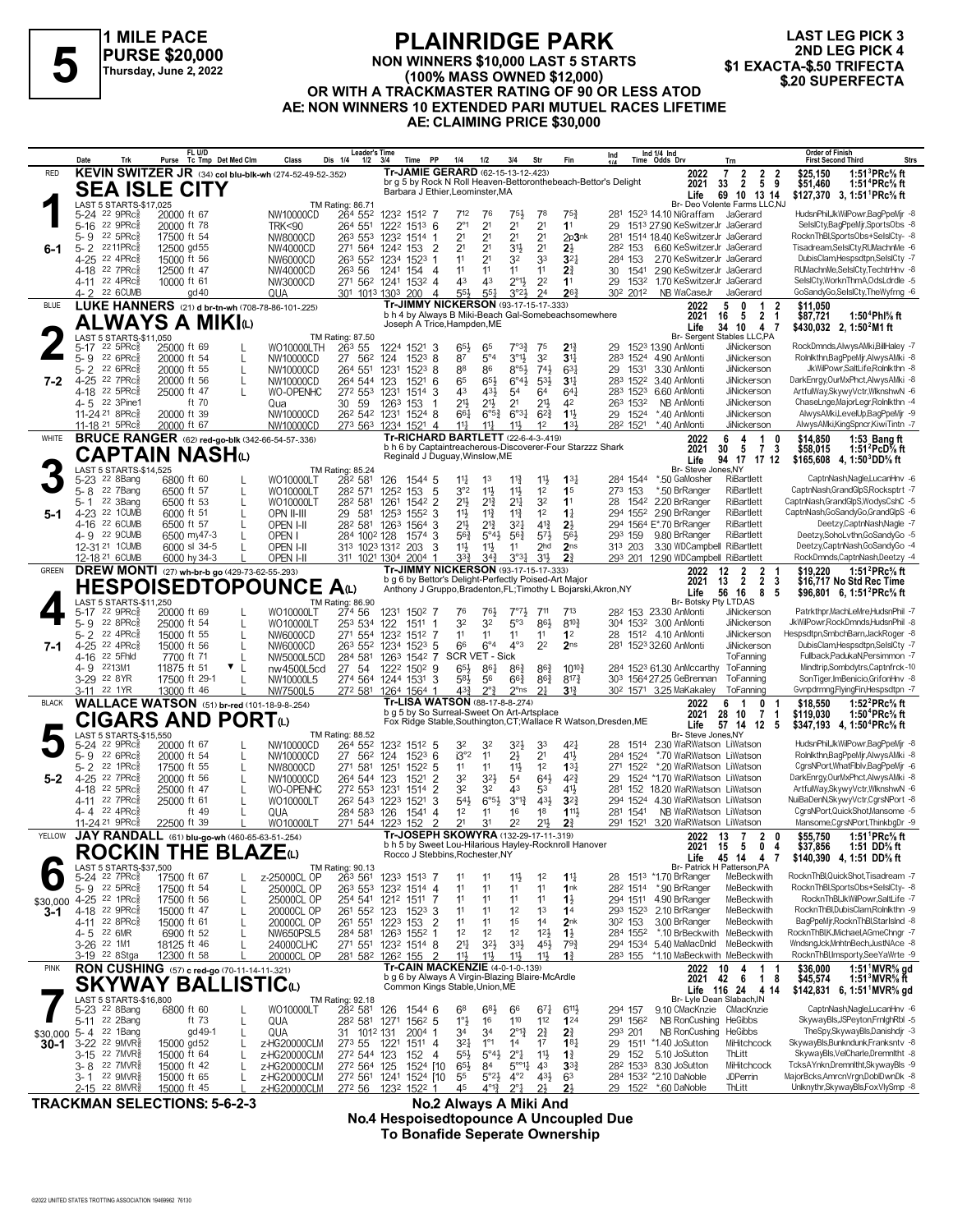

# **PLAINRIDGE PARK 4 YEAR OLDS AND UNDER CHG NON WINNERS 2 EXTENDED PARI MUTUEL RACES**<br>1 YEAR OLDS AND UNDER CHG BIRD AND SAND SAND SAND SAND UNDER CHG BIRD LEG PICK 4<br>1 Thursday, June 2, 2022<br>2 **AD SAND SAND FOR AND MUTUEL RACES** \$1 EXACTA-\$.50 TRIFECTA **OR \$20,000 LIFETIME MASSACHUSETTS BRED OR 100% MA OWNED ALLOWED 1 WIN**

|              | Date                                                                                          | FL U/D<br>Tc Tmp Det Med Clm<br>Purse                            | Class                    | <b>Leader's Time</b><br>Dis 1/4<br>$1/2$ $3/4$ | Time PP                                                                                             | 1/4<br>1/2                                                              | 3/4                                     | Str                                         | Fin                                | Ind                 | Ind 1/4 Ind<br>Time Odds Drv                                                        | Trn                                                                                      | <b>Order of Finish</b><br><b>Strs</b><br><b>First Second Third</b>                                                 |
|--------------|-----------------------------------------------------------------------------------------------|------------------------------------------------------------------|--------------------------|------------------------------------------------|-----------------------------------------------------------------------------------------------------|-------------------------------------------------------------------------|-----------------------------------------|---------------------------------------------|------------------------------------|---------------------|-------------------------------------------------------------------------------------|------------------------------------------------------------------------------------------|--------------------------------------------------------------------------------------------------------------------|
| <b>RED</b>   |                                                                                               | RON CUSHING (57) c red-go (70-11-14-11-321)                      |                          |                                                | Tr-HEIDI GIBBS (38-7-9-4-.351)<br>b g 3 by Western Maverick-Fire Can Fly-Real Artist                |                                                                         |                                         |                                             |                                    |                     | 2022                                                                                | 3<br>$\overline{2}$<br>$\mathbf{1}$<br>9<br>$\mathbf{1}$                                 | \$4.750<br>1:58 <sup>4</sup> Bang ft<br>0                                                                          |
|              | <b>RANALDI</b>                                                                                |                                                                  |                          |                                                | Ronald L Cushing, Albion, ME                                                                        |                                                                         |                                         |                                             |                                    |                     | 2021<br>Life                                                                        | $\mathbf{1}$<br>12<br>$\overline{2}$<br>$\overline{\mathbf{3}}$                          | 2<br>\$20,109<br>2:01 <sup>4</sup> CUMB ft<br>$\overline{2}$<br>\$24,859 3, 1:58 <sup>4</sup> Bang ft              |
|              | LAST 5 STARTS-\$11.663                                                                        |                                                                  |                          |                                                |                                                                                                     |                                                                         |                                         |                                             |                                    |                     |                                                                                     | Br- Ronald L Cushing, ME                                                                 |                                                                                                                    |
|              | 5-25 22 1Bang<br>5-14 22 1 CUMB                                                               | 4000 ft 73<br>3500 ft 89                                         | NW1PMLT<br>NW1PMCD       |                                                | 283 591 1284 1584 5<br>291 1001 1302 2004 5                                                         | 1 <sup>2</sup><br>$11\frac{1}{2}$<br>$11\frac{3}{4}$<br>$11\frac{3}{4}$ | 1 <sup>2</sup><br>$11\frac{3}{4}$       | $11\frac{1}{4}$<br>$11\frac{1}{4}$          | 11<br>$1^{13}$                     | 30<br>1584          | *.40 RonCushing HeGibbs<br>30 <sup>2</sup> 200 <sup>4</sup> *.40 RonCushing HeGibbs |                                                                                          | Ranaldi, PembrkJnb, PembrkLgn - 7<br>Ranaldi, Bercrkhte, NoKidinMe -6                                              |
|              | 5-7 22 1 CUMB                                                                                 | 4000 ft 51                                                       | NW3PMCD                  | 283 1003 1304                                  | 2012                                                                                                | 11<br>1 <sub>hd</sub>                                                   | $11\frac{1}{4}$                         | 11                                          | 21                                 |                     | 304 2013 36.20 RonCushing HeGibbs                                                   |                                                                                          | MrDejaVu,Ranaldi,ShadsOfGr -7                                                                                      |
| 6-1          | 4-30 22 1CUMB                                                                                 | ft $57$                                                          | QUA HD                   | 31 103 1324                                    | 2032 2                                                                                              | 59<br>591                                                               | 511                                     | 57                                          | $5^{12}$                           | 304 2054            | NB HuLofthus                                                                        | HeGibbs                                                                                  | NtveMvrck,Easterifc,TresrrDlg -5                                                                                   |
|              | 10-16 <sup>21</sup> 7 Bang<br>10-5 <sup>21</sup> 1 Frybg                                      | 63160 gd63-2<br>15515 ft 70                                      | MSBS 2YOCG<br>MBS2YRCG   |                                                | 273 583 1284 2002 1<br>293 1001 1311 1594 5                                                         | $65\frac{1}{4}$<br>44<br>561<br>54                                      | $5^{4}$<br>53}                          | 7 <sup>3</sup><br>561                       | $44\frac{3}{4}$<br>$3^{12}$        |                     | 314 2012 42.40 RonCushing HeGibbs<br>301 2021 7.50 RonCushing HeGibbs               |                                                                                          | DelWthItR,Ugotrnyrs,BandItBlz -8<br>StrmArtst,BandItBlz,Ranaldi -5                                                 |
| <b>BLUE</b>  |                                                                                               | DREW MONTI (27) wh-br-b go (429-73-62-55-293)                    |                          |                                                | Tr-JIMMY NICKERSON (93-17-15-17-333)                                                                |                                                                         |                                         |                                             |                                    |                     | 2022                                                                                | 8<br>$\mathbf{1}$                                                                        | \$12,392<br>1:55 ${}^1$ PRc ${}^5\!$ ft                                                                            |
|              |                                                                                               | PICTONIAN THUNDER                                                |                          |                                                | b g 4 by Rollwithitharry-Southview Selena-Albert Albert<br>Fox Racing Inc, New York, NY             |                                                                         |                                         |                                             |                                    |                     | 2021                                                                                | $\frac{2}{3}$<br>18<br>5                                                                 | \$15,063<br>-6<br>1:56 <sup>3</sup> Chrtn ft                                                                       |
|              | LAST 5 STARTS-\$11,681                                                                        |                                                                  |                          |                                                |                                                                                                     |                                                                         |                                         |                                             |                                    |                     | Life                                                                                | $\overline{7}$<br>6<br>37<br>Br- Tony Zuethoff, NS. CA                                   | 9<br>\$29.789 4.1:55 <sup>1</sup> PRc <sup>5</sup> / <sub>8</sub> ft                                               |
|              | $22$ 1PRc $\frac{5}{8}$<br>$5 - 26$                                                           | 12500 ft 67                                                      | NW2PMLT                  |                                                | 272 572 1242 1531 5                                                                                 | 2 <sup>1</sup><br>$21\frac{1}{2}$                                       | 21}                                     | 2 <sup>11</sup>                             | $2^{13}$                           | 29<br>1533          | *.80 AnMonti                                                                        | JiNickerson                                                                              | LordMgntc,PictnnThn,TresrrDlg -7<br>PictnnThn.AtaBvChrs.CurntYnke -8                                               |
|              | 5-19 22 2PRc<br>22 5PRc3<br>$5 - 5$                                                           | 10000 ft 56<br>10000 ft 68                                       | NW1PMLT<br>NW1PMLT       | 28 581<br>283 581                              | 126 <sup>2</sup> 1551<br>$\overline{4}$<br>126<br>$154^2$ 3                                         | 3 <sup>1</sup><br>$1\frac{1}{2}$<br>44                                  | 11<br>3°2<br>$4^{\circ}3\frac{1}{2}$    | 11<br>2 <sup>1</sup>                        | $1^{13}$<br>2 <sub>ns</sub>        | 284 1551<br>28      | *.20 AnMonti<br>1542 *1.60 AnMonti                                                  | JiNickerson<br>JiNickerson                                                               | CodysKnps,PictnnThn,Marvelcty -6                                                                                   |
| $5 - 2$      | 4-4 22 4Wbsb <sup>7</sup>                                                                     | 8800 ft 37                                                       | 15000CLMCD               | 28 564 1273                                    | 1571 7                                                                                              | 9161<br>$9^{15}\frac{1}{4}$                                             |                                         | $4^{\circ\circ\circ}1\frac{1}{2}$ 1hd       | 3 <sup>2</sup>                     |                     | 294 1573 13.40 DoMcnair                                                             | CaAuciello                                                                               | MiloMan, Slick NSpr, PictnnThn -9                                                                                  |
|              | 4-1 2211Wbsb                                                                                  | 8800 ft 28                                                       | 18000CLMCD               |                                                | 271 551 1243 1553 10                                                                                | 9201<br>923                                                             |                                         | 9193 9183                                   | 922                                |                     | 312 200 37.90 SyFilion                                                              | CaAuciello                                                                               | PrimtmSls,DoUSeeIt,PrptlRock-10                                                                                    |
| WHITE        | $3-25$ 22 3Wbsb <sup>{2}</sup>                                                                | 9480 ft 37<br>TODD O'DEA (50) r blu-wh-b go (38-1-4-3-111)       | 17500CLMCD               | 272 561                                        | 1251 1542 4<br>Tr-TODD O'DEA (31-1-3-3-118)                                                         | 612<br>$6^{8}$ <sub>4</sub>                                             | $5^{\circ}4^{\frac{3}{4}}$              | $46\frac{1}{4}$                             | 6104                               |                     | 301 1562 13.80 JaMacdonald CaAuciello<br>2022                                       | 3<br>18<br>0<br>-1                                                                       | TahyaBrew,FinklIsEn,BlueMonk -7<br>\$9,671                                                                         |
|              |                                                                                               | <b>ATTA BOY CHRIS</b> ம                                          |                          |                                                | b g 4 by Big Bad John-Chicascape-Artiscape                                                          |                                                                         |                                         |                                             |                                    |                     | 2021                                                                                | 3<br>3<br>29<br>-7                                                                       | \$26,691<br>1:53 Mea% ft                                                                                           |
|              |                                                                                               |                                                                  |                          |                                                | Todd M O'Dea, Winchendon, MA; Robert Edward Jones, Paxton, MA                                       |                                                                         |                                         |                                             |                                    |                     | Life                                                                                | 63 12<br>9<br>Br- Winchester Baye Acres Inc,FL                                           | 9<br>\$62,594 3, 1:53 Mea% ft                                                                                      |
|              | LAST 5 STARTS-\$4,125<br>5-26 22 3PRc <sup>5</sup>                                            | 12500 ft 67                                                      | NW2PMLT                  | 27 572                                         | 1252 1542 7                                                                                         | 66                                                                      | $4^{\circ}2\frac{1}{2}$<br>$4^{\circ}2$ | 43                                          | 47                                 |                     | 30 1554 19.00 ToODea                                                                | <b>ToODea</b>                                                                            | JosShootr,ColbyJack,ThrwngCpr -8                                                                                   |
|              | 5-19 22 2PRc <sup>5</sup>                                                                     | 10000 ft 56                                                      | 10000CL OP               | 28<br>581                                      | 126 <sup>2</sup> 1551 6                                                                             | $2^{\circ}$<br>$5^{3}$                                                  | $2^{\circ}1$                            | 2 <sup>1</sup>                              | $2^{13}$                           | 29                  | 1553 11.80 ToODea                                                                   | To <sub>O</sub> Dea                                                                      | PictnnThn,AtaByChrs,CurntYnke -8                                                                                   |
| 9-1          | 5-12 22 7PRc<br>5-5 22 8PRc                                                                   | 12500 ft 77<br>12500 ft 68<br>L                                  | NW2PMLT<br>NW2PMLT       | 263 544 123                                    | 264 573 1254 1541 8x<br>$152^2$ 6                                                                   | x89<br>$5^{\circ}3\frac{1}{2}$<br>78<br>77                              | 54<br>7°6                               | 78<br>65                                    | 793<br>$55\frac{3}{4}$             |                     | 292 156 33.60 ToODea<br>292 1533 42.30 ToODea                                       | <b>ToODea</b><br><b>ToODea</b>                                                           | LordMgntc,PadyAlDay,JosShootr -8<br>Striknglm, JosShootr, PadyAlDay -7                                             |
|              | 4-26 <sup>22</sup> 6PRc                                                                       | 12500 ft 51<br>L                                                 | NW2PMLT                  |                                                | 282 581 1254 1543<br>-1                                                                             | 43<br>$2^{\circ}2$                                                      |                                         | $4^{\circ}x^{3}\frac{1}{2}7^{9}\frac{1}{2}$ | 711                                |                     | 30 <sup>2</sup> 1564 18.30 ToODea                                                   | To <sub>O</sub> Dea                                                                      | Moneyorss, JosShootr, LordMgntc -8                                                                                 |
|              | 4-19 2210PRc                                                                                  | 15000 gd 49                                                      | NW4PMLT                  |                                                | 273 571 1241 1523 7                                                                                 | 816<br>76                                                               | 791                                     | 511                                         | 516                                |                     | 294 1554 72.90 ToODea                                                               | <b>ToODea</b>                                                                            | UnwrtnRle,DeChirico,ComeOnRgs -8                                                                                   |
| <b>GREEN</b> |                                                                                               | LUKE HANNERS (21) d br-tn-wh (708-78-86-101-.225)                |                          |                                                | Tr-PAUL MC HUGH (24-2-2-5-199)<br>br g 4 by Pet Rock-Cinder Libbey-Cambest                          |                                                                         |                                         |                                             |                                    |                     | 2022<br>2021                                                                        | $12 \,$<br>$\overline{1}$<br>5 1<br>$\overline{2}$<br>20<br>$\mathbf{1}$                 | \$13,328<br>1:56 <sup>2</sup> MVR% ft<br>\$13,171<br>4<br>1:55 ScD% ft                                             |
|              |                                                                                               | <b>IDRINKBECAUSEOFYOU@</b>                                       |                          |                                                | David A Del Pozzo, Methuen, MA; Paul E Paoletti, Natick, MA                                         |                                                                         |                                         |                                             |                                    |                     | Life                                                                                | 35<br>$\overline{2}$<br>7                                                                | 5<br>\$29,374 3, 1:55 ScD% ft                                                                                      |
|              | <b>LAST 5 STARTS-\$2.125</b><br>5-18 22 5Bang                                                 | 4500 ft 61                                                       | 10000CL OP               |                                                | 301 1004 1302 2002 5                                                                                | 11}<br>$11\frac{1}{2}$                                                  | 1 <sup>2</sup>                          | 11号                                         | 2 <sub>nk</sub>                    |                     | Br- Albert J Miller, OH<br>200 <sup>2</sup> *1.40 RonCushing CMacKnzie              |                                                                                          | AceftyfrC,Idrinkbcs,MrDejaVu -5                                                                                    |
|              | 5-11 22 5Bang                                                                                 | 4000 ft 73<br>L                                                  | NW1500CD                 | 284 59                                         | $1571$ 3<br>128                                                                                     | $2^{11}$<br>2 <sup>2</sup>                                              | 3½                                      | $2^{13}$                                    | 2 <sup>3</sup>                     |                     | 293 1574 10.50 RonCushing HeGibbs                                                   |                                                                                          | Zampara, Idrinkbcs, BalysLgcy -6                                                                                   |
|              | 4-26 22 6PRc                                                                                  | 12500 ft 51<br>L                                                 | 12500CL OP               | 282 581                                        | 1254<br>15438                                                                                       | 88<br>$6^{\circ 5}$                                                     | $6^{\circ}6\frac{1}{2}$                 | 683                                         | 8111                               |                     | 294 1564 43.80 AnMonti                                                              | CMacKnzie                                                                                | Moneyorss, JosShootr, LordMgntc -8                                                                                 |
| 12-1         | 4-19 2210PRcs<br>4-5 2212Nfld                                                                 | 15000 gd 49<br>8800 ft 52<br>L                                   | NW4PMLT<br>15000CLNW3    | 273 571 1241                                   | $152^3$ 2<br>28 <sup>2</sup> 574 1254 1552 3                                                        | 35<br>2 <sup>1</sup><br>21<br>31}                                       | 37<br>3 <sup>2</sup>                    | 613<br>$3^{11}$                             | 620<br>6 <sup>1</sup>              | 31                  | 1563 56.50 KeSwitzerJr CMacKnzie<br>292 1553 18.00 RonWrennJr JimLupton             |                                                                                          | UnwrtnRle,DeChirico,ComeOnRgs -8<br>DaktaPerlRckdNLodd.LuckvLdwg -9                                                |
|              | 3-29 <sup>22</sup> 6Nfld                                                                      | 8800 ft 39                                                       | 15000CLNW3               | 274 573 127                                    | 156<br>$\overline{4}$                                                                               | $21\frac{1}{2}$<br>1 <sub>ns</sub>                                      | 31}                                     | 31}                                         | 3 <sup>1</sup>                     |                     | 284 156 4.90 RonWrennJr JimLupton                                                   |                                                                                          | DaktaPerl,FameNPowr,Idrinkbcs -6                                                                                   |
| <b>BLACK</b> |                                                                                               | KEVIN SWITZER JR (34) col blu-blk-wh (274-52-49-52-.352)         |                          |                                                | <b>Tr-CANDACE BRANDSTATTER (178-51-41-12-.437)</b><br>b g 3 by American Ideal-Artista K-Real Artist |                                                                         |                                         |                                             |                                    |                     | 2022                                                                                | -1<br>0<br>1                                                                             | 1:53 ${}^{3}$ PRc ${}^{5}_{8}$ ft<br>\$5.000<br>0                                                                  |
|              |                                                                                               | AMERICAN ARTIST K                                                |                          |                                                | Mark W Eaton, Mendon, MA; Robert J Griffin, Salem, MA                                               |                                                                         |                                         |                                             |                                    |                     | 2021<br>Life                                                                        | $\overline{2}$<br>10<br>1<br>-1<br>$\overline{\mathbf{2}}$<br>$\overline{2}$<br>11<br>-1 | \$15,285<br>1:54 PcD% ft<br>\$20,285 3, 1:53 <sup>3</sup> PRc <sup>5</sup> / <sub>8</sub> ft                       |
|              | LAST 5 STARTS-\$5,585                                                                         |                                                                  |                          |                                                |                                                                                                     |                                                                         |                                         |                                             |                                    |                     | Br- Robert J Key, PA                                                                |                                                                                          |                                                                                                                    |
|              | 5-26 <sup>22</sup> 6PRc <sup>5</sup><br>5-18 22 3MR                                           | 10000 ft 67<br>ft $54$                                           | NW1PMLT<br>QUA           | 264 573 125<br>292 1002 1301                   | 153 <sup>3</sup> 5<br>$201^3$ 5                                                                     | 1 <sup>2</sup><br>11<br>$13\frac{3}{4}$<br>$1^{2}\frac{3}{4}$           | 1 <sup>5</sup><br>$13\frac{1}{4}$       | 110<br>$15\frac{1}{2}$                      | $112\frac{1}{2}$<br>$3^{13}$       | 283 1533<br>314 202 | NB GrMerton                                                                         | *.90 KeSwitzerJr CBrndstatter<br>CBrndstatter                                            | AmercnArt,StageWest,UseYhBlnk -9<br>OurRglldl,CtchPhrse,AmercnArt -7                                               |
|              | 5-3 22 2Phls                                                                                  | ft 65                                                            | QUA                      | 28 562 1244                                    | 1531                                                                                                | 12 <sup>1</sup><br>2}                                                   | $1\frac{1}{2}$                          | $1\frac{1}{2}$                              | $2^{3}$                            | 29<br>1534          |                                                                                     | NB AnMccarthy AaLambert                                                                  | AmrcnClsc,AmercnArt,Shakertwn -6                                                                                   |
| $9 - 5$      | 10-26 21 12PcD <sup>5</sup>                                                                   | 12000 sy 53-1 ▼                                                  | nw1PM CG                 | 271 571 1251                                   | 155<br>-6                                                                                           | $2^{\circ}$<br>$2^{11}$                                                 | 2 <sup>2</sup>                          | 443                                         | $7^{13}$                           | 32                  | 1573 8.20 AaLambert AaLambert                                                       |                                                                                          | DivneRght,Adaynthby,Honali -7<br>DoctorBb,BontyHntr,BadNBj -7                                                      |
|              | 10-17 21 4Phl<br>10-10 <sup>21</sup> 4Phl <sup>3</sup>                                        | 11700 ft 62<br>11700 ft 67                                       | 2yrCGnw2PM<br>2yrCGnw2PM | 272 571 1251                                   | 1551<br>3<br>284 581 1264 1541 7                                                                    | 21}<br>$2^{13}$<br>58<br>$5^{\circ}6^{\circ}$                           | 3 <sup>2</sup><br>441                   | 3 <sup>1</sup><br>58                        | 63<br>581                          |                     | 301 1554 28.90 PaBerry<br>281 1554 37.80 PaBerry                                    | AaLambert<br>AaLambert                                                                   | TheBosSad,BontyHntr,DncePrtnr -7                                                                                   |
| YELLOW       |                                                                                               | MATTHEW ATHEARN (23) k grn-wh-b go (325-53-43-38-.276)           |                          |                                                | <b>Tr-MICHAEL MANCINI (33-2-3-5-162)</b>                                                            |                                                                         |                                         |                                             |                                    |                     | 2022                                                                                | 12<br>0<br>3                                                                             | \$14.490<br>4                                                                                                      |
|              | ORV⊍                                                                                          |                                                                  |                          |                                                | b g 4 by Mr Apples-Cincy Kathy G-Look Sharp<br>Carl Robert Barry, Foxboro, MA                       |                                                                         |                                         |                                             |                                    |                     | 2021                                                                                | $\overline{2}$<br>18<br>2<br>5<br>39<br>3                                                | 4<br>\$15,046<br>1:55 <sup>4</sup> Dtn% ft<br>8                                                                    |
|              | LAST 5 STARTS-\$4,410                                                                         |                                                                  |                          |                                                |                                                                                                     |                                                                         |                                         |                                             |                                    |                     | Life                                                                                | Br- Kenneth W Briggs, OH                                                                 | \$32,747 3, 1:55 <sup>4</sup> Dtn <sup>5</sup> / <sub>8</sub> ft                                                   |
|              | 5-26 22 3PRc <sup>5</sup><br>22 8MVR                                                          | 12500 ft 67                                                      | NW2PMLT                  |                                                | 27 572 1252 1542 1                                                                                  | 33<br>32<br>$4^{2}3$<br>45                                              | 53<br>421                               | 55<br>41}                                   | 6 <sup>9</sup>                     | 301 1561            | 5.80 KeSwitzerJr MiMancini                                                          |                                                                                          | JosShootr,ColbyJack,ThrwngCpr -8<br>ShowbtSht,PikeNPrch,Orv -7                                                     |
|              | 5-6<br>4-27 2213MVR                                                                           | 10500 gd66<br>L<br>10500 ft 59<br>L                              | HGNW4-CLM<br>HG NW4-CLM  | 274 574                                        | 126<br>$1543$ 2<br>29 571 1254 154<br>5                                                             | $53\frac{1}{2}$<br>$5^{4}$                                              | 63                                      | $5^{4}$                                     | 3 <sup>2</sup><br>$2^{2}$          | 283 155<br>28       | 5.20 BrtMiller<br>1542 12.70 BrtMiller                                              | ChHope<br>ChHope                                                                         | PikeNPrch, Orv, Showbt Sht -6                                                                                      |
| 15-1         | 4-20 22 5MVR <sup>5</sup>                                                                     | 10500 ft 61                                                      | <b>HG NW4-CLM</b>        |                                                | 264 562 1243 1532 4                                                                                 | 910<br>911                                                              | $9°8\frac{1}{2}$                        | $8^{9}{}_{2}^{3}$                           | 57                                 |                     | 283 1544 10.90 BrtMiller                                                            | ChHope                                                                                   | YnkSprkl,LokeACoke,MdnghtDay-10                                                                                    |
|              | 4-3 22 4MVR<br>3-30 2213MVR                                                                   | 10500 ft 53                                                      | HGNW4-CLM<br>HG NW4-CLM  |                                                | 273 554 1241 153<br>- 6<br>274 584 1262 1551<br>-7                                                  | SCR VET - Sick                                                          | 7101,                                   | 716                                         | 7203                               |                     | 31 1592 8.20 TrTetrick                                                              | ChHope<br>ChHope                                                                         | MvPanther.LokeACokeRocknaRtr -7<br>TobieLou, YnkSprkl, MapllfsDs -7                                                |
| <b>PINK</b>  |                                                                                               | 10500 ft 80<br>DAVID INGRAHAM (60) or-blu-wh (310-21-27-48-.168) |                          |                                                | Tr-KELLY CASE (74-6-6-11-.176)                                                                      | $6^{8}$<br>65                                                           |                                         |                                             |                                    |                     | 2022                                                                                | 19<br>$\overline{1}$<br>3                                                                | 1:55 $3$ PPk $\%$ ft<br>$\overline{\mathbf{2}}$<br>\$10,771                                                        |
|              |                                                                                               | <b>GOLD STAR BARON</b>                                           |                          |                                                | b g 4 by Rock On-Pacific Date-Panspacificflight                                                     |                                                                         |                                         |                                             |                                    |                     | 2021                                                                                | 10 1<br>0 <sub>4</sub>                                                                   | 1:53 $^{2}$ PPk $\%$ ft<br>\$19,200                                                                                |
|              | LAST 5 STARTS-\$2,612                                                                         |                                                                  |                          |                                                | Kelly A Case, Pompano Beach, FL                                                                     |                                                                         |                                         |                                             |                                    |                     |                                                                                     | Life 30 2 3 6<br>Br- Marianne A Audley,FL                                                | \$29,971 3, 1:53 <sup>2</sup> PPk% ft                                                                              |
|              | 5-26 22 1PRc <sup>5</sup>                                                                     | 12500 ft 67                                                      | NW2PMLT                  |                                                | 272 572 1242 1531 6                                                                                 | $65\frac{1}{2}$<br>67                                                   | 6 <sup>8</sup>                          | $59\frac{1}{2}$                             | 48                                 |                     | 284 1544 14.30 Dalngraham KeCase                                                    |                                                                                          | LordMgntc,PictnnThn,TresrrDlg -7                                                                                   |
|              | 5-13 22 7 CUMB<br>5-6 22 4CUMB                                                                | 4400 ft 80                                                       | NW2250L5                 | 274 59                                         | 1291 1582 5                                                                                         | $59\frac{1}{4}$<br>$76\frac{1}{2}$<br>32                                | $65\frac{3}{4}$                         | 55<br>23                                    | 44<br>3 <sup>2</sup>               |                     | 284 1591 10.10 Dalngraham KeCase<br>294 200 4.30 Dalngraham KeCase                  |                                                                                          | TheShinng,WarDaddy,LodMchtMn -7<br>WarDaddy,IICalULtr,GldStrBrn -7                                                 |
| $30 - 1$     | 4-29 2210 CUMB                                                                                | 4000 ft 59<br>4400 ft 49                                         | NW1750L5<br>NW2000L5     |                                                | 294 101 1294 1593 2<br>28 581 1274 1593 6                                                           | $2^{13}$<br>7111,<br>7°6                                                | 32}                                     | $7^{\circ\circ}4^3$ $7^3\frac{1}{2}$        | $5^{13}$                           |                     | 311 200 13.10 Dalngraham KeCase                                                     |                                                                                          | Bali,Edelman,JoPsSwtL -7                                                                                           |
|              | 4-17 22 3PPk <sup>5</sup>                                                                     | 7000 ft 79                                                       | <b>ISLE MILE6</b>        |                                                | 271 544 124 1532 6                                                                                  | $11\frac{3}{4}$<br>$34\frac{3}{4}$                                      | $3^{31}$                                | 3 <sup>3</sup>                              | $4^{3}$                            |                     | 292 154 34.60 Dalngraham KeCase                                                     |                                                                                          | Mickey,Hrkngcrlo,GldStrArt-10                                                                                      |
| GRAY         | 4-11 22 8PPk <sup>3</sup>                                                                     | 6000 ft 73                                                       | HGW1-5PM                 | 274 57                                         | 1253 1543 1<br>Tr-JAMES DUNN (61-8-8-8-248)                                                         | $3^{3}\frac{3}{4}$<br>$4^{3}\frac{3}{4}$                                | $5^{31}$                                | $5^{2}$                                     | 43 <sup>1</sup>                    |                     | 29 1551 12.50 Dalngraham KeCase                                                     |                                                                                          | SendItInJ,Hrkngcrlo,GldStrArt -7                                                                                   |
|              |                                                                                               | NICHOLAS GRAFFAM (31) c red-b go-blk (207-23-33-32-.251)         |                          |                                                | b g 4 by Captaintreacherous-Act Now-Western Ideal                                                   |                                                                         |                                         |                                             |                                    |                     | 2022<br>2021                                                                        | 5<br>0<br>$\mathbf{1}$<br>$\mathbf{1}$<br>$\mathbf{2}$<br>11                             | \$5,625 Q 1:59 <sup>3</sup> PRc <sup>5</sup> / <sub>8</sub> ft<br>-1<br>1:53 <sup>2</sup> Phl% ft<br>0<br>\$13,838 |
| $\bullet$    |                                                                                               | THROWING COPPERധ                                                 |                          |                                                | Anthony W Loiko, Augusta, ME; Bradford A Veilleux, Greene, ME                                       |                                                                         |                                         |                                             |                                    |                     | Life                                                                                | 16<br>3<br>$\mathbf{1}$<br>-1                                                            | \$19,463 3, 1:53 <sup>2</sup> Phl <sup>5</sup> / <sub>8</sub> ft                                                   |
|              | LAST 5 STARTS-\$5,625<br>5-26 22 3PRc <sup>5</sup>                                            | 12500 ft 67                                                      | NW2PMLT                  |                                                | 27 572 1252 1542 4                                                                                  | 11<br>11                                                                | 11                                      | 11                                          | 36 <sub>1</sub>                    |                     | 30 <sup>2</sup> 1554 2.90 NiGraffam                                                 | Br- White Birch Farm, NJ<br>JaEDunn                                                      | JosShootr,ColbyJack,ThrwngCpr -8                                                                                   |
|              | 5-19 22 4PRc $\frac{5}{8}$                                                                    | 12500 ft 56<br>$\mathsf{L}$                                      | NW2PMLT                  | 274 574 1251                                   | 1542 4                                                                                              | $55\frac{1}{2}$<br>$4^{\circ}2\frac{1}{2}$                              | $2^{\circ}1$                            | 2 <sup>1</sup>                              | $43\frac{1}{4}$                    | 293 155             | 2.30 NiGraffam                                                                      | JaEDunn                                                                                  | CodysKnps, JosShootr, Rocknwtr -8                                                                                  |
|              | 5-5 22 8PRc<br>4-26 2210PRcs                                                                  | 12500 ft 68<br>12500 gd50<br>L                                   | NW2PMLT<br>NW2PMLT       | 263 544 123<br>273 564 125                     | 1522 7<br>$154^2$ 5                                                                                 | 1 <sup>1</sup><br>11<br>5 <sup>4</sup><br>$55\frac{1}{2}$               | 1 <sup>2</sup><br>$5^{3}\frac{3}{4}$    | $1\frac{1}{2}$<br>53                        | $79\frac{3}{4}$<br>2 <sub>nk</sub> |                     | 31 <sup>2</sup> 154 <sup>2</sup> 4.50 JaRandall<br>283 1542 10.20 NiGraffam         | JaEDunn<br>JaEDunn                                                                       | Striknglm, JosShootr, PadyAlDay -7<br>DatgynGrn, ThrwngCpr, Striknglm -6                                           |
| 8-1          | 4-19 22 3PRc                                                                                  | 12500 gd 49                                                      | NW2PMLT                  | 271 562 125                                    | $155^1$ 6                                                                                           | 2 <sup>1</sup><br>3°2                                                   | $4^{\circ}4^{\frac{1}{2}}$              | 46}                                         | $6^{24}$                           |                     | 341 200 11.70 JoBeckwith JaEDunn                                                    |                                                                                          | AnvilHnds, Jovian, JosShootr -6                                                                                    |
|              | 4-12 22 1PRc                                                                                  | ft $62$                                                          | QUA                      | 27 581 1281                                    | 1593 7                                                                                              | 1 <sup>5</sup><br>18                                                    | 18                                      | 110                                         | $1^{73}$                           | 312 1593            | NB JoBeckwith JaEDunn                                                               |                                                                                          | ThrwngCpr,PrareRomo,FrlsLedrN -7                                                                                   |
| PURPLE       |                                                                                               | <b>SHAWN THAYER</b> (50) blu-wh (72-8-12-5-227)                  |                          |                                                | <b>Tr-SHAWN THAYER (8-0-3-0-208)</b><br>b g 3 by Always B Miki-Katie Said-Well Said                 |                                                                         |                                         |                                             |                                    |                     | 2022<br>2021                                                                        | 3<br>0<br>1<br>2 <sub>1</sub><br>10<br>$\mathbf{1}$                                      | \$5,125 Q 1:59 <sup>3</sup> PRc <sup>5</sup> / <sub>8</sub> ft<br>0<br>\$14,758<br>1:56 PRc% ft                    |
|              |                                                                                               |                                                                  |                          |                                                | Garrett S Hawkins, Gardiner, ME                                                                     |                                                                         |                                         |                                             |                                    |                     | Life                                                                                | 13<br>$\mathbf{1}$<br>$\mathbf{3}$<br>-1                                                 | \$19,883 2, 1:56 PRc% ft                                                                                           |
|              | <b>COLBY JACK</b>                                                                             |                                                                  |                          |                                                |                                                                                                     |                                                                         |                                         |                                             |                                    |                     |                                                                                     |                                                                                          |                                                                                                                    |
|              |                                                                                               |                                                                  |                          |                                                |                                                                                                     |                                                                         |                                         |                                             |                                    |                     |                                                                                     | Br- Black Horse Racing, NJ                                                               |                                                                                                                    |
|              | LAST 5 STARTS-\$8,250<br>5-26 <sup>22</sup> 3PRc <sup>5</sup> 12<br>5-12 22 7PRc <sup>5</sup> | 12500 ft 67<br>12500 ft 77                                       | NW2PMLT<br>NW2PMLT       |                                                | 27 572 1252 1542 8<br>264 573 1254 1541 7                                                           | $6^{\circ}4$<br>77<br>78<br>86                                          | $3^{\circ 11}$<br>$8^{\circ}7$          | 32<br>67                                    | $2^{5}$<br>461                     | 30                  | 1553 70.40 ShThayer<br>281 1552 23.50 ShThayer                                      | ShThayer<br>ShThayer                                                                     | JosShootr,ColbyJack,ThrwngCpr -8<br>LordMgntc,PadyAlDay,JosShootr -8                                               |
|              | 4-26 2210PRcs                                                                                 | 12500 gd50                                                       | NW2PMLT                  | 273 564 125                                    |                                                                                                     | 1542 3 SCR VET - Sick                                                   |                                         |                                             |                                    |                     |                                                                                     | ShThayer                                                                                 | DatgynGrn, ThrwngCpr, Striknglm -6                                                                                 |
| 15-1         | 4-19 22 3PRc<br>4-12 22 2PRcs                                                                 | 12500 gd 49<br>ft $62$                                           | NW2PMLT<br>QUA           | 271 562 125<br>294 101 130                     | $155^1$ 2<br>1593 2                                                                                 | 34<br>4 <sup>3</sup><br>3 <sup>2</sup><br>$2^{\circ}1$                  | $59\frac{1}{2}$<br>1 <sup>1</sup>       | $5^{7}\frac{1}{2}$<br>11                    | $4^{16}\frac{1}{4}$<br>$1^{21}$    |                     | 313 1582 14.00 ShThayer<br>293 1593 NB ShThayer                                     | ShThayer<br>ShThayer                                                                     | AnvilHnds, Jovian, JosShootr -6<br>ColbyJack,Althea,BnyIsAJet -7                                                   |

# **TRACKMAN SELECTIONS: 5-2-1-8**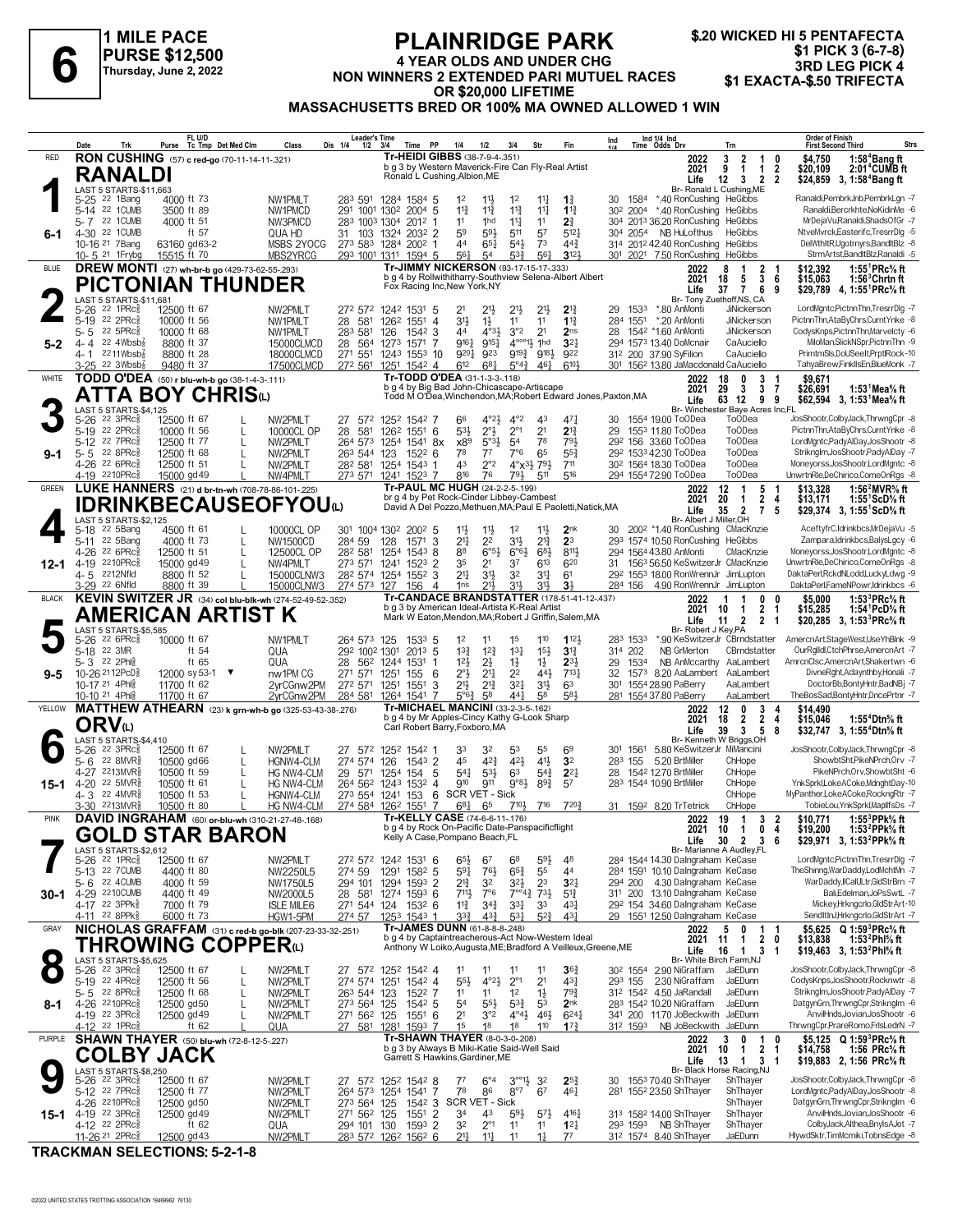

# **PLAINRIDGE PARK 6 YEAR OLDS AND UNDER NON WINNERS 3 EXTENDED PARI MUTUEL RACES**<br>Thursday, June 2, 2022<br>NON WINNERS 3 EXTENDED PARI MUTUEL RACES \$1 EXACTA-\$.50 TRIFECTA<br>
Thursday, June 2, 2022<br> **ADDERFECTA OR \$30,000 LIFETIME MARES, MA BRED, 100% MA OWNED ALLOWED 1 WIN**

# **2ND LEG PICK 3 LAST LEG PICK 4<br>\$1 EXACTA-\$.50 TRIFECTA**

|              | Trk<br>Date                                                     | FL U/D<br>Purse<br>Tc Tmp Det Med Clm                                        | Class                        | Leader's Time<br>Dis 1/4<br>$1/2$ $3/4$ | Time                                                                                         | PP                          | 1/4                                                      | 1/2                                                  | 3/4                                         | Str                                                                                   | Fin                                    | Ind 1/4 Ind<br>Time Odds Drv<br>Ind                                      |                                                            | Trn                                                               | <b>Order of Finish</b><br>Strs<br><b>First Second Third</b>                                                |
|--------------|-----------------------------------------------------------------|------------------------------------------------------------------------------|------------------------------|-----------------------------------------|----------------------------------------------------------------------------------------------|-----------------------------|----------------------------------------------------------|------------------------------------------------------|---------------------------------------------|---------------------------------------------------------------------------------------|----------------------------------------|--------------------------------------------------------------------------|------------------------------------------------------------|-------------------------------------------------------------------|------------------------------------------------------------------------------------------------------------|
| <b>RED</b>   |                                                                 | <b>RON CUSHING</b> (57) c red-go (70-11-14-11-.321)                          |                              |                                         | Tr-HEIDI GIBBS (38-7-9-4-351)                                                                |                             |                                                          |                                                      |                                             |                                                                                       |                                        | b g 4 by Musclesprinctonian-Genesis Carolina-Danish Delight              | 2022<br>2021                                               | 6<br>0<br>$\mathbf{2}$<br>$\mathbf{2}$<br>3<br>16                 | \$5.910<br>0<br>$\overline{2}$<br>2:03 <sup>4</sup> Nor ft<br>\$18,300                                     |
|              | LAST 5 STARTS-\$5,650                                           | <b>MUSCLE GENE</b> (t)(L)                                                    |                              |                                         |                                                                                              |                             |                                                          |                                                      |                                             |                                                                                       |                                        | Ronald L Cushing, Albion, ME; Hunter Dunn Lofthus, Monmouth, ME          | Life<br>Br- Harvey E Byler, MI                             | 30<br>6<br>4                                                      | - 3<br>\$40,356 2, 1:58 <sup>2</sup> HoP% gd                                                               |
|              | 22 7PRc <sup>3</sup><br>5-26                                    | 12500 ft 67                                                                  | NW2PMLT                      |                                         | 283 593 1274 1573 6                                                                          |                             | 54                                                       | 54}                                                  | 65                                          | 67                                                                                    | 533                                    | 29 <sup>2</sup> 1581 8.60 RonCushing HeGibbs                             |                                                            |                                                                   | SumbgbHnv,PowerMitt,MoniHeist -8                                                                           |
|              | 5-19 22 7PRc <sup>5</sup><br>5-13 22 2CUMB                      | 12500 ft 56<br>ŧ<br>L<br>3600 ft 80<br>$^+$<br>- L                           | NW2PMLT<br><b>NW750L5</b>    | 272 574<br>30<br>1021 131               | 1264 1561                                                                                    | 3<br>$202^3$ 6              | 512<br>1553                                              | 55<br>$4^{\circ}4^{\frac{1}{2}}$                     | $4°3\frac{1}{2}$<br>$4^{\circ}7\frac{1}{2}$ | $35\frac{1}{4}$<br>49                                                                 | $2^{3}$<br>21,                         | 293 157 29.30 RonCushing<br>30 <sup>2</sup> 2024                         | 3.00 RonCushing                                            | <b>HeGibbs</b><br><b>HeGibbs</b>                                  | JustLBdwy,MscleGene,DeweyDog -8<br>Mackwrthy, MscleGene, PmbrkScrt -7                                      |
| 7-2          | 22 3CUMB<br>$5 - 7$<br>22 1 $PRc\frac{5}{8}$<br>5-5             | ft 51<br>L<br>12500 ft 68<br>$\mathsf{L}$                                    | QUA<br>NW2PMLT               |                                         | 314 1024 1322 2021<br>284 582 1273 1574 2                                                    |                             | $5^{15}$<br>33                                           | 593<br>$3^{2}\frac{1}{2}$                            | $48\frac{3}{4}$<br>$2^{\circ}$              | 48<br>$4x^2\frac{1}{2}$                                                               | 3 <sup>15</sup><br>4181                | 31 2051<br>334 2012 31.90 RonCushing                                     | NB RonCushing                                              | HeGibbs<br>HeGibbs                                                | PembrkScr,FoxVIyCpd,MscleGene -5<br>UsurpHnv,RoylyRasd,PowerMitt -6                                        |
|              | 4-28 <sup>22</sup> 2PRc <sup>5</sup>                            | ŧ<br>12500 ft 47<br>ŧ<br>-L                                                  | NW2PMLT                      | 292 583 1291                            |                                                                                              | 159 x1x                     | 7291                                                     | 719                                                  | 623                                         | 626                                                                                   | $6^{28}$                               | 304 204334.40 RonCushing                                                 |                                                            | HeGibbs                                                           | LnyOnStge,WilyWally,BrmdExprs -7                                                                           |
| <b>BLUE</b>  | 22 3CUMB<br>4-22                                                | 5200 ft 55<br>TODD O'DEA (50) r blu-wh-b go (38-1-4-3-111)                   | OPN IV-V                     | 294 102                                 | 132<br>2031<br>Tr-TODD O'DEA (31-1-3-3-118)                                                  | 3                           | $55\frac{3}{4}$                                          | $4^{\circ}4^{\frac{1}{4}}$                           | 421                                         | 411                                                                                   | $5^{2}$                                | 311 2033 *2.60 RonCushing                                                | 2022                                                       | RonCushing<br>0<br>n                                              | StardstMm,Splashed,Nathanil -7<br>\$1.250                                                                  |
|              |                                                                 | THE FOURTH ESTATE $\scriptstyle\rm(t)$                                       |                              |                                         | b g 4 by Guccio-Abc Bay Bee-Abc Garland                                                      |                             |                                                          |                                                      |                                             |                                                                                       |                                        | Todd M O'Dea, Winchendon, MA; Lori A Dupuis, Winchendon, MA              | 2021                                                       | 24<br>3<br>$\mathbf{1}$                                           | \$19,190<br>1:58 PRc% ft<br>-3                                                                             |
|              | LAST 5 STARTS-\$2,250                                           |                                                                              |                              |                                         |                                                                                              |                             |                                                          |                                                      |                                             |                                                                                       |                                        |                                                                          | Life                                                       | 36<br>$\mathbf{2}$<br>6<br>Br- Hickory Hollow Stables, IN         | \$27.350 3.1:58 PRc% ft<br>4                                                                               |
|              | 5-26 <sup>22</sup> 7PRc <sup>3</sup><br>22 $7PRc85$<br>$5 - 19$ | 12500 ft 67<br>12500 ft 56<br>$\ddagger$                                     | NW2PMLT<br>NW2PMLT           | 272 574                                 | 283 593 1274 1573 7<br>1264<br>1561                                                          | 1                           | 88<br>35                                                 | 881<br>33                                            | 88<br>6104                                  | 79<br>$5^{14}$                                                                        | 787<br>$5^{15}$                        | 294 1591 48.90 ToODea<br>303 1592 33.10 ToODea                           |                                                            | <b>ToODea</b><br><b>ToODea</b>                                    | SumbgbHnv,PowerMitt,MoniHeist -8<br>JustLBdwy,MscleGene,DeweyDog -8                                        |
|              | 5-10 22 2PRc<br>$5 - 5$<br>22 1PRc                              | ft 60<br>$^{\dagger}$<br>12500 ft 68                                         | QUA<br>NW2PMLT               | 293 593 1282<br>284 582 1273            | 158                                                                                          | 1574 x1                     | 2 <sup>1</sup><br>$5x^{21}$                              | 32<br>x636                                           | 36                                          | 38<br>x647 6xdis 5981                                                                 | $3^{10}$                               | 303 2001<br>40 <sup>2</sup> 217 <sup>2</sup> 24.00 ToODea                | NB ToODea                                                  | To <sub>O</sub> Dea<br><b>ToODea</b>                              | SiddFinch,BendInThR,TheFrthEs -4<br>UsurpHnv,RoylyRasd,PowerMitt -6                                        |
| 20-1         | 22 1PRc3<br>4-26                                                | ft 54                                                                        | QUA                          | 293 100                                 | 129<br>1583                                                                                  | 3                           | 32                                                       | 34                                                   | 3 <sup>11</sup>                             | 314                                                                                   | 4181                                   | 31 2021                                                                  | NB ToODea                                                  | To <sub>O</sub> Dea                                               | TapMeBlc, OrignStry, SiddFinch -6                                                                          |
|              | 4-19 22 1PRc <sup>5</sup><br>4-14 22 1PRc <sup>3</sup>          | ft 54<br>12500 ft 50                                                         | QUA<br>NW2PMLT               | 293 100<br>274 58                       | 129<br>1591<br>1271                                                                          | $\overline{2}$<br>$156^3$ 4 | 75<br>$55\frac{1}{2}$                                    | $5^{2}3$                                             | $5xip4\frac{1}{2}717$                       | x8 <sup>14</sup> / <sub>4</sub> 8x <sup>24</sup><br>718                               | $8^{312}$<br>7231                      | 334 2053<br>303 2011 27.60 ToODea                                        | NB ToODea                                                  | <b>ToODea</b><br><b>ToODea</b>                                    | MrqsLfyte,WilyWally,SumbgbHnv -8<br>JustLBdwy,Lilybet,RoylyRasd -7                                         |
| WHITE        |                                                                 | JOSEPH DI STEFANO (33) s red-blk-wh (8-0-1-1-111)                            |                              |                                         | Tr-JOSEPH DI STEFANO (32-1-3-6-.146)<br>br g 4 by RC Royalty-Prospect-Glidemaster            |                             |                                                          |                                                      |                                             |                                                                                       |                                        |                                                                          | 2022<br>2021                                               | 5<br>0<br>1<br>15<br>3<br>3                                       | \$4,625<br>1:56 <sup>1</sup> VD% ft                                                                        |
|              |                                                                 | <b>ROYALLY RAISED(1)</b>                                                     |                              |                                         |                                                                                              |                             |                                                          |                                                      |                                             |                                                                                       |                                        | George Ducharme Stb & R CampbellJr & E Dickson & L Cimetti, MA           | Life                                                       | 22<br>$3^{\circ}$<br>4 <sub>2</sub>                               | \$41,980<br>$\mathbf 1$<br>\$46,605 3, 1:56 <sup>1</sup> VD% ft                                            |
|              | LAST 5 STARTS-\$4,625<br>5-24 22 2PRc <sup>5</sup>              | ft 67<br>$\pm$                                                               | QUA                          | 29 583                                  | 1264 1544 1                                                                                  |                             | 65                                                       | 65                                                   | $5^{\circ}12\frac{1}{2}$ 415                |                                                                                       | 4221                                   | 30 1591                                                                  |                                                            | Br- Raymond W J Campbell Jr, MA<br>NB JDiStefano JDiStefano       | LevelUp,MachUpA,BentwnSpr -6                                                                               |
|              | 5-19 22 7PRc<br>5-12 22 4PRc                                    | 12500 ft 56<br>15000 ft 77                                                   | NW2PMLT<br>W2-5PMLT          | 272 574<br>272 563 1253                 | 1264 1561                                                                                    | 4x<br>1544 8                | x830<br>721                                              | 841                                                  | 8404<br>x7x <sup>21</sup> 7 <sup>14</sup>   | 8621<br>7dis                                                                          | $852\frac{1}{2}$<br>7401               | 314 2063<br>342 2024 19.00 WDCampbell JDiStefano                         |                                                            | 7.60 WDCampbell JDiStefano                                        | JustLBdwy,MscleGene,DeweyDog -8<br>LnyOnStge,PmbrkeRgl,ABlueBlod -8                                        |
| 7-2          | 22 1PRc3<br>$5 - 5$                                             | 12500 ft 68                                                                  | NW2PMLT                      | 284 582 1273                            | 1574                                                                                         | 3                           | 21}                                                      | 2 <sup>1</sup>                                       | 3½                                          | $3^{11}$                                                                              | 2 <sub>ns</sub>                        | 30<br>1574                                                               |                                                            | 2.80 LaStalbaum JDiStefano                                        | UsurpHnv,RoylyRasd,PowerMitt -6                                                                            |
|              | 4-28<br>22 2PRc3<br>4-21 22 1PRc <sup>5</sup>                   | 12500 ft 47<br>12500 ft 58                                                   | NW2PMLT<br>NW2PMLT           | 292 583 1291                            | 159<br>27 572 1254 157                                                                       |                             | x7x 6x <sup>91</sup> x6 <sup>9</sup><br>7 SCR VET - Sick |                                                      | 738                                         | 741                                                                                   | 743                                    | 304 2073                                                                 | 8.10 NiGraffam                                             | JDiStefano<br><b>JDiStefano</b>                                   | LnyOnStge,WilyWally,BrmdExprs -7<br>BillyB, JustLBdwy, BrmdExprs -7                                        |
|              | 4-14 22 1PRc <sup>5</sup>                                       | 12500 ft 50                                                                  | NW2PMLT                      | 274 58                                  | 1271 1563 3                                                                                  |                             |                                                          | $44\frac{1}{2}$ $43\frac{1}{2}$                      | $3^{\circ}2$                                | 33                                                                                    | 3 <sup>3</sup>                         | 293 1571 2.40 NiGraffam                                                  |                                                            | JDiStefano                                                        | JustLBdwy,Lilybet,RoylyRasd -7                                                                             |
| <b>GREEN</b> |                                                                 | MICHAEL STEVENSON (57) *mar-wh-blu (82-8-7-7-173)<br><b>DOC GOLDENFLEECE</b> |                              |                                         | Tr-JOSEPH FLYNN (2-2-0-0-1.000)<br>b g 4 by Deweycheatumnhowe-Final Time-Conway Hall         |                             |                                                          |                                                      |                                             |                                                                                       |                                        |                                                                          | 2022<br>2021                                               | $\overline{2}$<br>$\overline{2}$<br>0<br>11<br>$\mathbf{1}$<br>1  | 1:56 $^{2}$ PRc $\%$ ft<br>\$8.750<br>1:59 PRc% ft<br>\$9,300                                              |
|              | LAST 5 STARTS-\$10,250                                          |                                                                              |                              |                                         |                                                                                              |                             |                                                          |                                                      |                                             |                                                                                       |                                        | Joseph A Flynn, South Grafton, MA; Edward A Flynn, Shrewsbury, MA        | Life                                                       | 13<br>3<br>$\mathbf 1$<br>Br- Joseph A Flynn & Edward A Flynn, MA | \$18,050 4, 1:56 <sup>2</sup> PRc <sup>5</sup> / <sub>8</sub> ft<br>-1                                     |
|              | 5-26 <sup>22</sup> 2PRc <sup>5</sup><br>5-19 22 3PRc            | 10000 ft 67<br>10000 ft 56                                                   | NW1PMLT<br>NW1PMLT           | 281<br>59<br>28<br>57                   | 1283<br>126                                                                                  | 1583 2<br>1562 4            | 11<br>3°3 <sup>1</sup>                                   | 3 <sup>4</sup>                                       | 11<br>$2^{\circ}1$                          | $1\frac{1}{2}$<br>$1\frac{1}{4}$                                                      | $1$ dh $3\frac{1}{2}$<br>1nk           | 1583<br>30<br>30 <sup>1</sup>                                            | 2.10 MiStevenson JoFlynn<br>1562 26.70 MiStevenson JoFlynn |                                                                   | DocGldnfl=WorktGirl=WthAWrnng -7<br>DocGldnfl, WorktGirl, CptBlues -8                                      |
|              | 5-10 22 1PRc                                                    | ft 60                                                                        | QUA                          | 281                                     | 582 1283<br>157                                                                              |                             | 2 <sup>7</sup>                                           | 2 <sup>7</sup>                                       | 2 <sup>7</sup>                              | 28                                                                                    | 215                                    | 30<br>200                                                                | NB MiStevenson JoFlynn                                     |                                                                   | JustLBdwy,DocGldnfl,ClasicCon -3                                                                           |
| 3-1          | 11-24 21 1PRcs<br>11-19 21 2PRc3                                | 12500 ft 39<br>12500 ft 45                                                   | NW3PMLT<br>NW1PMLT           | 282 591<br>29                           | 1292<br>584 1281<br>159                                                                      | $1593$ 4<br>2               | SCR JG - Personal<br>561                                 | 481                                                  | $47\frac{3}{4}$                             | 47                                                                                    | 38 <sup>1</sup>                        | 304 2003 35.60 MiStevenson JoFlynn                                       |                                                            | JoFlynn                                                           | Dejarwin,SumbgbHnv,Charmagdn -6<br>Goodashim,BillyB,DocGldnfl -7                                           |
|              | 11-5 21 1PRcs<br>10-31 <sup>21</sup> 5PRc <sup>5</sup>          | ft 46<br>12500 ft 63                                                         | QUA T-P<br>NW1PMLT           | 273 572 127<br>281 59                   | 157<br>1581<br>1274                                                                          | $\overline{2}$<br>7         | $5^{8}$<br>21                                            | 58<br>$2^{11}$                                       | 411}<br>$3^{13}$                            | 410<br>3xip <sup>13</sup> <sub>4</sub> 7 <sup>15</sup>                                | 4151                                   | 304 200<br>33                                                            | NB MiStevenson JoFlynn<br>2011 44.10 MiStevenson JoFlynn   |                                                                   | Airspindr, Shady Scrt, Cbf Mia - 6<br>BrmdExprs,DocsBlMrk,SuperCrsr -9                                     |
| <b>BLACK</b> |                                                                 | <b>DREW MONTI</b> (27) wh-br-b go (429-73-62-55-293)                         |                              |                                         | Tr-TERRENCE MC GEE (8-0-0-1-.042)                                                            |                             |                                                          |                                                      |                                             |                                                                                       |                                        |                                                                          | 2022                                                       | 0<br>0                                                            | \$0<br>0                                                                                                   |
|              |                                                                 | <b>ETHAN'S FIRE(1)</b>                                                       |                              |                                         | br g 4 by Dontyouforgetit-Breath Of Fire-Jailhouse Jesse<br>Terrence D Mc Gee, Pepperell, MA |                             |                                                          |                                                      |                                             |                                                                                       |                                        |                                                                          | 2021<br>Life                                               | 3<br>20<br>3<br>25<br>3<br>3 <sub>2</sub>                         | $\overline{\mathbf{2}}$<br>\$28,026<br>1:58 PRc% ft<br>\$28,867 3, 1:58 PRc <sup>5</sup> / <sub>8</sub> ft |
|              | LAST 5 STARTS-\$2,625<br>5-24 <sup>22</sup> 1PRc <sup>5</sup>   | ft 67                                                                        | QUA                          | 30                                      | 1001 1293 1584 4                                                                             |                             | 213                                                      |                                                      | 21                                          | 2 <sup>1</sup>                                                                        | $3^{2}$                                | 292 1591                                                                 | NB AnMonti                                                 | Br- Double Spring Farm, OH<br>TeMcgee                             | BillyB,SiddFinch,EthnsFire -5                                                                              |
|              | 5-19 22 7PRc<br>$5 - 3$ 22 1PRcs                                | 12500 ft 56<br>Ť<br>ft 54                                                    | NW2PMLT                      | 272 574<br>30                           | 1264 1561                                                                                    | 2x<br>2                     | 720<br>2 <sup>1</sup>                                    | 721<br>2 <sup>2</sup>                                | 7304<br>2 <sup>4</sup>                      | 7421<br>2 <sup>2</sup>                                                                | 7471<br>$2^{5}$                        | 324 2053 26.40 KeSwitzerJr TeMcgee<br>294 2004                           | NB KeSwitzerJr TeMcgee                                     |                                                                   | JustLBdwy,MscleGene,DeweyDog -8<br>Ubanji,EthnsFire,MistcMrvl -5                                           |
| 6-1          | 11- 5 21 1PRc                                                   | 12500 ft 47                                                                  | QUA<br>NW3PMLT               | 283 594 1292                            | 1003 1301<br>1594<br>1592                                                                    |                             | 2 <sup>3</sup>                                           | $21\frac{1}{4}$                                      | 3 <sup>1</sup>                              | 42}                                                                                   | $4^{2}$                                | 301 1594 10.30 AnMonti                                                   |                                                            | TeMcgee                                                           | RoyalPrde,LnyOnStge,SumbgbHnv -6                                                                           |
|              | 10-24 21 4PRcs<br>10-17 <sup>21</sup> 3PRc3                     | 12500 ft 54<br>15000 ft 62<br>Ť                                              | NW2PMLT<br>NW1PMLT           | 291<br>28 571                           | 1001 1291<br>127                                                                             | 1593 6<br>158 6             | $1^{\circ}1\frac{1}{2}$                                  | $11\frac{1}{2}$<br>$x6^{\circ 16} 6^{31\frac{3}{4}}$ | $3^{21}$<br>6 <sup>dis</sup>                | $34\frac{1}{2}$<br><b>Gdis</b>                                                        | $47\frac{3}{4}$<br><b>Gdis</b>         | 313 2011 6.00 MMAthearn                                                  | 3.20 AnMonti                                               | TeMcgee<br>TeMcgee                                                | RoyalPrde,DocsBlMrk,LnySpritz -9<br>TheFrthEs,RoyalPrde,Partynthf -6                                       |
|              | 10-1 <sup>21</sup> 2PRc <sup>3</sup>                            | 12500 ft 64                                                                  | NW1PMLT                      | 282 584                                 | 1274 1573 6                                                                                  |                             | $55\frac{3}{4}$                                          | $5^{\circ 51}$                                       | $43\frac{1}{4}$                             | $4^{2}\frac{3}{4}$                                                                    | 57                                     | 303 159                                                                  | *.80 ShTGray                                               | TeMcgee                                                           | Chimera.TheFrthEs.TapMeBlc -8                                                                              |
| YELLOW       |                                                                 | NICHOLAS GRAFFAM (31) c red-b go-blk (207-23-33-32-.251)<br>SWAN'S BIG DANCE |                              |                                         | Tr-MICHAEL GRAFFAM (59-10-11-9-324)<br>b g 3 by Swan For All-Elegant Babe-Elegant Man        |                             |                                                          |                                                      |                                             |                                                                                       |                                        |                                                                          | 2022<br>2021                                               | 0<br>0<br>0<br>6<br>14<br>1                                       | \$0<br>0<br>3<br>\$15,010<br>1:58 $^1$ HoP $\%$ ft                                                         |
|              | LAST 5 STARTS-\$9,500                                           |                                                                              |                              |                                         | Michael S Graffam, Falmouth, ME;<br>Martha G Holden, North Bridgton, ME                      |                             |                                                          |                                                      |                                             |                                                                                       |                                        |                                                                          | Life                                                       | 14<br>$\mathbf{1}$<br>6                                           | \$15,010 2, 1:58 <sup>1</sup> HoP% ft<br>-3<br>Br- Leander M Schwartz & Eleven Star Stables, IN            |
|              | 5-28 <sup>22</sup> 2CUMB<br>$9 - 9$ 21 8HoP $\frac{7}{8}$       | ft 74<br>10000 ft 67                                                         | QUA<br>2vo-nw1               | 293 101 132<br>283 582 129              |                                                                                              | 2033 4<br>1581 1            | 451,<br>$3^{3}\frac{3}{4}$                               | 461<br>35}                                           | 48<br>43}                                   | 451,<br>443                                                                           | 3be <sup>3</sup><br>1nk                | 303 2041<br>283 1581 2.80 BrBates                                        | NB NiGraffam                                               | MiGraffam<br><b>BrBates</b>                                       | Bruizn, Hapy Holgn, Swans BgDn - 5<br>SwansBgDn,UnionGrve,TWoodley-10                                      |
|              | $9 - 2$ 21 8HoP <sub>8</sub>                                    | 10000 ft 64                                                                  | 2yo-nw1                      | 29 594 130                              |                                                                                              | $1584$ 6                    | $4^{5}2^{1}$                                             | $2^{12}$                                             | $2\frac{11}{2}$                             | $2^{2}$                                                                               | 24                                     | 284 159 6.50 BrBates                                                     |                                                            | <b>BrBates</b>                                                    | GoldnElxr,SwansBgDn,Justthrir -8                                                                           |
| 25-1         | 8-26 21 2HoP <sup>7</sup><br>8-12 <sup>21</sup> 4 Ind1          | 10000 sy 76<br>10000 ft 90                                                   | 2yo-nw1<br>INSF CON 2        | 30 <sup>2</sup> 100 130 <sup>3</sup>    | 284 591 1302 158                                                                             | 8<br>$200^2$ 3              | 812<br>$3^{21}$                                          | $8^{13}\frac{1}{2}$<br>36                            | $8^{\circ}7\frac{1}{2}$<br>x3 <sup>7</sup>  | $66\frac{1}{4}$<br>610                                                                | 461<br>$3^{16}$                        | 272 1591 13.20 BrBates<br>313 2033 NB BrBates                            |                                                            | <b>BrBates</b><br><b>BrBates</b>                                  | Muscledvr.SwanTrixeLlhJenHnv -8<br>Nasey, Singlepse, SwansBgDn -8                                          |
|              | 8-5 21 8HoP <sup>7</sup><br>7-29 21 10HoP <sub>8</sub>          | 10000 ft 82<br>10000 ft 82                                                   | 2yo-nw1<br>2yo-nw1           | 29 584 1291<br>29 59                    | 129                                                                                          | 1582 5<br>157 7             | $12\frac{1}{4}$<br>$6^{14}$                              | $12\frac{1}{4}$<br>$5^{19}\frac{1}{2}$               | $11\frac{1}{2}$<br>$5^{17}\frac{1}{2}$      | $1\frac{1}{4}$<br>$4^{18}\frac{3}{4}$                                                 | $66\frac{1}{4}$<br>$4^{17}\frac{3}{4}$ | 30 <sup>2</sup> 159 <sup>3</sup> 13.80 BrBates<br>281 2003 63.60 BrBates |                                                            | LeSchwartz<br>LeSchwartz                                          | BuckNome,FastFlyd,Pnngfrgld-10<br>JackRbtSl,BridgTVct,BlbrdBshp -8                                         |
| <b>PINK</b>  |                                                                 | <b>BRUCE RANGER</b> (62) red-go-blk (342-66-54-57-.336)                      |                              |                                         | Tr-DOMENICO CECERE (11-4-3-3-.606)                                                           |                             |                                                          |                                                      |                                             |                                                                                       |                                        |                                                                          | 2022                                                       | 1<br>0<br>0 <sub>1</sub>                                          | \$1,500                                                                                                    |
|              |                                                                 | <b>MONI HEIST</b>                                                            |                              |                                         | b f 3 by Walner-Nothing But Moni-Credit Winner<br>Moni Maker Stable, Enfield, CT             |                             |                                                          |                                                      |                                             |                                                                                       |                                        |                                                                          | 2021<br>Life                                               | $\overline{2}$<br>0 <sub>3</sub><br>11<br>12<br>2 0 4             | \$49,100<br>1:55 <sup>4</sup> Lex 1 ft<br>\$50,600 2, 1:55 <sup>4</sup> Lex1 ft                            |
|              | LAST 5 STARTS-\$22,500<br>5-26 22 7PRc <sup>3</sup>             | 12500 ft 67                                                                  | NW2PMLT                      |                                         | 283 593 1274 1573 4                                                                          |                             | 66                                                       | $65\frac{1}{2}$                                      | $5^{\circ}4\frac{1}{2}$                     | 45                                                                                    | $3^{24}$                               | 293 1581                                                                 | *.90 BrRanger                                              | Br- Moni Maker Stable,CT<br>DoCecere                              | SumbgbHnv,PowerMitt,MoniHeist -8                                                                           |
|              | 5-14 22 1M1<br>4-30 22 2M1                                      | ft 68<br>ft 57                                                               | Qua                          | 294 58                                  | 291 583 1271 1534 5                                                                          |                             | $55\frac{1}{2}$<br>$34\frac{1}{2}$                       | $55\frac{1}{2}$<br>$34\frac{1}{4}$                   | $5^{\circ}4^{\frac{3}{4}}$<br>$3^{21}$      | 56<br>3 <sup>3</sup>                                                                  | $5^{7}\frac{3}{4}$                     | 271 1552<br>292 1571                                                     | NB DeDunn<br>NB DeDunn                                     | DoCecere<br>DoCecere                                              | MreThnEvr,RasdByLny,Beltasima -6<br>ElgntChrm,BareMySol,JolieNvle -7                                       |
| 5-2          | 10-25 21 1PRcs                                                  | 100000 sy 55-2                                                               | Qua<br><b>MASS STK</b>       | 28<br>58                                | 1272 156<br>1274 1584 3                                                                      |                             | $4^{2}$                                                  | $4^{3}\frac{3}{4}$                                   | $3^{\circ}1\frac{1}{4}$                     | $3\frac{3}{4}$                                                                        | 45}<br>$33\frac{1}{4}$                 | 312 1592 12.10 BrRanger                                                  |                                                            | DoCecere                                                          | TeneseLny,WndrwlLny,MoniHeist -6                                                                           |
|              | 10-17 21 6PRc <sup>5</sup><br>10-4 21 1PRc <sup>3</sup>         | 60000 ft 62<br>30000 sy 57                                                   | <b>MASS STK</b><br>MASS STK  | 281 57                                  | 127<br>284 591 1292 1584 1                                                                   | 1561 8                      | $77\frac{3}{4}$<br>2 <sup>4</sup>                        | 6°7<br>23                                            | $5^{\circ}5$<br>$2^{\circ}2$                | $56\frac{1}{4}$<br>$3^{21}$                                                           | 5 <sup>7</sup><br>3 <sup>7</sup>       | 293 1573 49.30 ShTGray<br>30 <sup>2</sup> 200 <sup>1</sup> *.80 DoCecere |                                                            | DoCecere<br>DoCecere                                              | WndrwlLny,GratflExp,DancOnThW -9<br>TeneseLny,MalzsaLny,MoniHeist -5                                       |
|              | 9-27 <sup>21</sup> 5PRc <sup>5</sup>                            | 30000 ft 70                                                                  | <b>MASS STK</b>              |                                         | 292 594 1292 1591 4                                                                          |                             | 11}                                                      | $11\frac{1}{4}$                                      |                                             | $1$ xip <sup>11</sup> / <sub>2</sub> 4 x <sup>51</sup> / <sub>2</sub> 4 <sup>24</sup> |                                        | 343 204                                                                  | *.20 YaGingras                                             | DoCecere                                                          | GratflExp,TeneseLny,Lindyswht -5                                                                           |
| GRAY         |                                                                 | <b>W. DREW CAMPBELL</b> (55) *or-blk-wh (244-32-29-32-.241)                  |                              |                                         | Tr-ERIC DICKSON (12-0-1-1-.074)<br>b g 5 by Deweycheatumnhowe-Yankee Nola-S J's Photo        |                             |                                                          |                                                      |                                             |                                                                                       |                                        |                                                                          | 2022<br>2021                                               | 0<br>7<br>1<br>24<br>2 <sub>4</sub><br>4                          | \$4,250<br>\$33,047<br>1:56 <sup>1</sup> PRc <sup>5</sup> / <sub>8</sub> ft                                |
|              | LAST 5 STARTS-\$4,250                                           | <b>DEWEY DOG</b>                                                             |                              |                                         | Eric W Dickson, Princeton, MA                                                                |                             |                                                          |                                                      |                                             |                                                                                       |                                        |                                                                          | Life                                                       | 47<br>4 4 9<br>Br- Morrisville Col Fdn Inc,NY                     | \$58,747 4, 1:56 <sup>1</sup> PRc <sup>5</sup> / <sub>8</sub> ft                                           |
|              | 5-26 <sup>22</sup> 7PRc <sup>5</sup><br>5-19 22 7PRcs           | 12500 ft 67                                                                  | NW2PMLT                      |                                         | 283 593 1274 1573 1<br>272 574 1264 1561 6                                                   |                             | 43<br>2 <sup>4</sup>                                     | 431,<br>2 <sup>2</sup>                               | $3^{\circ}3$<br>$3^{21}$                    | 34<br>25                                                                              | 431<br>$35\frac{1}{4}$                 | 294 1581 14.10 JDiStefano ErDickson<br>30 1571 17.00 BrRanger            |                                                            | ErDickson                                                         | SumbgbHnv,PowerMitt,MoniHeist -8<br>JustLBdwy,MscleGene,DeweyDog -8                                        |
|              | 5-12 22 4PRc <sup>5</sup>                                       | 12500 ft 56<br>15000 ft 77                                                   | NW2PMLT<br>W2-5PMLT          |                                         | 272 563 1253 1544 1                                                                          |                             | 49                                                       | 43                                                   | 55                                          | 56                                                                                    | $66\frac{1}{2}$                        | 292 156 48.00 ToODea                                                     |                                                            | ErDickson                                                         | LnyOnStge,PmbrkeRgl,ABlueBlod -8                                                                           |
| 12-1         | 5-5 2211PRc<br>4-28 2210PRc <sub>8</sub>                        | 7500 ft 68<br>7000 ft 47                                                     | NW2000CD<br><b>TRK&lt;72</b> | 29 59                                   | 271 564 1253 1561 7<br>1292 2002 2                                                           |                             | $4^{\circ}3\frac{1}{2}$<br>2 <sup>2</sup>                | 44<br>2 <sup>1</sup>                                 | $6^{8}$<br>2 <sup>1</sup>                   | 716<br>3 <sup>1</sup>                                                                 | $7^{14}$<br>21                         | 314 159 21.20 ToODea<br>31 2003 17.00 ToODea                             |                                                            | ErDickson<br>ErDickson                                            | Richsnrth,ChocltXpl,NrthnCrdt -8<br>NrthnCrdt,DeweyDog,ChocltXpl -7                                        |
|              | 4-21 22 2PRc <sup>5</sup><br>4-14 22 2PRc <sub>8</sub>          | 7000 ft 58<br>7500 ft 50                                                     | <b>TRK&lt;72</b><br>NW2000CD |                                         | 28 <sup>2</sup> 593 1274 158 8<br>284 572 1271 1572 6                                        |                             | 89<br>861                                                | 87<br>810                                            | $8^{71}$<br>87                              | $8^{10}\frac{1}{2}$<br>8174                                                           | 816<br>820                             | 32 2011 25.30 JaRandall<br>324 2012 19.80 JaRandall                      |                                                            | ErDickson<br>ErDickson                                            | OneSwnFrA, Richsnrth, PrareRomo -8<br>DixeSlprs, If IMust, Richsnrth -8                                    |
|              |                                                                 |                                                                              |                              |                                         |                                                                                              |                             |                                                          |                                                      |                                             |                                                                                       |                                        |                                                                          |                                                            |                                                                   |                                                                                                            |

**TRACKMAN SELECTIONS: 7-4-1-3 No.3 Royally Raised And**

**No.8 Dewey Dog Uncoupled For Wagering Purposes**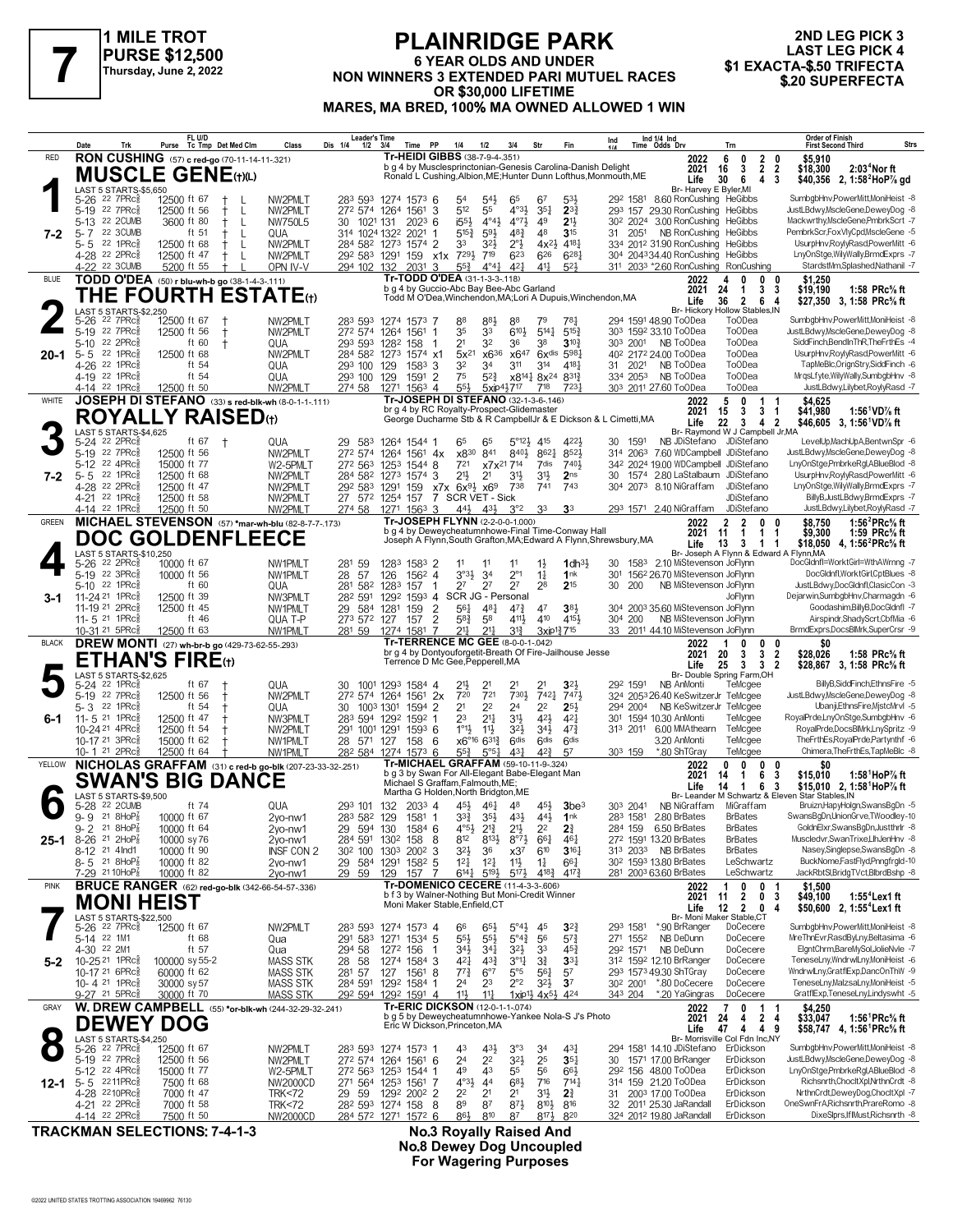

# **PLAINRIDGE PARK OPEN**



|              | Trk<br>Date                                                       | FL U/D<br>Purse Tc Tmp Det Med Clm                       | Class<br>Dis 1/4                                             | <b>Leader's Time</b><br>$1/2$ $3/4$<br>Time PP                                              | 1/4<br>1/2                                                                                                            | 3/4<br>Str                                                           | Fin                                | Ind 1/4 Ind<br>Time Odds Drv<br>Ind<br>Trn                                                       | <b>Order of Finish</b><br><b>Strs</b><br><b>First Second Third</b>                                     |
|--------------|-------------------------------------------------------------------|----------------------------------------------------------|--------------------------------------------------------------|---------------------------------------------------------------------------------------------|-----------------------------------------------------------------------------------------------------------------------|----------------------------------------------------------------------|------------------------------------|--------------------------------------------------------------------------------------------------|--------------------------------------------------------------------------------------------------------|
| RED          |                                                                   | LUKE HANNERS (21) d br-tn-wh (708-78-86-101-.225)        |                                                              |                                                                                             | Tr-ELISHA LAFRENIERE (90-8-12-17-226)                                                                                 |                                                                      |                                    | 2022<br>10<br>$\overline{1}$<br>$\begin{array}{ccc} 2 & 3 \\ 5 & 5 \end{array}$                  | 1:53 PRc% ft<br>\$27,520                                                                               |
|              |                                                                   | <b>BAG PIPE MAJOR</b> <sup>0</sup>                       |                                                              |                                                                                             | b g 8 by Art Major-Delighted Again-Bettor's Delight<br>Jan D Donaway, Foxboro, MA                                     |                                                                      |                                    | $\overline{\mathbf{3}}$<br>2021<br>40<br>Life 172 16 21 26                                       | \$50,055<br>1:51 PRc% ft<br>\$243,522 7, 1:51 PRc <sup>5</sup> / <sub>8</sub> ft                       |
|              | LAST 5 STARTS-\$15,375                                            |                                                          | TM Rating: 88.63                                             |                                                                                             |                                                                                                                       | $4^{\circ}3$                                                         |                                    | Br- White Birch Farm, NJ                                                                         | HudsnPhil, JkWilPowr, BagPpeMjr -8                                                                     |
|              | 5-24 <sup>22</sup> 9PRc <sup>5</sup><br>5-16 22 9PRcs             | 20000 ft 67<br>20000 ft 78<br>L                          | 264 552<br>NW10000CD<br><b>TRK&lt;90</b><br>264 551          | 1232 1512 4<br>1222 1513 5                                                                  | 59<br>54<br>5°3<br>54                                                                                                 | 4 <sup>4</sup><br>5°3<br>32                                          | 32<br>2 <sup>1</sup>               | 274 1514 12.70 LuHanners ElLafreniere<br>284 1514 1.80 YaGingras ElLafreniere                    | SelslCty,BagPpeMjr,SportsObs -8                                                                        |
|              | 22 6PRc<br>5- 9                                                   | 20000 ft 54<br>L                                         | NW10000CD<br>27 562                                          | 124<br>$152^3$ 2                                                                            | 43<br>65                                                                                                              | 5 <sup>4</sup><br>43                                                 | $2\frac{1}{2}$                     | 274 1523 12.70 KeSwitzerJr ElLafreniere                                                          | Rolnlkthn,BagPpeMjr,AlwysAMki -8                                                                       |
| 10-1         | 22 1PRc<br>$5 - 2$<br>22 1PRc                                     | 17500 ft 55<br>L                                         | 271 581<br>NW8000CD                                          | 1251<br>1522                                                                                | 32<br>3 <sup>2</sup>                                                                                                  | $3^{o_2}\frac{1}{2}$<br>431                                          | 3 <sub>5</sub>                     | 274 1532 14.10 KeSwitzerJr ElLafreniere                                                          | CarsNPort.WhatFlblv.BaaPpeMir -6                                                                       |
|              | 4-25<br>4-18 <sup>22</sup> 1PRc                                   | 17500 ft 56<br>L<br>17500 ft 47<br>L                     | 254 541<br>NW8000CD<br>27 551<br>NW8000CD                    | 1511<br>6<br>1212<br>1231<br>1521<br>5                                                      | 78<br>$6^{\circ}4\frac{1}{2}$<br>66<br>$64\frac{1}{2}$                                                                | 75<br>76<br>5°3<br>42                                                | 52<br>3 <sup>1</sup>               | 1513 10.40 GrMerton<br>ElLafreniere<br>29<br>283 1522 4.00 JaRandall<br>ElLafreniere             | RocknThBl,JkWilPowr,SaltLife -7<br>OurMxPhct,PlusOne,BagPpeMjr -7                                      |
|              | 4-11 22 8PRc                                                      | 15000 ft 61                                              | 261 551<br>NW6000CD                                          | 1223 153<br>7                                                                               | 79<br>$75\frac{3}{4}$                                                                                                 | $6^{\circ}8$<br>66}                                                  | 1 <sup>nk</sup>                    | 284 153 51.90 KeSwitzerJr ElLafreniere                                                           | BagPpeMjr,RocknThBl,StarIsInd -8                                                                       |
|              | 4-4 22 5PRc                                                       | ft 49                                                    | QUA<br>284 591                                               | 1283 157<br>4                                                                               | 21<br>2 <sup>1</sup>                                                                                                  | 21<br>21                                                             | $1\frac{1}{4}$                     | 282 157<br>NB KeSwitzerJr ElLafreniere                                                           | BagPpeMjr, WhatFlblv, Hilaria -7                                                                       |
| <b>BLUE</b>  |                                                                   | RON CUSHING (57) c red-go (70-11-14-11-321)              |                                                              |                                                                                             | Tr-HEIDI GIBBS (38-7-9-4-.351)<br>b g 9 by Rocknroll Hanover-Dancing Diamonds-Bettor's Delight                        |                                                                      |                                    | 2022<br>16<br>$\mathbf{3}$<br>4<br>- 6<br>2021 26<br>- 6<br>- 3                                  | 1:50 $^3$ MVR $\%$ ft<br>\$59,055<br>\$79,620<br>1:50 ${}^{3}$ PRc ${}^{5}$ s ft                       |
|              |                                                                   | <b>ROCK DIAMONDS Nat</b>                                 |                                                              |                                                                                             | Ronald L Cushing, Albion, ME; Kevin R Sywyk, Swartz Creek, MI                                                         |                                                                      |                                    | Life 132 42 26 12                                                                                | \$530,272 6, 1:50 PRc <sup>5</sup> / <sub>8</sub> ft                                                   |
|              | LAST 5 STARTS-\$28,250<br>$22$ 9PR $c_{8}$<br>5-26                | 25000 ft 67                                              | TM Rating: 96.33<br><b>OPEN</b><br>261 543                   | 1222 1503 8                                                                                 | 86}<br>$8^{\circ 5\frac{1}{2}}$                                                                                       | $8^{\circ 5\frac{1}{2}}$<br>64                                       | 761                                | Br- B J Whitelock & Mrs C J Whitelock.NZ<br>28 <sup>2</sup> 1514 5.20 RonCushing HeGibbs         | RockCandy,SkywyVctr,Chatelrol -9                                                                       |
|              | 22 5PRc3<br>5-17                                                  | 25000 ft 69<br>L                                         | <b>WO10000LTH</b><br>26 <sup>3</sup> 55                      | $\overline{2}$<br>1224 1521                                                                 | $4^{\circ}2\frac{1}{2}$<br>$4^{2}\frac{1}{2}$                                                                         | $1^{\circ}$<br>11                                                    | $1\frac{13}{4}$                    | 292 1521<br>5.10 RonCushing<br>HeGibbs                                                           | RockDmnds.AlwysAMki.BillHaley -7                                                                       |
|              | 22 8PRc<br>$5 - 9$<br>22 8PRc3                                    | 25000 ft 54<br>L<br>25000 ft 55                          | WO10000LT<br>253 534                                         | 122<br>1511<br>7                                                                            | 76<br>751<br>32<br>32                                                                                                 | $7^\circ 4\frac{1}{2}$<br>75}<br>33<br>34                            | $2^{13}$<br>$2^{11}$               | 284 1513<br>8.90 RonCushing<br>HeGibbs<br>273 151<br>5.50 RonCushing<br>HeGibbs                  | JkWilPowr,RockDmnds,HudsnPhil -8<br>PontsNrth,RockDmnds,LakeChrls -7                                   |
| 6-1          | 5-2<br>4-23 22 8CUMB                                              | L<br>6500 ft 57                                          | WO10000LT<br>263 551<br>OPEN I-II                            | 1224<br>$1504$ 4<br>271 564 1252<br>156<br>6                                                | 67<br>661                                                                                                             | $6^{\circ}4$<br>$6^{13}$                                             | $1^{13}$                           | 1.50 RonCushing RonCushing<br>294 156                                                            | RockDmnds,BetYou,SarhsLily -6                                                                          |
|              | 3-31 22 6MVR\$                                                    | 26000 ft 42                                              | <b>HGOPEN IHC</b>                                            | 264 553 1222 1493<br>2                                                                      | 321<br>3 <sup>2</sup>                                                                                                 | 53<br>$5^{31}$                                                       | $6^{73}$                           | 281 1511 43.10 MDCushing<br>RonCushing                                                           | SectninBg,EModsDsre,Oakwdntwn -7                                                                       |
|              | 3-24 <sup>22</sup> 8MVR\$<br>3-17 22 7MVR <sup>5</sup>            | 28000 ft 54<br>28000 ft 73                               | <b>HGOPEN IHC</b><br><b>HGOPEN IHC</b><br>26 <sup>2</sup> 55 | 271 542 1212 150<br>-1<br>1221 1491<br>-3                                                   | 32}<br>33<br>21}<br>2 <sup>1</sup>                                                                                    | $3^{01}$<br>2 <sub>ns</sub><br>411<br>31                             | $6^{2}$<br>$65\frac{1}{4}$         | 284 1502 25.70 MDCushing<br>RonCushing<br>274 1501 3.20 MDCushing<br>RonCushing                  | SectninBg,BlankStre,EModsDsre -8<br>SectninBg,HezAWsSky,BlankStre -7                                   |
| WHITE        |                                                                   | JAY RANDALL (61) blu-go-wh (460-65-63-51-254)            |                                                              |                                                                                             | Tr-JEFF LIEBERMAN (31-5-5-1-262)                                                                                      |                                                                      |                                    | 2022<br>4<br>3<br>14                                                                             | \$49.850<br>1:50 $4$ M1 ft                                                                             |
|              |                                                                   | <b>JK WILL POWER</b> ധ                                   |                                                              |                                                                                             | b g 9 by Somebeachsomewhere-Whats New Pussycat-Art Major<br>Michael Goldberg Racingllc, Scituate, MA                  |                                                                      |                                    | 26<br>6<br>$1 \quad 1$<br>2021                                                                   | 1:50 <sup>4</sup> PRc <sup>5</sup> / <sub>8</sub> ft<br>\$49.025                                       |
|              | LAST 5 STARTS-\$33,000                                            |                                                          | TM Rating: 90.96                                             |                                                                                             |                                                                                                                       |                                                                      |                                    | 184 36 24 29<br>Life<br>Br- White Birch Farm, NJ                                                 | \$941,912 4, 1:49 HoP% ft                                                                              |
|              | 22 9PRc3<br>5-24                                                  | 20000 ft 67                                              | NW10000CD<br>264 552                                         | 1232 1512 3                                                                                 | 11<br>2 <sup>1</sup>                                                                                                  | 21}<br>22                                                            | 21                                 | 1513 3.00 KeSwitzerJr JeLieberman                                                                | HudsnPhil, JkWilPowr, BagPpeMir -8                                                                     |
|              | 5-9 22 8PRc<br>22 6PRc<br>5-2                                     | 25000 ft 54<br>L<br>20000 ft 55<br>L                     | WO10000LT<br>264 551                                         | 3<br>253 534 122<br>1511<br>1231                                                            | 43<br>43<br>$1^{\circ}1$<br>11                                                                                        | 421<br>3 <sup>1</sup><br>11<br>11                                    | $1^{13}$<br>$11\frac{1}{4}$        | 284 1511 21.50 KeSwitzerJr JeLieberman<br>292 1523 *1.90 LuHanners<br>JeLieberman                | JkWilPowr,RockDmnds,HudsnPhil -8<br>JkWilPowr,SaltLife,Rolnlkthn -8                                    |
| 6-1          | 4-25 22 1PRcs                                                     | 17500 ft 56<br>L                                         | NW10000CD<br>NW8000CD                                        | 1523 4<br>254 541 1212<br>1511                                                              | 3°2<br>32                                                                                                             | $4^{\circ}3\frac{1}{2}$<br>42}                                       | $2\frac{1}{2}$                     | 291 1511 *2.10 LuHanners<br>JeLieberman                                                          | RocknThBl,JkWilPowr,SaltLife -7                                                                        |
|              | $22$ 8PR $c_{8}^{5}$<br>4-18                                      | 22500 ft 47<br>L                                         | WO10000LT                                                    | 261 544 1224 1514 2                                                                         | 3°2<br>32                                                                                                             | $4^{\circ}2^{\frac{1}{4}}$<br>43                                     | $5^{31}$                           | 291 1522 13.60 LuHanners<br>JeLieberman                                                          | LakeChrls.QuickShot.PutToRaht -7                                                                       |
|              | 4-11 22 1PRc<br>4-2 2211M1                                        | 17500 ft 61<br>15000 ft 48<br>$\mathbf{v}$               | NW8000CD<br>nw7500L5cd                                       | 263 553 1231<br>153<br>3<br>274 572 1253 1522 3                                             | $3^{01}$<br>32<br>431<br>$63\frac{1}{2}$                                                                              | 2 <sup>ohd</sup><br>11<br>75<br>$85\frac{1}{4}$                      | 2 <sub>nk</sub><br>5 <sup>2</sup>  | 294 153<br>*1.80 AnMonti<br>JeLieberman<br>261 1524 21.60 DaMiller<br>AnHarris                   | QuickShot,JkWilPowr,SmbchBarn -6<br>ImgnryLne,ActonHnv,StrghtTlk -9                                    |
|              | 3-26 22 4M1                                                       | ▼<br>12500 ft 46                                         | nw7500L5cd                                                   | 28 553 1232 1502 8                                                                          | SCR VET - Sick                                                                                                        |                                                                      |                                    | AnHarris                                                                                         | IIDrinkTT,Stonedust,PtrntySut -8                                                                       |
| GREEN        |                                                                   | KEVIN SWITZER JR (34) col blu-blk-wh (274-52-49-52-.352) |                                                              |                                                                                             | Tr-MARK EATON (12-1-4-1-296)                                                                                          |                                                                      |                                    | $\overline{2}$<br>6<br>2022<br>11<br>0                                                           | \$46,500<br>1:53 Stgaft                                                                                |
|              |                                                                   | <b>SKYWAY VICTOR</b> @                                   |                                                              |                                                                                             | b g 4 by Tellitlikeitis-Vegas Date-Cole Muffler<br>Mark W Eaton, Mendon, MA; Robert J Griffin, Salem, MA              |                                                                      |                                    | 22<br>- 6<br>3<br>2021<br>0<br>45 11 11 1<br>Life                                                | \$107,880<br>1:50 HoP $\%$ ft<br>\$204,140 3, 1:50 HoP% ft                                             |
|              | LAST 5 STARTS-\$18,750                                            |                                                          | TM Rating: 91.44                                             |                                                                                             |                                                                                                                       |                                                                      |                                    | Br- Michael L Schlabach, IN                                                                      |                                                                                                        |
|              | 5-26 22 9PRc\$<br>5-17 22 5PRc                                    | 25000 ft 67<br>25000 ft 69                               | <b>OPEN</b><br>261 543<br>26 <sup>3</sup> 55                 | 1222 1503 5<br>1224 1521                                                                    | 21<br>31}<br>31}<br>32                                                                                                | 2 <sup>1</sup><br>2}<br>$63\frac{1}{4}$<br>64                        | 21}<br>75 <sub>3</sub>             | 281<br>1504 7.00 KeSwitzerJr MaEaton<br>1532 15.80 LuHanners<br>MaEaton<br>30                    | RockCandy,SkywyVctr,Chatelrol -9<br>RockDmnds,AlwysAMki,BillHaley -7                                   |
|              | 22 8PRc3<br>5-9                                                   | L<br>25000 ft 54<br>L                                    | <b>WO10000LTH</b><br>WO10000LT                               | 253 534 122<br>1511<br>6                                                                    | 11<br>11                                                                                                              | $1\frac{1}{2}$<br>11                                                 | 763                                | 3.90 LuHanners<br>MaEaton<br>30 <sup>2</sup> 152 <sup>2</sup>                                    | JkWilPowr,RockDmnds,HudsnPhil -8                                                                       |
|              | 4-25 22 5PRc3                                                     | 25000 ft 56<br>L                                         | 252 541<br>WO10000LT                                         | 1212<br>1503<br>2                                                                           | 11<br>2 <sup>1</sup>                                                                                                  | 34<br>2 <sup>1</sup>                                                 | 2 <sup>1</sup>                     | 291 1504<br>3.90 LuHanners<br>MaEaton                                                            | PontsNrth,SkywyVctr,MachLeMre -8                                                                       |
|              | 22 5PRc<br>4-18<br>22 7PRc3<br>4-11                               | 25000 ft 47<br>25000 ft 61<br>L                          | WO-OPENHC<br>WO10000LT                                       | 272 553 1231<br>1514<br>-5<br>26 <sup>2</sup> 54 <sup>3</sup> 122 <sup>3</sup><br>7<br>1521 | 21<br>2 <sup>1</sup><br>$5°3\frac{1}{2}$<br>773                                                                       | 2 <sup>1</sup><br>31}<br>$1^{\circ}$ $\frac{3}{4}$<br>1 <sup>2</sup> | 2 <sup>3</sup><br>2 <sup>3</sup>   | 283 152<br>2.40 LuHanners<br>MaEaton<br>2.90 BrRanger<br>294 1522<br>MaEaton                     | ArtfulWay,SkywyVctr,WlknshwN -6<br>NuiBaDenN, SkywyVctr, CgrsNPort -8                                  |
|              | 3-26 22 6Stga                                                     | 15000 ft 47                                              | 272 57<br>Open Hcp                                           | 1244 1533<br>-7                                                                             | 56<br>$5^\circ 4\frac{3}{4}$                                                                                          | $2^{13}$<br>$2^{\circ}1\frac{1}{4}$                                  | 2 <sup>11</sup>                    | 284 1534 1.80 JaRandall<br>MiEaton                                                               | ArtfulWay, Skywy Vctr, EliteRtrt -8                                                                    |
|              | 3-19 <sup>22</sup> 6Stga                                          | 15000 ft 58                                              | Open Hcp                                                     | 273 573 126<br>1541 8                                                                       | 45}<br>$44\frac{3}{4}$                                                                                                | $2^{\circ}1$<br>$2\frac{3}{4}$                                       | 2 <sub>nk</sub>                    | 281 1541 2.45 JaRandall<br>MiEaton                                                               | LakeChrls, SkywyVctr, KysDakota -8                                                                     |
| <b>BLACK</b> |                                                                   |                                                          | NICHOLAS GRAFFAM (31) c red-b go-blk (207-23-33-32-.251)     |                                                                                             | <b>Tr-GEORGE DUCHARME (40-10-6-6-383)</b><br>br g 6 by Roll With Joe-Chatelaine-Western Hanover                       |                                                                      |                                    | 3<br>2022<br>- 1<br>0<br>-1<br>20<br>-3<br>2021<br>10<br>4                                       | 1:51 <sup>4</sup> VD% ft<br>\$7,150<br>1:49 <sup>2</sup> VD <sup>7</sup> / <sub>8</sub> ft<br>\$65,480 |
|              |                                                                   | <b>CHATELROLL</b> t                                      |                                                              |                                                                                             | Purple Haze Stables LLC, Fairport, NY                                                                                 |                                                                      |                                    | 55 22<br>87<br>Life                                                                              | \$189,800 5, 1:49 <sup>2</sup> VD <sup>7</sup> / <sub>8</sub> ft                                       |
|              | LAST 5 STARTS-\$25,275<br>5-26 22 9PRc <sup>5</sup>               | 25000 ft 67<br>L                                         | TM Rating: 89.54<br><b>OPEN</b><br>261 543                   | 1222 1503 9                                                                                 | 971<br>961                                                                                                            | 96}<br>85                                                            | $3^{2}$                            | Br- Twinbrook Limited, ON, CA<br>49.00 NiGraffam<br>272 151<br>GeDucharme                        | RockCandy,SkywyVctr,Chatelrol -9                                                                       |
|              | 5-15 <sup>22</sup> 3TgDng                                         | 13000 ft 80<br>L                                         | OPEN I<br>264 55                                             | 1223 1503 6                                                                                 | $6^{\circ}5\frac{1}{2}$<br>$64\frac{3}{4}$                                                                            | $4^{\circ}2$<br>32                                                   | 53 <sup>1</sup>                    | 281 1511 6.30 BrxBoyd<br>GeDucharme                                                              | PrrePnthr,SonTiger,AgedchHnv -7                                                                        |
|              | 5-7 22 6Stga                                                      | 15000 ft 60<br>L                                         | Open Hcp                                                     | 274 573 126<br>$1544$ 5                                                                     | SCR JG - Personal                                                                                                     |                                                                      | 1 <sup>2</sup>                     | GeDucharme<br>282 1514 *1.25 FrAffrunti<br>GeDucharme                                            | BlmntMajr,KysDakota,RecrdYear -7<br>Chatelrol, Nrthrn Ren, Frontier R -6                               |
| $9 - 2$      | 4-30 $22$ 8VD <sup>7</sup> <sub>8</sub><br>4-13 2210SGR1          | 7000 ft 60<br>L<br>ft 80<br>L                            | OPEN <sub>1</sub><br>QUA                                     | 26 <sup>2</sup> 543 1224 1514 4<br>294 1003 1294<br>$1563$ 2                                | $54\frac{1}{2}$<br>$5^{3}$<br>$3^{2}\frac{3}{4}$<br>32}                                                               | $4^{\circ\circ}3$<br>2‡<br>$3^{01}$<br>3 <sup>1</sup>                | $1\frac{1}{2}$                     | NB FrAffrunti<br>263 1563<br>GeDucharme                                                          | Chatelrol, Therwsths, SoAmazing -4                                                                     |
|              | 10-21 21 10PRc                                                    | 25000 ft 72<br>L                                         | WO10000LT                                                    | 272 572 1244 1524                                                                           | 3°3<br>32}                                                                                                            | $2^{\circ}$ <sup>1</sup> / <sub>2</sub><br>2 <sub>hd</sub>           | $1\frac{1}{2}$                     | GeDucharme<br>1524 *1.00 NiGraffam<br>28                                                         | Chatelrol, Highrthnn, RealPeace -8                                                                     |
|              | 10-14 <sup>21</sup> 7PRc<br>$9 - 25$ 2110VD <sub>8</sub>          | 22500 ft 73<br>L<br>7000 ft 73                           | 271 55<br>NW10000CD                                          | 1221<br>1503<br>26 <sup>2</sup> 544 123 <sup>2</sup> 150<br>-3                              | 21}<br>$11\frac{1}{4}$<br>$21\frac{1}{2}$<br>21}                                                                      | 1 <sup>2</sup><br>$11\frac{3}{4}$<br>$2^{\circ}1$<br>16              | 2 <sub>nk</sub><br>17 <sub>3</sub> | 282 1503<br>*.50 NiGraffam<br>GeDucharme<br>26 <sup>2</sup> 150<br>2.65 FrAffrunti<br>GeDucharme | Highrthnn, Chatelrol, PasprtArt -7<br>Chatelrol,ChipWlthr,WarweUnge -4                                 |
| YELLOW       |                                                                   | DREW MONTI (27) wh-br-b go (429-73-62-55-293)            | OPEN <sub>1</sub>                                            |                                                                                             | Tr-JIMMY NICKERSON (93-17-15-17-333)                                                                                  |                                                                      |                                    | 6 2<br>2022<br>0 <sub>2</sub>                                                                    | 1:52 ${}^{3}$ PRc ${}^{5}$ s ft<br>\$22,950                                                            |
|              |                                                                   | <b>ROLLINLIKETHUNDER@</b>                                |                                                              |                                                                                             | b g 7 by Roll With Joe-Blue Rae-Browning Blue Chip<br>Richard Cortese, Schenectady, NY; Donald G Hawk, Kannapolis, NC |                                                                      |                                    | 2021 31 5 9 4                                                                                    | \$81,250<br>1:51 'PRC% π                                                                               |
|              | LAST 5 STARTS-\$21,150                                            |                                                          | TM Rating: 87.68                                             |                                                                                             |                                                                                                                       |                                                                      |                                    | Life 102 24 17 13<br>Br- Winbak Farm, MD                                                         | \$259,583 4, 1:50 RcR <sup>5</sup> / <sub>8</sub> ft                                                   |
|              | 5-26 <sup>22</sup> 9PRc <sup>5</sup>                              | 25000 ft 67                                              | <b>OPEN</b><br>261 543                                       | 1222 1503 7                                                                                 | $74\frac{1}{2}$<br>75}                                                                                                | $4^{2}\frac{1}{2}$<br>75                                             | $6^{2}3$                           | 274 1511 38.30 AnMonti<br>JiNickerson                                                            | RockCandy,SkywyVctr,Chatelrol -9                                                                       |
|              | 5-17 22 5PRc<br>5-9 22 6PRc                                       | 25000 ft 69<br>L<br>20000 ft 54<br>L                     | 26 <sup>3</sup> 55<br>WO10000LTH<br>NW10000CD                | 1224 1521 5<br>27 56 <sup>2</sup> 124<br>1523 7                                             | $1^{\circ}$<br>11<br>3°2<br>76                                                                                        | 2}<br>2 <sup>1</sup><br>$1^{\circ}$<br>11                            | 53<br>$1\frac{1}{2}$               | 30 1524 14.20 JaRandall<br>JiNickerson<br>283 1523 39.60 JaRandall<br>JiNickerson                | RockDmnds,AlwysAMki,BillHaley -7<br>Rolnlkthn,BagPpeMjr,AlwysAMki -8                                   |
| 9-1          | 5-2 22 6PRc                                                       | 20000 ft 55<br>L                                         | NW10000CD                                                    | $152^3$ 2<br>264 551 1231                                                                   | 43<br>32                                                                                                              | 421<br>43                                                            | $3^{13}$                           | 5.30 KeSwitzerJr<br>JiNickerson<br>292 153                                                       | JkWilPowr,SaltLife,Rolnlkthn -8                                                                        |
|              | 4-25 22 8PRc3                                                     | 15000 ft 56<br>$\mathbf{I}$                              | NW6000CD                                                     | 27 563 1242 1531<br>$\overline{2}$                                                          | 2 <sup>1</sup><br>2 <sup>1</sup>                                                                                      | $2^{\circ}$ <sup>1</sup><br>11                                       | $11\frac{1}{2}$                    | *.90 AnMonti<br>JiNickerson<br>284 1531                                                          | Rolnikthn, PlusOne, TchtpaHnv -8                                                                       |
|              | 4-18 22 9PRc <sub>8</sub><br>4-5 22 3Pine1                        | 15000 ft 47<br>ft 70                                     | NW6000CD<br>30<br>59<br>Qua                                  | $152^3$ 6<br>261 552 123<br>1263 153<br>$\overline{4}$                                      | 7103<br>$78\frac{1}{4}$<br>45<br>45                                                                                   | $6^{\circ}5$<br>$55\frac{1}{2}$<br>44}<br>$4^{3}\frac{3}{4}$         | $34\frac{1}{2}$<br>3 <sup>2</sup>  | 292 1532 7.10 AnMonti<br>JiNickerson<br>NB ToCummngs JiNickerson<br>26 1532                      | RocknThBl.DubisClam.Rolnlkthn -9<br>ChaseLnge,MajorLegr,Rolnlkthn -4                                   |
|              | 11-27 <sup>21</sup> 9M1                                           | 33000 ft 34<br>$\blacktriangle$                          | 75000CLHC                                                    | 27 544 1233 1513 7                                                                          | 981<br>$9^{\circ}5^{\frac{3}{4}}$                                                                                     | $10^{\circ}$ $6\frac{3}{4}$ $106\frac{1}{4}$ 94                      |                                    | 272 1522 53.10 DeDunn<br>JiNickerson                                                             | RevolverN, YchtSistr, BickChvrn-10                                                                     |
| <b>PINK</b>  |                                                                   | <b>BRUCE RANGER</b> (62) red-go-blk (342-66-54-57-.336)  |                                                              |                                                                                             | Tr-MELISSA BECKWITH (262-64-37-36-.369)                                                                               |                                                                      |                                    | 12<br>3<br>$\mathbf{1}$<br>2022                                                                  | \$46,444<br>1:50 $^{2}$ PRc $\%$ ft                                                                    |
|              |                                                                   | PATRIKTHEPIRANHA AW                                      |                                                              |                                                                                             | b g 7 by Four Starzzz Shark-Thats The Spirit-Pacific Rocket<br>Thestable Patrikthepirana, Guelph, ON, CA              |                                                                      |                                    | 2021<br>13<br>3<br>21<br>61 18 10 5<br>Life                                                      | \$46,343<br>1:48 <sup>4</sup> M1 ft<br>\$292,851 6, 1:48 <sup>4</sup> M1 ft                            |
|              | LAST 5 STARTS-\$18,638                                            |                                                          | TM Rating: 93.32                                             |                                                                                             |                                                                                                                       |                                                                      |                                    | Br- K JF Charles & A G Charles AS                                                                |                                                                                                        |
|              | 5-17 22 9PRc <sup>5</sup><br>5-9 $22$ 4PRc $\frac{5}{8}$          | 20000 ft 69<br>15000 ft 54<br>L                          | 274 56<br>WO10000LT<br>NW6000CD                              | 1231 1502 2<br>271 564 1244 1521 5                                                          | 11<br>11<br>65<br>$4^{\circ}2\frac{1}{2}$                                                                             | $1^2$<br>1 <sup>2</sup><br>$4^{\circ\circ}2$<br>$1\frac{1}{2}$       | $12\frac{1}{2}$<br>1 <sup>2</sup>  | 271 1502<br>*.50 BrRanger<br>MeBeckwith<br>27 1521<br>*.20 BrRanger<br>MeBeckwith                | Patrkthpr,MachLeMre,HudsnPhil -7<br>Patrkthpr, WaimcAtck, TwinBJays -8                                 |
|              | 5-2 $2^2$ 1Wbsb $\frac{7}{8}$                                     | gd 50-1                                                  | QUA                                                          | 284 574 128<br>$155^{4}$ 6                                                                  | 2 <sub>hd</sub><br>$2^{13}$                                                                                           | 2 <sup>1</sup><br>1 <sup>3</sup>                                     | $13\frac{1}{2}$                    | NB MBaillargeon DoGladu<br>273 1554                                                              | Patrkthpr, BleMeAKis, NightWtch -7                                                                     |
| 9-5          | 4-23 22 $9Wbsb_8^7$                                               | 17380 ft 46<br>L                                         | NW11000L5C                                                   | 27 564 1252 1513 2                                                                          | 711<br>710                                                                                                            | 919<br><b>9dis</b>                                                   | <b>gdis</b>                        | 4.40 JaMacdonald DoGladu                                                                         | NoFreLnch,CntryHnkn,MaposLion -9                                                                       |
|              | 4-16 $^{22}$ 5Wbsb $\frac{7}{8}$<br>$3-26$ 22 8Wbsb $\frac{7}{8}$ | 14220 ft 35<br>L<br>20000 ft 32-1<br>L                   | 56<br>NW8400L5CD<br>281<br>NW16000L5C                        | 1241 1522 9<br>281 553 1241 153<br>-1                                                       | $6^{10}$<br>$6^{\circ}11\frac{1}{2}$<br>33}<br>$11\frac{1}{2}$                                                        | $6^{\circ 51}$<br>$5^{41}$<br>2 <sub>hd</sub><br>$64\frac{1}{4}$     | $4^{13}$<br>10p9 <sup>13</sup>     | 273 1524 5.35 JaMacdonald DoGladu<br>312 1553 11.55 AMacdonald DoGladu                           | EastEnd,Flyingvnb,Dontpkthd -9<br>LndrveHnv,SweetDesl,StnbrgRx+-10                                     |
|              | $3-19$ 22 8Wbsb $\frac{1}{8}$                                     | 22120 gd 46-1<br>L                                       | NW22000L5C<br>29 56                                          | 1233 1532 3                                                                                 | 791<br>$7^{16}\frac{1}{4}$                                                                                            | $78\frac{3}{4}$<br>$77\frac{1}{2}$                                   | $5^{9}$                            | 294 1551 *1.65 JJamieson DoGladu                                                                 | PontsNrth,RealWiley,EastEnd -9                                                                         |
|              | $3-12$ 22 2Wbsb <sup>2</sup>                                      | 28440 ft 14                                              | <b>PREFERRED</b>                                             | 283 572 1253 1532 2                                                                         | $44\frac{3}{4}$<br>45                                                                                                 | 5°5 <sub>4</sub><br>$54\frac{1}{2}$                                  | 43                                 | 6.90 JaMacdonald DoGladu<br>272 154                                                              | JimyFrght,Uhtred,WhlsOnFre -6                                                                          |

**TRACKMAN SELECTIONS: 7-4-5-2**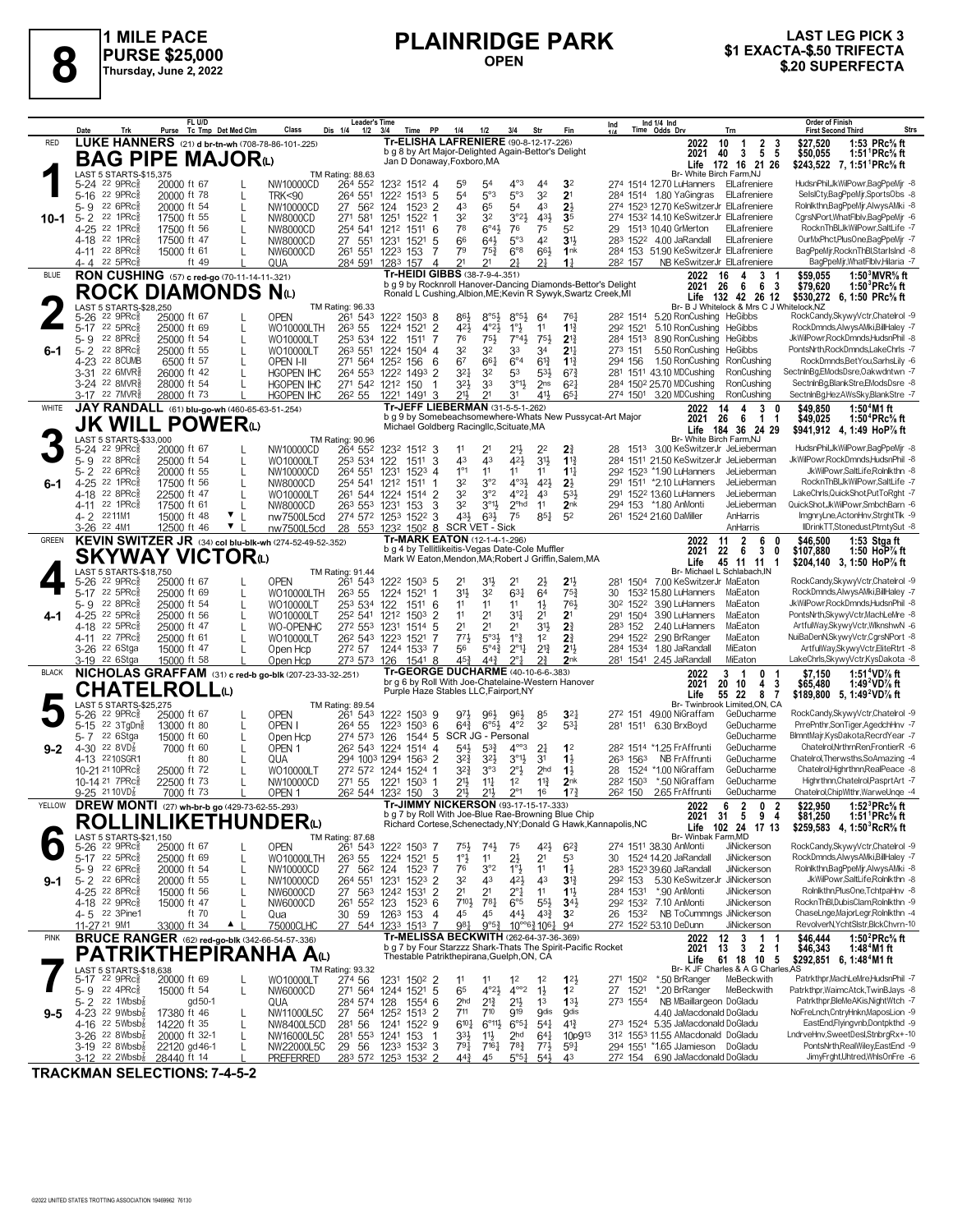

# **PLAINRIDGE PARK 4 YEAR OLDS AND UNDER CHG** NON WINNERS 4 EXTENDED PARI MUTUEL RACES OR \$40,000 LIFETIME<br>MASSACHUSETTS BRED OR 100% MA OWNED ALLOWED 1 WIN LIFETIME

| Ind 1/4 Ind<br>Time Odds Drv<br>Purse Tc Tmp Det Med Clm<br>Dis 1/4<br>Time PP<br>Fin<br>Date<br>Trk<br>Class<br>$1/2$ $3/4$<br>1/4<br>1/2<br>3/4<br>Str                                                                                                                                                                                                                                                                      | <b>Strs</b><br>Trn<br><b>First Second Third</b>                                                                                                                                                                                                        |
|-------------------------------------------------------------------------------------------------------------------------------------------------------------------------------------------------------------------------------------------------------------------------------------------------------------------------------------------------------------------------------------------------------------------------------|--------------------------------------------------------------------------------------------------------------------------------------------------------------------------------------------------------------------------------------------------------|
| Tr-JOLENE ANDREWS (42-8-4-8-307)<br>JAMES HARDY (58) wh-grn-I blu (65-10-7-11-.270)<br><b>RED</b><br>b g 4 by Roll With Joe-Caila Fra-Artsplace<br>BUMPAH STICKAH                                                                                                                                                                                                                                                             | $Q 1:56^3$ PRc% ft<br>2022<br>0<br>0<br>\$1.800<br>1<br>-1<br>$\overline{2}$<br>$\mathbf{3}$<br>$\overline{\mathbf{2}}$<br>2021<br>13<br>\$63,400<br>1:53 ${}^{3}$ PRc ${}^{5}_{8}$ ft                                                                 |
| D Thibault, N Atlbr, MA; P Vacca, Nrtn, MA; E Nowak Jr, Tntn, MA;<br>J Hardy, N Atlbr, MA<br>LAST 5 STARTS-\$49,625<br>5-10 22 6PRc <sup>5</sup><br>NW4PMLT<br>$5^{\circ}4\frac{1}{2}$<br>$4^{\circ}3$<br>3 <sup>1</sup><br>2.20 JaHardy<br>15000 ft 60<br>561<br>124<br>153<br>$\overline{4}$<br>5 <sup>8</sup><br>$3\frac{11}{2}$<br>283 1531<br>27                                                                         | Life<br>22<br>4<br>5<br>- 6<br>\$113,420 3, 1:53 <sup>3</sup> PRc <sup>5</sup> / <sub>8</sub> ft<br>Br- Frederick W Hertrich III,DE<br>DeChirico,Moneyorss,BmphStckh -8<br>JoAndrews                                                                   |
| 11<br>1 <sup>2</sup><br>1 <sup>2</sup><br>4-26 <sup>22</sup> 3PRc<br>29<br>128<br>$11\frac{1}{2}$<br>12 <sub>1</sub><br>ft 54<br>QUA<br>593<br>1563<br>283 1563<br>NB JaHardy<br>-1<br>3 <sup>2</sup><br>2 <sup>11</sup><br>10-25 21 8PRc <sup>5</sup><br><b>MASS STK</b><br>271 57<br>1252<br>$153^3$ 5<br>$3^{2}\frac{3}{4}$<br>$3^{°2}\frac{1}{2}$<br>2 <sub>hd</sub><br>274 1533 27.50 JaHardv<br>100000 sy 55-2          | BmphStckh,StelMyThn,Sugrddycn -5<br>JoAndrews<br>JoAndrews<br>Mullinax,BmphStckh,CalMMvrck -6                                                                                                                                                          |
| 10-18 21 2PRcs<br>3 <sup>31</sup><br>$3^{2}\frac{3}{4}$<br>274 1533 NB JaHardy<br>60000 ft 59<br><b>MASS STK</b><br>274 564<br>1252<br>$152^3$ 6<br>$3^{21}$<br>$3^{3}\frac{1}{2}$<br>2 <sup>5</sup><br>$5 - 2$<br>9-26 21 5PRcs<br>60000 ft 72<br><b>MASS STK</b><br>27 561<br>$152^3$ 4<br>561<br>55<br>$4^{\circ}3\frac{1}{4}$<br>2 <sup>1</sup><br>$36\frac{1}{4}$<br>281 1534 25.10 JaHardy<br>125                       | JoAndrews<br>Mullinax,BmphStckh,DancngLew -6<br>Mullinax,CalMMvrck,BmphStckh -5<br>JoAndrews                                                                                                                                                           |
| $42\frac{3}{4}$<br>9-20 <sup>21</sup> 8PRcs<br>NW4PMLT<br>271 561<br>1541 5<br>$55\frac{1}{4}$<br>55<br>5°4 <sup>3</sup><br>284 1541 10.80 JaHardy<br>12500 ft 72<br>1243<br>$5\frac{1}{2}$<br>Tr-JOSEPH NELSON (55-7-6-9-242)<br>HEATH CAMPBELL (50) or-blk (80-12-13-16-307)<br><b>BLUE</b>                                                                                                                                 | Finnbar,HulasBoy,LeaveNRol -7<br>JoAndrews<br>$\overline{2}$<br>1:54 ${}^{2}$ PRc ${}^{5}_{8}$ ft<br>11<br>$\overline{2}$<br>$\overline{\mathbf{2}}$<br>\$21,684<br>2022                                                                               |
| b g 3 by He's Watching-Shellyssilvermoon-Mach Three<br><b>CODYS KNAPSACK</b><br>Burke Rcg Stb LLC, Fredericktown, PA;                                                                                                                                                                                                                                                                                                         | $\mathbf{0}$<br>0<br>2021<br>$\overline{1}$<br>0<br>SO.<br>Life<br>$\overline{2}$<br>$\overline{\mathbf{2}}$<br>\$21,684 3, 1:54 <sup>2</sup> PRc <sup>5</sup> / <sub>8</sub> ft<br>12<br>$\overline{2}$                                               |
| Weaver Bruscemi LLC, Canonsburg, PA; S A Dillon, Anson, ME<br>LAST 5 STARTS-\$12,862<br>8194<br>22 8PRc<br>15000 ft 67<br>x87<br>89<br>818<br>8183<br>28 <sup>2</sup> 1574 11.40 WDCampbell JoONelson<br>5-26<br>NW4PMLT<br>273 574 1253<br>1541 6                                                                                                                                                                            | Br- Todd W James, ON, CA<br>ComeOnRasLvonsLacv.AnvilHnds -8                                                                                                                                                                                            |
| 22 4PRc <sup>5</sup><br>NW2PMLT<br>274 574<br>44}<br>$2^{\circ}$<br>1542 2.80 AnMonti<br>$5-19$<br>12500 ft 56<br>1251<br>$154^2$ 3<br>11<br>11<br>11<br>291<br>22 5PRc <sup>5</sup><br>33<br>$2^{\circ}1$<br>$5 - 5$<br>283 581<br>11<br>10000 ft 68<br>NW1PMLT<br>126<br>1542<br>$3^{o_2}3$<br>1 <sub>ns</sub><br>281                                                                                                       | CodysKnps, JosShootr, Rocknwtr -8<br>Jo0Nelson<br>CodysKnps, PictnnThn, Marvelcty -6<br>1542 3.90 HeCampbell JoONelson                                                                                                                                 |
| 4-7 $2210Wbsb\frac{7}{8}$<br>13600 ft 44<br>291 582 1271<br>1562 2<br>$7^{13}\frac{1}{4}$<br>$4^{\circ}7\frac{1}{4}$<br>$3^{°2}$<br>$35\frac{1}{4}$<br>66<br>2.75 AuSorrie<br>NW1R7000LC<br>294 1573<br>$10 - 1$<br>$3-24$ 22 5Wbsb $\frac{7}{8}$<br>$2^{2^{3}}$<br>31 1574 2.95 AuSorrie<br>13430 ft 48<br>291 584 1263<br>1564 1<br>$34\frac{1}{4}$<br>$2^{012}$<br>$2^{\circ}1\frac{1}{4}$<br>3 <sub>5</sub><br>NW1R7000LC | NightOut,Sucretart,StonbrgNk-10<br>ToJames<br>OdsAmores,HpLisShdw,CodysKnps -9<br>ToJames                                                                                                                                                              |
| $3-17$ 22 7Wbsb $\frac{1}{8}$<br>13430 ft 50<br><b>NW1R7000LC</b><br>28 <sup>2</sup> 58 <sup>2</sup> 127 <sup>2</sup> 155 <sup>2</sup> 5<br>$10^{14}\frac{1}{4}6^{8}\frac{1}{2}$<br>$3^{\circ\circ}3$<br>331<br>$2^{2}$<br>274 1554 2.75 AuSorrie<br>Tr-IRWIN ROSENTHAL (73-2-10-14-.167)<br><b>BRUCE RANGER</b> (62) red-go-blk (342-66-54-57-.336)<br>WHITE                                                                 | StopThSht,CodysKnps,OdsAmores-10<br>ToJames<br>1:54 ${}^{2}$ PRc ${}^{5}_{8}$ ft<br>12<br>$\mathbf{1}$<br>3<br>\$22.389<br>2022<br>4                                                                                                                   |
| b g 4 by Straight Shooting-Jovanna-Lcb<br><b>JO'S SHOOTER</b><br>John Di Antonio Jr, S Dennis, MA                                                                                                                                                                                                                                                                                                                             | 2021<br>27<br>1<br>2<br>1<br>\$20,607<br>1:50 <sup>4</sup> HoP% ft<br>Life<br>45<br>3<br>5<br>-5<br>\$47,296 3, 1:50 <sup>4</sup> HoP% ft                                                                                                              |
| LAST 5 STARTS-\$17,125<br>5-26 22 3PRc <sup>5</sup><br>12500 ft 67<br>15 <sub>1</sub><br>284 1542<br>*.70 BrRanger<br>NW2PMLT<br>27 572 1252 1542 5<br>21<br>21<br>21<br>2 <sup>1</sup>                                                                                                                                                                                                                                       | Br- John E Barnard, FL<br>JosShootr,ColbyJack,ThrwngCpr -8<br><b>IrRosenthal</b>                                                                                                                                                                       |
| $4^{\circ}2\frac{1}{2}$<br>5-19 22 4PRc<br>12500 ft 56<br>2 <sup>1</sup><br>3 <sup>2</sup><br>4 <sup>3</sup><br>2 <sup>1</sup><br>1543 4.00 BrRanger<br>NW2PMLT<br>274 574<br>1251<br>1542 6<br>29<br>$2^{\circ}1$<br>5-12 22 7PRc<br>3°2<br>33<br>35<br>45<br>1551<br>*.40 BrRanger<br>12500 ft 77<br>L<br>NW2PMLT<br>264 573<br>1254<br>1541<br>291<br>1                                                                    | CodysKnps, JosShootr, Rocknwtr -8<br><b>IrRosenthal</b><br>LordMgntc,PadyAlDay,JosShootr -8<br>IrRosenthal                                                                                                                                             |
| 2 <sup>1</sup><br>2 <sup>2</sup><br>$2\frac{1}{2}$<br>2 <sup>3</sup><br>$5 - 5$ 22 8PRc<br>263 544 123<br>2 <sup>1</sup><br>291 1523<br>*.90 BrRanger<br>12500 ft 68<br>L<br>NW2PMLT<br>$152^2$ 2<br>4-1<br>$4^{\circ}3\frac{1}{2}$<br>$2^{\circ}2$<br>$2\frac{1}{2}$<br>2 <sub>2</sub><br>4-26 22 6PRc<br>12500 ft 51<br>NW2PMLT<br>282 581<br>1254 1543 4<br>65<br>282 1543<br>3.90 NiGraffam<br>L                          | Striknglm, JosShootr, PadyAlDay -7<br>IrRosenthal<br>IrRosenthal<br>Moneyorss, JosShootr, LordMgntc -8                                                                                                                                                 |
| $4-19$ 22 3PRc $\frac{5}{8}$<br>323<br>38 <sub>1</sub><br>312 157<br>12500 gd 49<br>NW2PMLT<br>271 562 125<br>11<br>21<br>23<br>1551<br>-1<br>Tr-AARON HALL (36-6-9-4-.343)<br>AARON HALL (28) r blu-or-wh (145-19-34-30-.330)<br>GREEN                                                                                                                                                                                       | 5.30 WDCampbell IrRosenthal<br>AnvilHnds.Jovian.JosShootr -6<br>\$23,360<br>14<br>2<br>4<br>1:58 Stga ft<br>2022<br>-2                                                                                                                                 |
| b g 3 by Rockin Image-Badwintercoming-Big Bad John<br><b>LOVETHEWAYYOULIE</b> W<br>Mona J Dodd, Yarmouth, ME                                                                                                                                                                                                                                                                                                                  | 2021<br>8<br>$\overline{1}$<br>3<br>0<br>\$7,455<br>1:56 $2$ Dtn $\%$ ft<br>22<br>4 <sub>5</sub><br>Life<br>$_{3}$<br>\$30,815 2, 1:56 <sup>2</sup> Dtn <sup>5</sup> / <sub>8</sub> ft                                                                 |
| LAST 5 STARTS-\$6,550<br>$226$ PRc $\frac{5}{8}$<br>15000 ft 56<br>NW4PMLT<br>274 571 1234<br>1522 7<br>32<br>46}<br>47<br>$5^{10}$<br>293 1543 19.90 AaHal<br>5-19<br>421                                                                                                                                                                                                                                                    | Br- William L Jones.KY<br>AaHall<br>MmntsthtM,AnvilHnds,Moneyorss -7                                                                                                                                                                                   |
| 22 4Stga<br>11}<br>294 155 10.30 ByDobson<br>31900 ft 60<br>JPMorel-F<br>274 572 1251<br>1542 1<br>$11\frac{1}{2}$<br>$1\frac{1}{2}$<br>$1\frac{1}{2}$<br>$6^{2}\frac{3}{4}$<br>5-7<br>4-30 22 9Stga<br>10000 ft 60<br>281 574 1262 1542 1<br>21}<br>$21\frac{1}{2}$<br>2 <sup>11</sup><br>2 <sup>2</sup><br>1544 5.10 ByDobson<br>JPMorel-L3<br>$3^{21}$<br>28                                                               | MegaMiki,LanstrHnv,PndForPnd -8<br>GaLevine<br>GaLevine<br>JmsRollin,Lovthwyle,WhimscIJr -6                                                                                                                                                            |
| $21\frac{1}{2}$<br>2 <sup>1</sup><br>2 <sup>11</sup><br>423<br>4-23 <sup>22</sup> 7Stga<br>282 58<br>2 <sup>1</sup><br>1551 10.80 ByDobson<br>10000 ft 52<br>JPMorel-L2<br>1264<br>1544 3<br>281<br>$9 - 1$<br>21}<br>$2^{13}$<br>$2^{13}$<br>2 <sup>11</sup><br>2 <sup>1</sup><br>4-16 <sup>22</sup> 3Stga<br>155 <sup>2</sup> 1.70 ByDobson<br>10000 sy 46-2<br>JPMorel-L1<br>283 582 127<br>1551<br>28                     | JmsRollin, Kamara, PndForPnd -7<br>GaLevine<br>GaLevine<br>JmsRollin,Lovthwyle,Kamara -8                                                                                                                                                               |
| $1^{\circ}1_{1}^{1}$<br>2 <sup>3</sup><br>4-9 2212Stga<br>9000 gd50-1<br>NW2PMCD<br>281 582 1272 1564 8<br>$21\frac{1}{2}$<br>3 <sup>2</sup><br>27<br>291 157 11.00 ByDobson<br>W. DREW CAMPBELL (55) *or-blk-wh (244-32-29-32-.241)<br><b>Tr-KIMBERLY VAFIADES (25-7-6-4-.467)</b><br><b>BLACK</b>                                                                                                                           | GaLevine<br>OldPal,Lovthwyle,RockOnTmy -8<br>$\mathbf{2}$<br>1:53 <sup>1</sup> PRc <sup>5</sup> / <sub>8</sub> ft<br>2022<br>3<br>0<br>\$14,000                                                                                                        |
| b g 4 by Baron Biltmore-Magnetic Draw-McArdle<br><b>LORD MAGNETIC</b><br>Jason A Vafiades, Freeport, ME; Debron Stables, Watertown, CT                                                                                                                                                                                                                                                                                        | 17<br>$\mathbf{2}$<br>2021<br>3<br>\$26,199<br>$1:59^{\circ}$ CUMB ft<br>3<br>Life<br>23<br>4<br>3<br>4<br>\$40,799 4, 1:53 PRc <sup>5</sup> / <sub>8</sub> ft                                                                                         |
| LAST 5 STARTS-\$15,520<br>12500CL OP<br>272 572 1242 1531 4<br>22 1PRc3<br>12500 ft 67<br>$11\frac{1}{2}$<br>11<br>$1\frac{13}{4}$<br>284 1531 1.50 WDCampbell KiVafiades<br>5-26<br>11<br>$11\frac{1}{2}$                                                                                                                                                                                                                    | Br- Jason A Vafiades, ME<br>LordMgntc,PictnnThn,TresrrDlg -7                                                                                                                                                                                           |
| $2^{11}$<br>5-12 <sup>22</sup> 7PRc<br>NW2PMLT<br>3<br>2 <sup>2</sup><br>3 <sup>1</sup><br>2 <sup>1</sup><br>$1\frac{1}{2}$<br>281 1541 11.60 WDCampbell KiVafiades<br>12500 ft 77<br>264 573<br>1254<br>1541<br>4-26 22 6PRc <sup>5</sup><br>2 <sup>1</sup><br>284 155 23.70 WDCampbell KiVafiades<br>12500 ft 51<br>12500CL OP<br>282 581<br>1254 1543 2<br>323<br>$3^{21}$<br>$3^{2}$<br>3 <sup>2</sup>                    | LordMgntc,PadyAlDay,JosShootr -8<br>Moneyorss,JosShootr,LordMgntc -8                                                                                                                                                                                   |
| ft 56<br>4-16 22 4CUMB<br>284 591<br>$35\frac{1}{2}$<br>$34\frac{1}{2}$<br>34 <sup>1</sup><br>3 <sup>2</sup><br>2 <sup>4</sup><br>294 159<br>3-1<br>QUA<br>1282 1581<br>3<br>$5^{2}$<br>10-24 21 1PRc <sup>5</sup><br>$3^{21}$<br>$5^{21}$<br>$4^{2}$<br>274 57<br>126 <sup>2</sup> 156 <sup>2</sup> 6<br>1564 *1.70 AnMonti<br>10000 ft 54<br>10000CL OP<br>$1\frac{3}{4}$<br>30<br>L                                        | NB WDCampbell KiVafiades<br>MightyAmr,LordMgntc,GottaGoBB -8<br>BradyTGrn,DwnstSprt,JimRocks -7<br>KiVafiades                                                                                                                                          |
| MSBS 3YOCG<br>$87\frac{1}{4}$<br>883<br>8133<br>10-16 <sup>21</sup> 4Bang<br>94323 gd63-2<br>292 1013 1301<br>$x1x$ $8^{19}\frac{3}{4}$<br>873<br>304 2024 46.10 MMAthearn<br>200<br>Tr-RANDY BICKMORE (71-16-4-5-280)<br><b>SHAWN THAYER</b> (50) blu-wh (72-8-12-5-227)<br>YELLOW                                                                                                                                           | CalMMvrck, HlywdSktr, AmercnMvr -8<br>GrAthearn<br>6<br>$\overline{2}$<br>\$14,125<br>1:55 ${}^4$ PRc ${}^5\!\!$ ft<br>2022<br>1<br>0                                                                                                                  |
| b g 4 by Roll With Joe-Michelle Rocks-Rocknroll Hanover<br>JIM ROCKS<br>Kevin N Gee, Clearwater, FL                                                                                                                                                                                                                                                                                                                           | \$29,151<br>2021<br>27<br>0<br>8<br>9<br>Life<br>34<br>$\overline{2}$<br>9<br>9<br>\$43.276 4.1:55 <sup>4</sup> PRc <sup>5</sup> / <sub>8</sub> ft                                                                                                     |
| LAST 5 STARTS-\$13,125<br>$22$ 3PR $c_{8}$<br>8 <sub>dis</sub><br><b>8dis</b><br>8841<br>12500 ft 67<br>12500CL OP<br>27 572 1252 1542 3<br>x8ip <sup>8</sup> 825<br>5-26<br>5-19 22 4PRc<br>$5^{4}$<br>56<br>12500CL OP<br>274 574<br>33<br>56 <sub>1</sub><br>12500 ft 56<br>1251<br>$154^2$ 8<br>$5^{4}$                                                                                                                   | Br- Winbak Farm, MD<br>JosShootr,ColbyJack,ThrwngCpr -8<br>2111 5.20 WDCampbell RaBickmore<br>CodysKnps, JosShootr, Rocknwtr -8<br>293 1553 29.50 WDCampbell RaBickmore                                                                                |
| 5-5<br>$22 \t3PRc8$<br>10000 ft 68<br>10000CL OP<br>271 571<br>2 <sup>1</sup><br>11<br>11<br>1 <sup>1</sup><br>1262<br>1554 4<br>11<br>22 4PRc<br>4.10 NiGraffam<br>292 157                                                                                                                                                                                                                                                   | 292 1554 2.20 WDCampbell RaBickmore<br>JimRocks, The SwtOne, Cynosure -6<br>RaBickmore<br>JimRocks.DvlnsFtre.TheSwtOne -8                                                                                                                              |
| 4-26<br>10000 ft 51<br>NW1PMLT<br>281 582 1273<br>$2^{\circ_1}$<br>11<br>11<br>11<br>$1\frac{1}{2}$<br>157<br>25-1<br>22 1PRc3<br>10000 gd 49<br>283 582 1272 1572 4<br>23<br>2 <sup>1</sup><br>321<br>32<br>24 <sub>1</sub><br>30 <sup>2</sup> 1581<br>5.40 NiGraffam<br>4-19<br>NW1PMLT                                                                                                                                     | Striknglm,JimRocks,PadyAlDay -6<br>RaBickmore<br>AnvilHnds, Moneyorss, JosShootr -6                                                                                                                                                                    |
| 58<br>4104<br>4-12 22 1PRc <sup>5</sup><br>NW2PMLT<br>1551 2<br>$54\frac{1}{2}$<br>$64\frac{1}{2}$<br>6 <sup>9</sup><br>292 1571 39.00 NiGraffam<br>12500 ft 62<br>29 573 126<br>Tr-MICHAEL GRAFFAM (59-10-11-9-324)<br>NICHOLAS GRAFFAM (31) c red-b go-blk (207-23-33-32-.251)<br><b>PINK</b>                                                                                                                               | RaBickmore<br>2022<br>$\mathbf 0$<br>\$7,500<br>4<br>$1 \quad 1$                                                                                                                                                                                       |
| b g 4 by Cheyenne Hollywood-Terri I Fra-Western Ideal<br>HOLLYWOOD SKEETERധ<br>Michael S Graffam, Falmouth, ME                                                                                                                                                                                                                                                                                                                | 6<br>3<br>2021 17<br>$\overline{\mathbf{2}}$<br>1:56 ${}^{\prime}$ PRc ${}^{\prime\prime}$ s gd<br>\$63,202<br>25<br>Life<br>3<br>$\overline{7}$<br>3<br>\$72,789 3, 1:56 <sup>2</sup> PRc <sup>5</sup> / <sub>8</sub> gd<br>Br- Michael S Graffam, ME |
| LAST 5 STARTS-\$13,750<br>5-26 22 4PRc <sup>5</sup><br>15000 ft 67<br>29 <sup>2</sup> 1544 2.80 NiGraffam<br>NW4PMLT<br>271 571<br>125<br>1544 2<br>2 <sup>1</sup><br>2 <sup>1</sup><br>$4^{13}$<br>3 <sup>1</sup><br>2 <sub>ns</sub><br>1543 6<br>54<br>$65\frac{1}{2}$<br>$65\frac{1}{2}$<br>45<br>5-19 22 8PRc<br>274 57<br>125<br>33 <sub>1</sub><br>15000 ft 56<br>NW4PMLT<br>291 1551 17.10 NiGraffam<br>L              | Imabechby.HlywdSktr,PadyAlDay -8<br>MiGraffam<br>ComeOnRgs,LyonsLgcy,HlywdSktr -7<br>MiGraffam                                                                                                                                                         |
| 79<br>431<br>5-3 22 9PRc<br>271 562 125<br>761<br>$6^{\circ}4$<br>$56\frac{3}{4}$<br>15000 ft 58<br>1531<br>7<br>284 1543 16.90 NiGraffam<br>L<br>NW4PMLT<br>78<br>4-26 <sup>22</sup> 8PRc <sup>3</sup><br>15000 ft 51<br>NW4PMLT<br>282 59<br>127<br>155<br>7<br>$6^{\circ}4$<br>$6^\circ 4\frac{1}{2}$<br>66<br>$44\frac{3}{4}$<br>281 156 61.00 NiGraffam<br>6-1<br>L                                                      | MmntsthtM,Moneyorss,Alwayshwf -7<br>MiGraffam<br>AnvilHnds,ComeOnRgs,Alwayshwf -8<br>MiGraffam                                                                                                                                                         |
| 4-9 22 3CUMB<br>303 2023 NB MMAthearn<br>gd47<br>29 101 1313 201<br>11}<br>2 <sup>11</sup><br>$3^{13}$<br>$2^{2}$<br>48 <sub>1</sub><br>QUA<br>6<br>292 1562 13.60 NiGraffam<br>11-26 21 2PRc <sup>3</sup><br>12500 gd 43<br>283 572 1262 1562 2<br>$44\frac{1}{4}$<br>$6^{\circ}31$<br>$6^{2}$<br>1 <sub>hd</sub><br>44                                                                                                      | RocknCogr,HumorMe,GoAlNghtJ -6<br>MiGraffam<br>HlywdSktr,TimMcmiki,TobnsEdge -8<br>MiGraffam                                                                                                                                                           |
| NW2PMLT<br><b>Tr-NANCY LONGOBARDI (26-1-4-4-.175)</b><br>JAY RANDALL (61) blu-go-wh (460-65-63-51-.254)<br>GRAY<br>b g 3 by Always B Miki-Square Dancer-Western Terror                                                                                                                                                                                                                                                        | $\overline{\mathbf{2}}$<br>1:56 <sup>1</sup> RcR <sup>5</sup> / <sub>8</sub> ft<br>12<br>3<br>1<br>\$16,500<br>2022<br>$\overline{2}$<br>1                                                                                                             |
| <b>HONKY TONK FLAME</b><br>Lonnie J Cohen, Franklin, MA<br>LAST 5 STARTS-\$2,960                                                                                                                                                                                                                                                                                                                                              | 2021<br>7<br>0<br>\$10,746<br>1:57 OD ft<br>19<br>4<br>\$27,246 3, 1:56 <sup>1</sup> RcR <sup>5</sup> / <sub>8</sub> ft<br>Life<br>14<br>Br- Frederick W Hertrich III,DE                                                                               |
| 5-26 22 4PRc <sup>5</sup><br>15000 ft 67<br>271 571<br>29 1544 6.90 JaRandall<br>NW4PMLT<br>125<br>1544 1<br>32<br>$63\frac{3}{4}$<br>53<br>4 <sup>nk</sup><br>$42\frac{1}{2}$<br>5-19 22 8PRc3<br>15000 ft 56<br>274 57<br>125<br>1543 3<br>43<br>$5^{\circ}4\frac{1}{2}$<br>$5^{\circ}4\frac{1}{2}$<br>3 <sup>4</sup><br>443<br>293 1552 19.20 JaRandall<br>NW4PMLT                                                         | Imabechby,HlywdSktr,PadyAlDay -8<br>NaLongobardi<br>ComeOnRgs,LyonsLgcy,HlywdSktr -7<br>NaLongobardi                                                                                                                                                   |
| 5-10 22 6PRc3<br>27 561<br>813<br>891<br>65<br>15000 ft 60<br>124<br>153<br>7<br>87<br>66}<br>284 1541 63.00 JaRandall<br>NW4PMLT<br>5-3 22 9PRcs<br>$\overline{2}$<br>57<br>$5^{4}$<br>75<br>683<br>284 1544 16.40 JaRandall<br>15000 ft 58<br>271 562 125<br>1531<br>$66\frac{1}{2}$<br>20-1<br>NW4PMLT                                                                                                                     | DeChirico,Moneyorss,BmphStckh -8<br>NaLongobardi<br>NaLongobardi MmntsthtM,Moneyorss,Alwayshwf -7                                                                                                                                                      |
| 4-24 22 2RcR<br>MPWO2-3PM<br>1253<br>1532<br>443<br>55<br>$6^\circ 4\frac{1}{2}$<br>$4^{3}\frac{3}{4}$<br>1542 5.70 BrBurton<br>7000 ft 69<br>28<br>563<br>3<br>45<br>28<br>27 571 127<br>30 1573 3.50 BrBurton<br>4-18 22 8RcR <sup>§</sup><br>7000 sy 45<br>MPWO2-3PM<br>$5^{2}$<br>421<br>5°3<br>41}<br>1nk<br>$1573$ 1                                                                                                    | JksPilot, WaltsNtyD, WalkngWth -7<br><b>BrBurton</b><br><b>BrBurton</b><br>HonkyTnkF,MomsLtIWr,WaltsNtyD -9                                                                                                                                            |
| Tr-JIMMY NICKERSON (93-17-15-17-333)<br><b>DREW MONTI</b> (27) wh-br-b go (429-73-62-55-293)<br>PURPLE<br>b g 3 by Always B Miki-Aunt Caroline-Somebeachsomewhere                                                                                                                                                                                                                                                             | $\overline{\mathbf{2}}$<br>4<br>\$13,500<br>1:52 ${}^{2}$ PRc ${}^{5}$ ft<br>$\mathbf{0}$<br>2022<br>-1<br>$\mathbf{1}$                                                                                                                                |
| <b>STRIKING IMPACT</b> W<br>Fox Racing Inc, New York, NY; Nickerson Racing LLC, Malta, NY;<br>Andrew Monti, Depew, NY<br>LAST 5 STARTS-\$63,500                                                                                                                                                                                                                                                                               | 2021<br>$\mathbf{2}$<br>\$88,160<br>6<br>$\overline{1}$<br>1:56 ${}^1$ PRc ${}^5\! s$ sy<br>10<br>$3 \quad 2 \quad 2$<br>\$101,660 3, 1:52 <sup>2</sup> PRc <sup>5</sup> / <sub>8</sub> ft<br>Life<br>Br- Lindy Farms Of Conn,CT                       |
| $5-26$ 22 8PRc $\frac{5}{8}$<br>273 574 1253 1541 5<br>29 1543 *1.30 AnMonti<br>15000 ft 67<br>NW4PMLT<br>11<br>11<br>11<br>5 <sup>2</sup><br>$1\frac{1}{2}$<br>5-5 22 8PRcs<br>32<br>33<br>284 1522 1.80 AnMonti<br>12500 ft 68<br>NW2PMLT<br>263 544 123<br>1522 5<br>32<br>3 <sup>1</sup><br>$1\frac{3}{4}$<br>L                                                                                                           | JiNickerson<br>ComeOnRgs,LyonsLgcy,AnvilHnds -8<br>Striknglm, JosShootr, PadyAlDay -7<br>JiNickerson                                                                                                                                                   |
| 4-26 2210PRc<br>12500 gd50<br>273 564 125<br>32<br>33<br>$3^{012}$<br>2 <sup>1</sup><br>3 <sup>1</sup><br>291 1543 *1.60 AnMonti<br>NW2PMLT<br>$154^2$ 3<br>L<br>1 <sup>3</sup><br>4-19 22 1PRcs<br>283 582 1272 1572 3<br>11<br>$14\frac{1}{4}$<br>*.30 AnMonti<br>10000 gd 49<br>NW1PMLT<br>11<br>1 <sup>2</sup><br>30<br>1572<br>7-1<br>L                                                                                  | DatgynGrn, ThrwngCpr, Striknglm -6<br>JiNickerson<br>Striknglm,JimRocks,PadyAlDay -6<br>JiNickerson                                                                                                                                                    |
| 2 <sup>1</sup><br>2 <sup>11</sup><br>25<br>4-5 2210Pine1<br>ft 70<br>$2^{2}\frac{1}{2}$<br>$2^{6}$<br>301 592 1271 154<br>274 1552<br>NB AnMonti<br>Qua<br>2 <sup>11</sup><br>10-25 <sup>21</sup> 5PRc <sup>5</sup><br><b>MASS STK</b><br>271 573 1261 1561 5<br>2 <sup>11</sup><br>31<br>31<br>294 1561<br>1.00 AnMonti<br>100000 sy 55-2<br>$1\frac{3}{4}$                                                                  | TopvlSmrc,Striknglm,BlueLabel -3<br>JiNickerson<br>Striknglm,Takchrgbl,UseYhBlnk -7<br>JiNickerson                                                                                                                                                     |

**TRACKMAN SELECTIONS: 1-5-3-7**